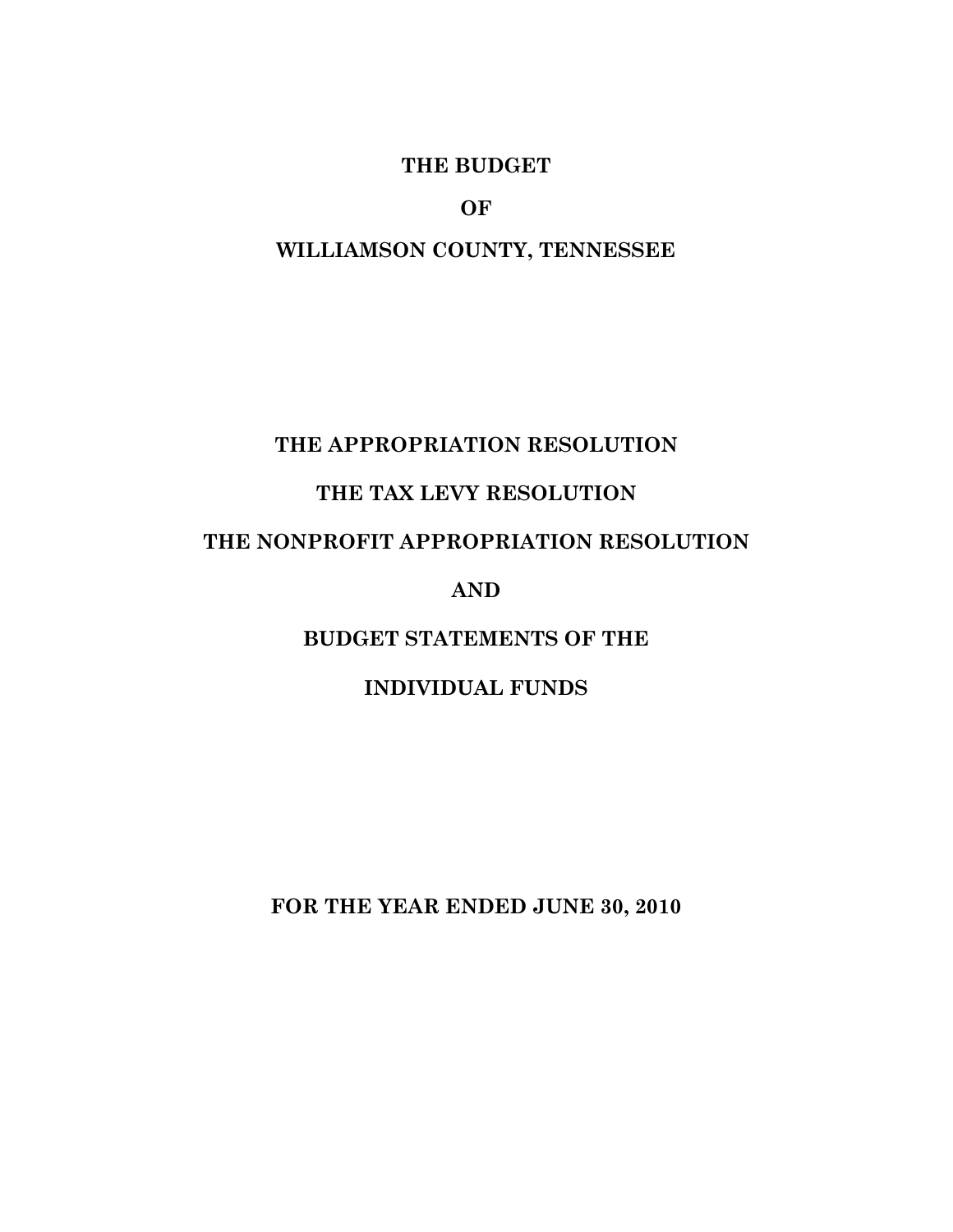#### **WILLIAMSON COUNTY, TENNESSEE**

### **Budget for the Year Ending June 30, 2010**

### **TABLE OF CONTENTS**

|                                                                                                                                                                                                                                                |                                                    | Page(s)                          |
|------------------------------------------------------------------------------------------------------------------------------------------------------------------------------------------------------------------------------------------------|----------------------------------------------------|----------------------------------|
| The Appropriation Resolution<br>The Tax Levy Resolution<br>The Nonprofit Appropriation Resolution                                                                                                                                              |                                                    | 1<br>$\boldsymbol{6}$<br>7       |
|                                                                                                                                                                                                                                                | Statement/Figures                                  |                                  |
| Summary Statement of Proposed Operations<br>Statement of Estimated Revenue from Current Property Taxes<br>Property Tax Revenue Distribution by Fund<br>Major Revenue Sources – Total for All Funds<br><b>Expenditures Distribution by Fund</b> | A<br>B<br>1<br>$\overline{c}$<br>$\overline{3}$    | 9<br>10<br>12<br>13<br>14        |
| General Fund:<br><b>Statement of Proposed Operations</b>                                                                                                                                                                                       | $\mathcal{C}$                                      | 15                               |
| Special Revenue Funds:<br><b>Statement of Proposed Operations:</b><br>Solid Waste/Sanitation Fund<br>Drug Control Fund<br>Highway/Public Works Fund<br>General Purpose School Fund<br>Central Cafeteria Fund<br>Extended School Program Fund   | $D-1$<br>$D-2$<br>$D-3$<br>$D-4$<br>$D-5$<br>$D-6$ | 43<br>46<br>48<br>52<br>65<br>67 |
| Debt Service Funds:<br><b>Statement of Proposed Operations:</b><br>General Debt Service Fund<br>Rural Debt Service Fund                                                                                                                        | $E-1$<br>$E-2$                                     | 69<br>71                         |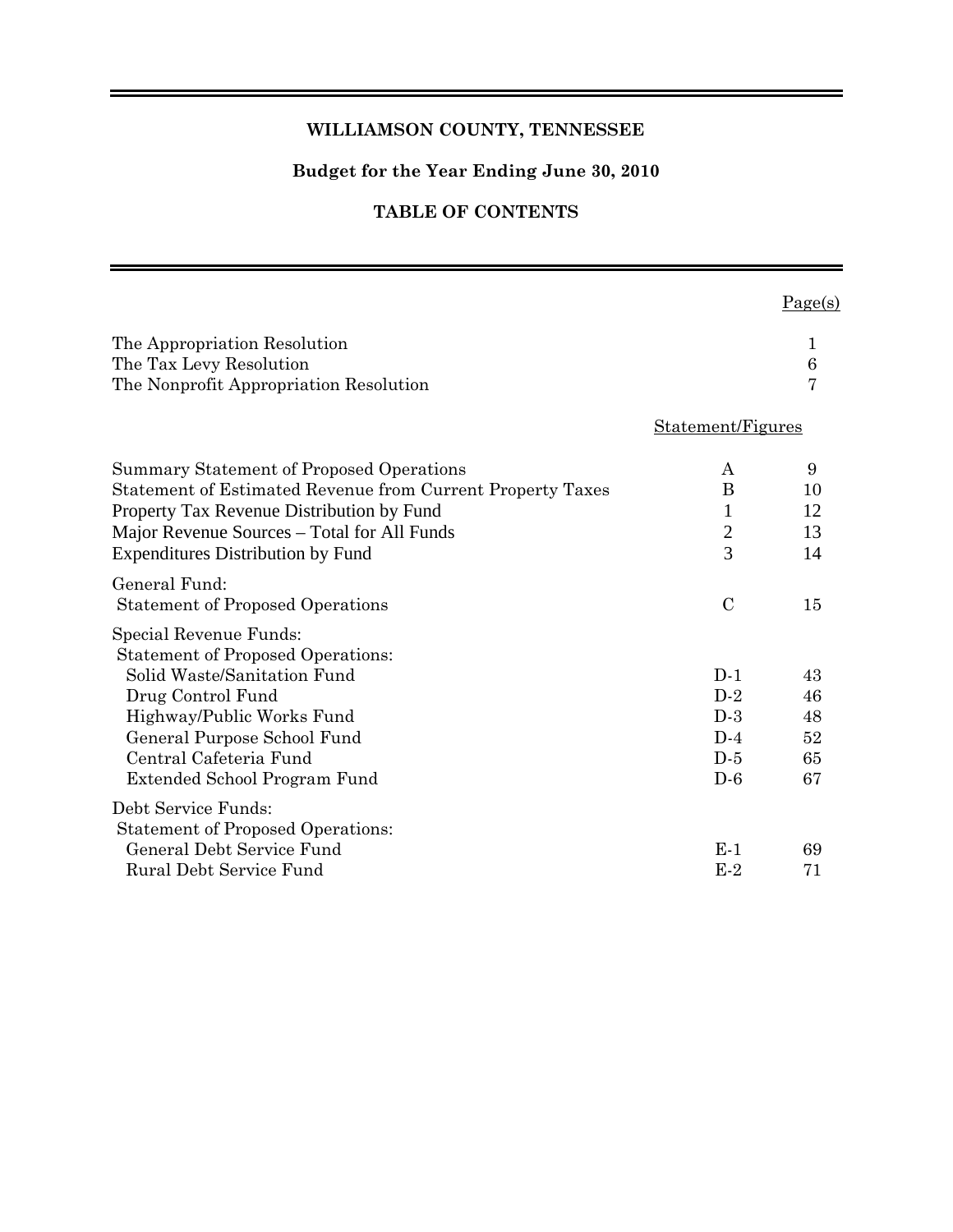#### **A RESOLUTION MAKING APPROPRIATIONS FOR THE VARIOUS FUNDS, DEPARTMENTS, INSTITUTIONS, OFFICES AND AGENCIES OF WILLIAMSON COUNTY, TENNESSEE, FOR THE YEAR BEGINNING JULY 1, 2009, AND ENDING JUNE 30, 2010**

 SECTION 1. BE IT RESOLVED by the Board of County Commissioners of Williamson County, Tennessee, assembled in regular session on the 13th day of July, 2009., that the amounts hereafter set out are hereby appropriated for the purpose of meeting the expenses of the various funds, departments, institutions, offices and agencies of Williamson County, Tennessee, for the capital outlay, and for meeting the payment of principal and interest on the county's debt maturing during the year beginning July 1, 2009, and ending June 30, 2010, according to the following schedule:

#### GENERAL FUND

|            | 51100 County Commission                                  | \$<br>670,635 |
|------------|----------------------------------------------------------|---------------|
|            | 51210 Board of Equalization                              | 4,500         |
|            | 51220 Beer Board                                         | 2,700         |
|            | 51240 Other Boards and Committees                        | 3,300         |
|            | 51300 County Mayor                                       | 465,417       |
|            | 51310 Personnel Office                                   | 240,742       |
|            | 51400 County Attorney                                    | 584,450       |
|            | 51500 Election Commission (Including Voter Registration) | 545,317       |
|            | 51600 Register of Deeds                                  | 564,956       |
|            | 51710 Development                                        | 2,099,326     |
|            | 51720 Planning                                           | 23,855        |
|            | 51730 Building                                           | 19,121        |
|            | 51740 Engineering                                        | 47,997        |
|            | 51750 Codes Compliance                                   | 50,381        |
|            | 51760 Geographical Information Systems                   | 1,063,520     |
|            | 51800 County Buildings                                   | 2,944,764     |
|            | 51810 Other Facilities                                   | 98,014        |
|            | 51910 Preservation of Records                            | 233,716       |
|            | 51920 Risk Management                                    | 186,360       |
|            | 51930 Other Risk Management                              | 247,414       |
|            | 52100 Accounting and Budgeting                           | 869,039       |
|            | 52300 Property Assessor's Office                         | 1,455,734     |
|            | 52400 County Trustee's Office                            | 519,539       |
|            | 52500 County Clerk's Office                              | 892,041       |
|            | 53100 Circuit Court                                      | 1,394,577     |
|            | 53300 General Sessions Court                             | 698,746       |
|            | 53400 Chancery Court                                     | 387,316       |
|            | 53500 Juvenile Court                                     | 389,483       |
|            | 53900 Other Administration of Justice                    | 159,315       |
|            | 54110 Sheriff's Department                               | 6,399,315     |
|            | 54130 Traffic Control                                    | 96,273        |
| 54210 Jail |                                                          | 4,851,010     |
|            | 54220 Workhouse                                          | 182,948       |
|            | 54240 Juvenile Services                                  | 1,519,979     |
|            | 54310 Fire Prevention and Control                        | 500,359       |
|            | 54410 Civil Defense                                      | 928,863       |
|            | 54420 Rescue Squad                                       | 290,943       |
|            | 54610 County Coroner/Medical Examiner                    | 165,760       |
|            | 55100 Local Health Ctr                                   | 3,000         |
|            | 55110 Local Health Center                                | 1,372,811     |
|            | 55120 Rabies and Animal Control                          | 943,919       |
|            | 55130 Ambulance/Emergency Medical Services               | 1,943,624     |
|            | 55190 Other Local Health Services                        | 9,576         |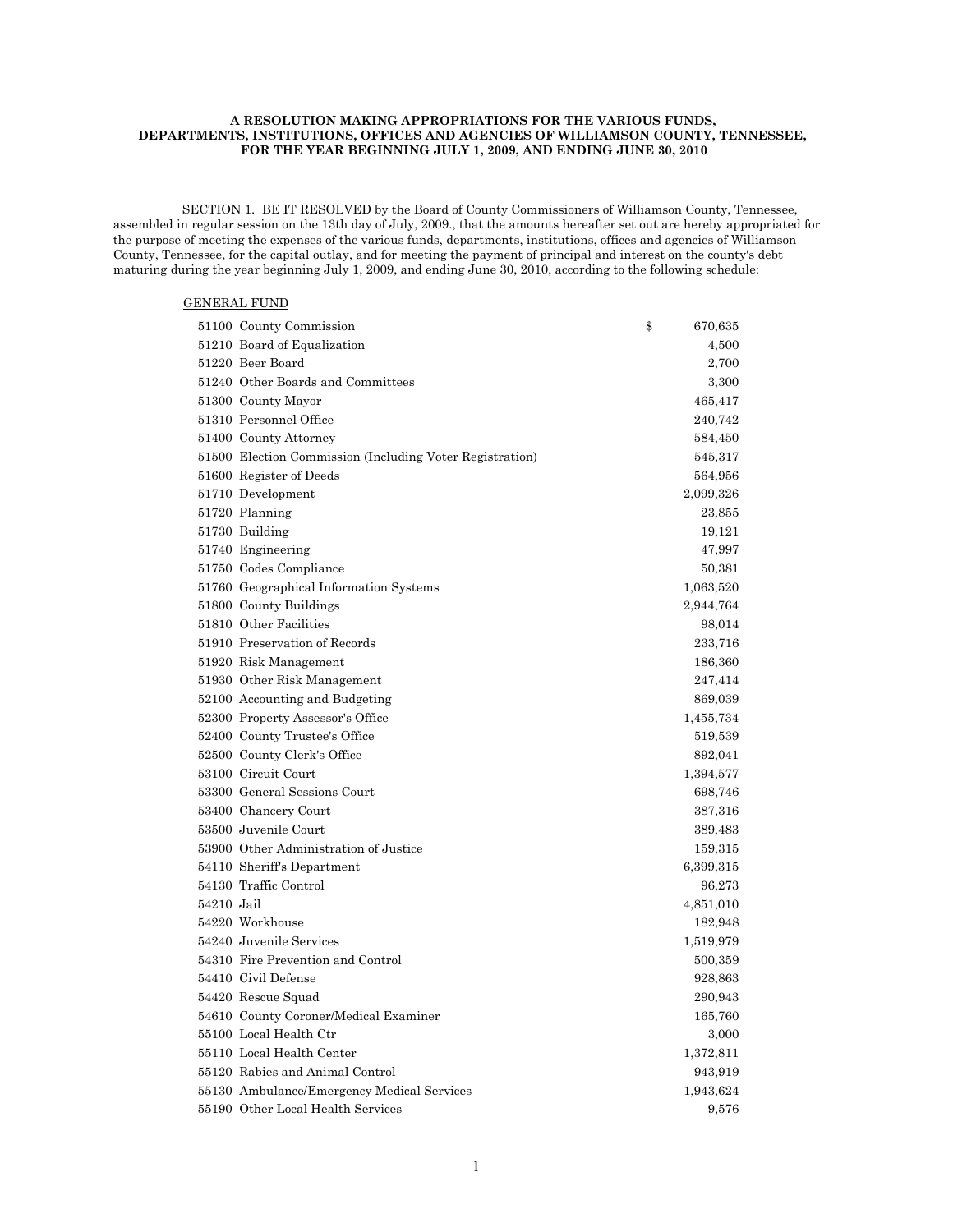| 55310 Regional Mental Health Center            | 21,780            |
|------------------------------------------------|-------------------|
| 55390 Appropriation to State                   | 103,816           |
| 55510 General Welfare Assistance               | 17,617            |
| 55520 Aid to Dependent Children                | 11,000            |
| 55900 Other Public Health and Welfare          | 66,932            |
| 56100 Adult Activities                         | 45,464            |
| 56300 Senior Citizens Assistance               | 87,760            |
| 56500 Libraries                                | 1,849,774         |
| 56700 Parks and Fair Boards                    | 8,864,302         |
| 56900 Other Social, Cultural and Recreational  | 1,156,572         |
| 57100 Agriculture Extension Service            | 337,864           |
| 57500 Soil Conservation                        | 44,933            |
| 58190 Other Economic and Community Development | 290,023           |
| 58210 Public Transportation                    | 583,130           |
| 58300 Veterans' Services                       | 13,421            |
| 58400 Other Charges                            | 2,543,992         |
| 58600 Employee Benefits                        | 10,671,000        |
| 58900 Miscellaneous                            | 817,374           |
| Transfers To Other Funds                       | 500,000           |
| Total General Fund                             | \$<br>64,097,409  |
| <b>SOLID WASTE/SANITATION FUND</b>             |                   |
|                                                |                   |
| 55710 Sanitation Management                    | \$<br>3,217,605   |
| 58400 Other Charges                            | 370,000           |
| 58600 Employee Benefits                        | 422,650           |
| Total Solid Waste/Sanitation Fund              | \$<br>4,010,255   |
| <b>DRUG CONTROL FUND</b>                       |                   |
| 54150 Drug Enforcement                         | \$<br>75,000      |
| Total Drug Control Fund                        | \$<br>75,000      |
| <b>HIGHWAY/PUBLIC WORKS FUND</b>               |                   |
| 61000 Administration                           | \$<br>748,100     |
| 62000 Highway and Bridge Maintenance           | 5,279,644         |
| 63100 Operation and Maintenance of Equipment   | 1,737,381         |
| 63400 Quarry Operations                        | 761,458           |
| 65000 Other Charges                            | 725,000           |
| 66000 Employee Benefits                        | 1,126,950         |
| 68000 Capital Outlay                           | 180,000           |
| Total Highway/Public Works Fund                | \$<br>10,558,533  |
| GENERAL PURPOSE SCHOOL FUND                    |                   |
|                                                |                   |
| 71000 Instruction                              |                   |
| 71100 Regular Instruction Program              | \$<br>109,733,753 |
| 71150 Alternative Instruction Program          | 435,914           |
| 71200 Special Education Program                | 23,710,330        |
| 71300 Vocational Education Program             | 4,468,526         |
| 71400 Student Body Education Program           | 2,122,432         |
| 71600 Adult Education Program                  | 466,714           |
| 72000 Support Services                         |                   |
| 72110 Attendance                               | 127,712           |
| 72120 Health Services                          | 2,394,534         |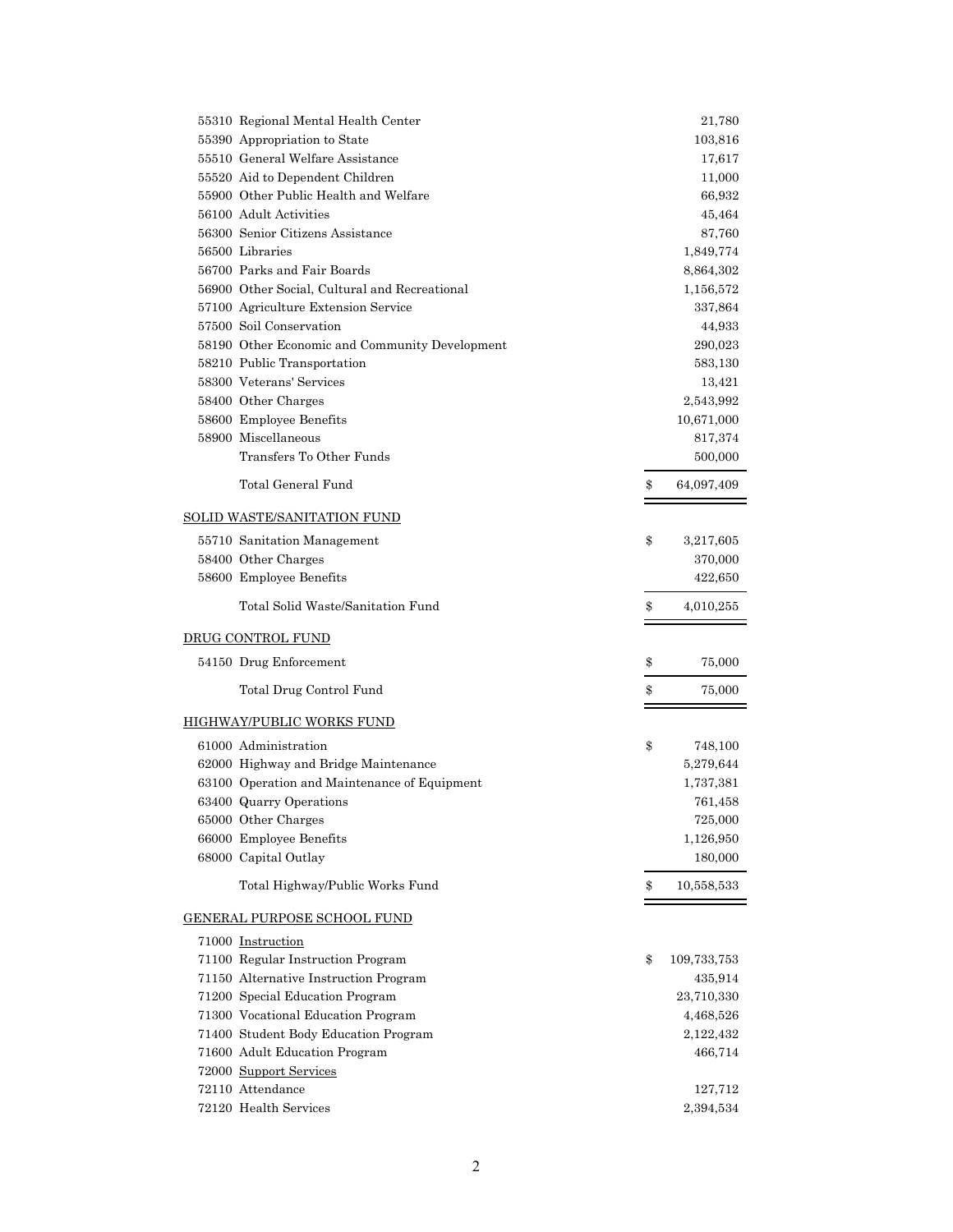| 72130 Other Student Support                   | 6,594,643         |
|-----------------------------------------------|-------------------|
| 72210 Regular Instruction Program             | 6,128,681         |
| 72220 Special Education Program               | 2,302,114         |
| 72230 Vocational Education Program            | 253,347           |
| 72260 Adult Programs                          | 145,717           |
| 72310 Board of Education                      | 3,812,941         |
| 72320 Director of Schools                     | 1,025,345         |
| 72410 Office of the Principal                 | 13,160,637        |
| 72510 Fiscal Services                         | 1,054,898         |
| 72520 Human Resources/Personnel               | 697,070           |
| 72610 Operation of Plant                      | 13,097,889        |
| 72620 Maintenance of Plant                    | 5,268,720         |
| 72710 Transportation                          | 11,221,197        |
| 72810 Central and Other                       | 2,920,185         |
| 73300 Community Services                      | 578,898           |
| 73400 Early Childhood Education               | 1,008,051         |
| Transfers To Other Funds                      | 11,534            |
| Total General Purpose School Fund             | \$<br>212,741,782 |
| <u>CENTRAL CAFETERIA FUND</u>                 |                   |
| 73100 Food Service                            | \$<br>8,928,922   |
| Total Central Cafeteria Fund                  | \$<br>8,928,922   |
| <u>EXTENDED SCHOOL PROGRAM FUND</u>           |                   |
| 73300 Community Services                      | \$<br>1,090,754   |
| Total Extended School Program Fund            | \$<br>1,090,754   |
| <u>GENERAL DEBT SERVICE FUND</u>              |                   |
| 82110 Principal - General Government          | \$<br>10,390,335  |
| 82120 Principal - Highways and Streets        | 151,200           |
| 82130 Principal - Education                   | 8,056,465         |
| 82210 Interest - General Government           | 7,550,260         |
| 82220 Interest - Highways and Streets         | 56,310            |
| 82230 Interest - Education                    | 5,508,170         |
| 82310 Other Debt Service - General Government | 620,000           |
| Total General Debt Service Fund               | \$<br>32,332,740  |
| <u>RURAL DEBT SERVICE FUND</u>                |                   |
| 82130 Principal - Education                   | \$<br>5,910,000   |
| 82230 Interest - Education                    | 7,838,103         |
| 82330 Other Debt Service - Education          | 235,000           |
| Total Rural Debt Service Fund                 | \$<br>13,983,103  |
|                                               |                   |

 BE IT FURTHER RESOLVED that the budget for the School Federal Projects Fund shall be the budget approved for separate projects within the fund by the Tennessee Department of Education.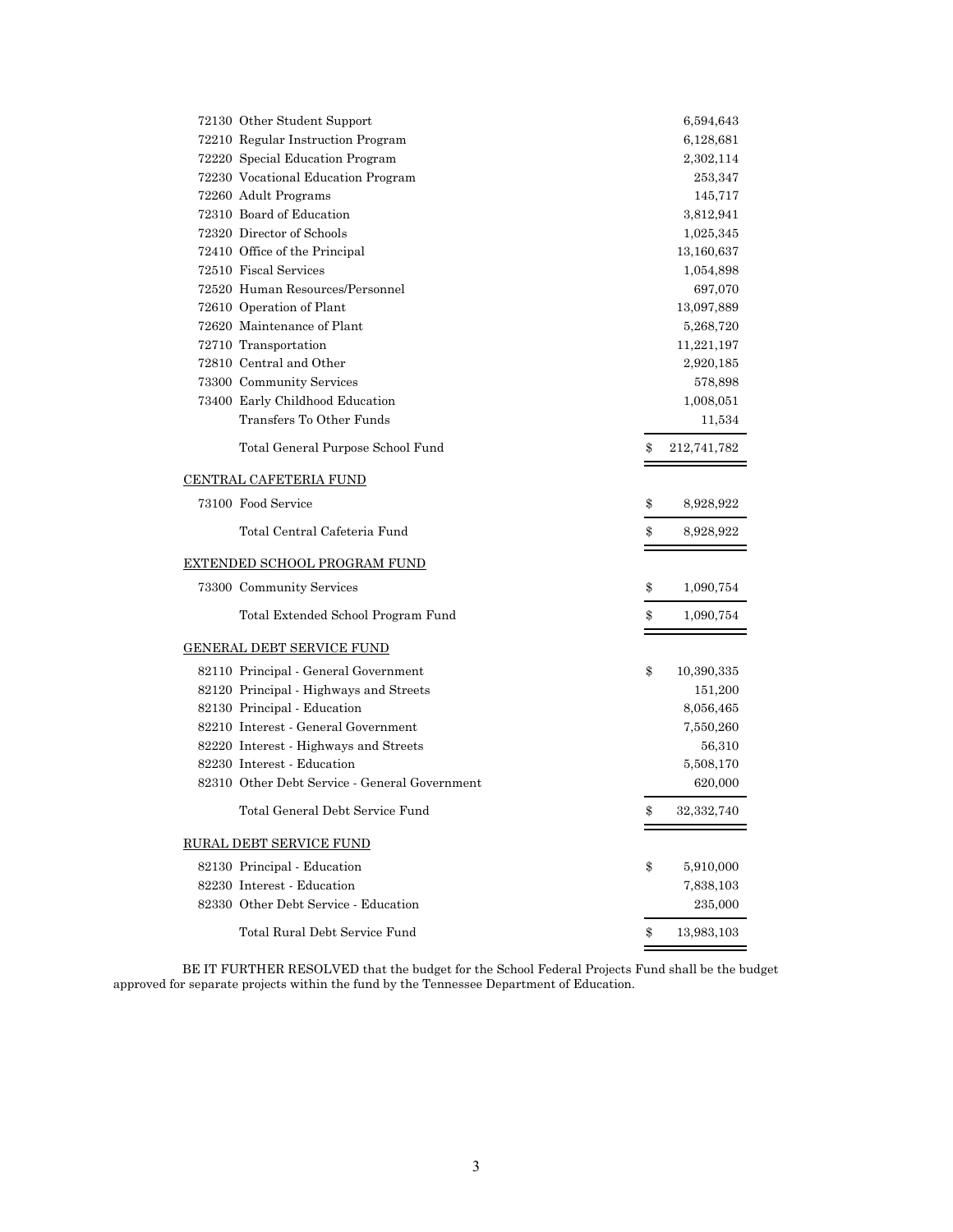SECTION 2. BE IT FURTHER RESOLVED that there are also hereby appropriated certain portions of the commissions and fees for collecting taxes and licenses and for administering other funds which the trustee, county clerk, circuit court clerk, clerk and master, register, and the sheriff and their officially authorized deputies and assistants may be entitled to receive under state laws heretofore or hereafter enacted. Expenditures out of commissions and/or fees collected by the trustee, county clerk, circuit court clerk, clerk and master, register and sheriff may be made for such purposes and in such amounts as may be authorized by existing law or by valid order of any court having power to make such appropriations. Any excess commissions and/or fees collected over and above the expenditures duly and conclusively authorized shall be paid over to the trustee and converted into the General Fund as provided by law.

 BE IT FURTHER RESOLVED that if any fee officials, as enumerated in Section 8-22-101, Tennessee Code Annotated, operate under provisions of Section 8-22-104, Tennessee Code Annotated, provisions of the preceding paragraph shall not apply to those particular officials.

 SECTION 3. BE IT FURTHER RESOLVED that any amendment to the budget, except for amendments to the budget for funds under supervision of the director of schools, shall be approved as provided in Section 5-9-407, Tennessee Code Annotated. The director of schools must receive approval of the Board of Education for transfers within each major category of the budget, and approval of both the Board of Education and Board of County Commissioners for transfers between major categories as required by law.

 One copy of each amendment shall be filed with the county clerk, one copy with the chairman of the Budget Committee, and one copy with each divisional or departmental head concerned. The reason(s) for each transfer shall be clearly stated; however, this section shall in no case whatsoever be construed as authorizing transfer from one fund to another, but shall apply solely to transfers within a certain fund.

 SECTION 4. BE IT FURTHER RESOLVED that any appropriations made by this resolution which cover the same purpose for which a specific appropriation is made by statute is made in lieu of but not in addition to said statutory appropriation. The salary, wages, or remuneration of each officer, employee, or agent of the county shall not be in excess of the amounts authorized by existing law or as set forth in the estimate of expenditures which accompanies this resolution. Provided, however, that appropriations for such salaries, wages, or other remuneration hereby authorized shall in no case be construed as permitting expenditures for an office, agency, institution, division or department of the county in excess of the appropriation made herein for such office, agency, institution, division or department of the county. Such appropriation shall constitute the limit to the expenditures of any office, agency, institution, division or department for the year ending June 30, 2010. The aggregate expenditures for any item of appropriation shall in no instance be more than the amount herein appropriated for such item.

 SECTION 5. BE IT FURTHER RESOLVED that any resolution which may hereafter be presented to the Board of County Commissioners providing for appropriations in addition to those made by this Budget Appropriation Resolution shall specifically provide sufficient revenue or other funds actually to be provided during the year in which the expenditure is to be made to meet such additional appropriation. Said appropriating resolution shall be submitted to and approved by the state director of Local Finance after its adoption as provided by Section 9-21-403, Tennessee Code Annotated.

 SECTION 6. BE IT FURTHER RESOLVED that the county mayor and county clerk are hereby authorized to borrow money on revenue anticipation notes, provided such notes are first approved by the state director of Local Finance, to pay for the expenses herein authorized until the taxes and other revenue for the year 2009-2010 have been collected. The proceeds of loans for each individual fund shall not exceed 60% of the appropriations of each fund and shall be used only to pay the expenses and other requirements of the fund for which the loan is made. The loan shall be paid out of revenue from the fund for which money is borrowed. The notes evidencing the loans authorized under this section shall be issued under the applicable sections of Title 9, Chapter 21, Tennessee Code Annotated. Said notes shall be signed by the county mayor and countersigned by the county clerk and shall mature and be paid in full without renewal not later than June 30, 2010.

 SECTION 7. BE IT FURTHER RESOLVED that the delinquent county property taxes for the year 2008 and prior years and the interest and penalty thereon collected during the year ending June 30, 2010, shall be apportioned to the various county funds according to the subdivision of the tax levy for the year 2009. The clerk and master and the trustee are hereby authorized and directed to make such apportionment accordingly.

 SECTION 8. BE IT FURTHER RESOLVED that all unencumbered balances of appropriations remaining at the end of the year shall lapse and be of no further effect at the end of the year at June 30, 2010.

 SECTION 9. BE IT FURTHER RESOLVED that any resolution or part of a resolution which heretofore has been passed by the Board of County Commissioners which is in conflict with any provision in this resolution be and the same is hereby repealed.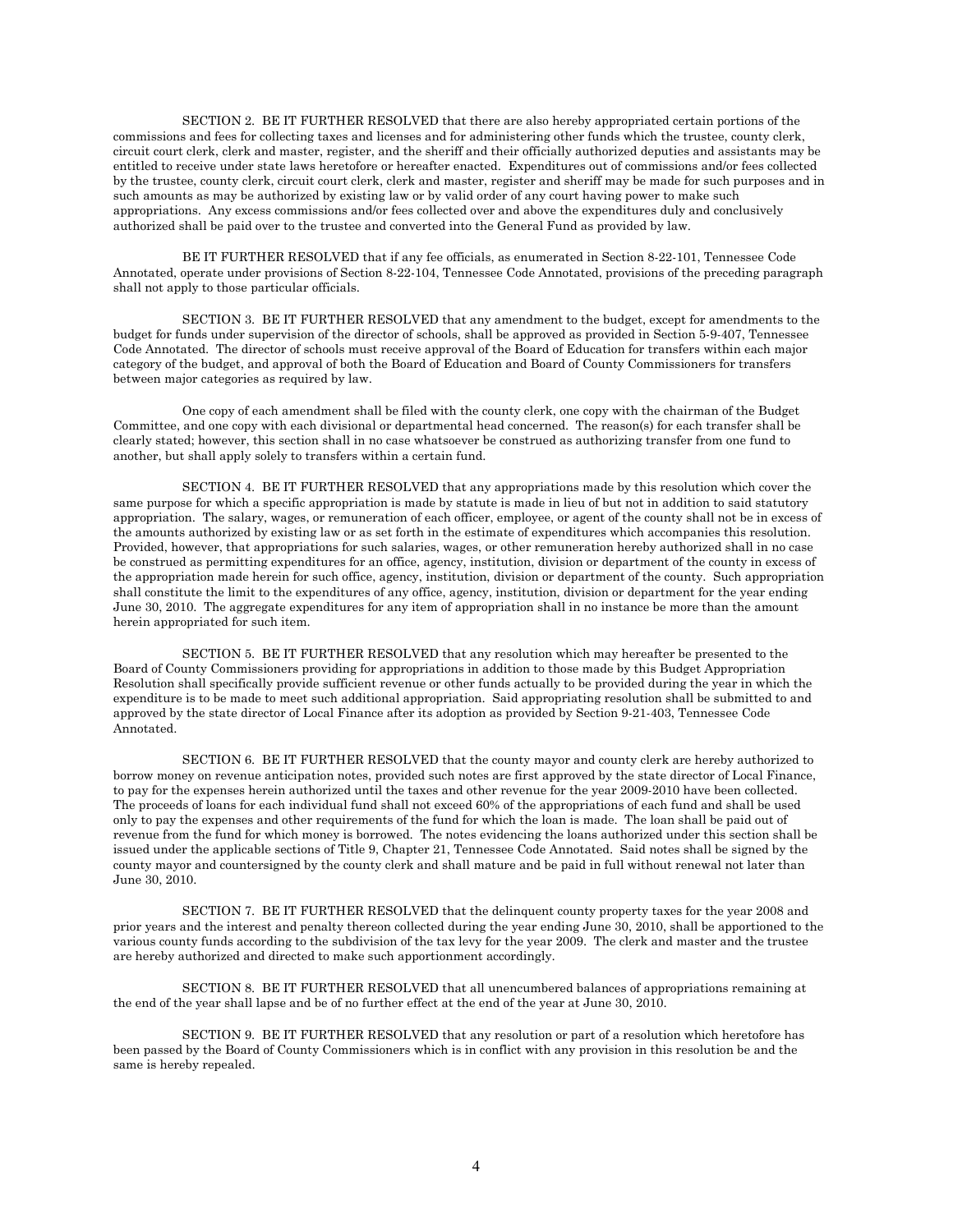SECTION 10. BE IT FURTHER RESOLVED that this resolution shall take effect from and after its passage and its provisions shall be in force from and after July 1, 2009. This resolution shall be spread upon the minutes of the Board of County Commissioners.

Passed this 13th day of July, 2009.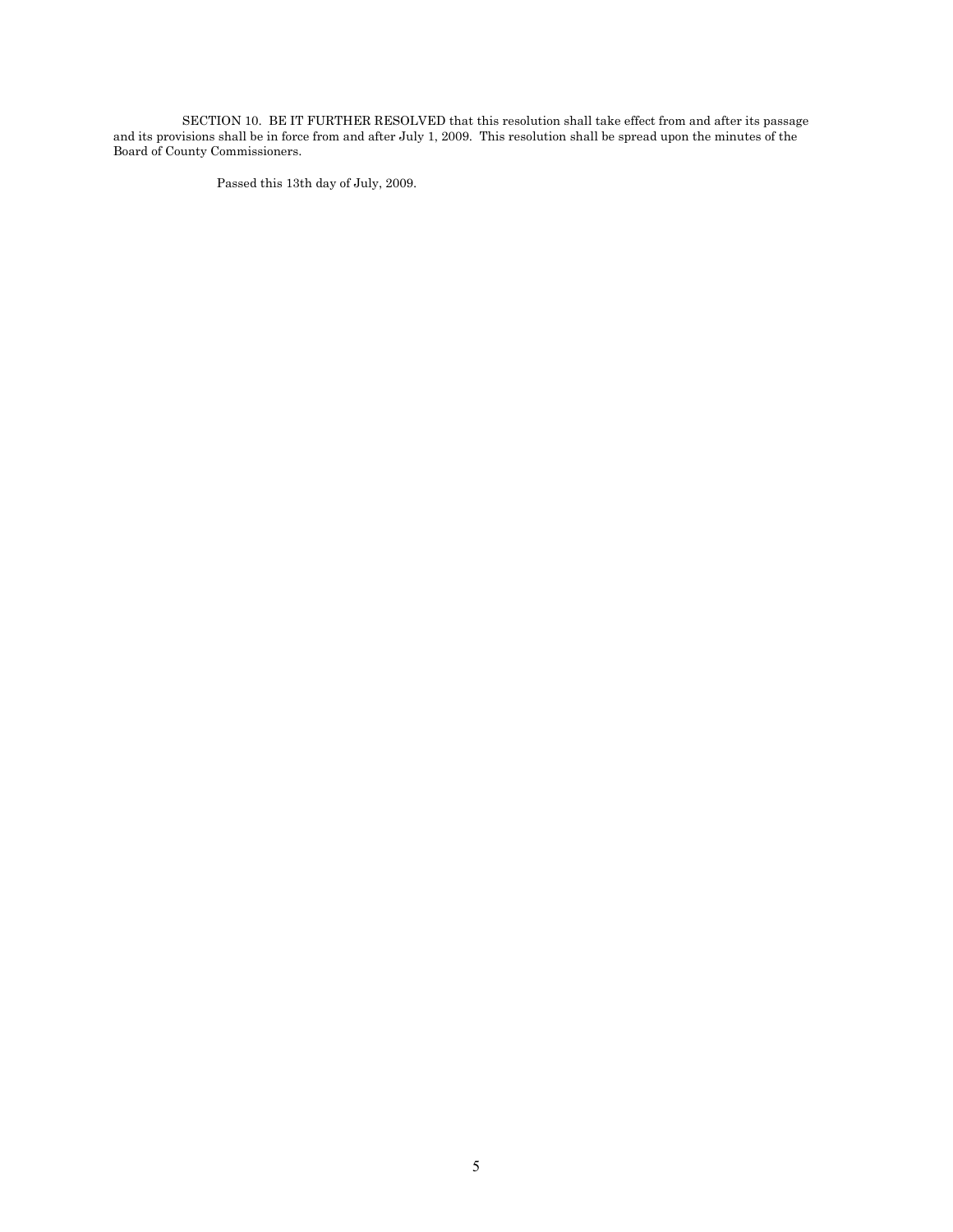#### **RESOLUTION FIXING THE TAX LEVY IN WILLIAMSON COUNTY, TENNESSEE FOR THE YEAR BEGINNING JULY 1, 2009**

**SECTION 1. BE IT RESOLVED** by the Board of County Commissioners of Williamson County, Tennessee, assembled in regular session on this 13th day of July, 2009, that the combined property tax rate for Williamson County, Tennessee for the fiscal year beginning July 1, 2009, shall be \$2.31 on each \$100 of taxable property, which is to provide revenue for each of the following funds and otherwise conform to the following levies:

| Fund                           | Rate   |
|--------------------------------|--------|
|                                |        |
| <b>County General</b>          | \$0.49 |
| Highway/Public                 | 0.05   |
| <b>General Purpose Schools</b> | 1.20   |
| <b>General Debt Service</b>    | 0.34   |
| Solid Waste/Sanitation         | 0.06   |
| <b>Rural Debt Service</b>      | 0.17   |
| Total                          | \$2.31 |

**SECTION 2. BE IT FURTHER RESOLVED,** that there is hereby levied a gross receipts tax as provided by law. The proceeds of the gross receipts tax herein levied shall accrue to the Highway Public Works Fund.

**SECTION 3. BE IT FURTHER RESOLVED**, that all resolutions of the Board of County Commissioners of Williamson County, Tennessee, which are in conflict with this resolution are hereby repealed.

**SECTION 4. BE IT FURTHER RESOLVED**, that this resolution take effect from and after its passage, the public welfare requiring it. This resolution shall be spread upon the minutes of the Board of County Commissioners.

Passed this 13th day of July, 2009.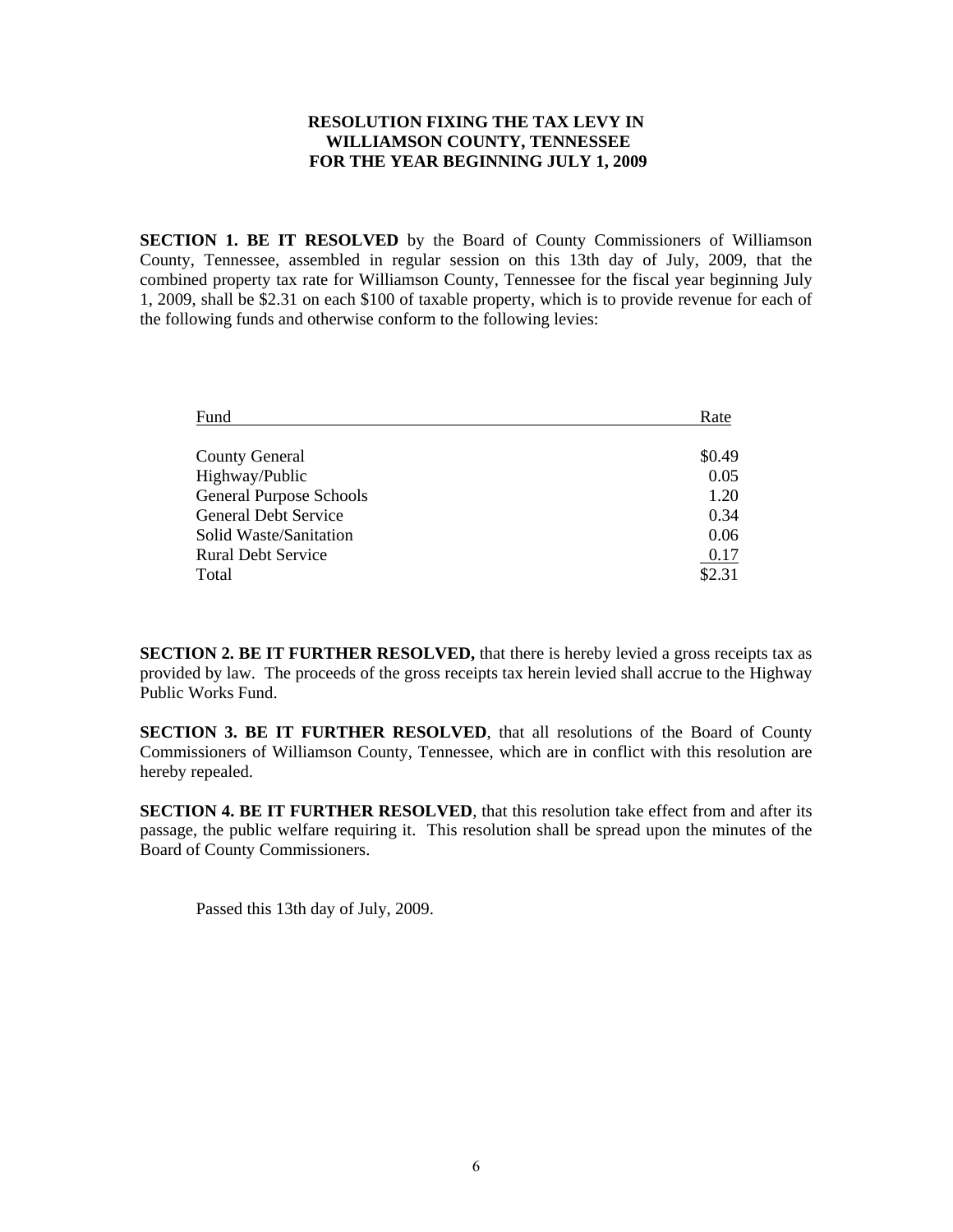#### **RESOLUTION MAKING APPROPRIATIONS TO NON-PROFIT CHARITABLE ORGANIZATIONS OF WILLIAMSON COUNTY, TN FOR THE FISCAL YEAR BEGINNING JULY 1, 2009, AND ENDING JUNE 30, 2010**

**WHEREAS,** Section 5-9-109, Tennessee Code Annotated, authorizes the Williamson County Legislative Body to make appropriations to various non-profit charitable organizations; and,

**WHEREAS,** the Williamson County Legislative Body recognizes the various non-profit charitable organizations providing services in Williamson County have great need of funds to carry on their non-profit, charitable work;

**NOW THEREFORE, BE IT RESOLVED,** by the Board of County Commissioners of Williamson County, meeting in regular session on this  $13<sup>th</sup>$  day of July, 2009,

**SECTION 1.** That \$1,517,624 be appropriated to non profit organizations in Williamson County as reflected below:

| <b>ACCOUNT NO.</b> | <b>AGENCY</b>                      | <b>PURPOSE</b>              | <b>AMOUNT</b> |
|--------------------|------------------------------------|-----------------------------|---------------|
| 101.54310.316.001  | <b>Arrington VFD</b>               | <b>Emergency Services</b>   | \$47,745      |
| 101.54310.316.002  | College Grove VFD                  | <b>Emergency Services</b>   | 41,783        |
| 101.54310.316.003  | <b>Fairview VFD</b>                | <b>Emergency Services</b>   | 71,550        |
| 101.54310.316.004  | Flat Creek/Bethesda VFD            | <b>Emergency Services</b>   | 50,112        |
| 101.54310.316.005  | Nolensville VFD                    | <b>Emergency Services</b>   | 67,993        |
| 101.54310.316.006  | W C Rescue Squad                   | <b>Emergency Services</b>   | 184,163       |
| 101.54310.316.007  | Peytonsville VFD                   | <b>Emergency Services</b>   | 35,013        |
| 101.55190.316      | M/C Community Action Agency        | <b>Community Services</b>   | 9,576         |
| 101.55310.316      | Regional Mental Health Center      | <b>Mental Health Svcs</b>   | 21,780        |
| 101.55390.316      | <b>State Rehabilitation Center</b> | Handicapped Svcs            | 67,816        |
| 101.55390.316.001  | M/C HRA Homemaker Services         | <b>Community Services</b>   | 36,000        |
| 101.55510.316      | Graceworks                         | <b>Community Services</b>   | 17,617        |
| 101.55520.316      | Foster Children                    | Child Care                  | 11,000        |
| 101.56100.316      | <b>Adult Activities/Waves</b>      | <b>Handicapped Svcs</b>     | 45,464        |
| 101.56300.316.001  | Franklin Senior Citizens           | Senior Citizens Svcs        | 26,978        |
| 101.56300.316.002  | <b>Fairview Senior Citizens</b>    | <b>Senior Citizens Svcs</b> | 6,031         |
| 101.56300.316.003  | Hillsboro Senior Citizens          | Senior Citizens Svcs        | 4,311         |
| 101.56300.316.004  | College Grove Senior Citizens      | Senior Citizens Svcs        | 15,975        |
| 101.56300.316.005  | <b>Bethesda Senior Citizens</b>    | Senior Citizens Svcs        | 12,010        |
| 101.56300.316.007  | Nolensville Senior Citizens        | <b>Senior Citizens Svcs</b> | 4,230         |
| 101.56300.316.008  | <b>Brentwood Senior Citizens</b>   | <b>Senior Citizens Svcs</b> | 15,975        |
| 101.56300.316.009  | Spring Hill Senior Citizens        | Senior Citizens Svcs        | 2,250         |
| 101.56500.316.001  | Library-Brentwood                  | Operations                  | 71,950        |
| 101.56500.316.002  | Library-Spring Hill                | Operations                  | 26,165        |
| 101.58900.316.001  | Boys & Girls Club                  | <b>Community Services</b>   | 8,960         |
| 101.58900.316.003  | <b>Community Child Care</b>        | <b>Community Services</b>   | 7,508         |
| 101.58900.316.005  | My Friends House                   | <b>Community Services</b>   | 4,958         |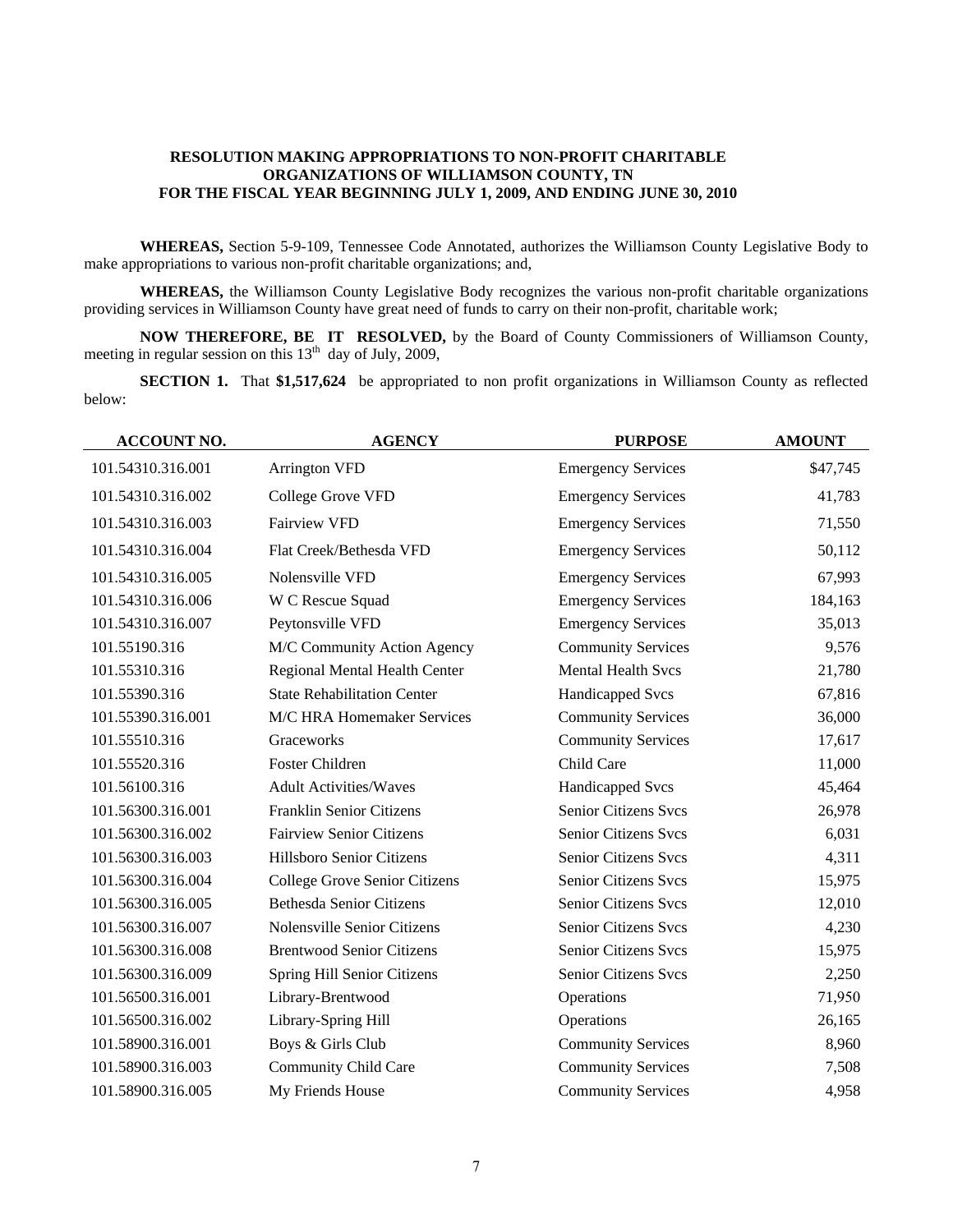| 101.58900.316.006 | <b>CrimeStoppers</b>                 | <b>Community Services</b> | 873         |
|-------------------|--------------------------------------|---------------------------|-------------|
| 101.58900.316.007 | M/C HRA Nutrition Program            | <b>Community Services</b> | 14,622      |
| 101.58900.316.008 | M/C HRA Transportation Prog.         | <b>Community Services</b> | 2,241       |
| 101.58900.316.011 | Court Appointed Special Advoc.       | <b>Community Services</b> | 3,292       |
| 101.58900.316.015 | <b>Community Housing Partnership</b> | <b>Community Services</b> | 38,131      |
| 101.58900.316.018 | Assoc. for Retarded Citizens         | <b>Community Services</b> | 1,814       |
| 101.58900.316.019 | <b>Greenbrier Community Center</b>   | <b>Community Services</b> | 437         |
| 101.58900.316.021 | SaddleUp!                            | <b>Handicapped Svcs</b>   | 3,600       |
| 101.58900.316.023 | Bridges of W <sub>C</sub>            | <b>Community Services</b> | 15,701      |
| 101.58900.316.027 | <b>Brentwood Arts Foundation</b>     | <b>Community Services</b> | 4,500       |
| 101.58900.316.028 | Williamson County Fair               | <b>Community Services</b> | 45,000      |
| 101.58900.316.029 | <b>Williamson County CVB</b>         | Tourism                   | 472,500     |
|                   |                                      |                           | \$1,517,624 |

**AND BE IT FURTHER RESOLVED,** that all appropriations enumerated in Section 1 above are subject to the following conditions:

- 1. That the non-profit organizations to which funds are appropriated shall file with the county clerk and the disbursing officials a copy of any annual report of its business affairs and transactions and the proposed use of the county's funds in accordance with rules promulgated by the Comptroller of the Treasury, Chapter 0380-2-7. Such annual report shall be prepared and certified by the chief financial officer of such non-profit organization in accordance with Section 5-9-102(c), Tennessee Code Annotated.
- 2. That said funds must only be used by the named non-profit charitable organizations in furtherance of their non-profit charitable purposes benefitting the general welfare of the residents of Williamson County.
- 3. That it is the expressed interest of the County Commission of Williamson County in providing these funds to the above-named non-profit charitable organizations to be fully in compliance with Chapter 0380-2-7 of the Rules of the Comptroller of the Treasury and Section 5-9-109, Tennessee Code Annotated, and any and all other laws which may apply to County appropriations to non-profit organizations; and so this appropriations is made subject to compliance with any and all of these laws and regulations.

**AND BE IT FURTHER RESOLVED** that this resolution shall take effect from and after its passage; and its provisions shall be in force from and after July 1, 2009. This resolution shall be spread upon the minutes of the Board of County Commissioners this  $13<sup>th</sup>$  day of July, 2009.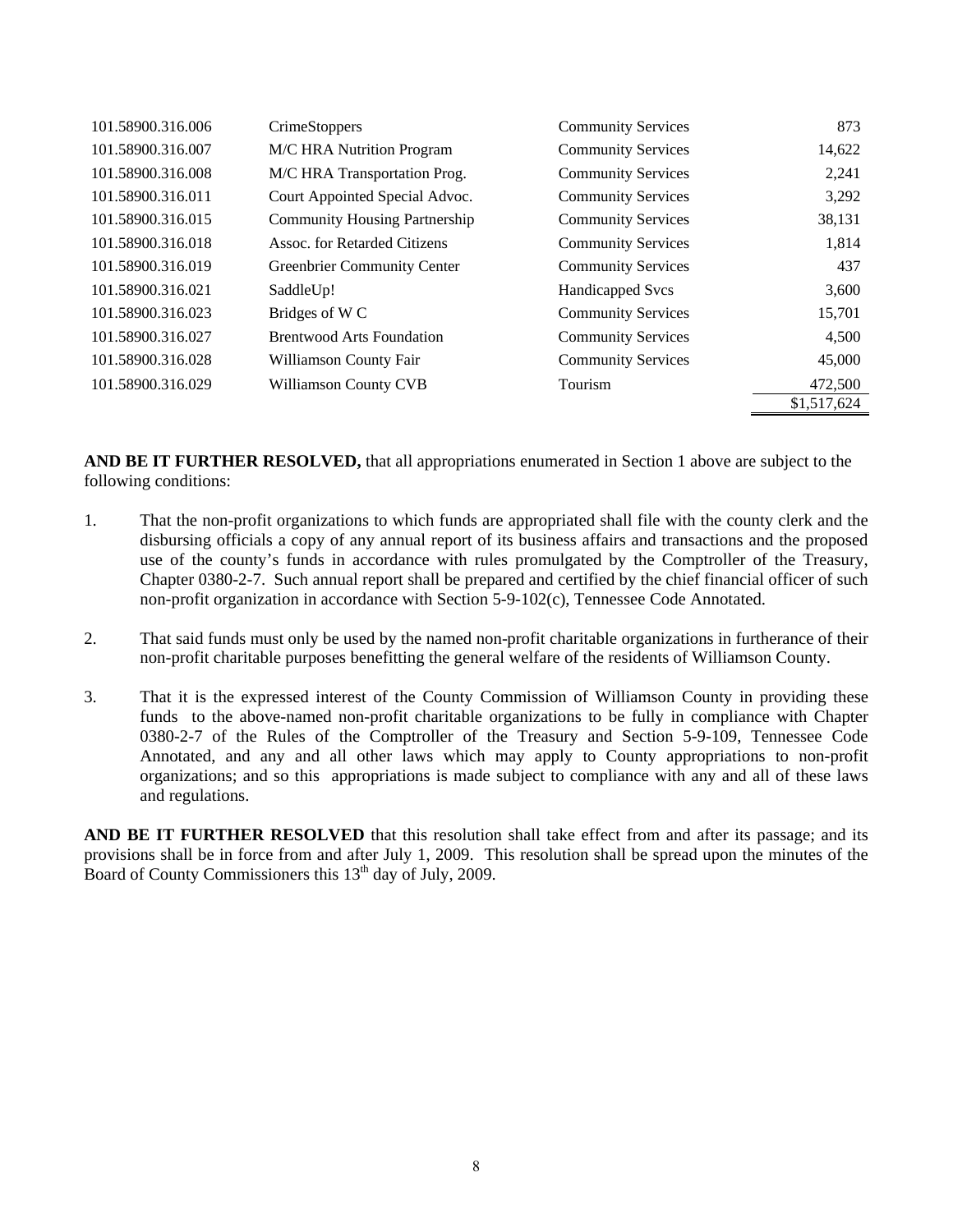| Į | $\mathbf{r}$ |
|---|--------------|
|   |              |

|                         | Estimated  |                                |              |                          |                                              |                    |            | Estimated                 |
|-------------------------|------------|--------------------------------|--------------|--------------------------|----------------------------------------------|--------------------|------------|---------------------------|
|                         | Beginning  |                                |              | Total                    |                                              |                    |            | Ending                    |
|                         | Fund       |                                |              | Estimated                |                                              |                    | Total      | Fund                      |
|                         | Balance    | Estimated                      | Transfers    | Available                | Estimated                                    | Transfers          | Appropri-  | Balance                   |
| Fund                    |            | 7/1/2009 Revenue               | $\mathbf{a}$ | Funds                    | Expenditures                                 | $\overline{\rm d}$ | ations     | 6/30/2010                 |
| General                 |            | \$ 31,609,093 \$ 61,381,933 \$ |              | $0 \t5 \t92.991.026 \t5$ | 63,597,409 \$                                | 500,000\$          |            | 64,097,409 \$ 28,893,617  |
| Solid Waste/Sanitation  | 2,834,048  | 588,499                        | 000,000      | 6,922,547                | 4,010,255                                    |                    | 4,010,255  | 2,912,292                 |
| Drug Control            | 91,364     | 36,000                         |              | 127,364                  | 75,000                                       |                    | 75,000     | 52.364                    |
| Highway/Public Works    | 8,664,671  | 10,399,453                     | 100,000      | 19,164,124               | 10,558,533                                   |                    | 10,558,533 | 8,605,591                 |
| General Debt Service    | 20,461,728 | 23,802,249                     | 4,218,978    | 48,482,955               | 32,332,740                                   |                    | 32,332,740 | 16,150,215                |
| Rural Debt Service      | 6,554,180  | 1.084,747                      | ,000,000     | 18,638,927               | 13,983,103                                   |                    | 13,983,103 | 4,655,824                 |
| General Purpose School  | 14,125,388 | 207,776,640                    | 50,000       | 221,952,028              | 12,730,248                                   | 11.534             | 12,741,782 | 9,210,246                 |
| Central Cafeteria       | 1,426,656  | ,057,717                       |              | 10,484,373               | 8,928,922                                    |                    | 8,928,922  | 1,555,451                 |
| Extended School Program | 213,493    | 1,093,750                      |              | 1.307.243                | 1.090.754                                    |                    | 1,090,754  | 216,489                   |
| Total                   |            | $85,980,621$ \$ 328,220,988 \$ |              |                          | $5,868,978$ \$ 420,070,587 \$ 347,306,964 \$ | 511.534 \$         |            | 347,818,498 \$ 72,252,089 |
|                         |            |                                |              |                          |                                              |                    |            |                           |

 $\blacktriangle$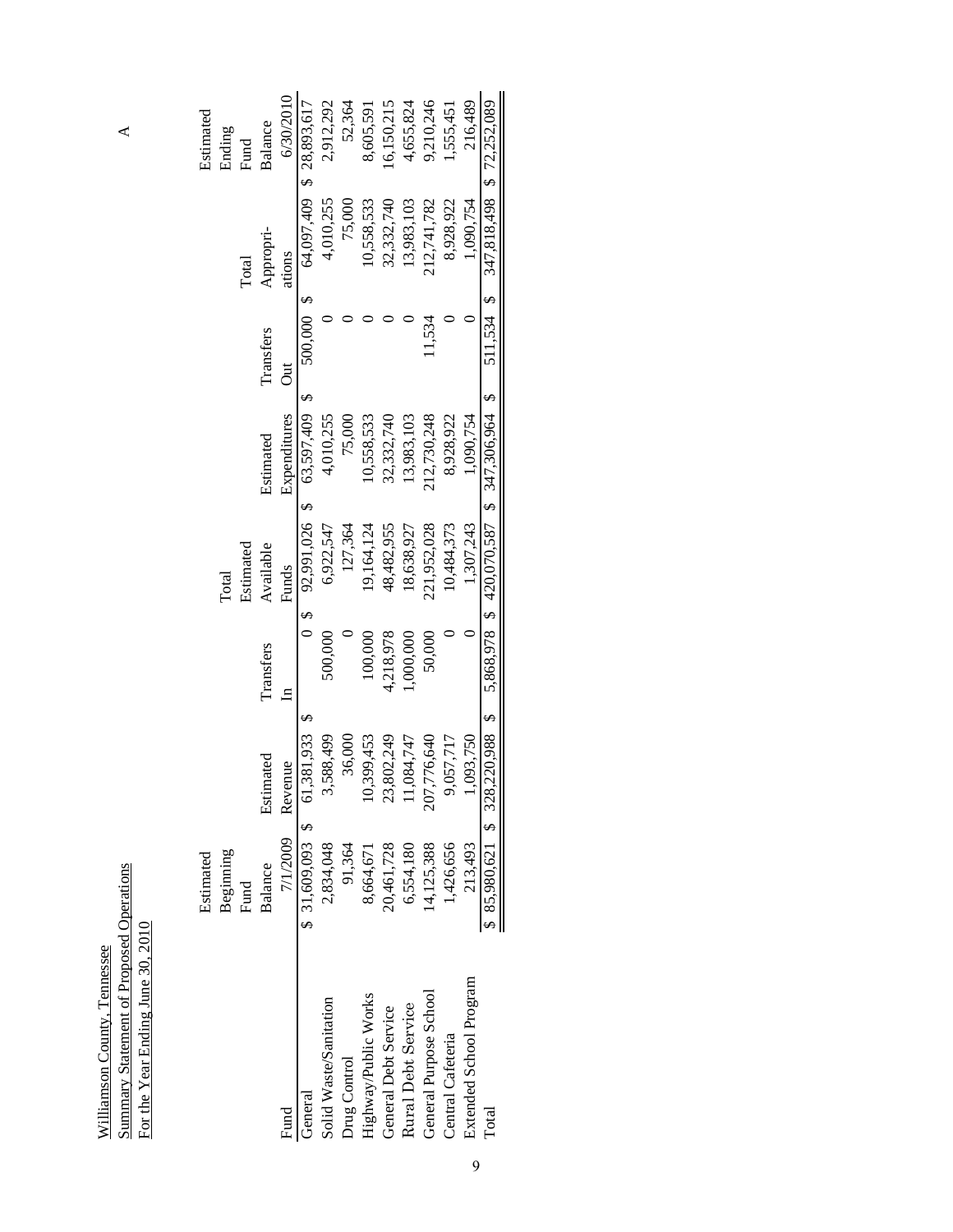### Williamson County, Tennessee B Statement of Estimated Revenue from Current Property Taxes 2009 Assessments Based Upon Estimated Assessed Valuation of \$7,264,611,608

| <b>FUND</b>                 | <b>Proposed</b><br><b>Tax Rate</b> |               | <b>Amount of</b><br><b>Tax Levy</b> |   | <b>Reserve for</b><br><b>Delinquency</b><br>8% |              | <b>Estimated</b><br><b>Collection of</b><br><b>Taxes</b> |
|-----------------------------|------------------------------------|---------------|-------------------------------------|---|------------------------------------------------|--------------|----------------------------------------------------------|
|                             |                                    |               |                                     |   |                                                |              |                                                          |
| General                     | \$<br>0.49                         | <sup>\$</sup> | 35,596,597                          | S | 2,847,728                                      | <sup>S</sup> | 32,748,869                                               |
| Solid Waste/Convention Ctr. | 0.06                               |               | 2,744,020                           |   | 219,522                                        |              | 2,524,499                                                |
| Highway/ Public Works       | 0.05                               |               | 786,905                             |   | 62,952                                         |              | 723,953                                                  |
| General Purpose School      | 1.20                               |               | 87,175,339                          |   | 6,974,027                                      |              | 80,201,312                                               |
| <b>General Debt Service</b> | 0.34                               |               | 24,699,679                          |   | 1,975,974                                      |              | 22,723,705                                               |
| <b>Rural Debt Service</b>   | 0.17                               |               | 9,689,943                           |   | 775,195                                        |              | 8,914,747                                                |
|                             | \$<br>2.31                         | \$.           | 160,692,483                         | S | 12,855,399                                     | S            | 147,837,085                                              |

| <b>ADA</b> Proration            | <b>Percentage</b> | Amount       |
|---------------------------------|-------------------|--------------|
| General Purpose School          | 89.327% \$        | 71,641,426   |
| <b>Franklin Special Schools</b> | 10.673%           | 8,559,886    |
| <b>TOTAL</b>                    | 100.000\% \$      | 80, 201, 312 |

| <b>County Assessment Breakdown</b> |                 |
|------------------------------------|-----------------|
| <b>County Outside Cities</b>       | \$1,559,521,450 |
| <b>Brentwood</b>                   | 2,173,606,495   |
| Fairview                           | 139,118,681     |
| Franklin (Outside FSSD)            | 1,140,887,216   |
| Franklin (Inside FSSD)             | 1,550,357,052   |
| FSSD (9TH Outside)                 | 14,288,355      |
| Spring Hill                        | 448,017,821     |
| <b>Thompson Station</b>            | 84,701,001      |
| Nolensville                        | 154, 113, 537   |
|                                    |                 |
| <b>Total County Assessment</b>     | \$7,264,611,608 |
|                                    |                 |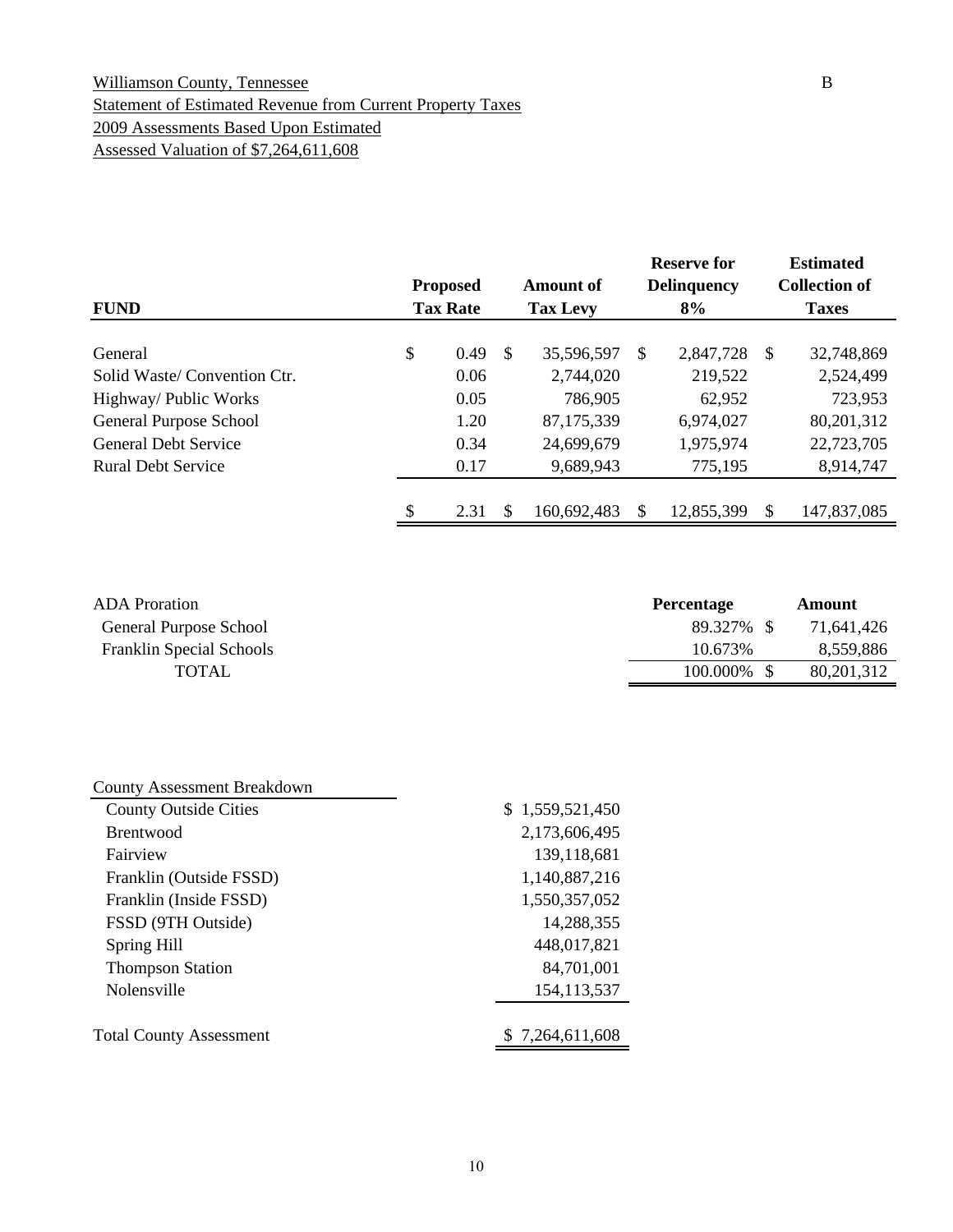|                                |                 | <b>TAX BASED</b>  |
|--------------------------------|-----------------|-------------------|
| <b>FUNDS</b>                   |                 | <b>ASSESSMENT</b> |
| General                        |                 |                   |
|                                |                 | \$7,264,611,608   |
| <b>General Purpose School</b>  |                 | \$7,264,611,608   |
| <b>General Debt Service</b>    |                 | \$7,264,611,608   |
| Highway/ Public Works          |                 |                   |
| County Outside Cities          | \$1,559,521,450 |                   |
| FSSD (9TH Outside)             | 14,288,355      |                   |
| <b>Total Highway</b>           |                 | \$1,573,809,805   |
| <b>Rural Debt Service</b>      |                 |                   |
| <b>Total County Assessment</b> | \$7,264,611,608 |                   |
| LESS: Franklin (Inside FSSD)   | (1,550,357,052) |                   |
| FSSD (9TH Outside)             | (14, 288, 355)  |                   |
| <b>Total Rural Debt</b>        |                 | \$5,699,966,201   |
| Solid Waste/Convention Centers |                 |                   |
| <b>Total County Assessment</b> | \$7,264,611,608 |                   |
| LESS: Franklin (Outside FSSD)  | (1,140,887,216) |                   |
| Franklin (Inside FSSD)         | (1,550,357,052) |                   |
| <b>Total Solid Waste</b>       |                 | \$4,573,367,340   |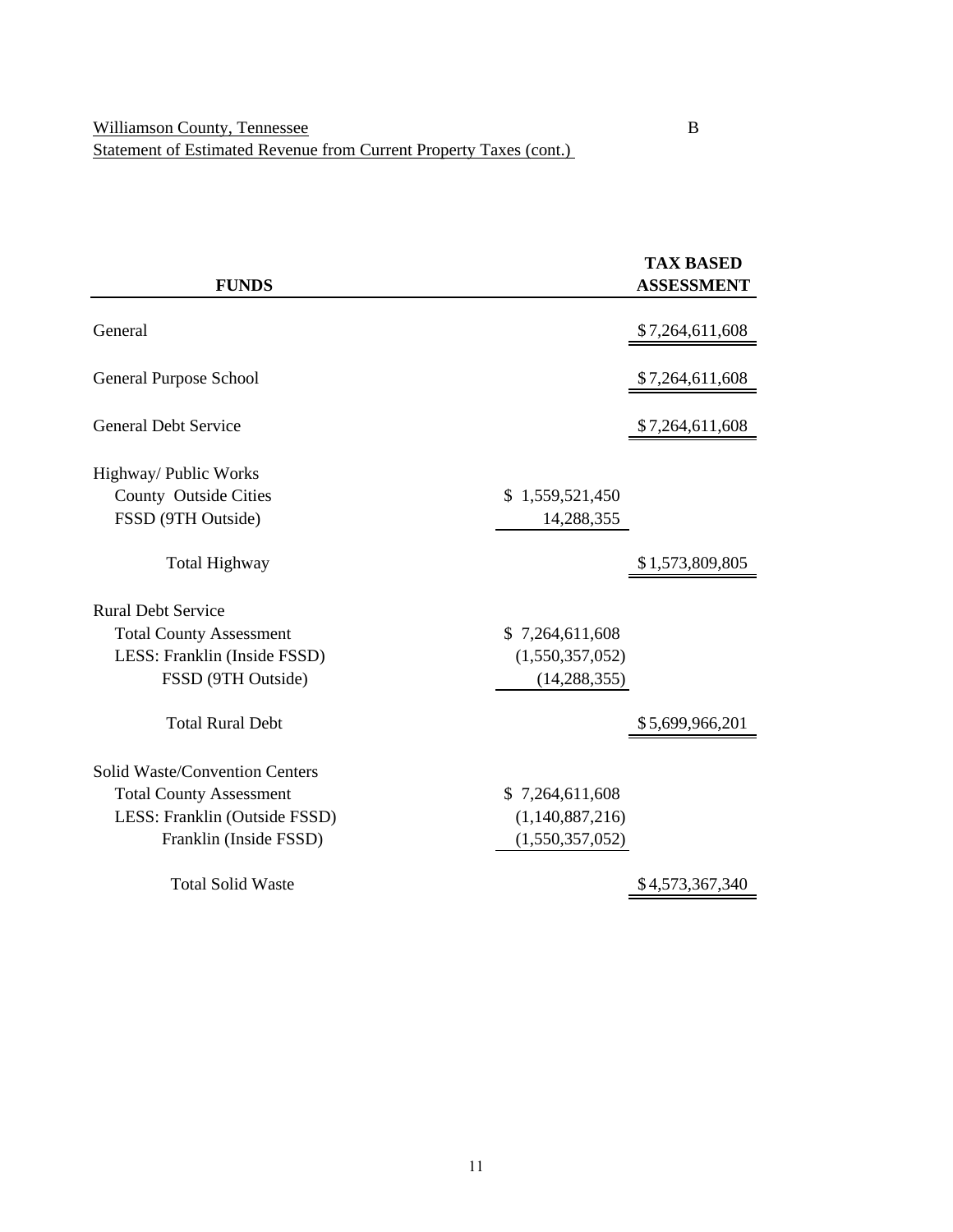# Property Tax Revenue Distribution by Fund FY 2010 Figure 1

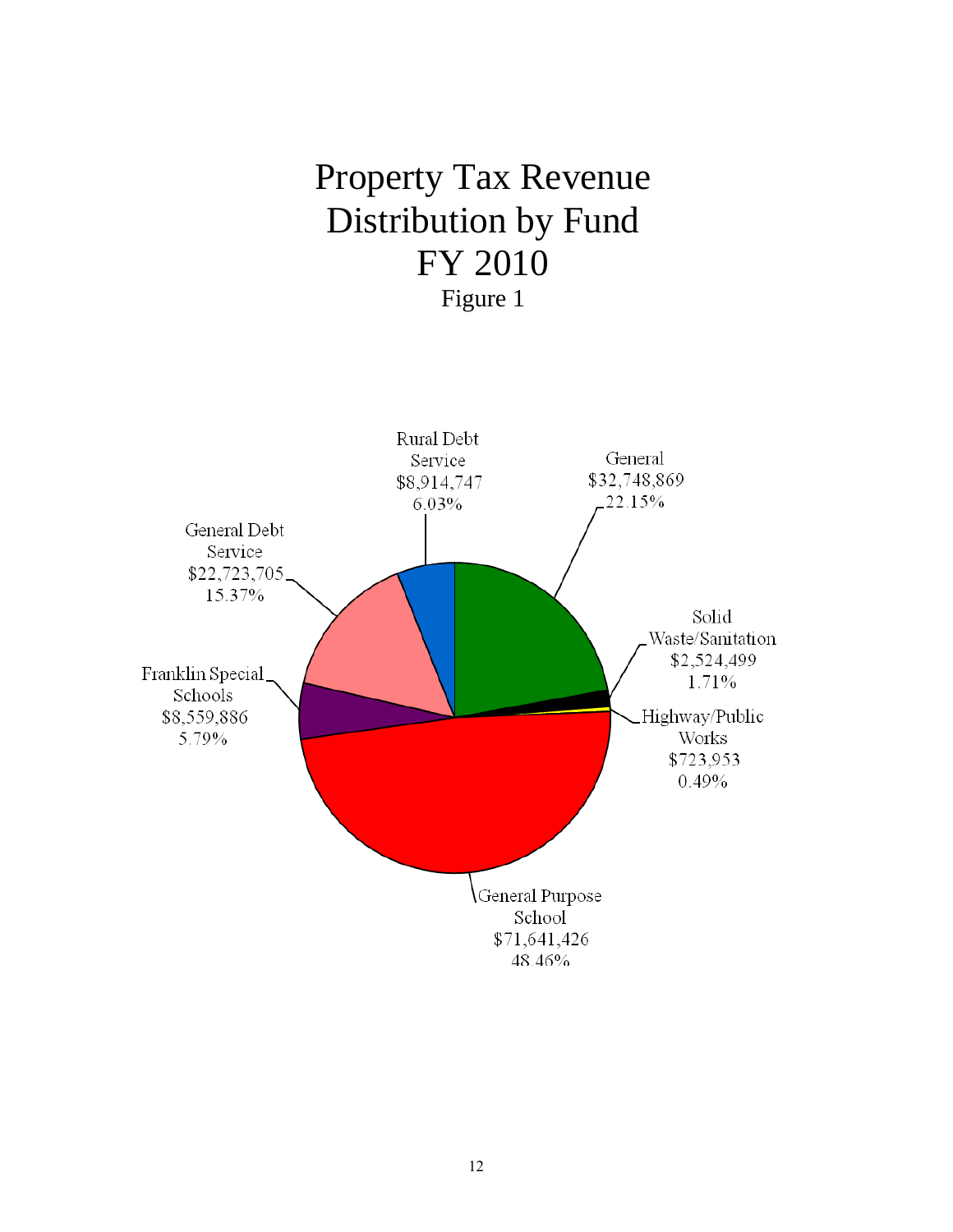# **Major Revenue Sources Total for All Funds FY 2010**  Figure 2

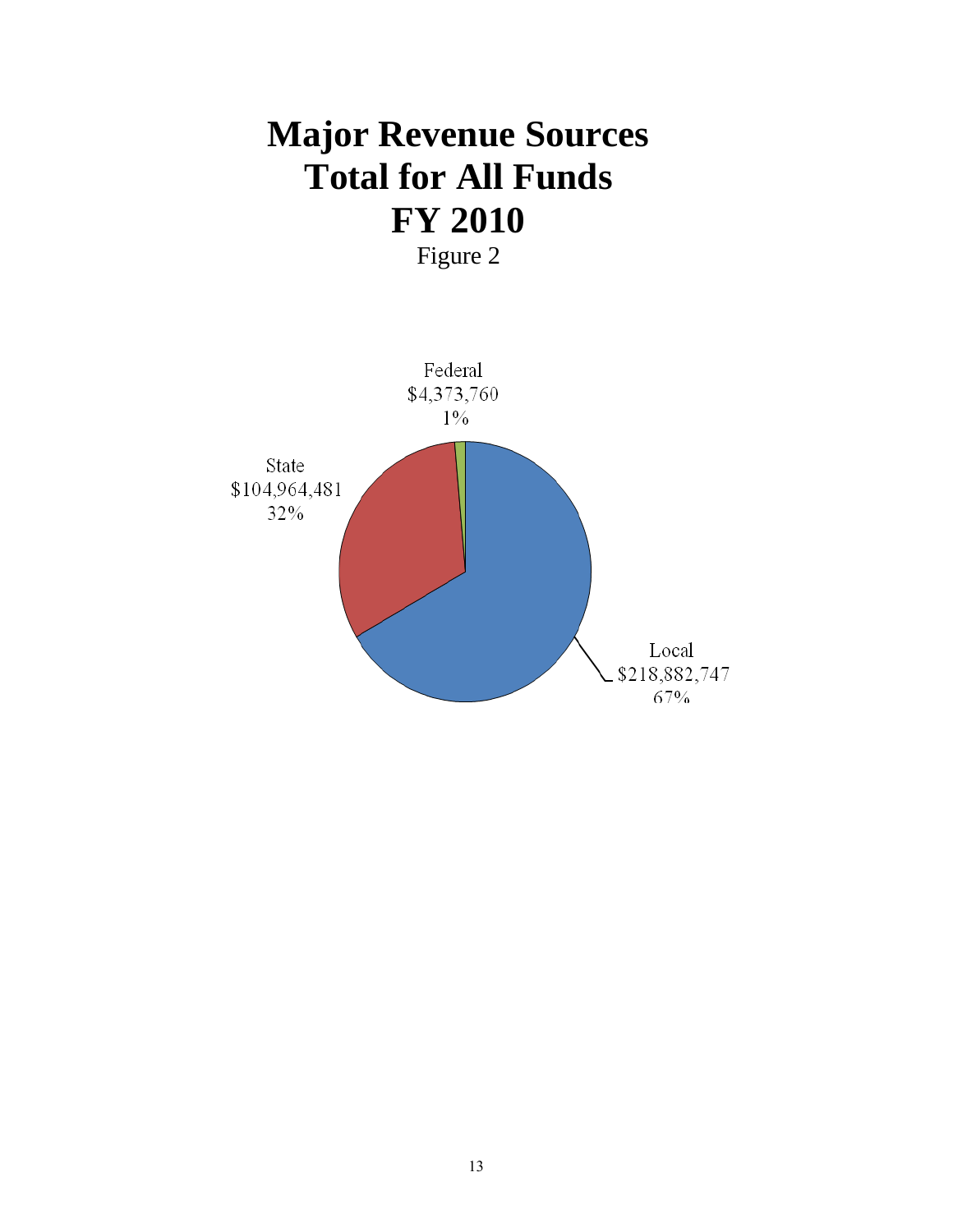# Expenditures Distribution by Fund FY 2010 Figure 3

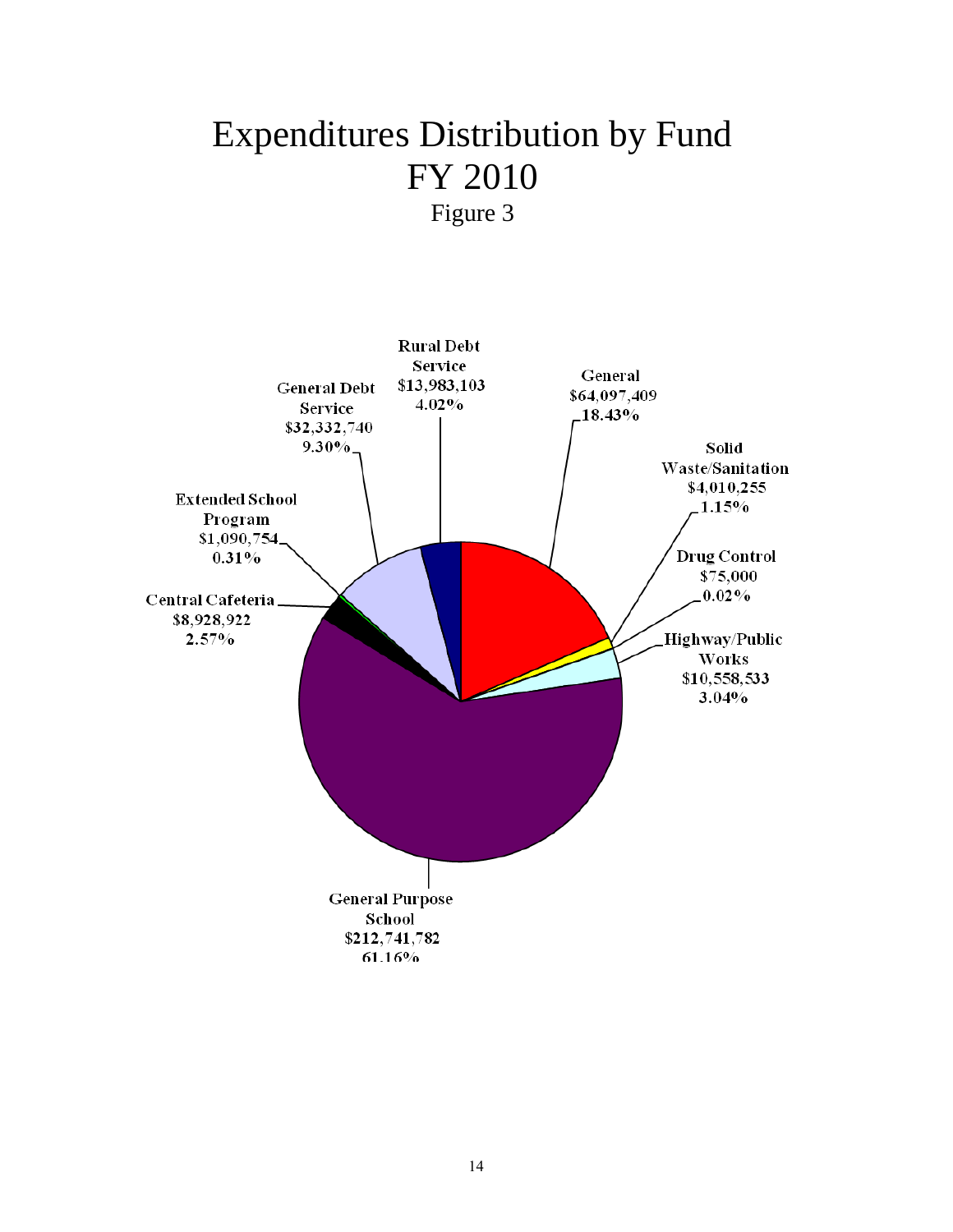| Account<br>No. | Description                                      |    |        | Actual<br>$2007 - 2008$ | Estimated<br>2008 - 2009 | Estimated<br>2009 - 2010 |
|----------------|--------------------------------------------------|----|--------|-------------------------|--------------------------|--------------------------|
|                | <b>Estimated Revenues</b>                        |    |        |                         |                          |                          |
| 40000          | <b>LOCAL TAXES</b>                               |    |        |                         |                          |                          |
| 40100          | <b>County Property Taxes</b>                     |    |        |                         |                          |                          |
| 40110          | <b>Current Property Tax</b>                      |    | \$     | 32,102,374 \$           | 33,411,252 \$            | 32,748,869               |
| 40120          | Trustee's Collections - Prior Year               |    |        | 300,598                 | 466,996                  | 375,000                  |
| 40130          | Circuit/Clerk & Master Collections - Prior Years |    |        | 125,045                 | 162,886                  | 150,000                  |
| 40140          | <b>Interest and Penalty</b>                      |    |        | 79,797                  | 89,680                   | 75,000                   |
| 40161          | Payments in Lieu of Taxes - T.V.A.               |    |        | 1,088                   | $\boldsymbol{0}$         | 0                        |
| 40163          | Payments in Lieu of Taxes - Other                |    |        | 51,747                  | 46,976                   | $\overline{0}$           |
| 40200          | <b>County Local Option Taxes</b>                 |    |        |                         |                          |                          |
| 40220          | Hotel/Motel Tax                                  |    |        | 2,352,527               | 2,406,682                | 2,300,000                |
| 40240          | Wheel Tax                                        |    |        | $\boldsymbol{0}$        | 74,991                   | 100,000                  |
| 40250          | Litigation Tax - General                         |    |        | 9,970                   | 10,220                   | 5,000                    |
| 40260          | Litigation Tax - Special Purpose                 |    |        | 110,669                 | 112,268                  | 100,000                  |
| 40266          | Litigation Tax - Jail, Workhouse, or Courthouse  |    |        | 3,208                   | 3,260                    | 2,500                    |
| 40268          | Lit Tax/ Courtroom Security                      |    |        | $\boldsymbol{0}$        | 212,338                  | $\mathbf{0}$             |
| 40270          | <b>Business Tax</b>                              |    |        | $\boldsymbol{0}$        | 642,926                  | 150,000                  |
| 40300          | <b>Statutory Local Taxes</b>                     |    |        |                         |                          |                          |
| 40320          | <b>Bank Excise Tax</b>                           |    |        | 1,316,669               | 1,318,887                | 1,300,000                |
| 40330          | <b>Wholesale Beer Tax</b>                        |    |        | 439,066                 | 452,026                  | 400,000                  |
| 40331          | Beer Privilege Tax                               |    |        | 2,185                   | 2,090                    | $\mathbf{0}$             |
| 40350          | <b>Interstate Telecommunications Tax</b>         |    |        | 1,588                   | 647                      | 5,000                    |
|                | TOTAL LOCAL TAXES                                |    | \$     | 36,896,531 \$           | 39,414,125 \$            | 37,711,369               |
| 41000          | <b>LICENSES AND PERMITS</b>                      |    |        |                         |                          |                          |
| 41100          | Licenses                                         |    |        |                         |                          |                          |
| 41130          | Animal Vaccination                               |    | \$     | 99,702 \$               | 135,859 \$               | 100,000                  |
| 41140          | Cable TV Franchise                               |    |        | 685,571                 | 615,231                  | 700,000                  |
| 41500          | Permits                                          |    |        |                         |                          |                          |
| 41510          | <b>Beer Permits</b>                              |    |        | 1,188                   | 1,425                    | $\boldsymbol{0}$         |
| 41520          | <b>Building Permits</b>                          |    |        | 547,268                 | 302,823                  | 250,000                  |
| 41590          | <b>Other Permits</b>                             |    |        | 31,950                  | 19,850                   | $\boldsymbol{0}$         |
|                | <b>TOTAL LICENSES AND PERMITS</b>                |    | \$     | 1,365,679 \$            | 1,075,188 \$             | 1,050,000                |
| 42000          | FINES, FORFEITURES AND PENALTIES                 |    |        |                         |                          |                          |
| 42100          | Circuit Court                                    |    |        |                         |                          |                          |
| 42110          | Fines                                            |    | $\$\,$ | 23,952 \$               | 22,237 \$                | 25,000                   |
| 42120          | <b>Officers Costs</b>                            |    |        | 40,234                  | 35,227                   | 30,000                   |
| 42150          | Jail Fees                                        |    |        | 6,247                   | 6,190                    | 5,000                    |
| 42170          | <b>Judicial Commissioner Fees</b>                |    |        | 2,172                   | 2,154                    | 2,500                    |
| 42180          | <b>DUI</b> Treatment Fines                       |    |        | 13,948                  | 11,771                   | 0                        |
| 42190          | Data Entry Fee - Circuit Court                   |    |        | 4,335                   | 3,957                    | 0                        |
| 42191          | Courtroom Security Fee                           |    |        | 990                     | 1,189                    | 0                        |
| 42192          | Victems Assist. Asmnt-Cirt                       |    |        | 672                     | 42                       | $\boldsymbol{0}$         |
| 42200          | <b>Criminal Court</b>                            |    |        |                         |                          |                          |
| 42240          | Drug Control Fines                               |    |        | 24,299                  | 11,998                   | $\boldsymbol{0}$         |
| 42241          | Drug Court Fees                                  |    |        | 4,659                   | 3,713                    | 0                        |
| 42290          | Data Entry Fee - Criminal Court                  | 15 |        | 16,840                  | 13,358                   | $\boldsymbol{0}$         |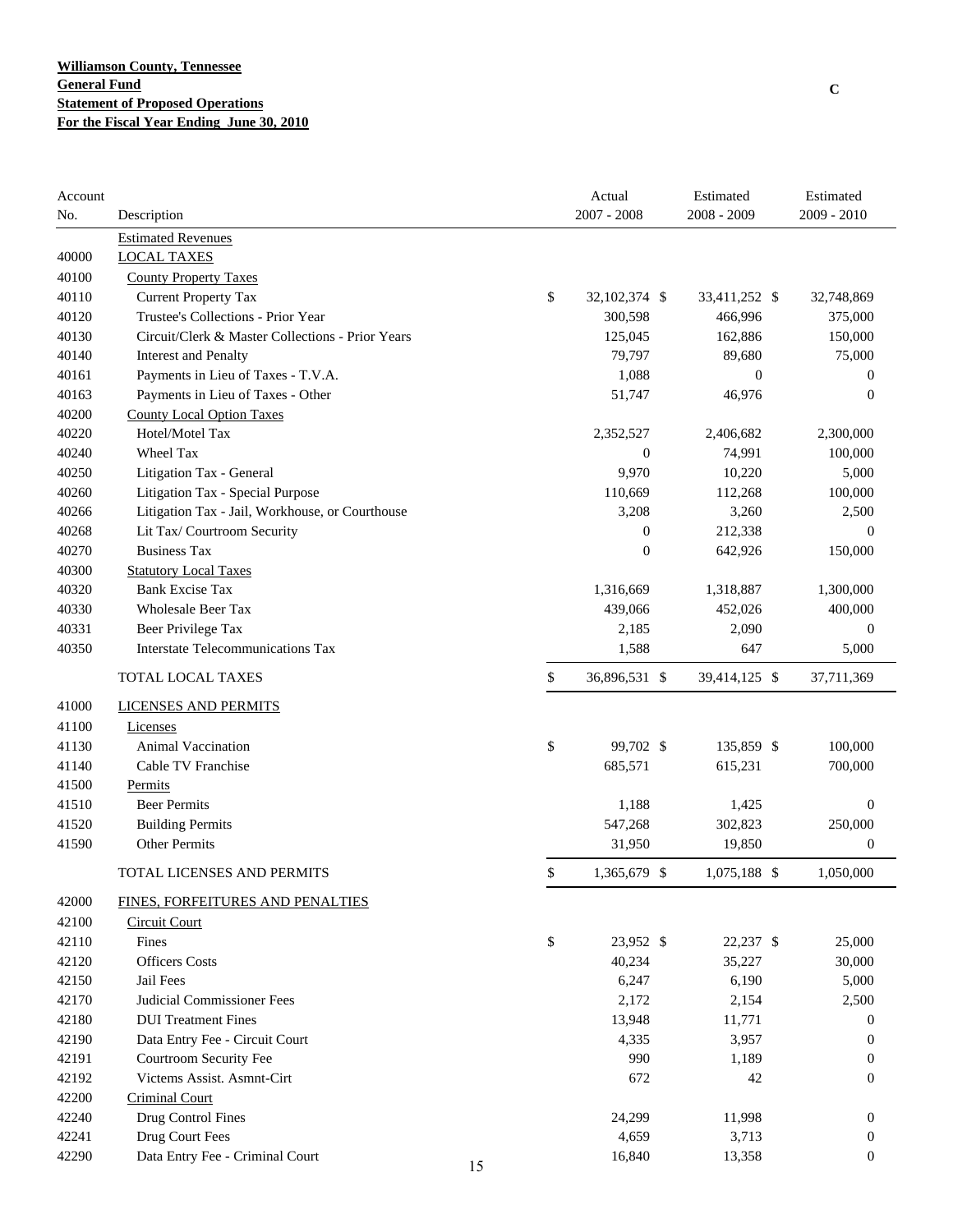| Account |                                            | Actual           | Estimated        | Estimated        |
|---------|--------------------------------------------|------------------|------------------|------------------|
| No.     | Description                                | $2007 - 2008$    | 2008 - 2009      | 2009 - 2010      |
|         | <b>Estimated Revenues (Cont.)</b>          |                  |                  |                  |
| 42000   | FINES, FORFEITURES AND PENALTIES (Cont.)   |                  |                  |                  |
| 42200   | Criminal Court (Cont.)                     |                  |                  |                  |
| 42291   | Courtroom Security Fee                     | \$<br>5,790 \$   | 5,259 \$         | $\boldsymbol{0}$ |
| 42292   | Victims Assist. Asmnt-Criminal             | 5,166            | 10,795           | $\boldsymbol{0}$ |
| 42300   | <b>General Sessions Court</b>              |                  |                  |                  |
| 42310   | Fines                                      | 86,569           | 88,922           | 75,000           |
| 42320   | <b>Officers Costs</b>                      | 179,471          | 184,001          | 175,000          |
| 42330   | Game and Fish Fines                        | 2,236            | 1,121            | 500              |
| 42341   | Drug Court Fees                            | 21,568           | 31,003           | $\boldsymbol{0}$ |
| 42350   | Jail Fees                                  | 28,444           | 25,152           | 20,000           |
| 42370   | Judicial Commissioner Fees                 | 14,176           | 15,045           | 15,000           |
| 42380   | <b>DUI</b> Treatment Fines                 | 34,792           | 34,442           | 0                |
| 42390   | Data Entry Fee - General Sessions Court    | 7,654            | 8,956            | 0                |
| 42392   | Victims Assist. Asmnt-General Sessions     | 84,566           | 93,407           | $\boldsymbol{0}$ |
| 42400   | Juvenile Court                             |                  |                  |                  |
| 42410   | Fines                                      | 51,402           | 47,124           | 50,000           |
| 42490   | Data Entry Fee - Juvenile Court            | 1,833            | 1,492            | $\overline{0}$   |
| 42500   | <b>Chancery Court</b>                      |                  |                  |                  |
| 42520   | <b>Officers Costs</b>                      | 12,175           | 12,001           | 5,000            |
| 42530   | Data Entry Fee - Chancery Court            | 6,410            | 6,046            | $\boldsymbol{0}$ |
| 42600   | Other Courts - In-county                   |                  |                  |                  |
| 42641   | Drug Court Fees                            | 1,626            | 1,609            | $\boldsymbol{0}$ |
| 42670   | <b>DUI</b> Treatment Fines                 | 1,499            | 1,292            | $\boldsymbol{0}$ |
| 42800   | <b>Judicial District Drug Program</b>      |                  |                  |                  |
| 42872   | Victims Asst. - Other Courts               | $\mathbf{0}$     | 1,330            | $\boldsymbol{0}$ |
| 42900   | Other Fines, Forfeitures, and Penalties    |                  |                  |                  |
| 42910   | Proceeds from Confiscated Property         | 37               | $\boldsymbol{0}$ | $\boldsymbol{0}$ |
|         | TOTAL FINES, FORFEITURES AND PENALTIES     | \$<br>683,762 \$ | 680,833 \$       | 403,000          |
| 43000   | <b>CHARGES FOR CURRENT SERVICES</b>        |                  |                  |                  |
| 43100   | <b>General Service Charges</b>             |                  |                  |                  |
| 43190   | Other General Service Charges              | \$<br>12,180 \$  | 23,038 \$        | 25,000           |
| 43194   | <b>Service Charges</b>                     | 109,440          | 97,493           | 100,000          |
| 43300   | <b>Fees</b>                                |                  |                  |                  |
| 43330   | <b>Engineer Review Fees</b>                | 7,500            | 4,000            | 42,600           |
| 43340   | <b>Recreation Fees</b>                     | 3,859,505        | 4,190,714        | 4,200,000        |
| 43350   | Copy Fees                                  | 55,203           | 37,714           | 30,000           |
| 43360   | <b>Library Fees</b>                        | 63,952           | 68,996           | 50,000           |
| 43370   | <b>Telephone Commissions</b>               | 117,610          | 99,089           | 100,000          |
| 43392   | Data Processing Fee - Register             | 109,556          | 102,082          | 0                |
| 43393   | Probation Fees                             | 569,126          | 546,456          | 525,000          |
| 43394   | Data Processing Fee - Sheriff              | 27,726           | 27,063           | 0                |
| 43395   | Sexual Offender Registration Fee - Sheriff | 2,545            | 1,855            | $\boldsymbol{0}$ |
| 43396   | Data Process - Co. Clerk                   | $\boldsymbol{0}$ | 19,064           | $\boldsymbol{0}$ |
| 43500   | <b>Education Charges</b>                   |                  |                  |                  |
| 43533   | Transportation from Individuals            | 40,731           | 39,404           | 40,000           |
|         |                                            |                  |                  |                  |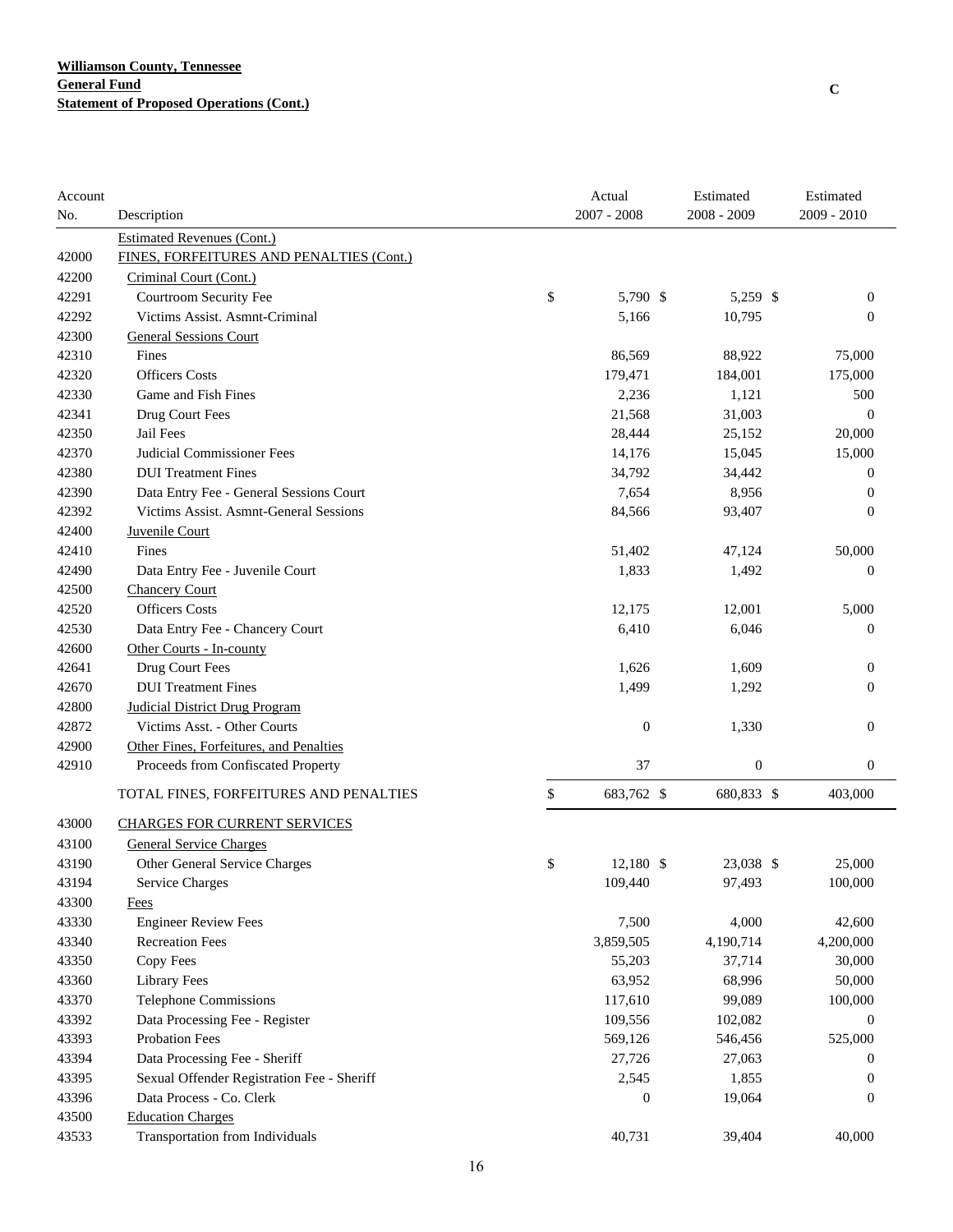| Account |                                             |    | Actual              | Estimated      | Estimated        |
|---------|---------------------------------------------|----|---------------------|----------------|------------------|
| No.     | Description                                 |    | $2007 - 2008$       | 2008 - 2009    | 2009 - 2010      |
|         | <b>Estimated Revenues (Cont.)</b>           |    |                     |                |                  |
| 43000   | <b>CHARGES FOR CURRENT SERVICES (Cont.)</b> |    |                     |                |                  |
| 43990   | Other Charges for Services                  |    |                     |                |                  |
| 43990   | Other Charges for Services                  |    | \$<br>193,365 \$    | 119,640 \$     | 125,000          |
|         | TOTAL CHARGES FOR CURRENT SERVICES          |    | \$<br>5,168,439 \$  | 5,376,608 \$   | 5,237,600        |
| 44000   | <b>OTHER LOCAL REVENUES</b>                 |    |                     |                |                  |
| 44100   | <b>Recurring Items</b>                      |    |                     |                |                  |
| 44110   | <b>Investment Income</b>                    |    | \$<br>1,392,272 \$  | 549,593 \$     | 750,000          |
| 44120   | Lease/Rentals                               |    | 456,716             | 484,916        | 370,000          |
| 44130   | Sale of Materials and Supplies              |    | 1,109               | 1,709          | 10,000           |
| 44131   | <b>Commissary Sales</b>                     |    | $\overline{2}$      | 21             | $\overline{0}$   |
| 44140   | Sale of Maps                                |    | 118,167             | 65,886         | 75,000           |
| 44170   | Miscellaneous Refunds                       |    | 41,517              | 4,841          | $\mathbf{0}$     |
| 44500   | Nonrecurring Items                          |    |                     |                |                  |
| 44530   | Sale of Equipment                           |    | 53,020              | 7,454          | $\boldsymbol{0}$ |
| 44540   | Sale of Property                            |    | 21,493              | $\overline{0}$ | $\boldsymbol{0}$ |
| 44560   | Damages Recovered from Individuals          |    | 14,256              | 1,581          | $\mathbf{0}$     |
| 44990   | <b>Other Local Revenues</b>                 |    |                     |                |                  |
| 44990   | <b>Other Local Revenues</b>                 |    | 117,634             | 103,090        | 50,000           |
|         | TOTAL OTHER LOCAL REVENUES                  |    | \$<br>2,216,186 \$  | 1,219,091 \$   | 1,255,000        |
| 45000   | FEES RECEIVED FROM COUNTY OFFICIALS         |    |                     |                |                  |
| 45100   | <b>Excess Fees</b>                          |    |                     |                |                  |
| 45110   | <b>County Clerk</b>                         |    | \$<br>1,988,519 \$  | 1,929,828 \$   | 2,000,000        |
| 45120   | Circuit Court Clerk                         |    | 1,459,013           | 1,255,722      | 1,400,000        |
| 45150   | <b>Clerk and Master</b>                     |    | 547,014             | 561,154        | 500,000          |
| 45180   | Register                                    |    | 1,939,044           | 1,711,032      | 1,500,000        |
| 45190   | Trustee                                     |    | 4,618,112           | 4,660,933      | 4,700,000        |
| 45500   | Fees In Lieu of Salary                      |    |                     |                |                  |
| 45560   | Juvenile Court Clerk                        |    | 55,050              | 43,139         | 60,000           |
| 45590   | Sheriff                                     |    | 178,082             | 130,780        | 150,000          |
| 45610   | Trustee                                     |    | 805                 | 1,190          | $\boldsymbol{0}$ |
|         | TOTAL FEES RECEIVED FROM COUNTY OFFICIALS   |    | \$<br>10,785,639 \$ | 10,293,778 \$  | 10,310,000       |
| 46000   | <b>STATE OF TENNESSEE</b>                   |    |                     |                |                  |
| 46100   | <b>General Government Grants</b>            |    |                     |                |                  |
| 46110   | Juvenile Services Program                   |    | \$<br>13,625 \$     | 11,250 \$      | 5,000            |
| 46160   | State Reappraisal Grant                     |    | 41,835              | 43,699         | 43,820           |
| 46190   | Other General Government Grants             |    | $\boldsymbol{0}$    | 3,187          | $\boldsymbol{0}$ |
| 46200   | <b>Public Safety Grants</b>                 |    |                     |                |                  |
| 46210   | Law Enforcement Training Programs           |    | 52,800              | 112,800        | 50,000           |
| 46230   | Safe and Drug-Free Schools and Communities  |    | $\boldsymbol{0}$    | 291,600        | 275,000          |
| 46400   | <b>Public Works Grants</b>                  |    |                     |                |                  |
| 46430   | Litter Program                              |    | 61,673              | 78,488         | 50,000           |
| 46800   | <b>Other State Revenues</b>                 |    |                     |                |                  |
| 46820   | Income Tax                                  |    | 2,599,154           | 876,814        | 1,000,000        |
| 46830   | Beer Tax                                    | 17 | 19,312              | 18,700         | 16,000           |
|         |                                             |    |                     |                |                  |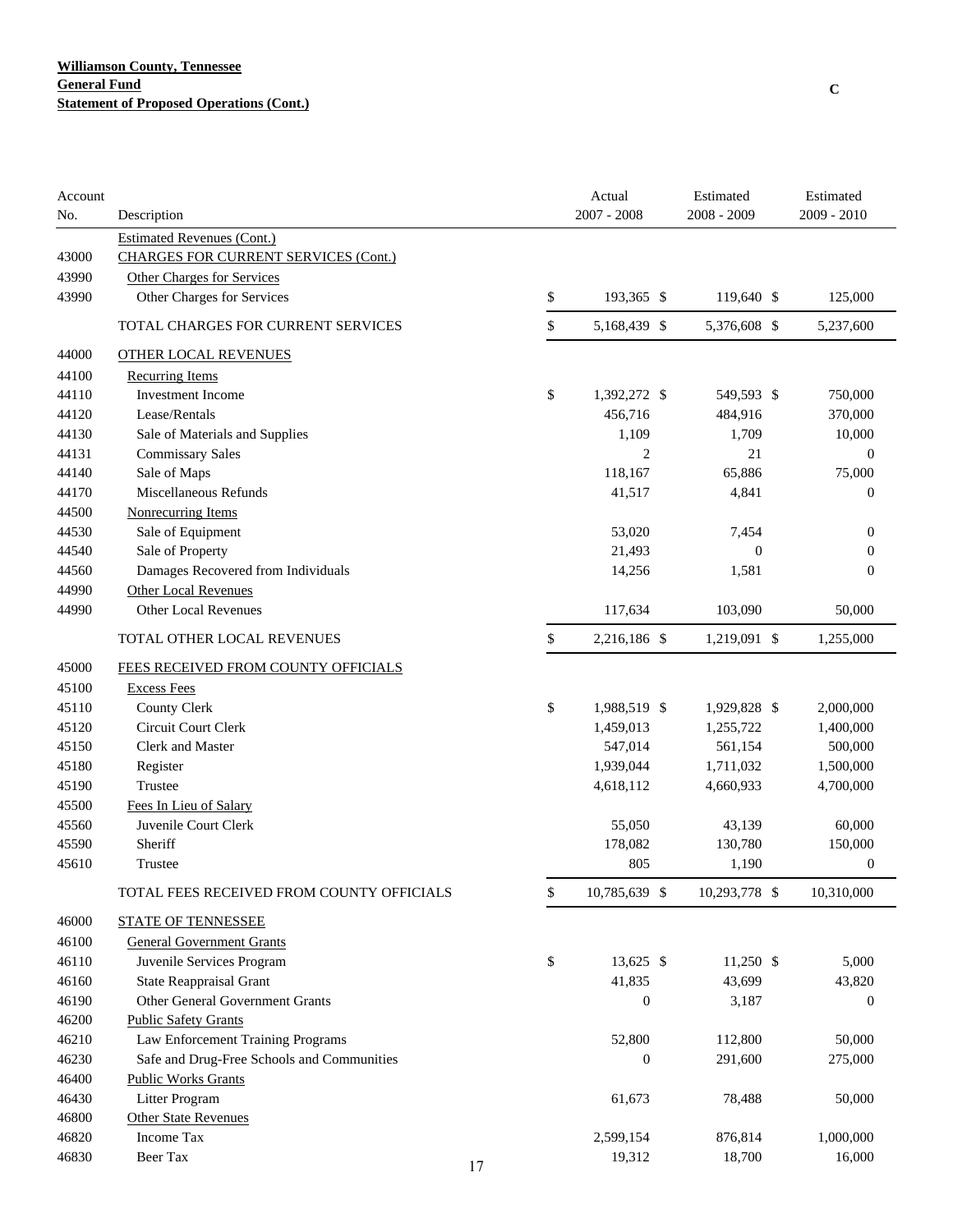| Account |                                                                        | Actual               | Estimated        | Estimated        |
|---------|------------------------------------------------------------------------|----------------------|------------------|------------------|
| No.     | Description                                                            | $2007 - 2008$        | 2008 - 2009      | 2009 - 2010      |
| 46000   | <b>Estimated Revenues (Cont.)</b><br><b>STATE OF TENNESSEE (Cont.)</b> |                      |                  |                  |
| 46800   | Other State Revenues (Cont.)                                           |                      |                  |                  |
| 46840   | Alcoholic Beverage Tax                                                 | \$<br>73,159 \$      | 74,339 \$        | 50,000           |
| 46850   | Mixed Drink Tax                                                        | 12,880               | 26,947           | 5,000            |
| 46915   | <b>Contracted Prisoner Boarding</b>                                    | 1,002,330            | 800,415          | 1,000,000        |
| 46950   | T.B.I. - Equipment Reimbursement                                       | 434                  | 16,958           | 500              |
| 46960   | Registrar's Salary Supplement                                          | 20,475               | 10,817           | 16,000           |
| 46980   | <b>Other State Grants</b>                                              | 914,737              | 1,032,913        | 1,090,400        |
| 46990   | <b>Other State Revenues</b>                                            | 177,984              | 21,015           | $\mathbf{0}$     |
|         | TOTAL STATE OF TENNESSEE                                               | \$<br>4,990,398 \$   | 3,419,942 \$     | 3,601,720        |
| 47000   | FEDERAL GOVERNMENT                                                     |                      |                  |                  |
| 47100   | <b>Federal Through State</b>                                           |                      |                  |                  |
| 47220   | Civil Defense Reimbursement                                            | \$<br>898,133 \$     | 972,054 \$       | 1,020,114        |
| 47230   | <b>Disaster Relief</b>                                                 | $\mathbf{0}$         | 124,782          | $\theta$         |
| 47590   | Other Federal through State                                            | 327,356              | 534,276          | 583,130          |
| 47600   | Direct Federal Revenue                                                 |                      |                  |                  |
| 47700   | <b>Asset Forfeiture Funds</b>                                          | $\boldsymbol{0}$     | 9,393            | $\mathbf{0}$     |
| 47990   | Other Direct Federal Revenue                                           | 912                  | $\boldsymbol{0}$ | $\mathbf{0}$     |
|         | TOTAL FEDERAL GOVERNMENT                                               | \$<br>1,226,401 \$   | 1,640,505 \$     | 1,603,244        |
| 48000   | OTHER GOVERNMENTS AND CITIZENS GROUPS                                  |                      |                  |                  |
| 48100   | <b>Other Governments</b>                                               |                      |                  |                  |
| 48110   | Prisoner Board                                                         | \$<br>2,979 \$       | 2,930 \$         | 10,000           |
| 48140   | <b>Contracted Services</b>                                             | 204,670              | 200,687          | 200,000          |
| 48600   | <b>Citizens Groups</b>                                                 |                      |                  |                  |
| 48610   | Donations                                                              | 178,602              | 168,985          | $\boldsymbol{0}$ |
|         | TOTAL OTHER GOVERNMENTS AND CITIZENS GROUPS                            | \$<br>386,251 \$     | 372,602 \$       | 210,000          |
|         | <b>Total Estimated Revenues</b>                                        | \$<br>63,719,286 \$  | 63,492,672 \$    | 61,381,933       |
|         | <b>Estimated Other Sources:</b>                                        |                      |                  |                  |
| 49600   | Proceeds From Sale of Capital Assets                                   | \$<br>0 <sup>5</sup> | 129,300 \$       | $\boldsymbol{0}$ |
| 49800   | Transfers In                                                           | 70,154               | 93,269           | $\boldsymbol{0}$ |
|         | <b>Total Estimated Revenues and Other Sources</b>                      | \$<br>63,789,440 \$  | 63,715,241 \$    | 61,381,933       |
|         | <b>Estimated Expenditures</b>                                          |                      |                  |                  |
| 51000   | <b>GENERAL GOVERNMENT</b>                                              |                      |                  |                  |
| 51100   | <b>County Commission</b>                                               |                      |                  |                  |
| 101     | County Official/Administrative Officer                                 | \$<br>144,594 \$     | 144,364 \$       | 144,600          |
| 199     | Other Per Diem & Fees                                                  | 5,500                | 3,750            | 7,000            |
| 305     | <b>Audit Services</b>                                                  | 43,505               | 90,893           | 68,500           |
| 312     | Contracts with Private Agencies                                        | 3,400                | 0                | 8,000            |
| 320     | Dues and Memberships                                                   | $\theta$             | $\mathbf{0}$     | 500              |
| 332     | Legal Notices, Recording and Court Costs                               | 597                  | 306              | 1,300            |
| 337     | Maintenance & Repair Services- Office Equipment<br>18                  | 10,849               | 7,479            | 11,735           |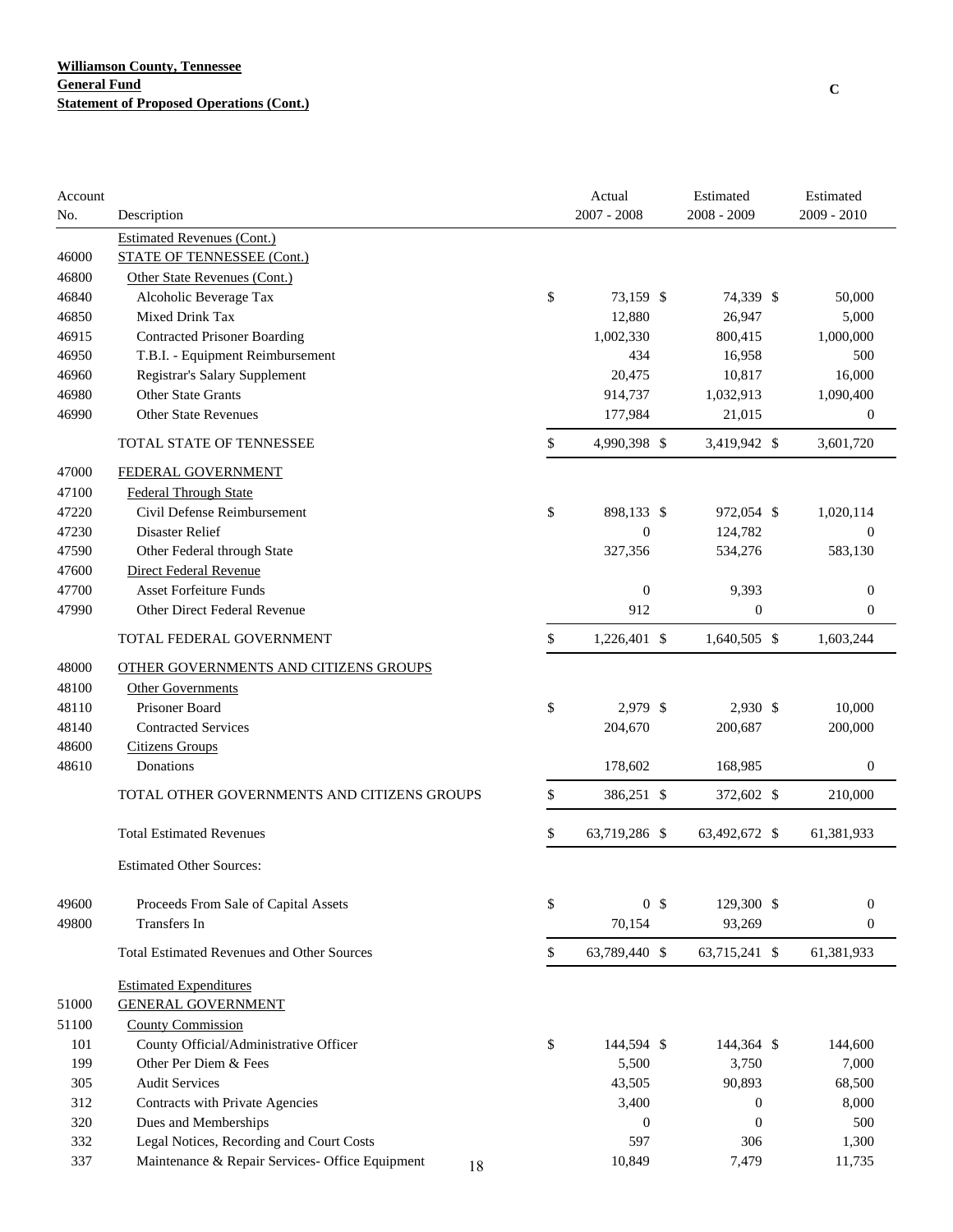| Account |                                                 | Actual<br>$2007 - 2008$ | Estimated<br>2008 - 2009 | Estimated<br>2009 - 2010 |
|---------|-------------------------------------------------|-------------------------|--------------------------|--------------------------|
| No.     | Description                                     |                         |                          |                          |
|         | <b>Estimated Expenditures (Cont.)</b>           |                         |                          |                          |
| 51000   | <b>GENERAL GOVERNMENT (Cont.)</b>               |                         |                          |                          |
| 51100   | County Commission (Cont.)                       |                         |                          |                          |
| 348     | <b>Postal Charges</b>                           | \$<br>$2,000$ \$        | $2,000$ \$               | 2,000                    |
| 349     | Printing, Stationery and Forms                  | 256                     | 328                      | 1,000                    |
| 355     | Travel                                          | 1,376                   | 2,781                    | 5,000                    |
| 399     | <b>Other Contracted Services</b>                | 1,900                   | $\mathbf{0}$             | 2,000                    |
| 509     | Refunds                                         | 13,328                  | 28,000                   | 28,000                   |
| 540     | Tax Relief Program                              | 339,978                 | 349,492                  | 390,000                  |
| 599     | Other Charges                                   | 120                     | 1,634                    | 1,000                    |
| 709     | Data Processing Equipment                       | 3,960                   | $\boldsymbol{0}$         | $\overline{0}$           |
| 711     | Furniture and Fixtures                          | 46,742                  | $\boldsymbol{0}$         | $\boldsymbol{0}$         |
|         | <b>Total County Commission</b>                  | \$<br>618,105 \$        | 631,027 \$               | 670,635                  |
| 51210   | <b>Board of Equalization</b>                    |                         |                          |                          |
| 191     | Board and Committee Members Fees                | \$<br>2,516 \$          | $1,465$ \$               | 4,500                    |
|         | Total Board of Equalization                     | \$<br>2,516 \$          | $1,465$ \$               | 4,500                    |
| 51220   | <b>Beer Board</b>                               |                         |                          |                          |
| 191     | Board and Committee Members Fees                | \$<br>$1,275$ \$        | $1,200$ \$               | 2,700                    |
|         | <b>Total Beer Board</b>                         | \$<br>$1,275$ \$        | $1,200$ \$               | 2,700                    |
| 51240   | Other Boards and Committees                     |                         |                          |                          |
| 191     | Board and Committee Members Fees                | \$<br>1,950 \$          | $1,050$ \$               | 2,250                    |
| 302     | Advertising                                     | $\boldsymbol{0}$        | 0                        | 350                      |
| 307     | Communication                                   | $\boldsymbol{0}$        | $\boldsymbol{0}$         | 100                      |
| 348     | Postal Charges                                  | $\boldsymbol{0}$        | $\boldsymbol{0}$         | 150                      |
| 349     | Printing, Stationery and Forms                  | $\overline{0}$          | $\mathbf{0}$             | 200                      |
| 355     | Travel                                          | $\overline{0}$          | $\mathbf{0}$             | 250                      |
|         | <b>Total Other Boards and Committees</b>        | \$<br>$1,950$ \$        | $1,050$ \$               | 3,300                    |
| 51300   | <b>County Mayor</b>                             |                         |                          |                          |
| 101     | County Official/Administrative Officer          | \$<br>126,568 \$        | 130,354 \$               | 130,354                  |
| 105     | Supervisor/Director                             | 68,598                  | 70,637                   | 70,637                   |
| 133     | Paraprofessionals                               | $\boldsymbol{0}$        | $\mathbf{0}$             | 96,055                   |
| 140     | <b>Salary Supplements</b>                       | 4,000                   | 4,000                    | $\boldsymbol{0}$         |
| 161     | Sercetary(s)                                    | 97,510                  | 100,610                  | 100,616                  |
| 168     | <b>Temporary Personnel</b>                      | $\boldsymbol{0}$        | 0                        | 1,030                    |
| 169     | Part-time Personnel                             | $\boldsymbol{0}$        | $\mathbf{0}$             | 3,890                    |
| 186     | Longevity Pay                                   | 1,450                   | 1,800                    | 2,200                    |
| 187     | Overtime Pay                                    | 153                     | 0                        | 1,000                    |
| 302     | Advertising                                     | 63                      | 97                       | 150                      |
| 307     | Communication                                   | 4,046                   | 3,823                    | 5,500                    |
| 308     | Consultants                                     | 20,012                  | 20,000                   | 27,000                   |
| 320     | Dues and Memberships                            | 1,916                   | 1,104                    | 2,200                    |
| 330     | <b>Operating Lease Payments</b>                 | 1,584                   | 1,665                    | 2,250                    |
| 337     | Maintenance & Repair Services- Office Equipment | 289                     | 250                      | 1,250                    |
| 348     | Postal Charges                                  | 4,500                   | 4,000                    | 4,500                    |
|         | 19                                              |                         |                          |                          |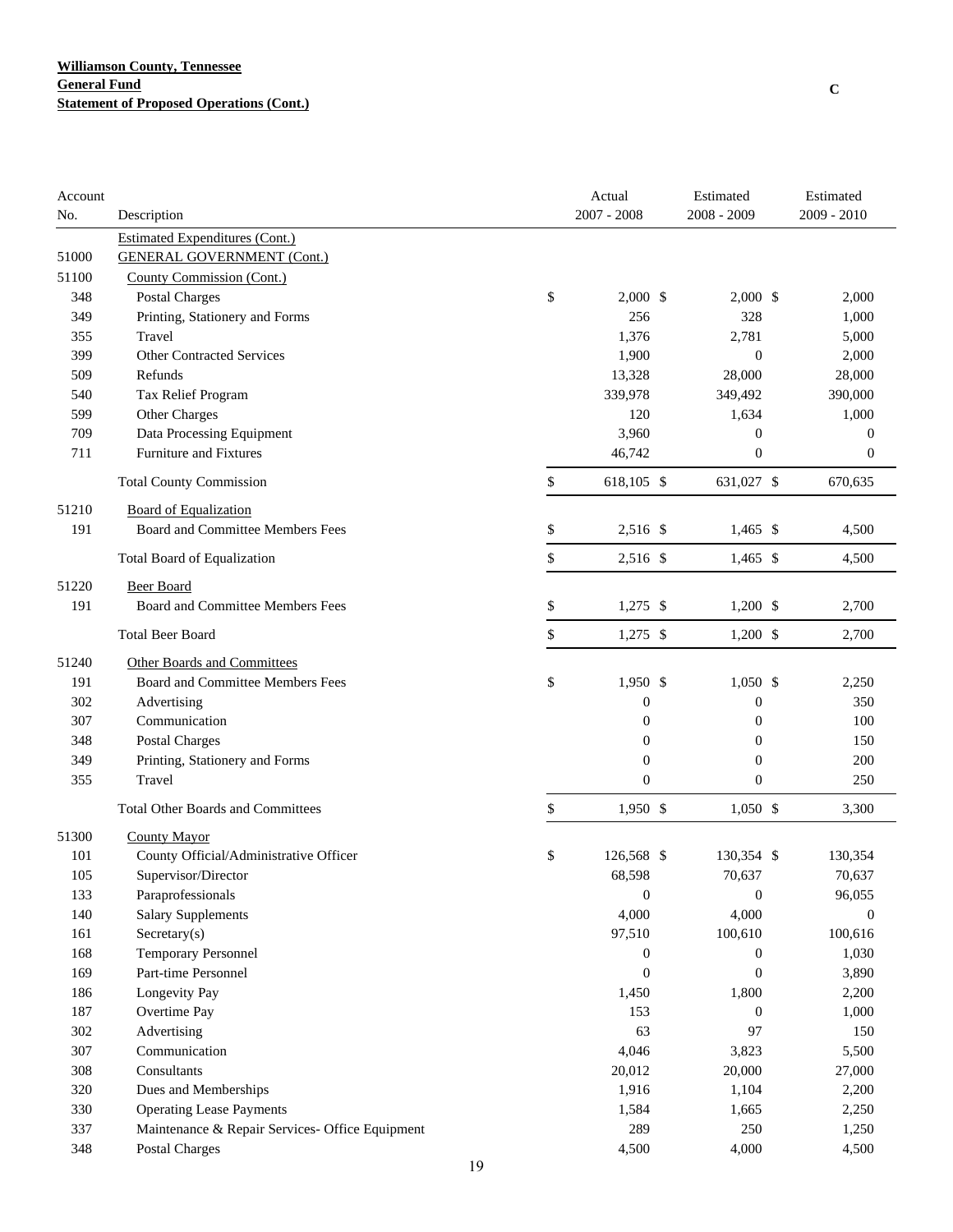| $2007 - 2008$<br>2008 - 2009<br>2009 - 2010<br>No.<br>Description<br><b>Estimated Expenditures (Cont.)</b><br>51000<br><b>GENERAL GOVERNMENT (Cont.)</b><br>51300<br>County Mayor (Cont.)<br>\$<br>1,554 \$<br>349<br>Printing, Stationery and Forms<br>2,734 \$<br>1,700<br>1,252<br>1,204<br>355<br>Travel<br>3,000<br>1,964<br>435<br>Office Supplies<br>1,766<br>2,130<br>Periodicals<br>189<br>437<br>$\boldsymbol{0}$<br>$\boldsymbol{0}$<br>492<br>726<br>499<br>Other Supplies and Materials<br>730<br>90<br>250<br>508<br>Premiums on Corporate Surety Bonds<br>113<br>599<br>Other Charges<br>4,316<br>4,100<br>8,975<br>719<br>Office Equipment<br>4,158<br>256<br>$\boldsymbol{0}$<br>\$<br><b>Total County Mayor</b><br>344,704 \$<br>349,239 \$<br>465,417<br>51310<br>Personnel Office<br>\$<br>77,230 \$<br>79,539 \$<br>103<br>$\text{Assistant}(s)$<br>79,554<br>86,507<br>Supervisor/Director<br>89,107<br>89,121<br>105<br><b>Clerical Personnel</b><br>162<br>$\boldsymbol{0}$<br>$\boldsymbol{0}$<br>59,817<br>900<br>186<br>Longevity Pay<br>1,000<br>1,100<br>Overtime Pay<br>13,815<br>187<br>$\boldsymbol{0}$<br>$\boldsymbol{0}$<br>Communication<br>897<br>1,600<br>307<br>1,118<br>317<br>Data Processing Services<br>2,404<br>619<br>3,000<br>320<br>Dues and Memberships<br>367<br>305<br>400<br>300<br>250<br>300<br>348<br>Postal Charges<br>349<br>Printing, Stationery and Forms<br>4,165<br>3,029<br>3,650<br>47<br>200<br>355<br>Travel<br>$\boldsymbol{0}$<br>435<br>Office Supplies<br>1,066<br>855<br>1,200<br>743<br>437<br>Periodicals<br>515<br>500<br>524<br>In Service/Staff Development<br>$\boldsymbol{0}$<br>$\boldsymbol{0}$<br>300<br>20<br>599<br>Other Charges<br>$\boldsymbol{0}$<br>$\boldsymbol{0}$<br>709<br>Data Processing Equipment<br>629<br>$\boldsymbol{0}$<br>$\boldsymbol{0}$<br>Furniture and Fixtures<br>$\mathbf{0}$<br>498<br>711<br>$\boldsymbol{0}$<br>\$<br>189,090 \$<br>176,835 \$<br>240,742<br><b>Total Personnel Office</b><br>51400<br><b>County Attorney</b><br>\$<br>331<br>534,561 \$<br>575,784 \$<br><b>Legal Services</b><br>584,450<br>\$<br>575,784 \$<br><b>Total County Attorney</b><br>534,561 \$<br>584,450<br>51500<br>Election Commission (Including Voter Registration)<br>101<br>County Official/Administrative Officer<br>\$<br>85,696 \$<br>88,277<br>88,254 \$<br>103<br>Assistant(s)<br>122,554<br>129,584<br>129,689<br>168<br><b>Temporary Personnel</b><br>31,172<br>130,290<br>46,728<br>Part-time Personnel<br>8,827<br>169<br>15,944<br>25,822<br>Longevity Pay<br>1,900<br>186<br>2,050<br>2,200<br>Overtime Pay<br>187<br>13,961<br>26,386<br>10,815<br><b>Election Commission</b><br>192<br>4,740<br>5,100<br>7,200<br><b>Election Workers</b><br>193<br>53,524<br>96,476<br>74,340<br>302<br>7,390<br>Advertising<br>7,275<br>5,800<br>Communication<br>307<br>9,254<br>8,296<br>10,906 | Account |  | Actual | Estimated | Estimated |
|----------------------------------------------------------------------------------------------------------------------------------------------------------------------------------------------------------------------------------------------------------------------------------------------------------------------------------------------------------------------------------------------------------------------------------------------------------------------------------------------------------------------------------------------------------------------------------------------------------------------------------------------------------------------------------------------------------------------------------------------------------------------------------------------------------------------------------------------------------------------------------------------------------------------------------------------------------------------------------------------------------------------------------------------------------------------------------------------------------------------------------------------------------------------------------------------------------------------------------------------------------------------------------------------------------------------------------------------------------------------------------------------------------------------------------------------------------------------------------------------------------------------------------------------------------------------------------------------------------------------------------------------------------------------------------------------------------------------------------------------------------------------------------------------------------------------------------------------------------------------------------------------------------------------------------------------------------------------------------------------------------------------------------------------------------------------------------------------------------------------------------------------------------------------------------------------------------------------------------------------------------------------------------------------------------------------------------------------------------------------------------------------------------------------------------------------------------------------------------------------------------------------------------------------------------------------------------------------------------------------------------------------------------------------------------------------------------------------------------------------------------------------------------------------------------------------------------------------------------------------------------------------------|---------|--|--------|-----------|-----------|
|                                                                                                                                                                                                                                                                                                                                                                                                                                                                                                                                                                                                                                                                                                                                                                                                                                                                                                                                                                                                                                                                                                                                                                                                                                                                                                                                                                                                                                                                                                                                                                                                                                                                                                                                                                                                                                                                                                                                                                                                                                                                                                                                                                                                                                                                                                                                                                                                                                                                                                                                                                                                                                                                                                                                                                                                                                                                                                    |         |  |        |           |           |
|                                                                                                                                                                                                                                                                                                                                                                                                                                                                                                                                                                                                                                                                                                                                                                                                                                                                                                                                                                                                                                                                                                                                                                                                                                                                                                                                                                                                                                                                                                                                                                                                                                                                                                                                                                                                                                                                                                                                                                                                                                                                                                                                                                                                                                                                                                                                                                                                                                                                                                                                                                                                                                                                                                                                                                                                                                                                                                    |         |  |        |           |           |
|                                                                                                                                                                                                                                                                                                                                                                                                                                                                                                                                                                                                                                                                                                                                                                                                                                                                                                                                                                                                                                                                                                                                                                                                                                                                                                                                                                                                                                                                                                                                                                                                                                                                                                                                                                                                                                                                                                                                                                                                                                                                                                                                                                                                                                                                                                                                                                                                                                                                                                                                                                                                                                                                                                                                                                                                                                                                                                    |         |  |        |           |           |
|                                                                                                                                                                                                                                                                                                                                                                                                                                                                                                                                                                                                                                                                                                                                                                                                                                                                                                                                                                                                                                                                                                                                                                                                                                                                                                                                                                                                                                                                                                                                                                                                                                                                                                                                                                                                                                                                                                                                                                                                                                                                                                                                                                                                                                                                                                                                                                                                                                                                                                                                                                                                                                                                                                                                                                                                                                                                                                    |         |  |        |           |           |
|                                                                                                                                                                                                                                                                                                                                                                                                                                                                                                                                                                                                                                                                                                                                                                                                                                                                                                                                                                                                                                                                                                                                                                                                                                                                                                                                                                                                                                                                                                                                                                                                                                                                                                                                                                                                                                                                                                                                                                                                                                                                                                                                                                                                                                                                                                                                                                                                                                                                                                                                                                                                                                                                                                                                                                                                                                                                                                    |         |  |        |           |           |
|                                                                                                                                                                                                                                                                                                                                                                                                                                                                                                                                                                                                                                                                                                                                                                                                                                                                                                                                                                                                                                                                                                                                                                                                                                                                                                                                                                                                                                                                                                                                                                                                                                                                                                                                                                                                                                                                                                                                                                                                                                                                                                                                                                                                                                                                                                                                                                                                                                                                                                                                                                                                                                                                                                                                                                                                                                                                                                    |         |  |        |           |           |
|                                                                                                                                                                                                                                                                                                                                                                                                                                                                                                                                                                                                                                                                                                                                                                                                                                                                                                                                                                                                                                                                                                                                                                                                                                                                                                                                                                                                                                                                                                                                                                                                                                                                                                                                                                                                                                                                                                                                                                                                                                                                                                                                                                                                                                                                                                                                                                                                                                                                                                                                                                                                                                                                                                                                                                                                                                                                                                    |         |  |        |           |           |
|                                                                                                                                                                                                                                                                                                                                                                                                                                                                                                                                                                                                                                                                                                                                                                                                                                                                                                                                                                                                                                                                                                                                                                                                                                                                                                                                                                                                                                                                                                                                                                                                                                                                                                                                                                                                                                                                                                                                                                                                                                                                                                                                                                                                                                                                                                                                                                                                                                                                                                                                                                                                                                                                                                                                                                                                                                                                                                    |         |  |        |           |           |
|                                                                                                                                                                                                                                                                                                                                                                                                                                                                                                                                                                                                                                                                                                                                                                                                                                                                                                                                                                                                                                                                                                                                                                                                                                                                                                                                                                                                                                                                                                                                                                                                                                                                                                                                                                                                                                                                                                                                                                                                                                                                                                                                                                                                                                                                                                                                                                                                                                                                                                                                                                                                                                                                                                                                                                                                                                                                                                    |         |  |        |           |           |
|                                                                                                                                                                                                                                                                                                                                                                                                                                                                                                                                                                                                                                                                                                                                                                                                                                                                                                                                                                                                                                                                                                                                                                                                                                                                                                                                                                                                                                                                                                                                                                                                                                                                                                                                                                                                                                                                                                                                                                                                                                                                                                                                                                                                                                                                                                                                                                                                                                                                                                                                                                                                                                                                                                                                                                                                                                                                                                    |         |  |        |           |           |
|                                                                                                                                                                                                                                                                                                                                                                                                                                                                                                                                                                                                                                                                                                                                                                                                                                                                                                                                                                                                                                                                                                                                                                                                                                                                                                                                                                                                                                                                                                                                                                                                                                                                                                                                                                                                                                                                                                                                                                                                                                                                                                                                                                                                                                                                                                                                                                                                                                                                                                                                                                                                                                                                                                                                                                                                                                                                                                    |         |  |        |           |           |
|                                                                                                                                                                                                                                                                                                                                                                                                                                                                                                                                                                                                                                                                                                                                                                                                                                                                                                                                                                                                                                                                                                                                                                                                                                                                                                                                                                                                                                                                                                                                                                                                                                                                                                                                                                                                                                                                                                                                                                                                                                                                                                                                                                                                                                                                                                                                                                                                                                                                                                                                                                                                                                                                                                                                                                                                                                                                                                    |         |  |        |           |           |
|                                                                                                                                                                                                                                                                                                                                                                                                                                                                                                                                                                                                                                                                                                                                                                                                                                                                                                                                                                                                                                                                                                                                                                                                                                                                                                                                                                                                                                                                                                                                                                                                                                                                                                                                                                                                                                                                                                                                                                                                                                                                                                                                                                                                                                                                                                                                                                                                                                                                                                                                                                                                                                                                                                                                                                                                                                                                                                    |         |  |        |           |           |
|                                                                                                                                                                                                                                                                                                                                                                                                                                                                                                                                                                                                                                                                                                                                                                                                                                                                                                                                                                                                                                                                                                                                                                                                                                                                                                                                                                                                                                                                                                                                                                                                                                                                                                                                                                                                                                                                                                                                                                                                                                                                                                                                                                                                                                                                                                                                                                                                                                                                                                                                                                                                                                                                                                                                                                                                                                                                                                    |         |  |        |           |           |
|                                                                                                                                                                                                                                                                                                                                                                                                                                                                                                                                                                                                                                                                                                                                                                                                                                                                                                                                                                                                                                                                                                                                                                                                                                                                                                                                                                                                                                                                                                                                                                                                                                                                                                                                                                                                                                                                                                                                                                                                                                                                                                                                                                                                                                                                                                                                                                                                                                                                                                                                                                                                                                                                                                                                                                                                                                                                                                    |         |  |        |           |           |
|                                                                                                                                                                                                                                                                                                                                                                                                                                                                                                                                                                                                                                                                                                                                                                                                                                                                                                                                                                                                                                                                                                                                                                                                                                                                                                                                                                                                                                                                                                                                                                                                                                                                                                                                                                                                                                                                                                                                                                                                                                                                                                                                                                                                                                                                                                                                                                                                                                                                                                                                                                                                                                                                                                                                                                                                                                                                                                    |         |  |        |           |           |
|                                                                                                                                                                                                                                                                                                                                                                                                                                                                                                                                                                                                                                                                                                                                                                                                                                                                                                                                                                                                                                                                                                                                                                                                                                                                                                                                                                                                                                                                                                                                                                                                                                                                                                                                                                                                                                                                                                                                                                                                                                                                                                                                                                                                                                                                                                                                                                                                                                                                                                                                                                                                                                                                                                                                                                                                                                                                                                    |         |  |        |           |           |
|                                                                                                                                                                                                                                                                                                                                                                                                                                                                                                                                                                                                                                                                                                                                                                                                                                                                                                                                                                                                                                                                                                                                                                                                                                                                                                                                                                                                                                                                                                                                                                                                                                                                                                                                                                                                                                                                                                                                                                                                                                                                                                                                                                                                                                                                                                                                                                                                                                                                                                                                                                                                                                                                                                                                                                                                                                                                                                    |         |  |        |           |           |
|                                                                                                                                                                                                                                                                                                                                                                                                                                                                                                                                                                                                                                                                                                                                                                                                                                                                                                                                                                                                                                                                                                                                                                                                                                                                                                                                                                                                                                                                                                                                                                                                                                                                                                                                                                                                                                                                                                                                                                                                                                                                                                                                                                                                                                                                                                                                                                                                                                                                                                                                                                                                                                                                                                                                                                                                                                                                                                    |         |  |        |           |           |
|                                                                                                                                                                                                                                                                                                                                                                                                                                                                                                                                                                                                                                                                                                                                                                                                                                                                                                                                                                                                                                                                                                                                                                                                                                                                                                                                                                                                                                                                                                                                                                                                                                                                                                                                                                                                                                                                                                                                                                                                                                                                                                                                                                                                                                                                                                                                                                                                                                                                                                                                                                                                                                                                                                                                                                                                                                                                                                    |         |  |        |           |           |
|                                                                                                                                                                                                                                                                                                                                                                                                                                                                                                                                                                                                                                                                                                                                                                                                                                                                                                                                                                                                                                                                                                                                                                                                                                                                                                                                                                                                                                                                                                                                                                                                                                                                                                                                                                                                                                                                                                                                                                                                                                                                                                                                                                                                                                                                                                                                                                                                                                                                                                                                                                                                                                                                                                                                                                                                                                                                                                    |         |  |        |           |           |
|                                                                                                                                                                                                                                                                                                                                                                                                                                                                                                                                                                                                                                                                                                                                                                                                                                                                                                                                                                                                                                                                                                                                                                                                                                                                                                                                                                                                                                                                                                                                                                                                                                                                                                                                                                                                                                                                                                                                                                                                                                                                                                                                                                                                                                                                                                                                                                                                                                                                                                                                                                                                                                                                                                                                                                                                                                                                                                    |         |  |        |           |           |
|                                                                                                                                                                                                                                                                                                                                                                                                                                                                                                                                                                                                                                                                                                                                                                                                                                                                                                                                                                                                                                                                                                                                                                                                                                                                                                                                                                                                                                                                                                                                                                                                                                                                                                                                                                                                                                                                                                                                                                                                                                                                                                                                                                                                                                                                                                                                                                                                                                                                                                                                                                                                                                                                                                                                                                                                                                                                                                    |         |  |        |           |           |
|                                                                                                                                                                                                                                                                                                                                                                                                                                                                                                                                                                                                                                                                                                                                                                                                                                                                                                                                                                                                                                                                                                                                                                                                                                                                                                                                                                                                                                                                                                                                                                                                                                                                                                                                                                                                                                                                                                                                                                                                                                                                                                                                                                                                                                                                                                                                                                                                                                                                                                                                                                                                                                                                                                                                                                                                                                                                                                    |         |  |        |           |           |
|                                                                                                                                                                                                                                                                                                                                                                                                                                                                                                                                                                                                                                                                                                                                                                                                                                                                                                                                                                                                                                                                                                                                                                                                                                                                                                                                                                                                                                                                                                                                                                                                                                                                                                                                                                                                                                                                                                                                                                                                                                                                                                                                                                                                                                                                                                                                                                                                                                                                                                                                                                                                                                                                                                                                                                                                                                                                                                    |         |  |        |           |           |
|                                                                                                                                                                                                                                                                                                                                                                                                                                                                                                                                                                                                                                                                                                                                                                                                                                                                                                                                                                                                                                                                                                                                                                                                                                                                                                                                                                                                                                                                                                                                                                                                                                                                                                                                                                                                                                                                                                                                                                                                                                                                                                                                                                                                                                                                                                                                                                                                                                                                                                                                                                                                                                                                                                                                                                                                                                                                                                    |         |  |        |           |           |
|                                                                                                                                                                                                                                                                                                                                                                                                                                                                                                                                                                                                                                                                                                                                                                                                                                                                                                                                                                                                                                                                                                                                                                                                                                                                                                                                                                                                                                                                                                                                                                                                                                                                                                                                                                                                                                                                                                                                                                                                                                                                                                                                                                                                                                                                                                                                                                                                                                                                                                                                                                                                                                                                                                                                                                                                                                                                                                    |         |  |        |           |           |
|                                                                                                                                                                                                                                                                                                                                                                                                                                                                                                                                                                                                                                                                                                                                                                                                                                                                                                                                                                                                                                                                                                                                                                                                                                                                                                                                                                                                                                                                                                                                                                                                                                                                                                                                                                                                                                                                                                                                                                                                                                                                                                                                                                                                                                                                                                                                                                                                                                                                                                                                                                                                                                                                                                                                                                                                                                                                                                    |         |  |        |           |           |
|                                                                                                                                                                                                                                                                                                                                                                                                                                                                                                                                                                                                                                                                                                                                                                                                                                                                                                                                                                                                                                                                                                                                                                                                                                                                                                                                                                                                                                                                                                                                                                                                                                                                                                                                                                                                                                                                                                                                                                                                                                                                                                                                                                                                                                                                                                                                                                                                                                                                                                                                                                                                                                                                                                                                                                                                                                                                                                    |         |  |        |           |           |
|                                                                                                                                                                                                                                                                                                                                                                                                                                                                                                                                                                                                                                                                                                                                                                                                                                                                                                                                                                                                                                                                                                                                                                                                                                                                                                                                                                                                                                                                                                                                                                                                                                                                                                                                                                                                                                                                                                                                                                                                                                                                                                                                                                                                                                                                                                                                                                                                                                                                                                                                                                                                                                                                                                                                                                                                                                                                                                    |         |  |        |           |           |
|                                                                                                                                                                                                                                                                                                                                                                                                                                                                                                                                                                                                                                                                                                                                                                                                                                                                                                                                                                                                                                                                                                                                                                                                                                                                                                                                                                                                                                                                                                                                                                                                                                                                                                                                                                                                                                                                                                                                                                                                                                                                                                                                                                                                                                                                                                                                                                                                                                                                                                                                                                                                                                                                                                                                                                                                                                                                                                    |         |  |        |           |           |
|                                                                                                                                                                                                                                                                                                                                                                                                                                                                                                                                                                                                                                                                                                                                                                                                                                                                                                                                                                                                                                                                                                                                                                                                                                                                                                                                                                                                                                                                                                                                                                                                                                                                                                                                                                                                                                                                                                                                                                                                                                                                                                                                                                                                                                                                                                                                                                                                                                                                                                                                                                                                                                                                                                                                                                                                                                                                                                    |         |  |        |           |           |
|                                                                                                                                                                                                                                                                                                                                                                                                                                                                                                                                                                                                                                                                                                                                                                                                                                                                                                                                                                                                                                                                                                                                                                                                                                                                                                                                                                                                                                                                                                                                                                                                                                                                                                                                                                                                                                                                                                                                                                                                                                                                                                                                                                                                                                                                                                                                                                                                                                                                                                                                                                                                                                                                                                                                                                                                                                                                                                    |         |  |        |           |           |
|                                                                                                                                                                                                                                                                                                                                                                                                                                                                                                                                                                                                                                                                                                                                                                                                                                                                                                                                                                                                                                                                                                                                                                                                                                                                                                                                                                                                                                                                                                                                                                                                                                                                                                                                                                                                                                                                                                                                                                                                                                                                                                                                                                                                                                                                                                                                                                                                                                                                                                                                                                                                                                                                                                                                                                                                                                                                                                    |         |  |        |           |           |
|                                                                                                                                                                                                                                                                                                                                                                                                                                                                                                                                                                                                                                                                                                                                                                                                                                                                                                                                                                                                                                                                                                                                                                                                                                                                                                                                                                                                                                                                                                                                                                                                                                                                                                                                                                                                                                                                                                                                                                                                                                                                                                                                                                                                                                                                                                                                                                                                                                                                                                                                                                                                                                                                                                                                                                                                                                                                                                    |         |  |        |           |           |
|                                                                                                                                                                                                                                                                                                                                                                                                                                                                                                                                                                                                                                                                                                                                                                                                                                                                                                                                                                                                                                                                                                                                                                                                                                                                                                                                                                                                                                                                                                                                                                                                                                                                                                                                                                                                                                                                                                                                                                                                                                                                                                                                                                                                                                                                                                                                                                                                                                                                                                                                                                                                                                                                                                                                                                                                                                                                                                    |         |  |        |           |           |
|                                                                                                                                                                                                                                                                                                                                                                                                                                                                                                                                                                                                                                                                                                                                                                                                                                                                                                                                                                                                                                                                                                                                                                                                                                                                                                                                                                                                                                                                                                                                                                                                                                                                                                                                                                                                                                                                                                                                                                                                                                                                                                                                                                                                                                                                                                                                                                                                                                                                                                                                                                                                                                                                                                                                                                                                                                                                                                    |         |  |        |           |           |
|                                                                                                                                                                                                                                                                                                                                                                                                                                                                                                                                                                                                                                                                                                                                                                                                                                                                                                                                                                                                                                                                                                                                                                                                                                                                                                                                                                                                                                                                                                                                                                                                                                                                                                                                                                                                                                                                                                                                                                                                                                                                                                                                                                                                                                                                                                                                                                                                                                                                                                                                                                                                                                                                                                                                                                                                                                                                                                    |         |  |        |           |           |
|                                                                                                                                                                                                                                                                                                                                                                                                                                                                                                                                                                                                                                                                                                                                                                                                                                                                                                                                                                                                                                                                                                                                                                                                                                                                                                                                                                                                                                                                                                                                                                                                                                                                                                                                                                                                                                                                                                                                                                                                                                                                                                                                                                                                                                                                                                                                                                                                                                                                                                                                                                                                                                                                                                                                                                                                                                                                                                    |         |  |        |           |           |
|                                                                                                                                                                                                                                                                                                                                                                                                                                                                                                                                                                                                                                                                                                                                                                                                                                                                                                                                                                                                                                                                                                                                                                                                                                                                                                                                                                                                                                                                                                                                                                                                                                                                                                                                                                                                                                                                                                                                                                                                                                                                                                                                                                                                                                                                                                                                                                                                                                                                                                                                                                                                                                                                                                                                                                                                                                                                                                    |         |  |        |           |           |
|                                                                                                                                                                                                                                                                                                                                                                                                                                                                                                                                                                                                                                                                                                                                                                                                                                                                                                                                                                                                                                                                                                                                                                                                                                                                                                                                                                                                                                                                                                                                                                                                                                                                                                                                                                                                                                                                                                                                                                                                                                                                                                                                                                                                                                                                                                                                                                                                                                                                                                                                                                                                                                                                                                                                                                                                                                                                                                    |         |  |        |           |           |
|                                                                                                                                                                                                                                                                                                                                                                                                                                                                                                                                                                                                                                                                                                                                                                                                                                                                                                                                                                                                                                                                                                                                                                                                                                                                                                                                                                                                                                                                                                                                                                                                                                                                                                                                                                                                                                                                                                                                                                                                                                                                                                                                                                                                                                                                                                                                                                                                                                                                                                                                                                                                                                                                                                                                                                                                                                                                                                    |         |  |        |           |           |
|                                                                                                                                                                                                                                                                                                                                                                                                                                                                                                                                                                                                                                                                                                                                                                                                                                                                                                                                                                                                                                                                                                                                                                                                                                                                                                                                                                                                                                                                                                                                                                                                                                                                                                                                                                                                                                                                                                                                                                                                                                                                                                                                                                                                                                                                                                                                                                                                                                                                                                                                                                                                                                                                                                                                                                                                                                                                                                    |         |  |        |           |           |
|                                                                                                                                                                                                                                                                                                                                                                                                                                                                                                                                                                                                                                                                                                                                                                                                                                                                                                                                                                                                                                                                                                                                                                                                                                                                                                                                                                                                                                                                                                                                                                                                                                                                                                                                                                                                                                                                                                                                                                                                                                                                                                                                                                                                                                                                                                                                                                                                                                                                                                                                                                                                                                                                                                                                                                                                                                                                                                    |         |  |        |           |           |
|                                                                                                                                                                                                                                                                                                                                                                                                                                                                                                                                                                                                                                                                                                                                                                                                                                                                                                                                                                                                                                                                                                                                                                                                                                                                                                                                                                                                                                                                                                                                                                                                                                                                                                                                                                                                                                                                                                                                                                                                                                                                                                                                                                                                                                                                                                                                                                                                                                                                                                                                                                                                                                                                                                                                                                                                                                                                                                    |         |  |        |           |           |
|                                                                                                                                                                                                                                                                                                                                                                                                                                                                                                                                                                                                                                                                                                                                                                                                                                                                                                                                                                                                                                                                                                                                                                                                                                                                                                                                                                                                                                                                                                                                                                                                                                                                                                                                                                                                                                                                                                                                                                                                                                                                                                                                                                                                                                                                                                                                                                                                                                                                                                                                                                                                                                                                                                                                                                                                                                                                                                    |         |  |        |           |           |
|                                                                                                                                                                                                                                                                                                                                                                                                                                                                                                                                                                                                                                                                                                                                                                                                                                                                                                                                                                                                                                                                                                                                                                                                                                                                                                                                                                                                                                                                                                                                                                                                                                                                                                                                                                                                                                                                                                                                                                                                                                                                                                                                                                                                                                                                                                                                                                                                                                                                                                                                                                                                                                                                                                                                                                                                                                                                                                    |         |  |        |           |           |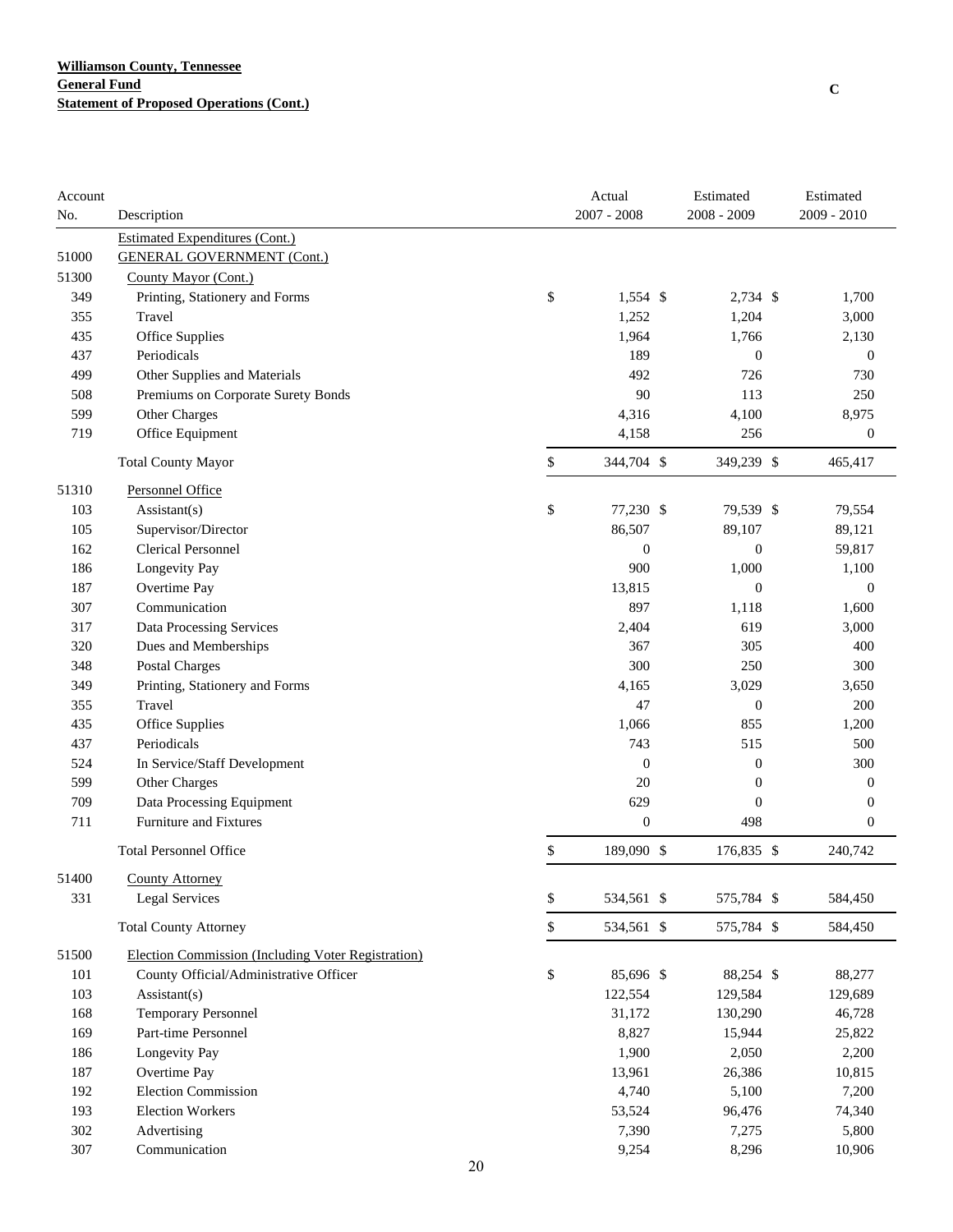| Account<br>No. | Description                                                |              | Actual<br>$2007 - 2008$ | Estimated<br>$2008 - 2009$ | Estimated<br>2009 - 2010 |
|----------------|------------------------------------------------------------|--------------|-------------------------|----------------------------|--------------------------|
|                | <b>Estimated Expenditures (Cont.)</b>                      |              |                         |                            |                          |
| 51000          | <b>GENERAL GOVERNMENT (Cont.)</b>                          |              |                         |                            |                          |
| 51500          | Election Commission (Including Voter Registration) (Cont.) |              |                         |                            |                          |
| 320            | Dues and Memberships                                       | \$           | $2,055$ \$              | $2,100$ \$                 | 2,800                    |
| 327            | Freight Expenses                                           |              | 5,040                   | 15,805                     | 12,600                   |
| 330            | <b>Operating Lease Payments</b>                            |              | 25,715                  | 33,327                     | 5,500                    |
| 333            | Licenses                                                   |              | $\boldsymbol{0}$        | 20,450                     | 25,151                   |
| 336            | Maintenance & Repair Services- Equipment                   |              | 17,355                  | 18,636                     | 23,536                   |
| 337            | Maintenance & Repair Services- Office Equipment            |              | 26,530                  | 40,740                     | 20,000                   |
| 348            | Postal Charges                                             |              | 26,074                  | 15,584                     | 16,000                   |
| 349            | Printing, Stationery and Forms                             |              | 22,276                  | 20,491                     | 18,000                   |
| 355            | Travel                                                     |              | 94                      | 1,797                      | 4,761                    |
| 435            | Office Supplies                                            |              | 7,791                   | 10,485                     | 10,800                   |
| 437            | Periodicals                                                |              | 260                     | 200                        | 357                      |
| 599            | Other Charges                                              |              | 788                     | 2,099                      | 4,035                    |
| 719            | Office Equipment                                           |              | 11,655                  | 9,968                      | $\boldsymbol{0}$         |
|                | Total Election Commission (Including Voter Registration)   | \$           | 484,651 \$              | 701,337 \$                 | 545,317                  |
| 51600          | <b>Register of Deeds</b>                                   |              |                         |                            |                          |
| 101            | County Official/Administrative Officer                     | \$           | 95,222 \$               | 98,093 \$                  | 98,093                   |
| 106            | Deputy(ies)                                                |              | 382,726                 | 367,201                    | 400,607                  |
| 169            | Part-time Personnel                                        |              | 8,560                   | 11,830                     | 8,934                    |
| 186            | Longevity Pay                                              |              | 6,100                   | 6,500                      | 5,800                    |
| 187            | Overtime Pay                                               |              | 37,689                  | 19,026                     | $\boldsymbol{0}$         |
| 307            | Communication                                              |              | 4,044                   | 3,488                      | 7,000                    |
| 320            | Dues and Memberships                                       |              | 730                     | 716                        | 1,500                    |
| 330            | <b>Operating Lease Payments</b>                            |              | 12,259                  | 12,756                     | 1,356                    |
| 337            | Maintenance & Repair Services- Office Equipment            |              | 35,296                  | 49,144                     | 400                      |
| 348            | <b>Postal Charges</b>                                      |              | 10,104                  | 8,106                      | 9,040                    |
| 349            | Printing, Stationery and Forms                             |              | 29,407                  | 25,844                     | 31,251                   |
| 355            | Travel                                                     |              | $\boldsymbol{0}$        | $\boldsymbol{0}$           | 800                      |
| 508            | Premiums on Corporate Surety Bonds                         |              | 75                      | 75                         | 175                      |
| 524            | In Service/Staff Development                               |              | 447                     | $\boldsymbol{0}$           | 0                        |
| 599            | Other Charges                                              |              | 859                     | 74                         | $\Omega$                 |
| 709            | Data Processing Equipment                                  |              | 5,370                   | 6,051                      | $\boldsymbol{0}$         |
|                | <b>Total Register of Deeds</b>                             | $\mathbb{S}$ | 628,888 \$              | 608,904 \$                 | 564,956                  |
| 51710          | Development                                                |              |                         |                            |                          |
| 103            | $\text{Assistant}(s)$                                      | \$           | 1,131,701 \$            | 1,138,365 \$               | 1,232,516                |
| 105            | Supervisor/Director                                        |              | 92,685                  | 95,472                     | 95,501                   |
| 106            | Deputy(ies)                                                |              | 358,579                 | 348,338                    | 351,386                  |
| 161            | Sercetary(s)                                               |              | 296,667                 | 307,795                    | 307,927                  |
| 168            | Temporary Personnel                                        |              | 5,063                   | 4,844                      | 8,624                    |
| 169            | Part-time Personnel                                        |              | $\boldsymbol{0}$        | $\boldsymbol{0}$           | 11,164                   |
| 186            | Longevity Pay                                              |              | 17,950                  | 19,300                     | 19,100                   |
| 191            | Board and Committee Members Fees                           |              | 2,780                   | 13,837                     | 18,100                   |
| 307            | Communication                                              |              | 11,534                  | 11,312                     | 14,000                   |
| 308            | Consultants<br>$\sim$                                      |              | 208,562                 | 36,500                     | 8,500                    |

**C**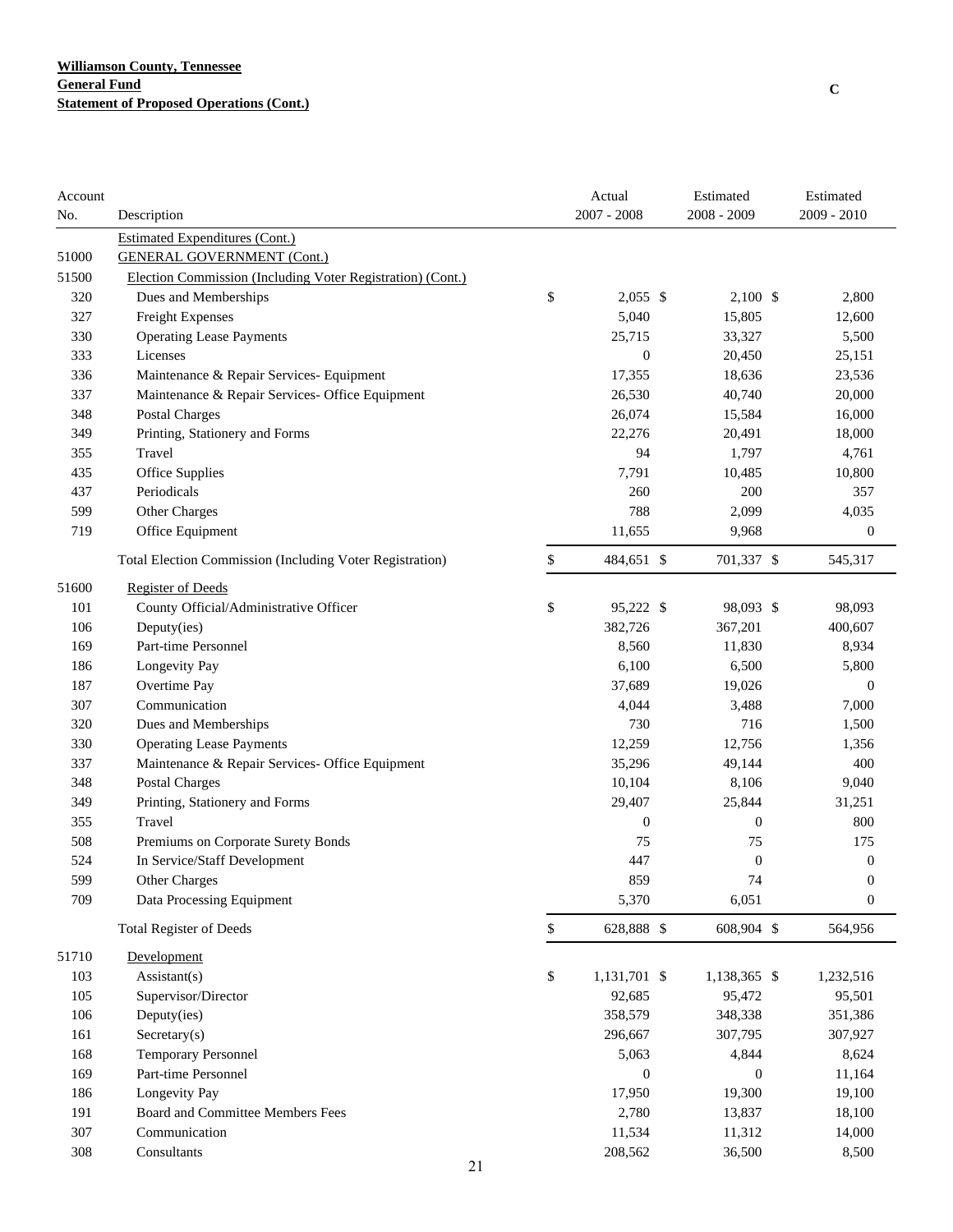| Account |                                                 |    | Actual           | Estimated        | Estimated            |
|---------|-------------------------------------------------|----|------------------|------------------|----------------------|
| No.     | Description                                     |    | $2007 - 2008$    | 2008 - 2009      | $2009 - 2010$        |
|         | <b>Estimated Expenditures (Cont.)</b>           |    |                  |                  |                      |
| 51000   | <b>GENERAL GOVERNMENT (Cont.)</b>               |    |                  |                  |                      |
| 51710   | Development (Cont.)                             |    |                  |                  |                      |
| 320     | Dues and Memberships                            | \$ | 175 \$           | 590 \$           | 800                  |
| 330     | <b>Operating Lease Payments</b>                 |    | 3,418            | 3,674            | 3,600                |
| 337     | Maintenance & Repair Services- Office Equipment |    | 2,030            | 1,676            | 2,100                |
| 348     | <b>Postal Charges</b>                           |    | 6,662            | 4,075            | 5,494                |
| 355     | Travel                                          |    | 308              | 100              | 600                  |
| 435     | Office Supplies                                 |    | 8,507            | 12,120           | 16,894               |
| 524     | In Service/Staff Development                    |    | 682              | 195              | 1,020                |
| 599     | Other Charges                                   |    | 1,321            | 1,043            | 2,000                |
| 718     | Motor Vehicles                                  |    | 29,840           | $\boldsymbol{0}$ | $\mathbf{0}$         |
| 719     | Office Equipment                                |    | 5,092            | 378              | $\boldsymbol{0}$     |
|         | <b>Total Development</b>                        | \$ | 2,183,556 \$     | 1,999,614 \$     | 2,099,326            |
| 51720   | Planning                                        |    |                  |                  |                      |
| 302     | Advertising                                     | \$ | 852 \$           | 651 \$           | 900                  |
| 308     | Consultants                                     |    | 280              | $\boldsymbol{0}$ | 5,000                |
| 320     | Dues and Memberships                            |    | 823              | 459              | 830                  |
| 322     | <b>Evaluation and Testing</b>                   |    | 1,100            | 8,495            | 11,250               |
| 338     | Maintenance & Repair Services- Vehicles         |    | 60               | 125              | 650                  |
| 355     | Travel                                          |    | 33               | $\mathbf{0}$     | 400                  |
| 425     | Gasoline                                        |    | 623              | 579              | 760                  |
| 429     | <b>Instructional Supplies and Materials</b>     |    | 976              | 1,260            | 1,065                |
| 524     | In Service/Staff Development                    |    | 1,862            | 1,739            | 3,000                |
|         | <b>Total Planning</b>                           | \$ | $6,609$ \$       | 13,308 \$        | 23,855               |
| 51730   | Building                                        |    |                  |                  |                      |
| 302     | Advertising                                     | \$ | 0 <sup>5</sup>   |                  | 0 <sup>5</sup><br>20 |
| 307     | Communication                                   |    | 1,663            | 1,811            | 1,800                |
| 320     | Dues and Memberships                            |    | 480              | 380              | 480                  |
| 338     | Maintenance & Repair Services- Vehicles         |    | 2,421            | 2,186            | 2,889                |
| 425     | Gasoline                                        |    | 11,151           | 6,713            | 10,350               |
| 451     | Uniforms                                        |    | 669              | 525              | 282                  |
| 524     | In Service/Staff Development                    |    | 1,759            | 2,990            | 3,300                |
|         | <b>Total Building</b>                           | \$ | 18,143 \$        | $14,605$ \$      | 19,121               |
| 51740   | Engineering                                     |    |                  |                  |                      |
| 191     | Board and Committee Members Fees                | \$ | 3,600 $$$        | $2,625$ \$       | 6,300                |
| 308     | Consultants                                     |    | $\boldsymbol{0}$ | 4,995            | 5,000                |
| 320     | Dues and Memberships                            |    | 1,120            | 850              | 1,500                |
| 322     | <b>Evaluation and Testing</b>                   |    | 864              | $\boldsymbol{0}$ | 9,517                |
| 338     | Maintenance & Repair Services- Vehicles         |    | 1,377            | 1,312            | 3,000                |
| 361     | Permits                                         |    | 2,500            | 2,500            | 3,000                |
| 425     | Gasoline                                        |    | 6,436            | 3,920            | 5,980                |
| 429     | <b>Instructional Supplies and Materials</b>     |    | 1,986            | 1,675            | 7,000                |
| 451     | Uniforms                                        |    | 226              | $\boldsymbol{0}$ | 700                  |
| 524     | In Service/Staff Development                    |    | 4,813            | 600              | 6,000                |
|         |                                                 | 22 |                  |                  |                      |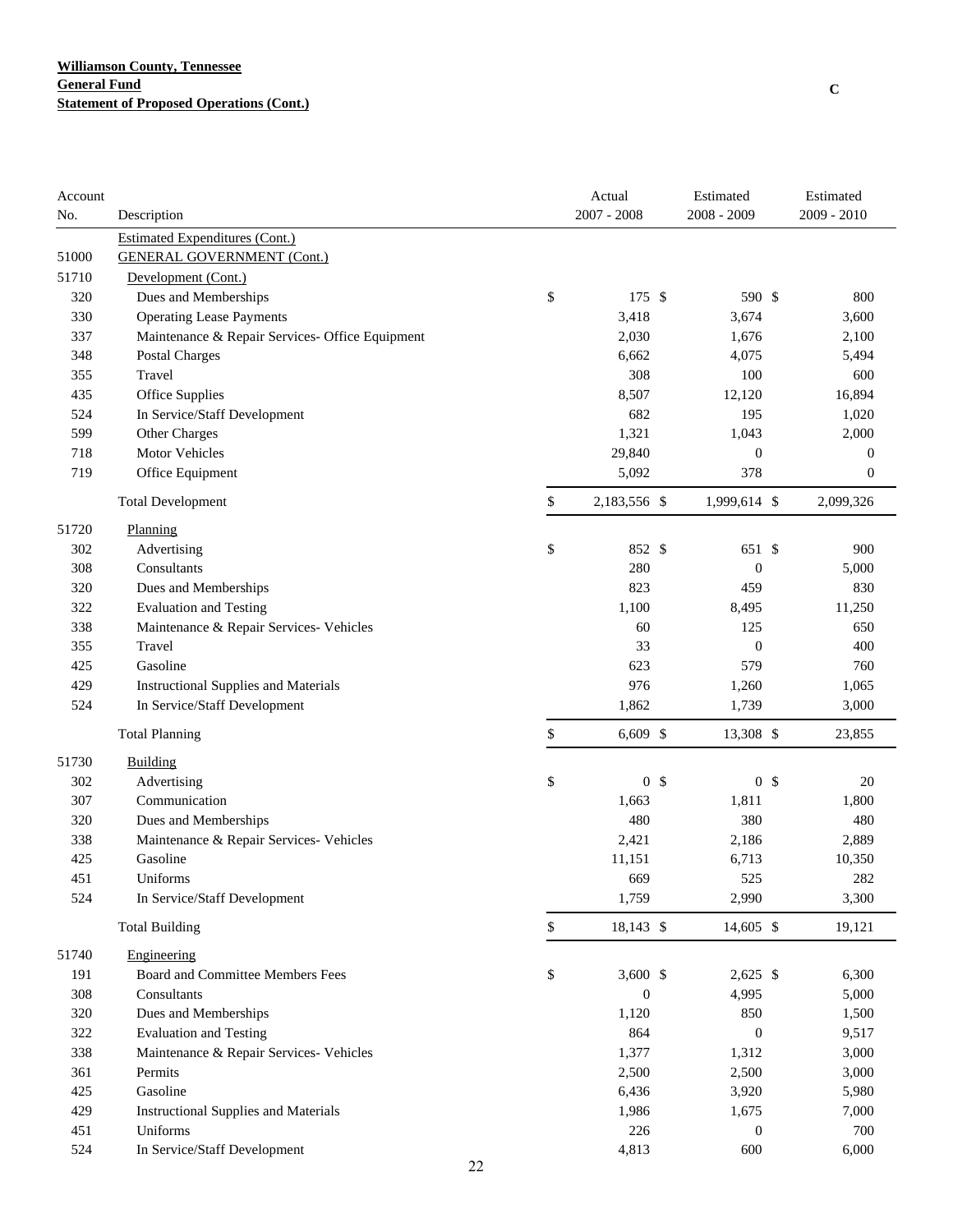| Account |                                                 |    | Actual           | Estimated        | Estimated        |
|---------|-------------------------------------------------|----|------------------|------------------|------------------|
| No.     | Description                                     |    | $2007 - 2008$    | 2008 - 2009      | 2009 - 2010      |
|         | <b>Estimated Expenditures (Cont.)</b>           |    |                  |                  |                  |
| 51000   | <b>GENERAL GOVERNMENT (Cont.)</b>               |    |                  |                  |                  |
| 51740   | Engineering (Cont.)                             |    |                  |                  |                  |
|         | <b>Total Engineering</b>                        | \$ | 22,922 \$        | 18,477 \$        | 47,997           |
| 51750   | Codes Compliance                                |    |                  |                  |                  |
| 302     | Advertising                                     | \$ | 405S             | 476 \$           | 1,500            |
| 307     | Communication                                   |    | 1,153            | 1,041            | 1,700            |
| 308     | Consultants                                     |    | 4,500            | 2,500            | 17,374           |
| 312     | Contracts with Private Agencies                 |    | $\boldsymbol{0}$ | 13,888           | 16,000           |
| 320     | Dues and Memberships                            |    | 26               | $\boldsymbol{0}$ | 195              |
| 331     | <b>Legal Services</b>                           |    | $\boldsymbol{0}$ | $\boldsymbol{0}$ | 200              |
| 338     | Maintenance & Repair Services- Vehicles         |    | 839              | 2,003            | 4,000            |
| 355     | Travel                                          |    | 337              | 721              | 750              |
| 425     | Gasoline                                        |    | 2,299            | 1,412            | 3,900            |
| 437     | Periodicals                                     |    | 257              | 280              | 400              |
| 451     | Uniforms                                        |    | 499              | 495              | 500              |
| 524     | In Service/Staff Development                    |    | 974              | $\boldsymbol{0}$ | 3,862            |
|         | <b>Total Codes Compliance</b>                   | \$ | 11,289 \$        | 22,816 \$        | 50,381           |
| 51760   | <b>Geographical Information Systems</b>         |    |                  |                  |                  |
| 105     | Supervisor/Director                             | \$ | 86,757 \$        | 89,357 \$        | 89,357           |
| 121     | Data Processing Personnel                       |    | 474,105          | 518,668          | 524,700          |
| 161     | $S \text{eccetary}(s)$                          |    | 27,099           | 29,682           | 29,686           |
| 169     | Part-time Personnel                             |    | 37,635           | 16,686           | 20,356           |
| 186     | Longevity Pay                                   |    | 4,150            | 4,750            | 5,150            |
| 307     | Communication                                   |    | 85,679           | 95,743           | 116,160          |
| 308     | Consultants                                     |    | 5,145            | 9,990            | 10,000           |
| 320     | Dues and Memberships                            |    | 1,024            | 1,313            | 1,500            |
| 333     | Licenses                                        |    | 151,283          | 231,612          | 223,056          |
| 337     | Maintenance & Repair Services- Office Equipment |    | 115,841          | 104,785          | $\boldsymbol{0}$ |
| 338     | Maintenance & Repair Services- Vehicles         |    | 528              | 822              | 1,000            |
| 355     | Travel                                          |    | 149              | 488              | 1,000            |
| 399     | <b>Other Contracted Services</b>                |    | 2,179            | 15,532           | 11,415           |
| 425     | Gasoline                                        |    | 3,254            | 2,248            | 2,340            |
| 429     | <b>Instructional Supplies and Materials</b>     |    | 296              | 692              | 700              |
| 435     | <b>Office Supplies</b>                          |    | 6,654            | 6,317            | 7,000            |
| 451     | Uniforms                                        |    | $\mathbf{0}$     | 3,095            | 4,000            |
| 524     | In Service/Staff Development                    |    | 13,750           | 12,820           | 15,100           |
| 599     | Other Charges                                   |    | 214              | 403              | 1,000            |
| 709     | Data Processing Equipment                       |    | 68,207           | $\boldsymbol{0}$ | 0                |
| 711     | Furniture and Fixtures                          |    | 118              | 215              | $\boldsymbol{0}$ |
| 799     | Other Capital Outlay                            |    | $\boldsymbol{0}$ | 77,520           | $\boldsymbol{0}$ |
|         | <b>Total Geographical Information Systems</b>   | \$ | 1,084,067 \$     | 1,222,738 \$     | 1,063,520        |
| 51800   | <b>County Buildings</b>                         |    |                  |                  |                  |
| 105     | Supervisor/Director                             | \$ | 95,056 \$        | 97,906 \$        | 97,906           |
| 106     | Deputy(ies)                                     |    | 56,826           | 63,523           | 63,552           |
|         |                                                 | 23 |                  |                  |                  |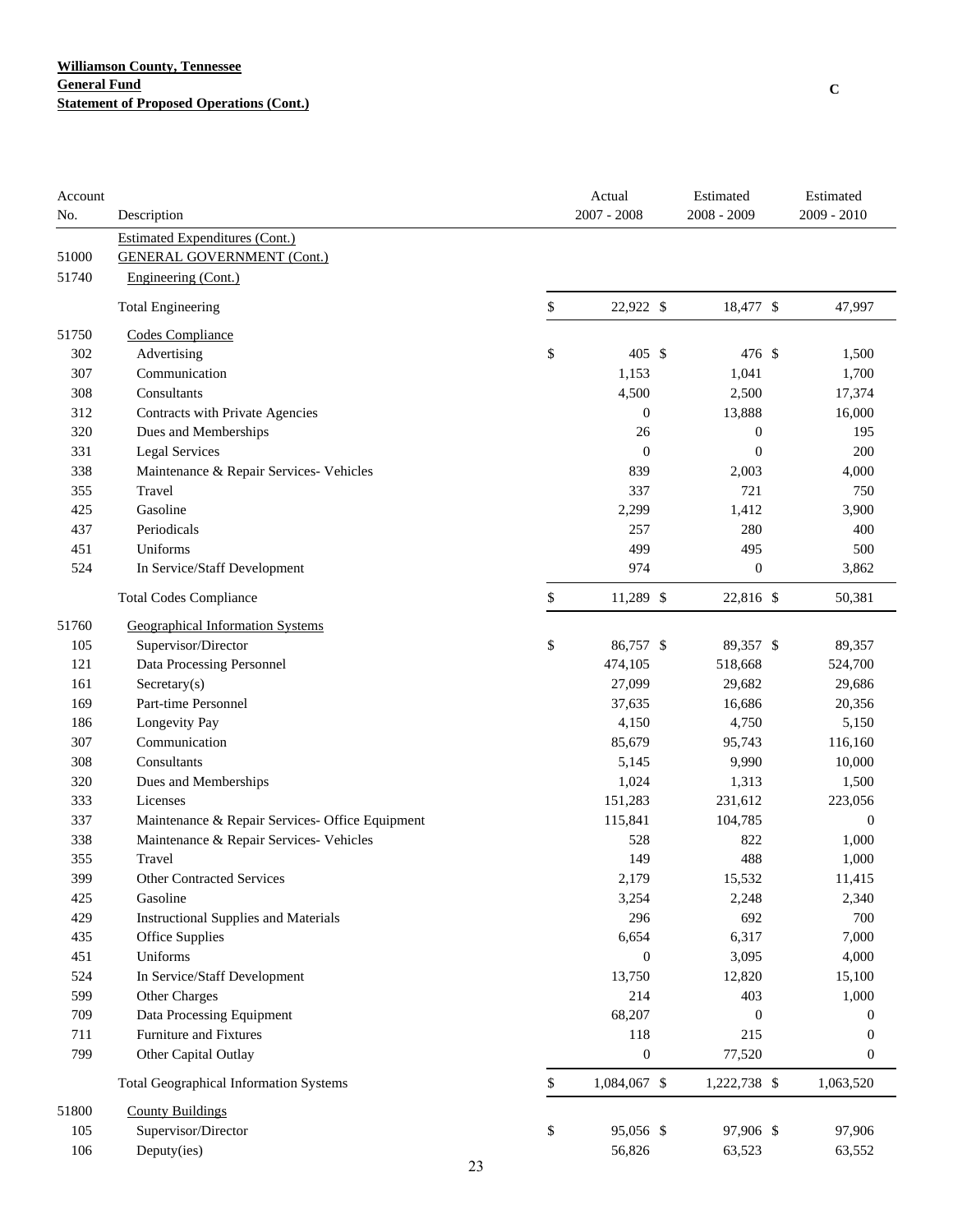| Account |                                                 | Actual             | Estimated        | Estimated        |
|---------|-------------------------------------------------|--------------------|------------------|------------------|
| No.     | Description                                     | $2007 - 2008$      | 2008 - 2009      | 2009 - 2010      |
|         | <b>Estimated Expenditures (Cont.)</b>           |                    |                  |                  |
| 51000   | <b>GENERAL GOVERNMENT (Cont.)</b>               |                    |                  |                  |
| 51800   | County Buildings (Cont.)                        |                    |                  |                  |
| 141     | Foremen                                         | \$<br>51,703 \$    | 53,228 \$        | 53,269           |
| 142     | Mechanic(s)                                     | 563,933            | 566,756          | 647,775          |
| 150     | Nightwatchmen                                   | $\boldsymbol{0}$   | 24,357           | 24,365           |
| 162     | <b>Clerical Personnel</b>                       | 34,237             | 35,256           | 35,277           |
| 166     | <b>Custodial Personnel</b>                      | 258,402            | 267,155          | 271,799          |
| 169     | Part-time Personnel                             | 181,736            | 161,608          | 209,997          |
| 186     | Longevity Pay                                   | 11,050             | 11,950           | 12,650           |
| 187     | Overtime Pay                                    | 60,671             | 23,012           | 68,174           |
| 307     | Communication                                   | 44,850             | 49,468           | 63,000           |
| 312     | Contracts with Private Agencies                 | 66,824             | 54,895           | 75,000           |
| 330     | <b>Operating Lease Payments</b>                 | $\boldsymbol{0}$   | 466              | 1,500            |
| 335     | Maintenance & Repair Services- Buildings        | 335,613            | 335,108          | 450,000          |
| 338     | Maintenance & Repair Services- Vehicles         | 12,951             | 15,273           | 32,400           |
| 351     | Rentals                                         | $\boldsymbol{0}$   | 1,368            | $\mathbf{0}$     |
| 355     | Travel                                          | 1,020              | $\boldsymbol{0}$ | 1,000            |
| 410     | <b>Custodial Supplies</b>                       | 48,121             | 72,143           | 82,000           |
| 415     | Electricity                                     | 446,496            | 529,477          | 525,000          |
| 425     | Gasoline                                        | 51,370             | 33,432           | 52,500           |
| 434     | <b>Natural Gas</b>                              | 42,808             | 56,523           | 100,000          |
| 435     | Office Supplies                                 | 1,398              | 889              | 1,800            |
| 451     | Uniforms                                        | 7,073              | 8,724            | 15,000           |
| 454     | Water and Sewer                                 | 32,014             | 33,477           | 52,500           |
| 499     | Other Supplies and Materials                    | $\boldsymbol{0}$   | 1,150            | $\boldsymbol{0}$ |
| 524     | In Service/Staff Development                    | 6,252              | 1,533            | 6,300            |
| 599     | Other Charges                                   | 2,612              | 68               | 2,000            |
| 718     | <b>Motor Vehicles</b>                           | 38,835             | $\boldsymbol{0}$ | $\boldsymbol{0}$ |
| 719     | Office Equipment                                | 186                | $\boldsymbol{0}$ | $\boldsymbol{0}$ |
| 790     | Other Equipment                                 | 24,860             | $\boldsymbol{0}$ | $\boldsymbol{0}$ |
| 799     | Other Capital Outlay                            | 21,836             | $\boldsymbol{0}$ | $\boldsymbol{0}$ |
|         | <b>Total County Buildings</b>                   | \$<br>2,498,733 \$ | 2,498,745 \$     | 2,944,764        |
| 51810   | <b>Other Facilities</b>                         |                    |                  |                  |
| 103     | Assistant(s)                                    | \$<br>28,996 \$    | 29,994 \$        | 30,000           |
| 105     | Supervisor/Director                             | 44,990             | 46,342           | 46,350           |
| 169     | Part-time Personnel                             | 11,956             | 14,035           | 12,585           |
| 186     | Longevity Pay                                   | $\mathbf{0}$       | 250              | 300              |
| 307     | Communication                                   | 805                | 318              | 1,341            |
| 337     | Maintenance & Repair Services- Office Equipment | 952                | 500              | 895              |
| 338     | Maintenance & Repair Services- Vehicles         | 1,343              | 889              | 1,260            |
| 355     | Travel                                          | 391                | 533              | 630              |
| 425     | Gasoline                                        | 951                | 669              | 1,053            |
| 435     | <b>Office Supplies</b>                          | 885                | 948              | 900              |
| 499     | Other Supplies and Materials                    | 2,999              | 2,988            | 2,700            |
| 708     | <b>Communication Equipment</b>                  | 11,317             | 7,597            | 0                |
| 709     | Data Processing Equipment                       | 600                | 301              | $\boldsymbol{0}$ |
|         | 24                                              |                    |                  |                  |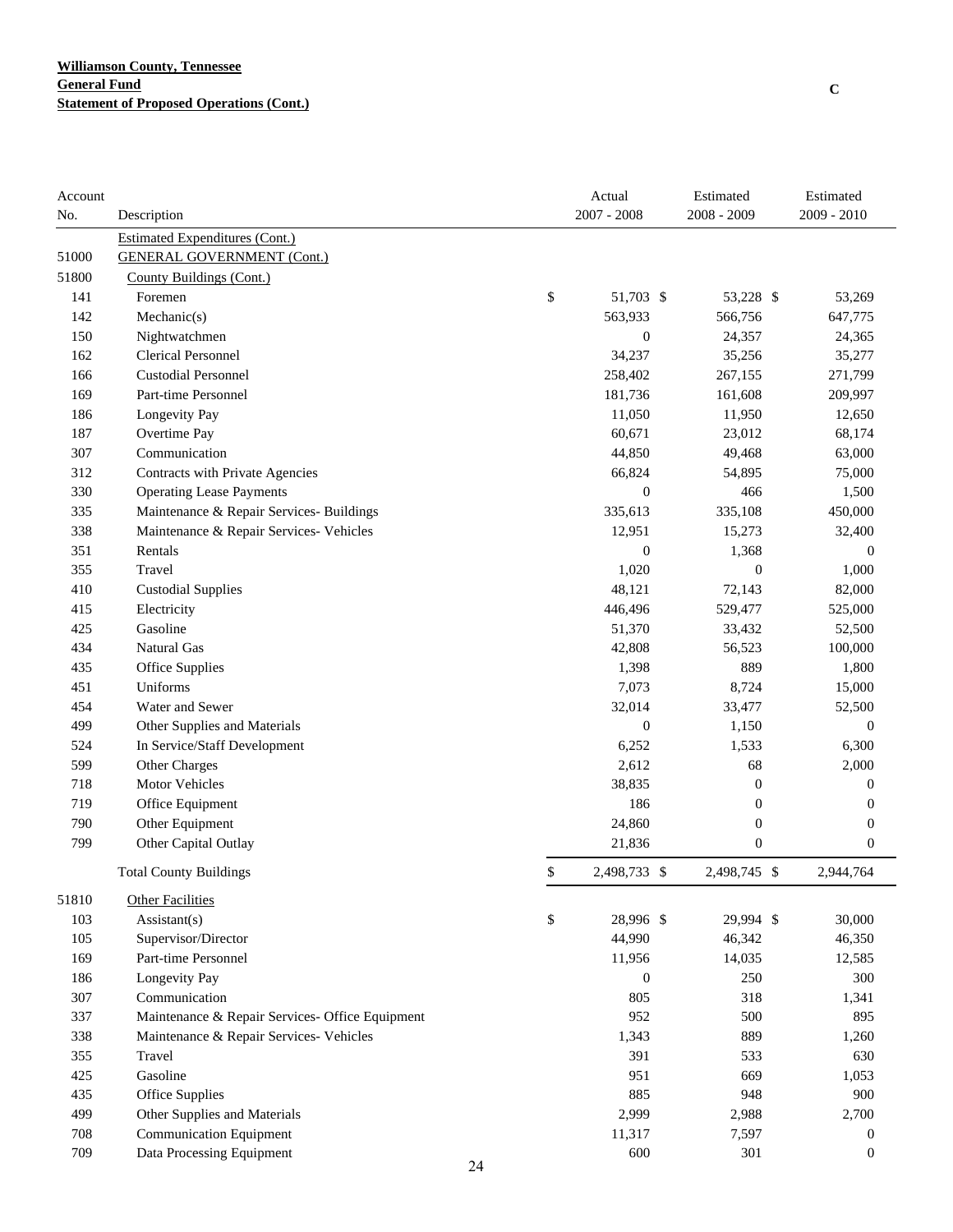| <b>Estimated Expenditures (Cont.)</b><br>51000<br><b>GENERAL GOVERNMENT (Cont.)</b><br>51810<br>Other Facilities (Cont.)<br>\$<br>711<br>191S<br>0 <sup>5</sup><br><b>Furniture and Fixtures</b><br>$\boldsymbol{0}$<br>790<br>34,000<br>$\boldsymbol{0}$<br>Other Equipment<br>14,140<br>\$<br><b>Total Other Facilities</b><br>140,376 \$<br>119,504 \$<br>98,014<br>51910<br>Preservation of Records<br>\$<br>48,610 \$<br>101<br>County Official/Administrative Officer<br>51,044 \$<br>51,045<br>88,795<br>91,790<br>103<br>122,116<br>Assistant(s)<br>168<br><b>Temporary Personnel</b><br>1,225<br>630<br>6,025<br>186<br>Longevity Pay<br>2,200<br>2,400<br>2,600<br>307<br>Communication<br>721<br>1,100<br>2,000<br>3,629<br>330<br><b>Operating Lease Payments</b><br>2,589<br>3,550<br>Licenses<br>1,090<br>333<br>1,220<br>2,480<br>337<br>Maintenance & Repair Services- Office Equipment<br>4,827<br>2,685<br>10,000<br>348<br><b>Postal Charges</b><br>275<br>158<br>500<br>Other Contracted Services<br>1,200<br>399<br>1,200<br>1,200<br>435<br><b>Office Supplies</b><br>13,409<br>3,848<br>14,200<br>499<br>Other Supplies and Materials<br>19,067<br>9,035<br>18,000<br>719<br>Office Equipment<br>1,407<br>115<br>$\boldsymbol{0}$<br>\$<br><b>Total Preservation of Records</b><br>186,455 \$<br>167,814 \$<br>233,716<br>51920<br><b>Risk Management</b><br>\$<br>101<br>County Official/Administrative Officer<br>75,920 \$<br>78,208 \$<br>78,250<br>103<br>Assistant(s)<br>67,174<br>71,531<br>99,770<br>Longevity Pay<br>500<br>186<br>$\boldsymbol{0}$<br>600<br>307<br>Communication<br>1,472<br>2,381<br>2,500<br>320<br>Dues and Memberships<br>110<br>133<br>390<br>348<br><b>Postal Charges</b><br>1,000<br>500<br>1,000<br>349<br>Printing, Stationery and Forms<br>540<br>$\boldsymbol{0}$<br>400<br>355<br>Travel<br>357<br>560<br>900<br>411<br>Data Processing Supplies<br>45<br>$\boldsymbol{0}$<br>150<br>779<br>429<br>575<br>1,000<br><b>Instructional Supplies and Materials</b><br>1,400<br>435<br>Office Supplies<br>1,344<br>1,203<br>709<br>Data Processing Equipment<br>622<br>0<br>$\mathbf{0}$<br>208<br>711<br>Furniture and Fixtures<br>$\boldsymbol{0}$<br>$\boldsymbol{0}$<br>149,571 \$<br>155,591 \$<br><b>Total Risk Management</b><br>\$<br>186,360<br>51930<br><b>Other Risk Management</b><br>Paraprofessionals<br>\$<br>63,149 \$<br>67,538 \$<br>67,543<br>133<br>162<br><b>Clerical Personnel</b><br>152,058<br>153,058<br>158,541<br>Longevity Pay<br>1,500<br>186<br>1,000<br>1,100<br>307<br>Communication<br>2,430<br>3,582<br>3,732<br>320<br>Dues and Memberships<br>161<br>20<br>$\boldsymbol{0}$<br>330<br><b>Operating Lease Payments</b><br>1,574<br>1,809<br>2,250<br>Postal Charges<br>8,348<br>348<br>8,111<br>8,350<br>Printing, Stationery and Forms<br>349<br>3,204<br>3,606<br>3,258<br>25 | Account<br>No. | Description |  | Actual<br>$2007 - 2008$ | Estimated<br>2008 - 2009 | Estimated<br>2009 - 2010 |
|-----------------------------------------------------------------------------------------------------------------------------------------------------------------------------------------------------------------------------------------------------------------------------------------------------------------------------------------------------------------------------------------------------------------------------------------------------------------------------------------------------------------------------------------------------------------------------------------------------------------------------------------------------------------------------------------------------------------------------------------------------------------------------------------------------------------------------------------------------------------------------------------------------------------------------------------------------------------------------------------------------------------------------------------------------------------------------------------------------------------------------------------------------------------------------------------------------------------------------------------------------------------------------------------------------------------------------------------------------------------------------------------------------------------------------------------------------------------------------------------------------------------------------------------------------------------------------------------------------------------------------------------------------------------------------------------------------------------------------------------------------------------------------------------------------------------------------------------------------------------------------------------------------------------------------------------------------------------------------------------------------------------------------------------------------------------------------------------------------------------------------------------------------------------------------------------------------------------------------------------------------------------------------------------------------------------------------------------------------------------------------------------------------------------------------------------------------------------------------------------------------------------------------------------------------------------------------------------------------------------------------------------------------------------------------------------------------------------------------------------------------------------------------------------------------------------------------------------------------------------------------|----------------|-------------|--|-------------------------|--------------------------|--------------------------|
|                                                                                                                                                                                                                                                                                                                                                                                                                                                                                                                                                                                                                                                                                                                                                                                                                                                                                                                                                                                                                                                                                                                                                                                                                                                                                                                                                                                                                                                                                                                                                                                                                                                                                                                                                                                                                                                                                                                                                                                                                                                                                                                                                                                                                                                                                                                                                                                                                                                                                                                                                                                                                                                                                                                                                                                                                                                                             |                |             |  |                         |                          |                          |
|                                                                                                                                                                                                                                                                                                                                                                                                                                                                                                                                                                                                                                                                                                                                                                                                                                                                                                                                                                                                                                                                                                                                                                                                                                                                                                                                                                                                                                                                                                                                                                                                                                                                                                                                                                                                                                                                                                                                                                                                                                                                                                                                                                                                                                                                                                                                                                                                                                                                                                                                                                                                                                                                                                                                                                                                                                                                             |                |             |  |                         |                          |                          |
|                                                                                                                                                                                                                                                                                                                                                                                                                                                                                                                                                                                                                                                                                                                                                                                                                                                                                                                                                                                                                                                                                                                                                                                                                                                                                                                                                                                                                                                                                                                                                                                                                                                                                                                                                                                                                                                                                                                                                                                                                                                                                                                                                                                                                                                                                                                                                                                                                                                                                                                                                                                                                                                                                                                                                                                                                                                                             |                |             |  |                         |                          |                          |
|                                                                                                                                                                                                                                                                                                                                                                                                                                                                                                                                                                                                                                                                                                                                                                                                                                                                                                                                                                                                                                                                                                                                                                                                                                                                                                                                                                                                                                                                                                                                                                                                                                                                                                                                                                                                                                                                                                                                                                                                                                                                                                                                                                                                                                                                                                                                                                                                                                                                                                                                                                                                                                                                                                                                                                                                                                                                             |                |             |  |                         |                          |                          |
|                                                                                                                                                                                                                                                                                                                                                                                                                                                                                                                                                                                                                                                                                                                                                                                                                                                                                                                                                                                                                                                                                                                                                                                                                                                                                                                                                                                                                                                                                                                                                                                                                                                                                                                                                                                                                                                                                                                                                                                                                                                                                                                                                                                                                                                                                                                                                                                                                                                                                                                                                                                                                                                                                                                                                                                                                                                                             |                |             |  |                         |                          |                          |
|                                                                                                                                                                                                                                                                                                                                                                                                                                                                                                                                                                                                                                                                                                                                                                                                                                                                                                                                                                                                                                                                                                                                                                                                                                                                                                                                                                                                                                                                                                                                                                                                                                                                                                                                                                                                                                                                                                                                                                                                                                                                                                                                                                                                                                                                                                                                                                                                                                                                                                                                                                                                                                                                                                                                                                                                                                                                             |                |             |  |                         |                          |                          |
|                                                                                                                                                                                                                                                                                                                                                                                                                                                                                                                                                                                                                                                                                                                                                                                                                                                                                                                                                                                                                                                                                                                                                                                                                                                                                                                                                                                                                                                                                                                                                                                                                                                                                                                                                                                                                                                                                                                                                                                                                                                                                                                                                                                                                                                                                                                                                                                                                                                                                                                                                                                                                                                                                                                                                                                                                                                                             |                |             |  |                         |                          |                          |
|                                                                                                                                                                                                                                                                                                                                                                                                                                                                                                                                                                                                                                                                                                                                                                                                                                                                                                                                                                                                                                                                                                                                                                                                                                                                                                                                                                                                                                                                                                                                                                                                                                                                                                                                                                                                                                                                                                                                                                                                                                                                                                                                                                                                                                                                                                                                                                                                                                                                                                                                                                                                                                                                                                                                                                                                                                                                             |                |             |  |                         |                          |                          |
|                                                                                                                                                                                                                                                                                                                                                                                                                                                                                                                                                                                                                                                                                                                                                                                                                                                                                                                                                                                                                                                                                                                                                                                                                                                                                                                                                                                                                                                                                                                                                                                                                                                                                                                                                                                                                                                                                                                                                                                                                                                                                                                                                                                                                                                                                                                                                                                                                                                                                                                                                                                                                                                                                                                                                                                                                                                                             |                |             |  |                         |                          |                          |
|                                                                                                                                                                                                                                                                                                                                                                                                                                                                                                                                                                                                                                                                                                                                                                                                                                                                                                                                                                                                                                                                                                                                                                                                                                                                                                                                                                                                                                                                                                                                                                                                                                                                                                                                                                                                                                                                                                                                                                                                                                                                                                                                                                                                                                                                                                                                                                                                                                                                                                                                                                                                                                                                                                                                                                                                                                                                             |                |             |  |                         |                          |                          |
|                                                                                                                                                                                                                                                                                                                                                                                                                                                                                                                                                                                                                                                                                                                                                                                                                                                                                                                                                                                                                                                                                                                                                                                                                                                                                                                                                                                                                                                                                                                                                                                                                                                                                                                                                                                                                                                                                                                                                                                                                                                                                                                                                                                                                                                                                                                                                                                                                                                                                                                                                                                                                                                                                                                                                                                                                                                                             |                |             |  |                         |                          |                          |
|                                                                                                                                                                                                                                                                                                                                                                                                                                                                                                                                                                                                                                                                                                                                                                                                                                                                                                                                                                                                                                                                                                                                                                                                                                                                                                                                                                                                                                                                                                                                                                                                                                                                                                                                                                                                                                                                                                                                                                                                                                                                                                                                                                                                                                                                                                                                                                                                                                                                                                                                                                                                                                                                                                                                                                                                                                                                             |                |             |  |                         |                          |                          |
|                                                                                                                                                                                                                                                                                                                                                                                                                                                                                                                                                                                                                                                                                                                                                                                                                                                                                                                                                                                                                                                                                                                                                                                                                                                                                                                                                                                                                                                                                                                                                                                                                                                                                                                                                                                                                                                                                                                                                                                                                                                                                                                                                                                                                                                                                                                                                                                                                                                                                                                                                                                                                                                                                                                                                                                                                                                                             |                |             |  |                         |                          |                          |
|                                                                                                                                                                                                                                                                                                                                                                                                                                                                                                                                                                                                                                                                                                                                                                                                                                                                                                                                                                                                                                                                                                                                                                                                                                                                                                                                                                                                                                                                                                                                                                                                                                                                                                                                                                                                                                                                                                                                                                                                                                                                                                                                                                                                                                                                                                                                                                                                                                                                                                                                                                                                                                                                                                                                                                                                                                                                             |                |             |  |                         |                          |                          |
|                                                                                                                                                                                                                                                                                                                                                                                                                                                                                                                                                                                                                                                                                                                                                                                                                                                                                                                                                                                                                                                                                                                                                                                                                                                                                                                                                                                                                                                                                                                                                                                                                                                                                                                                                                                                                                                                                                                                                                                                                                                                                                                                                                                                                                                                                                                                                                                                                                                                                                                                                                                                                                                                                                                                                                                                                                                                             |                |             |  |                         |                          |                          |
|                                                                                                                                                                                                                                                                                                                                                                                                                                                                                                                                                                                                                                                                                                                                                                                                                                                                                                                                                                                                                                                                                                                                                                                                                                                                                                                                                                                                                                                                                                                                                                                                                                                                                                                                                                                                                                                                                                                                                                                                                                                                                                                                                                                                                                                                                                                                                                                                                                                                                                                                                                                                                                                                                                                                                                                                                                                                             |                |             |  |                         |                          |                          |
|                                                                                                                                                                                                                                                                                                                                                                                                                                                                                                                                                                                                                                                                                                                                                                                                                                                                                                                                                                                                                                                                                                                                                                                                                                                                                                                                                                                                                                                                                                                                                                                                                                                                                                                                                                                                                                                                                                                                                                                                                                                                                                                                                                                                                                                                                                                                                                                                                                                                                                                                                                                                                                                                                                                                                                                                                                                                             |                |             |  |                         |                          |                          |
|                                                                                                                                                                                                                                                                                                                                                                                                                                                                                                                                                                                                                                                                                                                                                                                                                                                                                                                                                                                                                                                                                                                                                                                                                                                                                                                                                                                                                                                                                                                                                                                                                                                                                                                                                                                                                                                                                                                                                                                                                                                                                                                                                                                                                                                                                                                                                                                                                                                                                                                                                                                                                                                                                                                                                                                                                                                                             |                |             |  |                         |                          |                          |
|                                                                                                                                                                                                                                                                                                                                                                                                                                                                                                                                                                                                                                                                                                                                                                                                                                                                                                                                                                                                                                                                                                                                                                                                                                                                                                                                                                                                                                                                                                                                                                                                                                                                                                                                                                                                                                                                                                                                                                                                                                                                                                                                                                                                                                                                                                                                                                                                                                                                                                                                                                                                                                                                                                                                                                                                                                                                             |                |             |  |                         |                          |                          |
|                                                                                                                                                                                                                                                                                                                                                                                                                                                                                                                                                                                                                                                                                                                                                                                                                                                                                                                                                                                                                                                                                                                                                                                                                                                                                                                                                                                                                                                                                                                                                                                                                                                                                                                                                                                                                                                                                                                                                                                                                                                                                                                                                                                                                                                                                                                                                                                                                                                                                                                                                                                                                                                                                                                                                                                                                                                                             |                |             |  |                         |                          |                          |
|                                                                                                                                                                                                                                                                                                                                                                                                                                                                                                                                                                                                                                                                                                                                                                                                                                                                                                                                                                                                                                                                                                                                                                                                                                                                                                                                                                                                                                                                                                                                                                                                                                                                                                                                                                                                                                                                                                                                                                                                                                                                                                                                                                                                                                                                                                                                                                                                                                                                                                                                                                                                                                                                                                                                                                                                                                                                             |                |             |  |                         |                          |                          |
|                                                                                                                                                                                                                                                                                                                                                                                                                                                                                                                                                                                                                                                                                                                                                                                                                                                                                                                                                                                                                                                                                                                                                                                                                                                                                                                                                                                                                                                                                                                                                                                                                                                                                                                                                                                                                                                                                                                                                                                                                                                                                                                                                                                                                                                                                                                                                                                                                                                                                                                                                                                                                                                                                                                                                                                                                                                                             |                |             |  |                         |                          |                          |
|                                                                                                                                                                                                                                                                                                                                                                                                                                                                                                                                                                                                                                                                                                                                                                                                                                                                                                                                                                                                                                                                                                                                                                                                                                                                                                                                                                                                                                                                                                                                                                                                                                                                                                                                                                                                                                                                                                                                                                                                                                                                                                                                                                                                                                                                                                                                                                                                                                                                                                                                                                                                                                                                                                                                                                                                                                                                             |                |             |  |                         |                          |                          |
|                                                                                                                                                                                                                                                                                                                                                                                                                                                                                                                                                                                                                                                                                                                                                                                                                                                                                                                                                                                                                                                                                                                                                                                                                                                                                                                                                                                                                                                                                                                                                                                                                                                                                                                                                                                                                                                                                                                                                                                                                                                                                                                                                                                                                                                                                                                                                                                                                                                                                                                                                                                                                                                                                                                                                                                                                                                                             |                |             |  |                         |                          |                          |
|                                                                                                                                                                                                                                                                                                                                                                                                                                                                                                                                                                                                                                                                                                                                                                                                                                                                                                                                                                                                                                                                                                                                                                                                                                                                                                                                                                                                                                                                                                                                                                                                                                                                                                                                                                                                                                                                                                                                                                                                                                                                                                                                                                                                                                                                                                                                                                                                                                                                                                                                                                                                                                                                                                                                                                                                                                                                             |                |             |  |                         |                          |                          |
|                                                                                                                                                                                                                                                                                                                                                                                                                                                                                                                                                                                                                                                                                                                                                                                                                                                                                                                                                                                                                                                                                                                                                                                                                                                                                                                                                                                                                                                                                                                                                                                                                                                                                                                                                                                                                                                                                                                                                                                                                                                                                                                                                                                                                                                                                                                                                                                                                                                                                                                                                                                                                                                                                                                                                                                                                                                                             |                |             |  |                         |                          |                          |
|                                                                                                                                                                                                                                                                                                                                                                                                                                                                                                                                                                                                                                                                                                                                                                                                                                                                                                                                                                                                                                                                                                                                                                                                                                                                                                                                                                                                                                                                                                                                                                                                                                                                                                                                                                                                                                                                                                                                                                                                                                                                                                                                                                                                                                                                                                                                                                                                                                                                                                                                                                                                                                                                                                                                                                                                                                                                             |                |             |  |                         |                          |                          |
|                                                                                                                                                                                                                                                                                                                                                                                                                                                                                                                                                                                                                                                                                                                                                                                                                                                                                                                                                                                                                                                                                                                                                                                                                                                                                                                                                                                                                                                                                                                                                                                                                                                                                                                                                                                                                                                                                                                                                                                                                                                                                                                                                                                                                                                                                                                                                                                                                                                                                                                                                                                                                                                                                                                                                                                                                                                                             |                |             |  |                         |                          |                          |
|                                                                                                                                                                                                                                                                                                                                                                                                                                                                                                                                                                                                                                                                                                                                                                                                                                                                                                                                                                                                                                                                                                                                                                                                                                                                                                                                                                                                                                                                                                                                                                                                                                                                                                                                                                                                                                                                                                                                                                                                                                                                                                                                                                                                                                                                                                                                                                                                                                                                                                                                                                                                                                                                                                                                                                                                                                                                             |                |             |  |                         |                          |                          |
|                                                                                                                                                                                                                                                                                                                                                                                                                                                                                                                                                                                                                                                                                                                                                                                                                                                                                                                                                                                                                                                                                                                                                                                                                                                                                                                                                                                                                                                                                                                                                                                                                                                                                                                                                                                                                                                                                                                                                                                                                                                                                                                                                                                                                                                                                                                                                                                                                                                                                                                                                                                                                                                                                                                                                                                                                                                                             |                |             |  |                         |                          |                          |
|                                                                                                                                                                                                                                                                                                                                                                                                                                                                                                                                                                                                                                                                                                                                                                                                                                                                                                                                                                                                                                                                                                                                                                                                                                                                                                                                                                                                                                                                                                                                                                                                                                                                                                                                                                                                                                                                                                                                                                                                                                                                                                                                                                                                                                                                                                                                                                                                                                                                                                                                                                                                                                                                                                                                                                                                                                                                             |                |             |  |                         |                          |                          |
|                                                                                                                                                                                                                                                                                                                                                                                                                                                                                                                                                                                                                                                                                                                                                                                                                                                                                                                                                                                                                                                                                                                                                                                                                                                                                                                                                                                                                                                                                                                                                                                                                                                                                                                                                                                                                                                                                                                                                                                                                                                                                                                                                                                                                                                                                                                                                                                                                                                                                                                                                                                                                                                                                                                                                                                                                                                                             |                |             |  |                         |                          |                          |
|                                                                                                                                                                                                                                                                                                                                                                                                                                                                                                                                                                                                                                                                                                                                                                                                                                                                                                                                                                                                                                                                                                                                                                                                                                                                                                                                                                                                                                                                                                                                                                                                                                                                                                                                                                                                                                                                                                                                                                                                                                                                                                                                                                                                                                                                                                                                                                                                                                                                                                                                                                                                                                                                                                                                                                                                                                                                             |                |             |  |                         |                          |                          |
|                                                                                                                                                                                                                                                                                                                                                                                                                                                                                                                                                                                                                                                                                                                                                                                                                                                                                                                                                                                                                                                                                                                                                                                                                                                                                                                                                                                                                                                                                                                                                                                                                                                                                                                                                                                                                                                                                                                                                                                                                                                                                                                                                                                                                                                                                                                                                                                                                                                                                                                                                                                                                                                                                                                                                                                                                                                                             |                |             |  |                         |                          |                          |
|                                                                                                                                                                                                                                                                                                                                                                                                                                                                                                                                                                                                                                                                                                                                                                                                                                                                                                                                                                                                                                                                                                                                                                                                                                                                                                                                                                                                                                                                                                                                                                                                                                                                                                                                                                                                                                                                                                                                                                                                                                                                                                                                                                                                                                                                                                                                                                                                                                                                                                                                                                                                                                                                                                                                                                                                                                                                             |                |             |  |                         |                          |                          |
|                                                                                                                                                                                                                                                                                                                                                                                                                                                                                                                                                                                                                                                                                                                                                                                                                                                                                                                                                                                                                                                                                                                                                                                                                                                                                                                                                                                                                                                                                                                                                                                                                                                                                                                                                                                                                                                                                                                                                                                                                                                                                                                                                                                                                                                                                                                                                                                                                                                                                                                                                                                                                                                                                                                                                                                                                                                                             |                |             |  |                         |                          |                          |
|                                                                                                                                                                                                                                                                                                                                                                                                                                                                                                                                                                                                                                                                                                                                                                                                                                                                                                                                                                                                                                                                                                                                                                                                                                                                                                                                                                                                                                                                                                                                                                                                                                                                                                                                                                                                                                                                                                                                                                                                                                                                                                                                                                                                                                                                                                                                                                                                                                                                                                                                                                                                                                                                                                                                                                                                                                                                             |                |             |  |                         |                          |                          |
|                                                                                                                                                                                                                                                                                                                                                                                                                                                                                                                                                                                                                                                                                                                                                                                                                                                                                                                                                                                                                                                                                                                                                                                                                                                                                                                                                                                                                                                                                                                                                                                                                                                                                                                                                                                                                                                                                                                                                                                                                                                                                                                                                                                                                                                                                                                                                                                                                                                                                                                                                                                                                                                                                                                                                                                                                                                                             |                |             |  |                         |                          |                          |
|                                                                                                                                                                                                                                                                                                                                                                                                                                                                                                                                                                                                                                                                                                                                                                                                                                                                                                                                                                                                                                                                                                                                                                                                                                                                                                                                                                                                                                                                                                                                                                                                                                                                                                                                                                                                                                                                                                                                                                                                                                                                                                                                                                                                                                                                                                                                                                                                                                                                                                                                                                                                                                                                                                                                                                                                                                                                             |                |             |  |                         |                          |                          |
|                                                                                                                                                                                                                                                                                                                                                                                                                                                                                                                                                                                                                                                                                                                                                                                                                                                                                                                                                                                                                                                                                                                                                                                                                                                                                                                                                                                                                                                                                                                                                                                                                                                                                                                                                                                                                                                                                                                                                                                                                                                                                                                                                                                                                                                                                                                                                                                                                                                                                                                                                                                                                                                                                                                                                                                                                                                                             |                |             |  |                         |                          |                          |
|                                                                                                                                                                                                                                                                                                                                                                                                                                                                                                                                                                                                                                                                                                                                                                                                                                                                                                                                                                                                                                                                                                                                                                                                                                                                                                                                                                                                                                                                                                                                                                                                                                                                                                                                                                                                                                                                                                                                                                                                                                                                                                                                                                                                                                                                                                                                                                                                                                                                                                                                                                                                                                                                                                                                                                                                                                                                             |                |             |  |                         |                          |                          |
|                                                                                                                                                                                                                                                                                                                                                                                                                                                                                                                                                                                                                                                                                                                                                                                                                                                                                                                                                                                                                                                                                                                                                                                                                                                                                                                                                                                                                                                                                                                                                                                                                                                                                                                                                                                                                                                                                                                                                                                                                                                                                                                                                                                                                                                                                                                                                                                                                                                                                                                                                                                                                                                                                                                                                                                                                                                                             |                |             |  |                         |                          |                          |
|                                                                                                                                                                                                                                                                                                                                                                                                                                                                                                                                                                                                                                                                                                                                                                                                                                                                                                                                                                                                                                                                                                                                                                                                                                                                                                                                                                                                                                                                                                                                                                                                                                                                                                                                                                                                                                                                                                                                                                                                                                                                                                                                                                                                                                                                                                                                                                                                                                                                                                                                                                                                                                                                                                                                                                                                                                                                             |                |             |  |                         |                          |                          |
|                                                                                                                                                                                                                                                                                                                                                                                                                                                                                                                                                                                                                                                                                                                                                                                                                                                                                                                                                                                                                                                                                                                                                                                                                                                                                                                                                                                                                                                                                                                                                                                                                                                                                                                                                                                                                                                                                                                                                                                                                                                                                                                                                                                                                                                                                                                                                                                                                                                                                                                                                                                                                                                                                                                                                                                                                                                                             |                |             |  |                         |                          |                          |
|                                                                                                                                                                                                                                                                                                                                                                                                                                                                                                                                                                                                                                                                                                                                                                                                                                                                                                                                                                                                                                                                                                                                                                                                                                                                                                                                                                                                                                                                                                                                                                                                                                                                                                                                                                                                                                                                                                                                                                                                                                                                                                                                                                                                                                                                                                                                                                                                                                                                                                                                                                                                                                                                                                                                                                                                                                                                             |                |             |  |                         |                          |                          |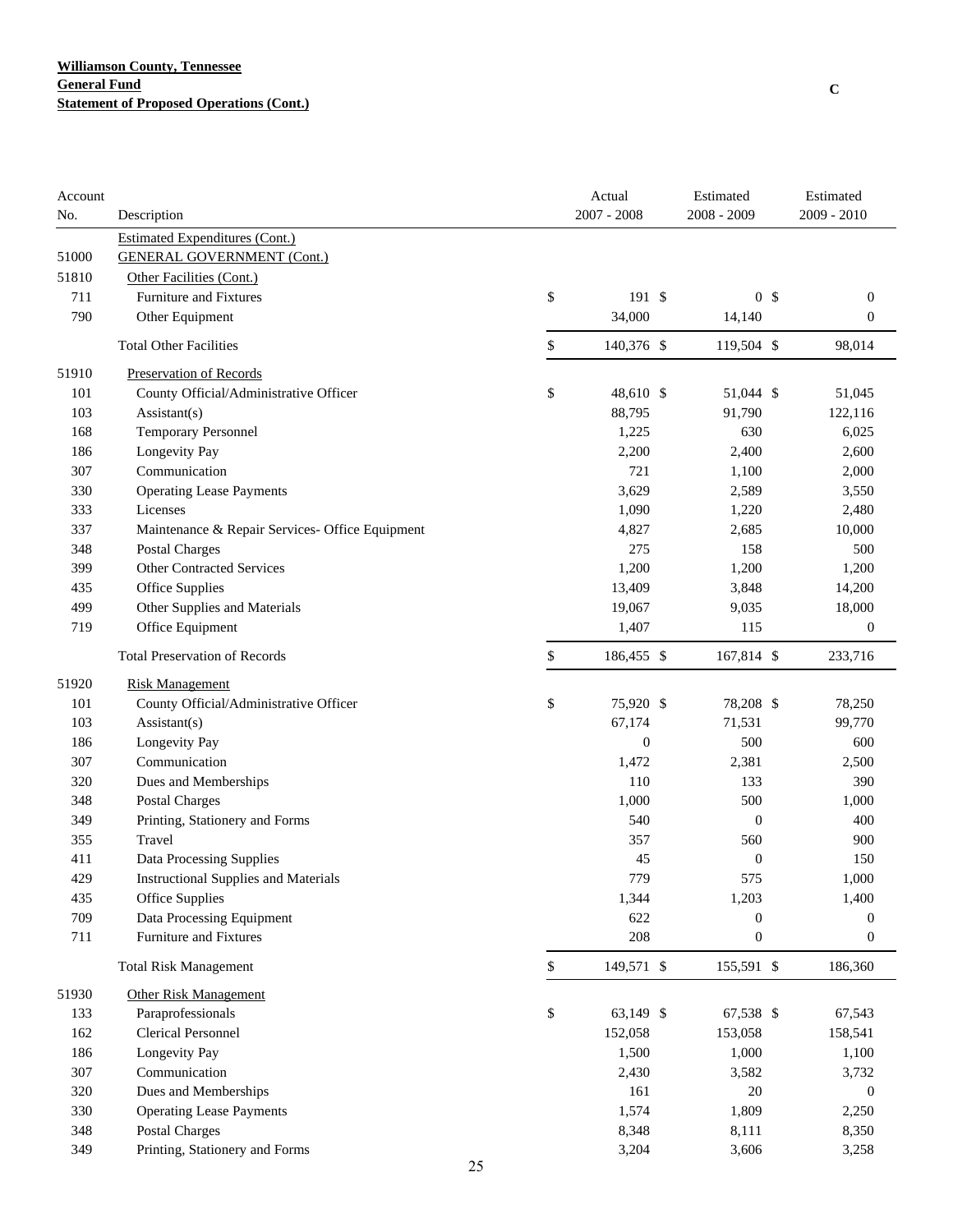| Account |                                                 |    | Actual            | Estimated        | Estimated        |
|---------|-------------------------------------------------|----|-------------------|------------------|------------------|
| No.     | Description                                     |    | $2007 - 2008$     | 2008 - 2009      | 2009 - 2010      |
|         | <b>Estimated Expenditures (Cont.)</b>           |    |                   |                  |                  |
| 51000   | <b>GENERAL GOVERNMENT (Cont.)</b>               |    |                   |                  |                  |
| 51930   | Other Risk Management (Cont.)                   |    |                   |                  |                  |
| 355     | Travel                                          | \$ | $263 \text{ }$ \$ | 268 \$           | 1,000            |
| 435     | Office Supplies                                 |    | 1,350             | 874              | 1,040            |
| 524     | In Service/Staff Development                    |    | 884               | 363              | 600              |
| 709     | Data Processing Equipment                       |    | 4,350             | 2,256            | $\boldsymbol{0}$ |
| 711     | <b>Furniture and Fixtures</b>                   |    | 98                | 2,828            | $\boldsymbol{0}$ |
|         | <b>Total Other Risk Management</b>              | \$ | 239,369 \$        | 245,313 \$       | 247,414          |
| 52000   | <b>FINANCE</b>                                  |    |                   |                  |                  |
| 52100   | <b>Accounting and Budgeting</b>                 |    |                   |                  |                  |
| 101     | County Official/Administrative Officer          | \$ | 102,107 \$        | $105,165$ \$     | 105,165          |
| 103     | Assistant(s)                                    |    | 66,955            | 68,952           | 68,955           |
| 119     | Accountants/Bookkeepers                         |    | 276,704           | 293,304          | 312,775          |
| 122     | <b>Purchasing Personnel</b>                     |    | 87,033            | 83,788           | 90,085           |
| 186     | Longevity Pay                                   |    | 3,200             | 3,750            | 3,850            |
| 307     | Communication                                   |    | 3,024             | 3,435            | 3,400            |
| 330     | <b>Operating Lease Payments</b>                 |    | 1,461             | 1,470            | 1,764            |
| 337     | Maintenance & Repair Services- Office Equipment |    | 10,106            | 10,969           | 11,200           |
| 348     | <b>Postal Charges</b>                           |    | 5,973             | 5,596            | 6,000            |
| 349     | Printing, Stationery and Forms                  |    | 7,889             | 5,931            | 6,155            |
| 355     | Travel                                          |    | 59                | 86               | 100              |
| 435     | <b>Office Supplies</b>                          |    | 8,193             | 9,307            | 7,400            |
| 508     | Premiums on Corporate Surety Bonds              |    | 125               | 125              | 140              |
| 524     | In Service/Staff Development                    |    | 969               | 3,867            | 1,900            |
| 599     | Other Charges                                   |    | 940               | 435              | 150              |
| 709     | Data Processing Equipment                       |    | $\boldsymbol{0}$  | $\boldsymbol{0}$ | 200,000          |
| 711     | Furniture and Fixtures                          |    | $\boldsymbol{0}$  | $\boldsymbol{0}$ | 50,000           |
| 719     | Office Equipment                                |    | 2,046             | 1,896            | $\boldsymbol{0}$ |
|         | Total Accounting and Budgeting                  | \$ | 576,784 \$        | 598,076 \$       | 869,039          |
| 52300   | <b>Property Assessor's Office</b>               |    |                   |                  |                  |
| 101     | County Official/Administrative Officer          | \$ | 95,222 \$         | 98,093 \$        | 98,093           |
| 106     | Deputy(ies)                                     |    | 925,381           | 994,478          | 994,910          |
| 140     | <b>Salary Supplements</b>                       |    | 5,417             | 7,188            | 4,750            |
| 168     | Temporary Personnel                             |    | 10,218            | $\boldsymbol{0}$ | 448              |
| 169     | Part-time Personnel                             |    | 34,000            | 37,514           | 35,189           |
| 186     | Longevity Pay                                   |    | 10,100            | 9,450            | 10,300           |
| 187     | Overtime Pay                                    |    | 34,405            | 31,608           | 35,847           |
| 302     | Advertising                                     |    | 72                | 242              | 250              |
| 307     | Communication                                   |    | 10,185            | 13,926           | 16,300           |
| 308     | Consultants                                     |    | 153,000           | 153,000          | 153,000          |
| 317     | Data Processing Services                        |    | 39,643            | 9,752            | 21,450           |
| 320     | Dues and Memberships                            |    | 1,962             | 2,262            | 2,247            |
| 330     | <b>Operating Lease Payments</b>                 |    | 4,955             | 3,994            | 13,000           |
| 333     | Licenses                                        |    | 4,950             | 6,250            | 6,000            |
| 337     | Maintenance & Repair Services- Office Equipment |    | 3,222             | 7,102            | 4,500            |
|         |                                                 | 26 |                   |                  |                  |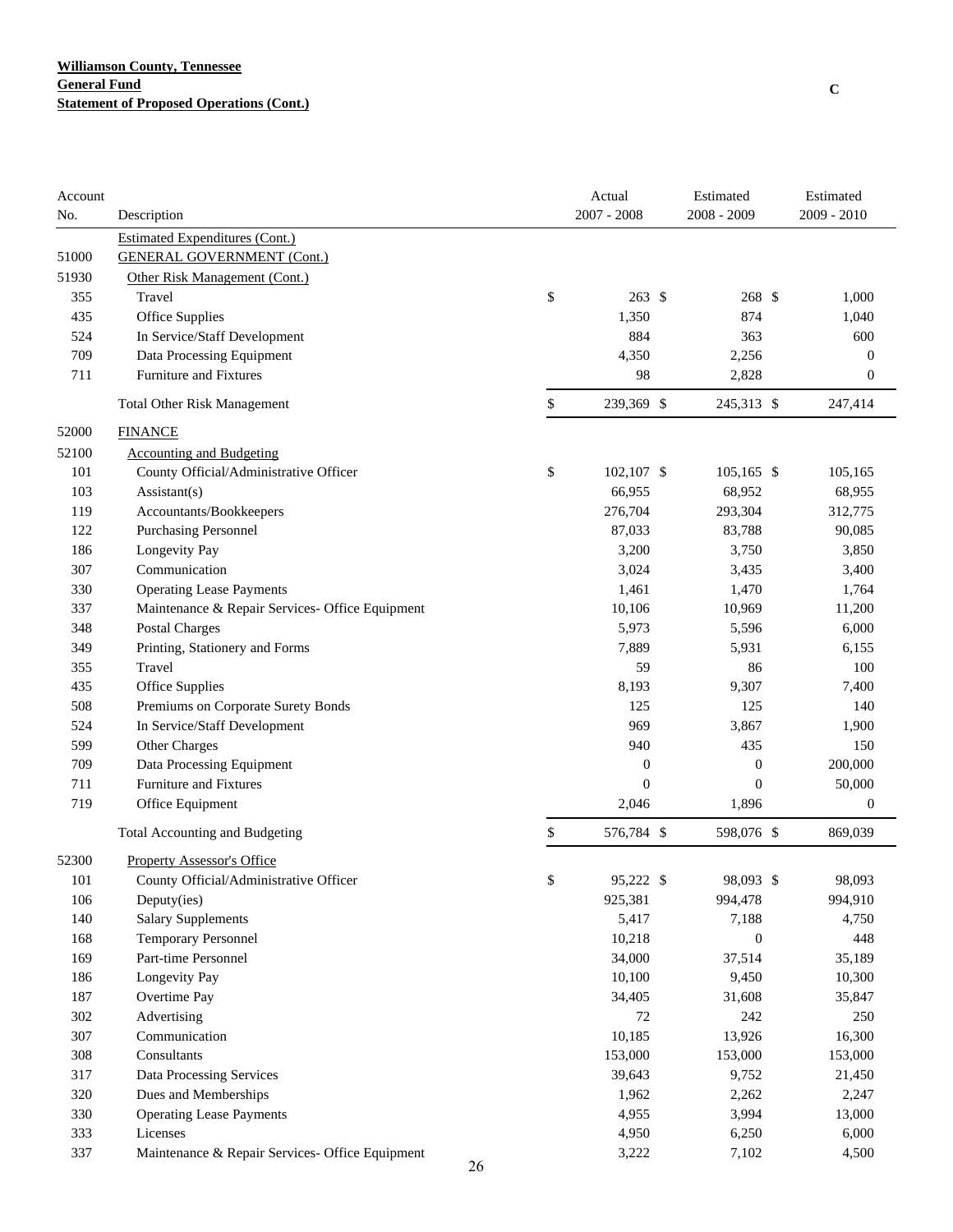| Account    |                                                 |             | Actual        | Estimated        | Estimated        |
|------------|-------------------------------------------------|-------------|---------------|------------------|------------------|
| No.        | Description                                     |             | $2007 - 2008$ | 2008 - 2009      | 2009 - 2010      |
|            | <b>Estimated Expenditures (Cont.)</b>           |             |               |                  |                  |
| 52000      | <b>FINANCE (Cont.)</b>                          |             |               |                  |                  |
| 52300      | Property Assessor's Office (Cont.)              |             |               |                  |                  |
| 338        | Maintenance & Repair Services- Vehicles         | \$          | $1,006$ \$    | 515 \$           | 3,300            |
| 348        | Postal Charges                                  |             | 8,485         | 11,220           | 17,000           |
| 349        | Printing, Stationery and Forms                  |             | 3,730         | 4,406            | 3,300            |
| 355        | Travel                                          |             | 1,915         | 3,515            | 4,000            |
| 425        | Gasoline                                        |             | 4,302         | 2,985            | 8,450            |
| 435        | <b>Office Supplies</b>                          |             | 8,685         | 8,565            | 9,000            |
| 437        | Periodicals                                     |             | 714           | 774              | 800              |
| 508        | Premiums on Corporate Surety Bonds              |             | 50            | 75               | 100              |
| 524        | In Service/Staff Development                    |             | 5,704         | 3,613            | 5,000            |
| 599        | Other Charges                                   |             | 10,781        | 9,723            | 8,500            |
| 709        | Data Processing Equipment                       |             | 3,366         | 4,940            | $\boldsymbol{0}$ |
| 718        | Motor Vehicles                                  |             | 30,726        | $\boldsymbol{0}$ | $\boldsymbol{0}$ |
| 719        | Office Equipment                                |             | 7,486         | 12,413           | $\boldsymbol{0}$ |
|            | <b>Total Property Assessor's Office</b>         | \$          | 1,419,682 \$  | 1,437,603 \$     | 1,455,734        |
| 52400      | <b>County Trustee's Office</b>                  |             |               |                  |                  |
| 101        | County Official/Administrative Officer          | \$          | 95,222 \$     | 98,093 \$        | 98,093           |
| 103        | Assistant(s)                                    |             | 235,872       | 245,435          | 246,509          |
| 169        | Part-time Personnel                             |             | 14,179        | 35,266           | 74,372           |
| 186        | Longevity Pay                                   |             | 1,400         | 1,850            | 2,150            |
| 187        | Overtime Pay                                    |             | $\mathbf{0}$  | 1,516            | 5,091            |
| 302        | Advertising                                     |             | 782           | 1,340            | 2,160            |
| 307        | Communication                                   |             | 3,138         | 3,752            | 3,858            |
| 317        | Data Processing Services                        |             | 7,326         | 4,544            | 9,450            |
| 320        | Dues and Memberships                            |             | 890           | 926              | 900              |
| 337        | Maintenance & Repair Services- Office Equipment |             | 14,996        | 19,319           | 19,035           |
| 348        | <b>Postal Charges</b>                           |             | 31,646        | 35,146           | 31,081           |
| 349        | Printing, Stationery and Forms                  |             | 15,223        | 17,281           | 15,644           |
| 355        | Travel                                          |             | 1,639         | 1,204            | 1,400            |
| 508        | Premiums on Corporate Surety Bonds              |             | 5,181         | 5,481            | 5,600            |
| 524        | In Service/Staff Development                    |             | 4,795         | 2,810            | 3,656            |
| 599        | Other Charges                                   |             | 165           | 241              | 540              |
| 709<br>799 | Data Processing Equipment                       |             | 2,133         | 6,976            | 0                |
|            | Other Capital Outlay                            |             | 10,050        | 286              | $\boldsymbol{0}$ |
|            | <b>Total County Trustee's Office</b>            | $\mathbb S$ | 444,637 \$    | 481,466 \$       | 519,539          |
| 52500      | <b>County Clerk's Office</b>                    |             |               |                  |                  |
| 101        | County Official/Administrative Officer          | \$          | 95,222 \$     | 98,093 \$        | 98,093           |
| 103        | Assistant(s)                                    |             | 609,540       | 612,894          | 663,617          |
| 168        | Temporary Personnel                             |             | 440           | $\boldsymbol{0}$ | 12,557           |
| 169        | Part-time Personnel                             |             | 45,910        | 35,090           | 45,364           |
| 186        | Longevity Pay                                   |             | 5,300         | 6,250            | 6,800            |
| 302<br>307 | Advertising<br>Communication                    |             | 1,027         | 1,040            | 315              |
|            |                                                 |             | 3,400         | 3,316            | 4,680            |
| 320        | Dues and Memberships                            | 27          | 730           | 766              | 630              |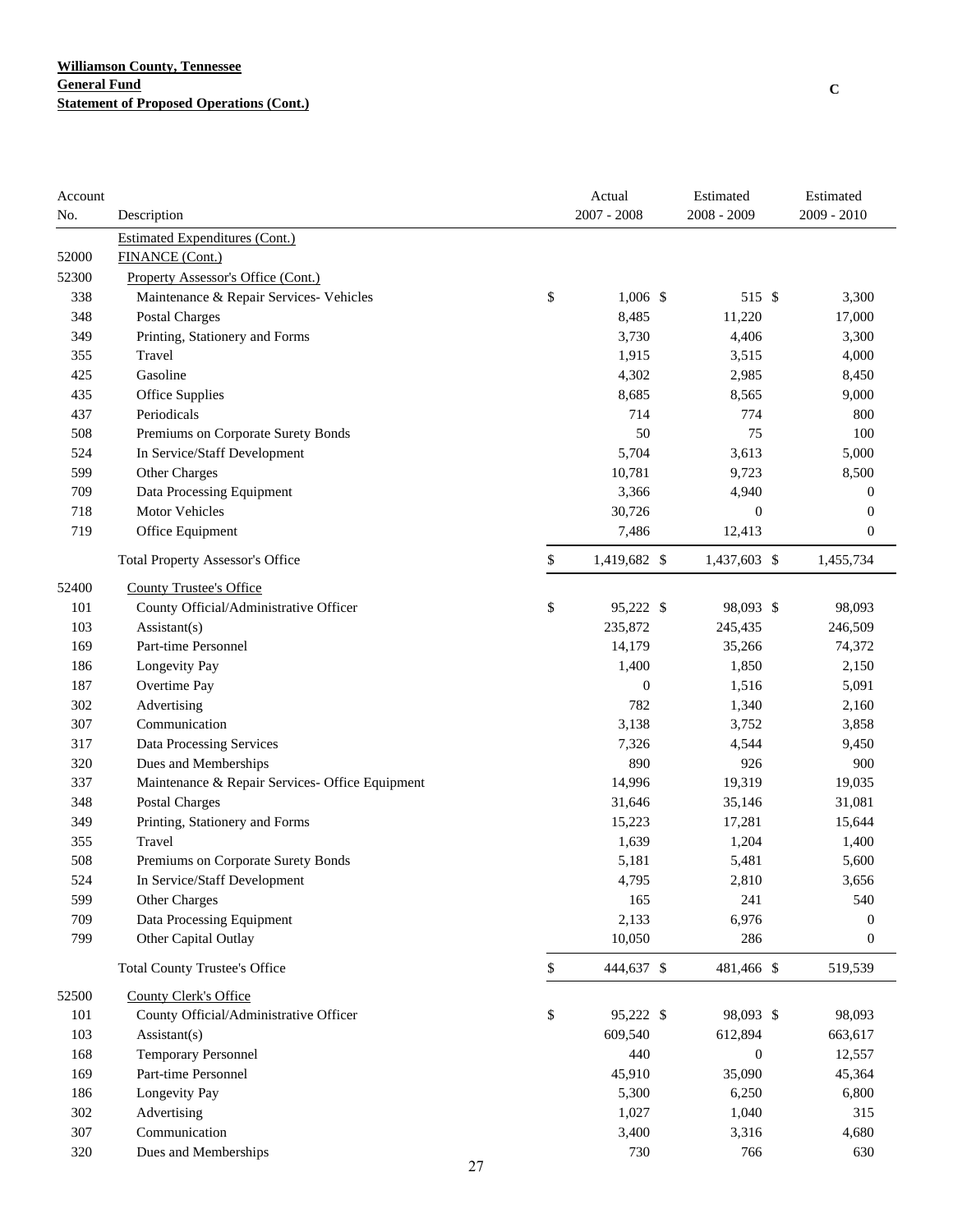| Account |                                                 |             | Actual           | Estimated        | Estimated        |
|---------|-------------------------------------------------|-------------|------------------|------------------|------------------|
| No.     | Description                                     |             | $2007 - 2008$    | $2008 - 2009$    | 2009 - 2010      |
|         | <b>Estimated Expenditures (Cont.)</b>           |             |                  |                  |                  |
| 52000   | <b>FINANCE</b> (Cont.)                          |             |                  |                  |                  |
| 52500   | County Clerk's Office (Cont.)                   |             |                  |                  |                  |
| 330     | <b>Operating Lease Payments</b>                 | \$          | 4,815 \$         | 4,547 \$         | 4,320            |
| 337     | Maintenance & Repair Services- Office Equipment |             | 13,770           | 14,281           | 13,860           |
| 348     | Postal Charges                                  |             | 38,602           | 44,924           | 26,325           |
| 349     | Printing, Stationery and Forms                  |             | 6,968            | 8,445            | 10,575           |
| 355     | Travel                                          |             | 149              | 539              | 675              |
| 499     | Other Supplies and Materials                    |             | 3,783            | 4,595            | 3,780            |
| 508     | Premiums on Corporate Surety Bonds              |             | 90               | 113              | 135              |
| 599     | Other Charges                                   |             | $\mathbf{0}$     | $\boldsymbol{0}$ | 315              |
| 719     | Office Equipment                                |             | 9,720            | 3,059            | $\boldsymbol{0}$ |
|         | Total County Clerk's Office                     | \$          | 839,466 \$       | 837,952 \$       | 892,041          |
| 53000   | ADMINISTRATION OF JUSTICE                       |             |                  |                  |                  |
| 53100   | <b>Circuit Court</b>                            |             |                  |                  |                  |
| 101     | County Official/Administrative Officer          | \$          | 95,222 \$        | 98,093 \$        | 98,093           |
| 106     | Deputy(ies)                                     |             | 973,373          | 970,439          | 1,025,805        |
| 169     | Part-time Personnel                             |             | 44,372           | 53,722           | 103,021          |
| 186     | Longevity Pay                                   |             | 17,050           | 17,450           | 16,350           |
| 194     | Jury and Witness Fees                           |             | 37,072           | 28,415           | 50,000           |
| 307     | Communication                                   |             | 5,981            | 6,042            | 8,000            |
| 312     | Contracts with Private Agencies                 |             | 37,112           | 35,700           | $\theta$         |
| 320     | Dues and Memberships                            |             | 715              | 732              | 700              |
| 330     | <b>Operating Lease Payments</b>                 |             | 28,788           | 43,596           | 33,960           |
| 332     | Legal Notices, Recording and Court Costs        |             | 9,690            | 12,207           | 8,700            |
| 337     | Maintenance & Repair Services- Office Equipment |             | 452              | 503              | 500              |
| 348     | <b>Postal Charges</b>                           |             | 17,261           | 16,627           | 16,500           |
| 349     | Printing, Stationery and Forms                  |             | 8,492            | 13,223           | 13,000           |
| 355     | Travel                                          |             | $\boldsymbol{0}$ | $\boldsymbol{0}$ | 200              |
| 422     | Food Supplies                                   |             | 3,308            | 1,160            | 3,200            |
| 435     | <b>Office Supplies</b>                          |             | 13,931           | 12,594           | 15,748           |
| 508     | Premiums on Corporate Surety Bonds              |             | 90               | 163              | 300              |
| 599     | <b>Other Charges</b>                            |             | 530              | 96               | 500              |
| 719     | Office Equipment                                |             | 63,156           | 8,321            | $\boldsymbol{0}$ |
|         | <b>Total Circuit Court</b>                      | $\mathbb S$ | 1,356,595 \$     | 1,319,083 \$     | 1,394,577        |
| 53300   | <b>General Sessions Court</b>                   |             |                  |                  |                  |
| 102     | Judge(s)                                        | \$          | 273,605 \$       | 281,299 \$       | 291,998          |
| 103     | Assistant(s)                                    |             | 143,616          | 151,029          | 151,062          |
| $111\,$ | Probation Officer(s)                            |             | 108,017          | 111,113          | 111,320          |
| 161     | $S \text{eccetary}(s)$                          |             | 40,561           | 41,787           | 79,072           |
| 162     | <b>Clerical Personnel</b>                       |             | 25,127           | 26,125           | 26,132           |
| 168     | <b>Temporary Personnel</b>                      |             | 1,696            | 2,620            | 2,388            |
| 186     | Longevity Pay                                   |             | 2,400            | 2,600            | 3,050            |
| 187     | Overtime Pay                                    |             | 1,503            | $\boldsymbol{0}$ | 10,000           |
| 307     | Communication                                   |             | 3,143            | 2,897            | 3,952            |
| 320     | Dues and Memberships                            |             | 620              | 490              | 2,009            |
|         |                                                 | 28          |                  |                  |                  |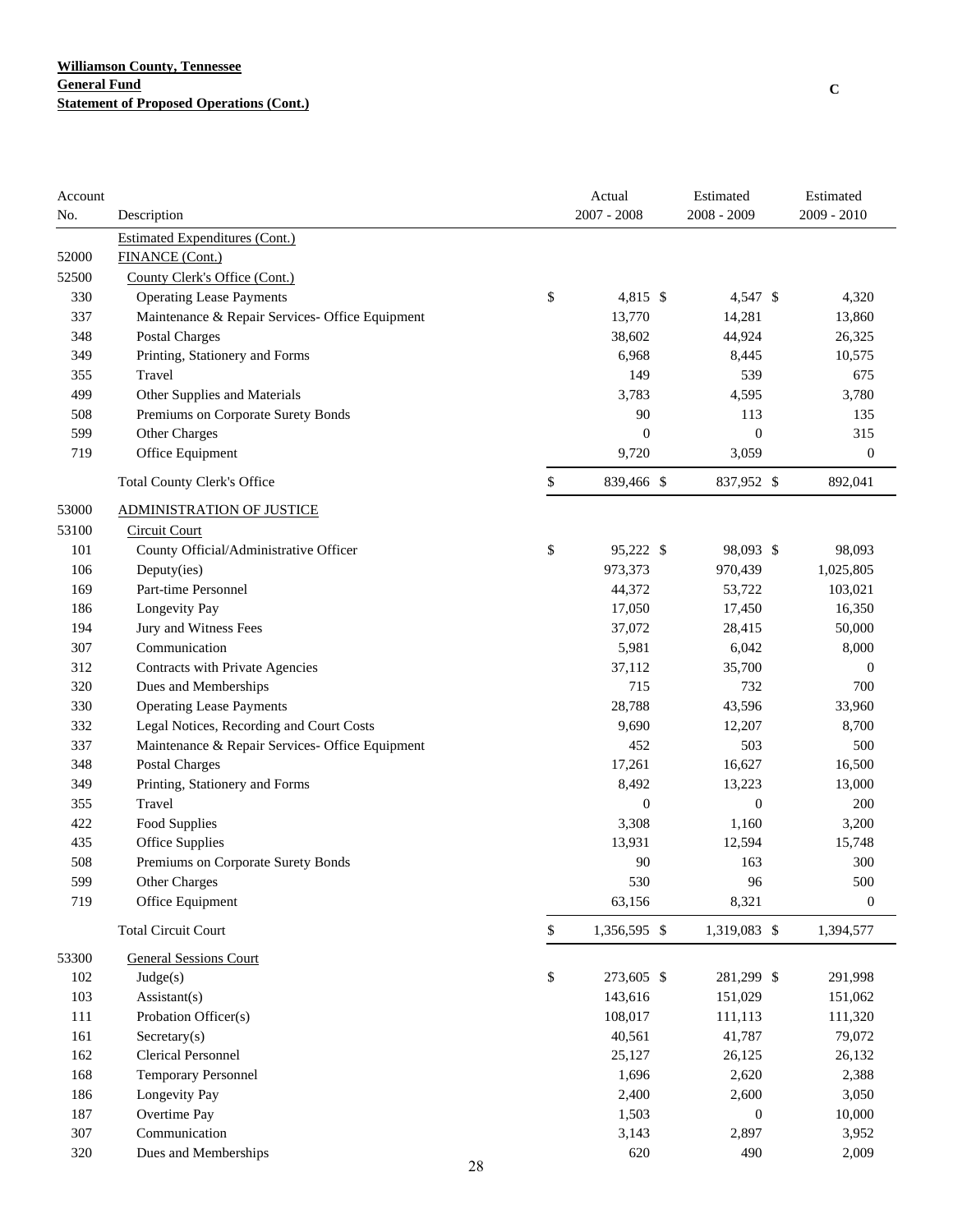| Account |                                                 |    | Actual           | Estimated        | Estimated        |
|---------|-------------------------------------------------|----|------------------|------------------|------------------|
| No.     | Description                                     |    | $2007 - 2008$    | 2008 - 2009      | $2009 - 2010$    |
|         | <b>Estimated Expenditures (Cont.)</b>           |    |                  |                  |                  |
| 53000   | <b>ADMINISTRATION OF JUSTICE (Cont.)</b>        |    |                  |                  |                  |
| 53300   | General Sessions Court (Cont.)                  |    |                  |                  |                  |
| 322     | <b>Evaluation and Testing</b>                   | \$ | $6,401$ \$       | 2,176 \$         | 1,340            |
| 330     | <b>Operating Lease Payments</b>                 |    | 2,132            | 2,203            | 2,518            |
| 337     | Maintenance & Repair Services- Office Equipment |    | 543              | 295              | 692              |
| 348     | <b>Postal Charges</b>                           |    | 1,809            | 2,067            | 1,898            |
| 349     | Printing, Stationery and Forms                  |    | 577              | 745              | 796              |
| 351     | Rentals                                         |    | $\boldsymbol{0}$ | $\boldsymbol{0}$ | 1,200            |
| 355     | Travel                                          |    | 1,215            | 2,221            | 2,236            |
| 435     | Office Supplies                                 |    | 5,296            | 4,796            | 4,375            |
| 437     | Periodicals                                     |    | 1,987            | 1,960            | 1,908            |
| 524     | In Service/Staff Development                    |    | 344              | 50               | 562              |
| 599     | Other Charges                                   |    | 121              | 162              | 238              |
| 719     | Office Equipment                                |    | 2,903            | 3,813            | $\boldsymbol{0}$ |
|         | <b>Total General Sessions Court</b>             | \$ | 623,616 \$       | 640,448 \$       | 698,746          |
| 53330   | Drug Court                                      |    |                  |                  |                  |
| 368     | Drug Treatment                                  | \$ | 85,549 \$        | 102,391 \$       | $\boldsymbol{0}$ |
|         | <b>Total Drug Court</b>                         | \$ | 85,549 \$        | 102,391 \$       | $\boldsymbol{0}$ |
| 53400   | <b>Chancery Court</b>                           |    |                  |                  |                  |
| 101     | County Official/Administrative Officer          | \$ | 95,222 \$        | 98,072 \$        | 98,093           |
| 103     | Assistant(s)                                    |    | 237,890          | 245,170          | 245,330          |
| 169     | Part-time Personnel                             |    | 2,268            | 3,239            | 6,143            |
| 186     | Longevity Pay                                   |    | 2,550            | 2,800            | 3,550            |
| 307     | Communication                                   |    | 2,659            | 2,397            | 2,750            |
| 320     | Dues and Memberships                            |    | 800              | 836              | 785              |
| 337     | Maintenance & Repair Services- Office Equipment |    | 10,968           | 10,884           | 10,845           |
| 348     | <b>Postal Charges</b>                           |    | 10,351           | 11,303           | 9,560            |
| 349     | Printing, Stationery and Forms                  |    | 5,207            | 7,664            | 4,250            |
| 435     | Office Supplies                                 |    | 3,502            | 3,231            | 3,710            |
| 437     | Periodicals                                     |    | 685              | 608              | 700              |
| 499     | Other Supplies and Materials                    |    | 1,538            | 921              | 575              |
| 508     | Premiums on Corporate Surety Bonds              |    | 210              | 210              | 225              |
| 524     | In Service/Staff Development                    |    | 400              | 557              | 450              |
| 599     | Other Charges                                   |    | 292              | 78               | 350              |
| 719     | Office Equipment                                |    | 1,130            | 6,273            | $\boldsymbol{0}$ |
|         | <b>Total Chancery Court</b>                     | \$ | 375,672 \$       | 394,243 \$       | 387,316          |
| 53500   | Juvenile Court                                  |    |                  |                  |                  |
| 101     | County Official/Administrative Officer          | \$ | 95,222 \$        | 98,093 \$        | 98,093           |
| 103     | $\text{Assistant}(s)$                           |    | 218,874          | 222,342          | 227,950          |
| 169     | Part-time Personnel                             |    | $\boldsymbol{0}$ | 15,131           | 16,925           |
| 186     | Longevity Pay                                   |    | 3,950            | 4,250            | 4,550            |
| 187     | Overtime Pay                                    |    | 3,434            | 921              | 700              |
| 194     | Jury and Witness Fees                           |    | $\boldsymbol{0}$ | $\boldsymbol{0}$ | 200              |
| 307     | Communication                                   |    | 4,076            | 4,624            | 4,100            |
|         |                                                 | 29 |                  |                  |                  |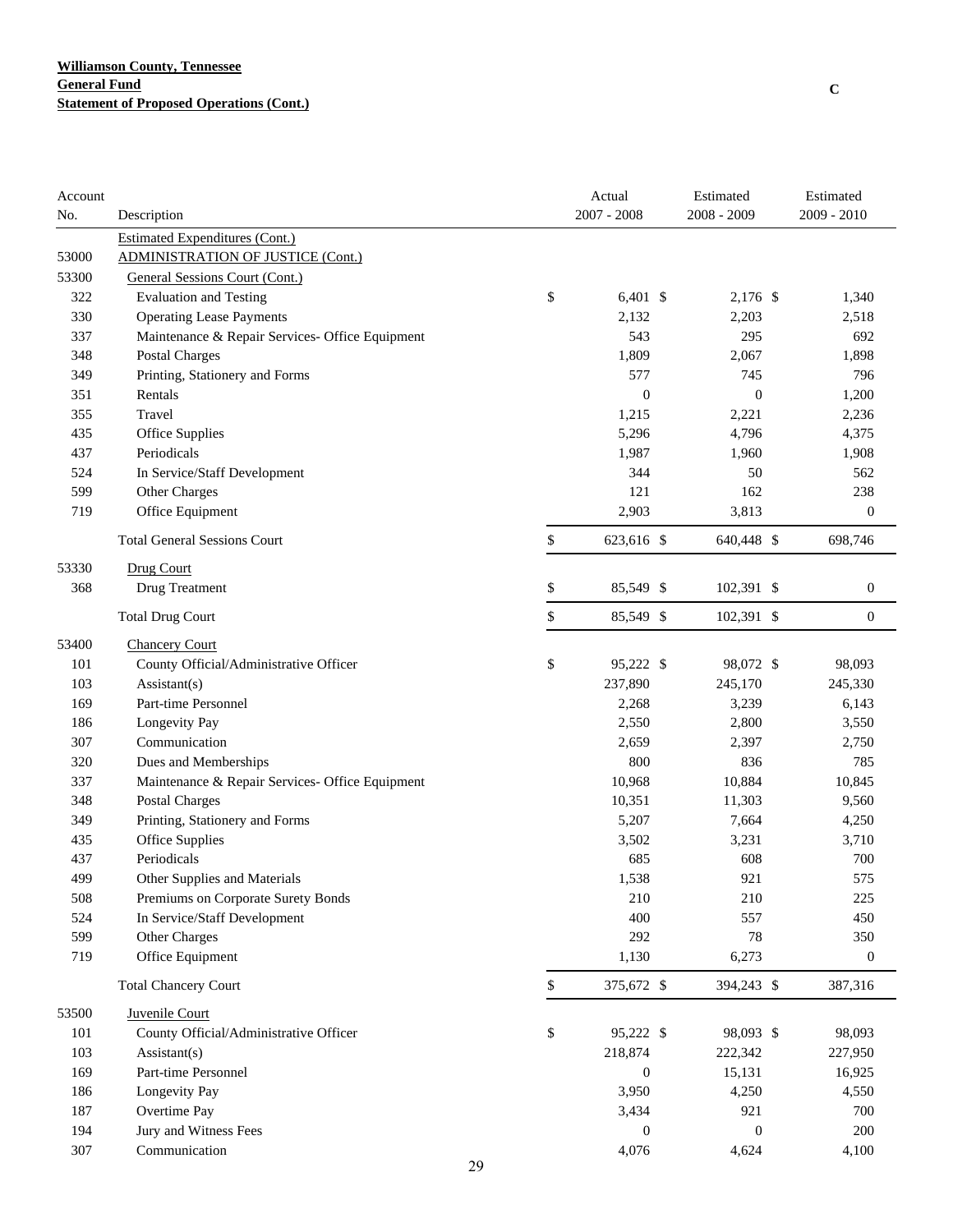| $2007 - 2008$<br>2009 - 2010<br>$2008 - 2009$<br>No.<br>Description<br><b>Estimated Expenditures (Cont.)</b><br>53000<br><b>ADMINISTRATION OF JUSTICE (Cont.)</b><br>53500<br>Juvenile Court (Cont.)<br>\$<br>Dues and Memberships<br>320<br>635 \$<br>701 \$<br>900<br>330<br><b>Operating Lease Payments</b><br>5,020<br>5,054<br>5,500<br>Legal Notices, Recording and Court Costs<br>332<br>$\boldsymbol{0}$<br>$\boldsymbol{0}$<br>150<br>337<br>Maintenance & Repair Services- Office Equipment<br>4,623<br>5,936<br>4,000<br>348<br><b>Postal Charges</b><br>3,100<br>6,400<br>4,000<br>349<br>Printing, Stationery and Forms<br>5,503<br>5,757<br>4,800<br>355<br>Travel<br>3,552<br>2,121<br>1,650<br><b>Other Contracted Services</b><br>10,785<br>399<br>8,750<br>12,500<br>Office Supplies<br>435<br>1,666<br>1,645<br>1,900<br>Premiums on Corporate Surety Bonds<br>508<br>90<br>113<br>200<br>524<br>In Service/Staff Development<br>190<br>$\mathbf{0}$<br>800<br>489<br>599<br>Other Charges<br>135<br>565<br>709<br>Data Processing Equipment<br>3,318<br>9,812<br>$\boldsymbol{0}$<br>Furniture and Fixtures<br>711<br>6,220<br>1,099<br>$\boldsymbol{0}$<br>\$<br><b>Total Juvenile Court</b><br>370,747 \$<br>392,884 \$<br>389,483<br>53900<br>Other Administration of Justice<br>101<br>\$<br>County Official/Administrative Officer<br>53,315 \$<br>56,428 \$<br>60,400<br>103<br>Assistant(s)<br>73,802<br>75,873<br>74,005<br>Part-time Personnel<br>9,103<br>169<br>10,439<br>24,910<br>799<br>Other Capital Outlay<br>16,642<br>$\boldsymbol{0}$<br>$\boldsymbol{0}$<br>\$<br>Total Other Administration of Justice<br>152,862 \$<br>142,740 \$<br>159,315<br>53930<br><b>Wmson Cty Task Force-Dom</b><br>316<br>\$<br>0 <sup>5</sup><br>93,003 \$<br>Contributions<br>$\boldsymbol{0}$<br>\$<br>0 <sup>5</sup><br>93,003 \$<br>$\boldsymbol{0}$<br><b>Total Wmson Cty Task Force-Dom</b><br>54000<br><b>PUBLIC SAFETY</b><br>54110<br><b>Sheriff's Department</b><br>101<br>\$<br>County Official/Administrative Officer<br>104,749 \$<br>89,216 \$<br>107,894<br>106<br>Deputy(ies)<br>3,915,295<br>4,320,518<br>4,521,028<br>119<br>51,224<br>52,770<br>52,771<br>Accountants/Bookkeepers<br>140<br><b>Salary Supplements</b><br>57,600<br>55,200<br>61,200<br>162<br>Clerical Personnel<br>355,441<br>373,629<br>379,982<br>186<br>Longevity Pay<br>36,850<br>41,650<br>47,150<br>Overtime Pay<br>187<br>263,517<br>219,251<br>211,531<br>307<br>Communication<br>39,875<br>30,369<br>25,169<br>312<br>Contracts with Private Agencies<br>50,391<br>63,593<br>70,820<br>322<br><b>Evaluation and Testing</b><br>1,280<br>2,150<br>3,000<br>330<br><b>Operating Lease Payments</b><br>7,619<br>7,788<br>9,000<br>338<br>Maintenance & Repair Services- Vehicles<br>69,070<br>63,574<br>70,552<br>348<br><b>Postal Charges</b><br>6,268<br>8,030<br>7,000<br>354<br>Transportation - Other than Students<br>47,064<br>37,864<br>35,000<br>355<br>Travel<br>27<br>18<br>65<br>411<br>Data Processing Supplies<br>14,329<br>14,285<br>14,376<br>30 | Account |  | Actual | Estimated | Estimated |
|--------------------------------------------------------------------------------------------------------------------------------------------------------------------------------------------------------------------------------------------------------------------------------------------------------------------------------------------------------------------------------------------------------------------------------------------------------------------------------------------------------------------------------------------------------------------------------------------------------------------------------------------------------------------------------------------------------------------------------------------------------------------------------------------------------------------------------------------------------------------------------------------------------------------------------------------------------------------------------------------------------------------------------------------------------------------------------------------------------------------------------------------------------------------------------------------------------------------------------------------------------------------------------------------------------------------------------------------------------------------------------------------------------------------------------------------------------------------------------------------------------------------------------------------------------------------------------------------------------------------------------------------------------------------------------------------------------------------------------------------------------------------------------------------------------------------------------------------------------------------------------------------------------------------------------------------------------------------------------------------------------------------------------------------------------------------------------------------------------------------------------------------------------------------------------------------------------------------------------------------------------------------------------------------------------------------------------------------------------------------------------------------------------------------------------------------------------------------------------------------------------------------------------------------------------------------------------------------------------------------------------------------------------------------------------------------------------------------------------------------------------------------------------------------------------------------------------------------------------------------------------------------------------------------------------------------------------------------------------------------------------------------------------------------------------------------------------|---------|--|--------|-----------|-----------|
|                                                                                                                                                                                                                                                                                                                                                                                                                                                                                                                                                                                                                                                                                                                                                                                                                                                                                                                                                                                                                                                                                                                                                                                                                                                                                                                                                                                                                                                                                                                                                                                                                                                                                                                                                                                                                                                                                                                                                                                                                                                                                                                                                                                                                                                                                                                                                                                                                                                                                                                                                                                                                                                                                                                                                                                                                                                                                                                                                                                                                                                                                |         |  |        |           |           |
|                                                                                                                                                                                                                                                                                                                                                                                                                                                                                                                                                                                                                                                                                                                                                                                                                                                                                                                                                                                                                                                                                                                                                                                                                                                                                                                                                                                                                                                                                                                                                                                                                                                                                                                                                                                                                                                                                                                                                                                                                                                                                                                                                                                                                                                                                                                                                                                                                                                                                                                                                                                                                                                                                                                                                                                                                                                                                                                                                                                                                                                                                |         |  |        |           |           |
|                                                                                                                                                                                                                                                                                                                                                                                                                                                                                                                                                                                                                                                                                                                                                                                                                                                                                                                                                                                                                                                                                                                                                                                                                                                                                                                                                                                                                                                                                                                                                                                                                                                                                                                                                                                                                                                                                                                                                                                                                                                                                                                                                                                                                                                                                                                                                                                                                                                                                                                                                                                                                                                                                                                                                                                                                                                                                                                                                                                                                                                                                |         |  |        |           |           |
|                                                                                                                                                                                                                                                                                                                                                                                                                                                                                                                                                                                                                                                                                                                                                                                                                                                                                                                                                                                                                                                                                                                                                                                                                                                                                                                                                                                                                                                                                                                                                                                                                                                                                                                                                                                                                                                                                                                                                                                                                                                                                                                                                                                                                                                                                                                                                                                                                                                                                                                                                                                                                                                                                                                                                                                                                                                                                                                                                                                                                                                                                |         |  |        |           |           |
|                                                                                                                                                                                                                                                                                                                                                                                                                                                                                                                                                                                                                                                                                                                                                                                                                                                                                                                                                                                                                                                                                                                                                                                                                                                                                                                                                                                                                                                                                                                                                                                                                                                                                                                                                                                                                                                                                                                                                                                                                                                                                                                                                                                                                                                                                                                                                                                                                                                                                                                                                                                                                                                                                                                                                                                                                                                                                                                                                                                                                                                                                |         |  |        |           |           |
|                                                                                                                                                                                                                                                                                                                                                                                                                                                                                                                                                                                                                                                                                                                                                                                                                                                                                                                                                                                                                                                                                                                                                                                                                                                                                                                                                                                                                                                                                                                                                                                                                                                                                                                                                                                                                                                                                                                                                                                                                                                                                                                                                                                                                                                                                                                                                                                                                                                                                                                                                                                                                                                                                                                                                                                                                                                                                                                                                                                                                                                                                |         |  |        |           |           |
|                                                                                                                                                                                                                                                                                                                                                                                                                                                                                                                                                                                                                                                                                                                                                                                                                                                                                                                                                                                                                                                                                                                                                                                                                                                                                                                                                                                                                                                                                                                                                                                                                                                                                                                                                                                                                                                                                                                                                                                                                                                                                                                                                                                                                                                                                                                                                                                                                                                                                                                                                                                                                                                                                                                                                                                                                                                                                                                                                                                                                                                                                |         |  |        |           |           |
|                                                                                                                                                                                                                                                                                                                                                                                                                                                                                                                                                                                                                                                                                                                                                                                                                                                                                                                                                                                                                                                                                                                                                                                                                                                                                                                                                                                                                                                                                                                                                                                                                                                                                                                                                                                                                                                                                                                                                                                                                                                                                                                                                                                                                                                                                                                                                                                                                                                                                                                                                                                                                                                                                                                                                                                                                                                                                                                                                                                                                                                                                |         |  |        |           |           |
|                                                                                                                                                                                                                                                                                                                                                                                                                                                                                                                                                                                                                                                                                                                                                                                                                                                                                                                                                                                                                                                                                                                                                                                                                                                                                                                                                                                                                                                                                                                                                                                                                                                                                                                                                                                                                                                                                                                                                                                                                                                                                                                                                                                                                                                                                                                                                                                                                                                                                                                                                                                                                                                                                                                                                                                                                                                                                                                                                                                                                                                                                |         |  |        |           |           |
|                                                                                                                                                                                                                                                                                                                                                                                                                                                                                                                                                                                                                                                                                                                                                                                                                                                                                                                                                                                                                                                                                                                                                                                                                                                                                                                                                                                                                                                                                                                                                                                                                                                                                                                                                                                                                                                                                                                                                                                                                                                                                                                                                                                                                                                                                                                                                                                                                                                                                                                                                                                                                                                                                                                                                                                                                                                                                                                                                                                                                                                                                |         |  |        |           |           |
|                                                                                                                                                                                                                                                                                                                                                                                                                                                                                                                                                                                                                                                                                                                                                                                                                                                                                                                                                                                                                                                                                                                                                                                                                                                                                                                                                                                                                                                                                                                                                                                                                                                                                                                                                                                                                                                                                                                                                                                                                                                                                                                                                                                                                                                                                                                                                                                                                                                                                                                                                                                                                                                                                                                                                                                                                                                                                                                                                                                                                                                                                |         |  |        |           |           |
|                                                                                                                                                                                                                                                                                                                                                                                                                                                                                                                                                                                                                                                                                                                                                                                                                                                                                                                                                                                                                                                                                                                                                                                                                                                                                                                                                                                                                                                                                                                                                                                                                                                                                                                                                                                                                                                                                                                                                                                                                                                                                                                                                                                                                                                                                                                                                                                                                                                                                                                                                                                                                                                                                                                                                                                                                                                                                                                                                                                                                                                                                |         |  |        |           |           |
|                                                                                                                                                                                                                                                                                                                                                                                                                                                                                                                                                                                                                                                                                                                                                                                                                                                                                                                                                                                                                                                                                                                                                                                                                                                                                                                                                                                                                                                                                                                                                                                                                                                                                                                                                                                                                                                                                                                                                                                                                                                                                                                                                                                                                                                                                                                                                                                                                                                                                                                                                                                                                                                                                                                                                                                                                                                                                                                                                                                                                                                                                |         |  |        |           |           |
|                                                                                                                                                                                                                                                                                                                                                                                                                                                                                                                                                                                                                                                                                                                                                                                                                                                                                                                                                                                                                                                                                                                                                                                                                                                                                                                                                                                                                                                                                                                                                                                                                                                                                                                                                                                                                                                                                                                                                                                                                                                                                                                                                                                                                                                                                                                                                                                                                                                                                                                                                                                                                                                                                                                                                                                                                                                                                                                                                                                                                                                                                |         |  |        |           |           |
|                                                                                                                                                                                                                                                                                                                                                                                                                                                                                                                                                                                                                                                                                                                                                                                                                                                                                                                                                                                                                                                                                                                                                                                                                                                                                                                                                                                                                                                                                                                                                                                                                                                                                                                                                                                                                                                                                                                                                                                                                                                                                                                                                                                                                                                                                                                                                                                                                                                                                                                                                                                                                                                                                                                                                                                                                                                                                                                                                                                                                                                                                |         |  |        |           |           |
|                                                                                                                                                                                                                                                                                                                                                                                                                                                                                                                                                                                                                                                                                                                                                                                                                                                                                                                                                                                                                                                                                                                                                                                                                                                                                                                                                                                                                                                                                                                                                                                                                                                                                                                                                                                                                                                                                                                                                                                                                                                                                                                                                                                                                                                                                                                                                                                                                                                                                                                                                                                                                                                                                                                                                                                                                                                                                                                                                                                                                                                                                |         |  |        |           |           |
|                                                                                                                                                                                                                                                                                                                                                                                                                                                                                                                                                                                                                                                                                                                                                                                                                                                                                                                                                                                                                                                                                                                                                                                                                                                                                                                                                                                                                                                                                                                                                                                                                                                                                                                                                                                                                                                                                                                                                                                                                                                                                                                                                                                                                                                                                                                                                                                                                                                                                                                                                                                                                                                                                                                                                                                                                                                                                                                                                                                                                                                                                |         |  |        |           |           |
|                                                                                                                                                                                                                                                                                                                                                                                                                                                                                                                                                                                                                                                                                                                                                                                                                                                                                                                                                                                                                                                                                                                                                                                                                                                                                                                                                                                                                                                                                                                                                                                                                                                                                                                                                                                                                                                                                                                                                                                                                                                                                                                                                                                                                                                                                                                                                                                                                                                                                                                                                                                                                                                                                                                                                                                                                                                                                                                                                                                                                                                                                |         |  |        |           |           |
|                                                                                                                                                                                                                                                                                                                                                                                                                                                                                                                                                                                                                                                                                                                                                                                                                                                                                                                                                                                                                                                                                                                                                                                                                                                                                                                                                                                                                                                                                                                                                                                                                                                                                                                                                                                                                                                                                                                                                                                                                                                                                                                                                                                                                                                                                                                                                                                                                                                                                                                                                                                                                                                                                                                                                                                                                                                                                                                                                                                                                                                                                |         |  |        |           |           |
|                                                                                                                                                                                                                                                                                                                                                                                                                                                                                                                                                                                                                                                                                                                                                                                                                                                                                                                                                                                                                                                                                                                                                                                                                                                                                                                                                                                                                                                                                                                                                                                                                                                                                                                                                                                                                                                                                                                                                                                                                                                                                                                                                                                                                                                                                                                                                                                                                                                                                                                                                                                                                                                                                                                                                                                                                                                                                                                                                                                                                                                                                |         |  |        |           |           |
|                                                                                                                                                                                                                                                                                                                                                                                                                                                                                                                                                                                                                                                                                                                                                                                                                                                                                                                                                                                                                                                                                                                                                                                                                                                                                                                                                                                                                                                                                                                                                                                                                                                                                                                                                                                                                                                                                                                                                                                                                                                                                                                                                                                                                                                                                                                                                                                                                                                                                                                                                                                                                                                                                                                                                                                                                                                                                                                                                                                                                                                                                |         |  |        |           |           |
|                                                                                                                                                                                                                                                                                                                                                                                                                                                                                                                                                                                                                                                                                                                                                                                                                                                                                                                                                                                                                                                                                                                                                                                                                                                                                                                                                                                                                                                                                                                                                                                                                                                                                                                                                                                                                                                                                                                                                                                                                                                                                                                                                                                                                                                                                                                                                                                                                                                                                                                                                                                                                                                                                                                                                                                                                                                                                                                                                                                                                                                                                |         |  |        |           |           |
|                                                                                                                                                                                                                                                                                                                                                                                                                                                                                                                                                                                                                                                                                                                                                                                                                                                                                                                                                                                                                                                                                                                                                                                                                                                                                                                                                                                                                                                                                                                                                                                                                                                                                                                                                                                                                                                                                                                                                                                                                                                                                                                                                                                                                                                                                                                                                                                                                                                                                                                                                                                                                                                                                                                                                                                                                                                                                                                                                                                                                                                                                |         |  |        |           |           |
|                                                                                                                                                                                                                                                                                                                                                                                                                                                                                                                                                                                                                                                                                                                                                                                                                                                                                                                                                                                                                                                                                                                                                                                                                                                                                                                                                                                                                                                                                                                                                                                                                                                                                                                                                                                                                                                                                                                                                                                                                                                                                                                                                                                                                                                                                                                                                                                                                                                                                                                                                                                                                                                                                                                                                                                                                                                                                                                                                                                                                                                                                |         |  |        |           |           |
|                                                                                                                                                                                                                                                                                                                                                                                                                                                                                                                                                                                                                                                                                                                                                                                                                                                                                                                                                                                                                                                                                                                                                                                                                                                                                                                                                                                                                                                                                                                                                                                                                                                                                                                                                                                                                                                                                                                                                                                                                                                                                                                                                                                                                                                                                                                                                                                                                                                                                                                                                                                                                                                                                                                                                                                                                                                                                                                                                                                                                                                                                |         |  |        |           |           |
|                                                                                                                                                                                                                                                                                                                                                                                                                                                                                                                                                                                                                                                                                                                                                                                                                                                                                                                                                                                                                                                                                                                                                                                                                                                                                                                                                                                                                                                                                                                                                                                                                                                                                                                                                                                                                                                                                                                                                                                                                                                                                                                                                                                                                                                                                                                                                                                                                                                                                                                                                                                                                                                                                                                                                                                                                                                                                                                                                                                                                                                                                |         |  |        |           |           |
|                                                                                                                                                                                                                                                                                                                                                                                                                                                                                                                                                                                                                                                                                                                                                                                                                                                                                                                                                                                                                                                                                                                                                                                                                                                                                                                                                                                                                                                                                                                                                                                                                                                                                                                                                                                                                                                                                                                                                                                                                                                                                                                                                                                                                                                                                                                                                                                                                                                                                                                                                                                                                                                                                                                                                                                                                                                                                                                                                                                                                                                                                |         |  |        |           |           |
|                                                                                                                                                                                                                                                                                                                                                                                                                                                                                                                                                                                                                                                                                                                                                                                                                                                                                                                                                                                                                                                                                                                                                                                                                                                                                                                                                                                                                                                                                                                                                                                                                                                                                                                                                                                                                                                                                                                                                                                                                                                                                                                                                                                                                                                                                                                                                                                                                                                                                                                                                                                                                                                                                                                                                                                                                                                                                                                                                                                                                                                                                |         |  |        |           |           |
|                                                                                                                                                                                                                                                                                                                                                                                                                                                                                                                                                                                                                                                                                                                                                                                                                                                                                                                                                                                                                                                                                                                                                                                                                                                                                                                                                                                                                                                                                                                                                                                                                                                                                                                                                                                                                                                                                                                                                                                                                                                                                                                                                                                                                                                                                                                                                                                                                                                                                                                                                                                                                                                                                                                                                                                                                                                                                                                                                                                                                                                                                |         |  |        |           |           |
|                                                                                                                                                                                                                                                                                                                                                                                                                                                                                                                                                                                                                                                                                                                                                                                                                                                                                                                                                                                                                                                                                                                                                                                                                                                                                                                                                                                                                                                                                                                                                                                                                                                                                                                                                                                                                                                                                                                                                                                                                                                                                                                                                                                                                                                                                                                                                                                                                                                                                                                                                                                                                                                                                                                                                                                                                                                                                                                                                                                                                                                                                |         |  |        |           |           |
|                                                                                                                                                                                                                                                                                                                                                                                                                                                                                                                                                                                                                                                                                                                                                                                                                                                                                                                                                                                                                                                                                                                                                                                                                                                                                                                                                                                                                                                                                                                                                                                                                                                                                                                                                                                                                                                                                                                                                                                                                                                                                                                                                                                                                                                                                                                                                                                                                                                                                                                                                                                                                                                                                                                                                                                                                                                                                                                                                                                                                                                                                |         |  |        |           |           |
|                                                                                                                                                                                                                                                                                                                                                                                                                                                                                                                                                                                                                                                                                                                                                                                                                                                                                                                                                                                                                                                                                                                                                                                                                                                                                                                                                                                                                                                                                                                                                                                                                                                                                                                                                                                                                                                                                                                                                                                                                                                                                                                                                                                                                                                                                                                                                                                                                                                                                                                                                                                                                                                                                                                                                                                                                                                                                                                                                                                                                                                                                |         |  |        |           |           |
|                                                                                                                                                                                                                                                                                                                                                                                                                                                                                                                                                                                                                                                                                                                                                                                                                                                                                                                                                                                                                                                                                                                                                                                                                                                                                                                                                                                                                                                                                                                                                                                                                                                                                                                                                                                                                                                                                                                                                                                                                                                                                                                                                                                                                                                                                                                                                                                                                                                                                                                                                                                                                                                                                                                                                                                                                                                                                                                                                                                                                                                                                |         |  |        |           |           |
|                                                                                                                                                                                                                                                                                                                                                                                                                                                                                                                                                                                                                                                                                                                                                                                                                                                                                                                                                                                                                                                                                                                                                                                                                                                                                                                                                                                                                                                                                                                                                                                                                                                                                                                                                                                                                                                                                                                                                                                                                                                                                                                                                                                                                                                                                                                                                                                                                                                                                                                                                                                                                                                                                                                                                                                                                                                                                                                                                                                                                                                                                |         |  |        |           |           |
|                                                                                                                                                                                                                                                                                                                                                                                                                                                                                                                                                                                                                                                                                                                                                                                                                                                                                                                                                                                                                                                                                                                                                                                                                                                                                                                                                                                                                                                                                                                                                                                                                                                                                                                                                                                                                                                                                                                                                                                                                                                                                                                                                                                                                                                                                                                                                                                                                                                                                                                                                                                                                                                                                                                                                                                                                                                                                                                                                                                                                                                                                |         |  |        |           |           |
|                                                                                                                                                                                                                                                                                                                                                                                                                                                                                                                                                                                                                                                                                                                                                                                                                                                                                                                                                                                                                                                                                                                                                                                                                                                                                                                                                                                                                                                                                                                                                                                                                                                                                                                                                                                                                                                                                                                                                                                                                                                                                                                                                                                                                                                                                                                                                                                                                                                                                                                                                                                                                                                                                                                                                                                                                                                                                                                                                                                                                                                                                |         |  |        |           |           |
|                                                                                                                                                                                                                                                                                                                                                                                                                                                                                                                                                                                                                                                                                                                                                                                                                                                                                                                                                                                                                                                                                                                                                                                                                                                                                                                                                                                                                                                                                                                                                                                                                                                                                                                                                                                                                                                                                                                                                                                                                                                                                                                                                                                                                                                                                                                                                                                                                                                                                                                                                                                                                                                                                                                                                                                                                                                                                                                                                                                                                                                                                |         |  |        |           |           |
|                                                                                                                                                                                                                                                                                                                                                                                                                                                                                                                                                                                                                                                                                                                                                                                                                                                                                                                                                                                                                                                                                                                                                                                                                                                                                                                                                                                                                                                                                                                                                                                                                                                                                                                                                                                                                                                                                                                                                                                                                                                                                                                                                                                                                                                                                                                                                                                                                                                                                                                                                                                                                                                                                                                                                                                                                                                                                                                                                                                                                                                                                |         |  |        |           |           |
|                                                                                                                                                                                                                                                                                                                                                                                                                                                                                                                                                                                                                                                                                                                                                                                                                                                                                                                                                                                                                                                                                                                                                                                                                                                                                                                                                                                                                                                                                                                                                                                                                                                                                                                                                                                                                                                                                                                                                                                                                                                                                                                                                                                                                                                                                                                                                                                                                                                                                                                                                                                                                                                                                                                                                                                                                                                                                                                                                                                                                                                                                |         |  |        |           |           |
|                                                                                                                                                                                                                                                                                                                                                                                                                                                                                                                                                                                                                                                                                                                                                                                                                                                                                                                                                                                                                                                                                                                                                                                                                                                                                                                                                                                                                                                                                                                                                                                                                                                                                                                                                                                                                                                                                                                                                                                                                                                                                                                                                                                                                                                                                                                                                                                                                                                                                                                                                                                                                                                                                                                                                                                                                                                                                                                                                                                                                                                                                |         |  |        |           |           |
|                                                                                                                                                                                                                                                                                                                                                                                                                                                                                                                                                                                                                                                                                                                                                                                                                                                                                                                                                                                                                                                                                                                                                                                                                                                                                                                                                                                                                                                                                                                                                                                                                                                                                                                                                                                                                                                                                                                                                                                                                                                                                                                                                                                                                                                                                                                                                                                                                                                                                                                                                                                                                                                                                                                                                                                                                                                                                                                                                                                                                                                                                |         |  |        |           |           |
|                                                                                                                                                                                                                                                                                                                                                                                                                                                                                                                                                                                                                                                                                                                                                                                                                                                                                                                                                                                                                                                                                                                                                                                                                                                                                                                                                                                                                                                                                                                                                                                                                                                                                                                                                                                                                                                                                                                                                                                                                                                                                                                                                                                                                                                                                                                                                                                                                                                                                                                                                                                                                                                                                                                                                                                                                                                                                                                                                                                                                                                                                |         |  |        |           |           |
|                                                                                                                                                                                                                                                                                                                                                                                                                                                                                                                                                                                                                                                                                                                                                                                                                                                                                                                                                                                                                                                                                                                                                                                                                                                                                                                                                                                                                                                                                                                                                                                                                                                                                                                                                                                                                                                                                                                                                                                                                                                                                                                                                                                                                                                                                                                                                                                                                                                                                                                                                                                                                                                                                                                                                                                                                                                                                                                                                                                                                                                                                |         |  |        |           |           |
|                                                                                                                                                                                                                                                                                                                                                                                                                                                                                                                                                                                                                                                                                                                                                                                                                                                                                                                                                                                                                                                                                                                                                                                                                                                                                                                                                                                                                                                                                                                                                                                                                                                                                                                                                                                                                                                                                                                                                                                                                                                                                                                                                                                                                                                                                                                                                                                                                                                                                                                                                                                                                                                                                                                                                                                                                                                                                                                                                                                                                                                                                |         |  |        |           |           |
|                                                                                                                                                                                                                                                                                                                                                                                                                                                                                                                                                                                                                                                                                                                                                                                                                                                                                                                                                                                                                                                                                                                                                                                                                                                                                                                                                                                                                                                                                                                                                                                                                                                                                                                                                                                                                                                                                                                                                                                                                                                                                                                                                                                                                                                                                                                                                                                                                                                                                                                                                                                                                                                                                                                                                                                                                                                                                                                                                                                                                                                                                |         |  |        |           |           |
|                                                                                                                                                                                                                                                                                                                                                                                                                                                                                                                                                                                                                                                                                                                                                                                                                                                                                                                                                                                                                                                                                                                                                                                                                                                                                                                                                                                                                                                                                                                                                                                                                                                                                                                                                                                                                                                                                                                                                                                                                                                                                                                                                                                                                                                                                                                                                                                                                                                                                                                                                                                                                                                                                                                                                                                                                                                                                                                                                                                                                                                                                |         |  |        |           |           |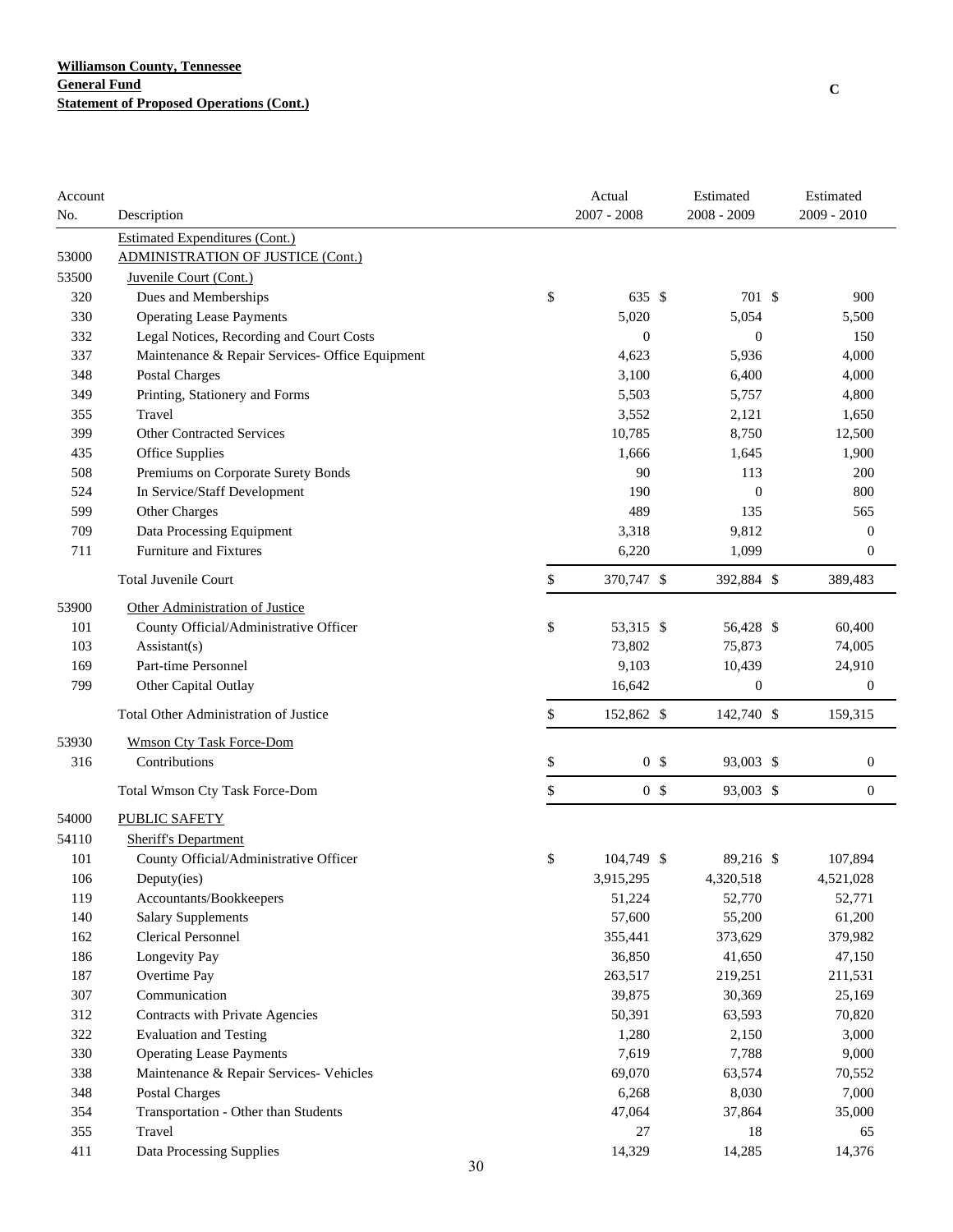| Account |                                          |    | Actual             | Estimated        | Estimated        |
|---------|------------------------------------------|----|--------------------|------------------|------------------|
| No.     | Description                              |    | $2007 - 2008$      | 2008 - 2009      | $2009 - 2010$    |
|         | <b>Estimated Expenditures (Cont.)</b>    |    |                    |                  |                  |
| 54000   | PUBLIC SAFETY (Cont.)                    |    |                    |                  |                  |
| 54110   | Sheriff's Department (Cont.)             |    |                    |                  |                  |
| 425     | Gasoline                                 |    | \$<br>367,024 \$   | 265,166 \$       | 480,000          |
| 431     | <b>Law Enforcement Supplies</b>          |    | 9,065              | 10,806           | 10,000           |
| 435     | Office Supplies                          |    | 16,679             | 17,135           | 17,000           |
| 437     | Periodicals                              |    | 1,340              | 1,901            | 4,000            |
| 450     | Tires and Tubes                          |    | 28,136             | 30,061           | 25,745           |
| 451     | Uniforms                                 |    | 73,210             | 79,117           | 74,000           |
| 499     | Other Supplies and Materials             |    | $\boldsymbol{0}$   | 4,890            | 5,800            |
| 508     | Premiums on Corporate Surety Bonds       |    | 150                | 75               | 100              |
| 524     | In Service/Staff Development             |    | 73,905             | 67,609           | 65,000           |
| 530     | Fines, Assessments and Penalties         |    | $\overline{0}$     | $\overline{0}$   | 24,602           |
| 599     | Other Charges                            |    | 24,210             | 26,587           | 2,780            |
| 709     | Data Processing Equipment                |    | 36,967             | 36,962           | $\overline{0}$   |
| 716     | Law Enforcement Equipment                |    | 77,098             | 95,501           | 73,750           |
| 719     | Office Equipment                         |    | 4,015              | 4,763            | $\boldsymbol{0}$ |
| 799     | Other Capital Outlay                     |    | 15,988             | $\boldsymbol{0}$ | $\boldsymbol{0}$ |
|         | <b>Total Sheriff's Department</b>        |    | \$<br>5,748,386 \$ | 6,020,478 \$     | 6,399,315        |
| 54130   | <b>Traffic Control</b>                   |    |                    |                  |                  |
| 160     | Guards                                   |    | \$<br>59,240 \$    | 61,080 \$        | 92,673           |
| 302     | Advertising                              |    | 773                | 100              | 800              |
| 451     | Uniforms                                 |    | 1,916              | 1,659            | 2,800            |
|         | <b>Total Traffic Control</b>             |    | \$<br>61,929 \$    | 62,839 \$        | 96,273           |
| 54210   | Jail                                     |    |                    |                  |                  |
| 160     | Guards                                   |    | \$<br>2,642,427 \$ | 2,766,047 \$     | 3,046,708        |
| 186     | Longevity Pay                            |    | 7,500              | 10,100           | 11,450           |
| 187     | Overtime Pay                             |    | 60,836             | 67,590           | 84,449           |
| 307     | Communication                            |    | 26,821             | 25,368           | 25,000           |
| 322     | <b>Evaluation and Testing</b>            |    | 6,804              | 6,270            | 10,000           |
| 329     | <b>Laundry Service</b>                   |    | 49,768             | 49,866           | 47,000           |
| 330     | <b>Operating Lease Payments</b>          |    | 5,492              | 5,589            | 5,500            |
| 335     | Maintenance & Repair Services- Buildings |    | 77,111             | 80,946           | 77,000           |
| 336     | Maintenance & Repair Services- Equipment |    | 13,991             | 13,903           | 14,460           |
| 338     | Maintenance & Repair Services- Vehicles  |    | 7,315              | 7,273            | 7,000            |
| 340     | Medical and Dental Services              |    | 606,112            | 791,254          | 614,560          |
| 348     | Postal Charges                           |    | 827                | 882              | 888              |
| 351     | Rentals                                  |    | $\boldsymbol{0}$   | $\boldsymbol{0}$ | 500              |
| 413     | Drugs and Medical Supplies               |    | 5,457              | 8,171            | 8,000            |
| 415     | Electricity                              |    | 207,716            | 249,181          | 210,000          |
| 422     | Food Supplies                            |    | 359,310            | 360,650          | 361,000          |
| 425     | Gasoline                                 |    | 11,513             | 11,351           | 15,860           |
| 434     | Natural Gas                              |    | 79,874             | 111,355          | 86,520           |
| 435     | <b>Office Supplies</b>                   |    | 18,390             | 18,373           | 17,400           |
| 437     | Periodicals                              |    | $\boldsymbol{0}$   | 237              | 500              |
| 441     | Prisoners Clothing                       |    | 12,359             | 12,411           | 11,250           |
|         |                                          | 31 |                    |                  |                  |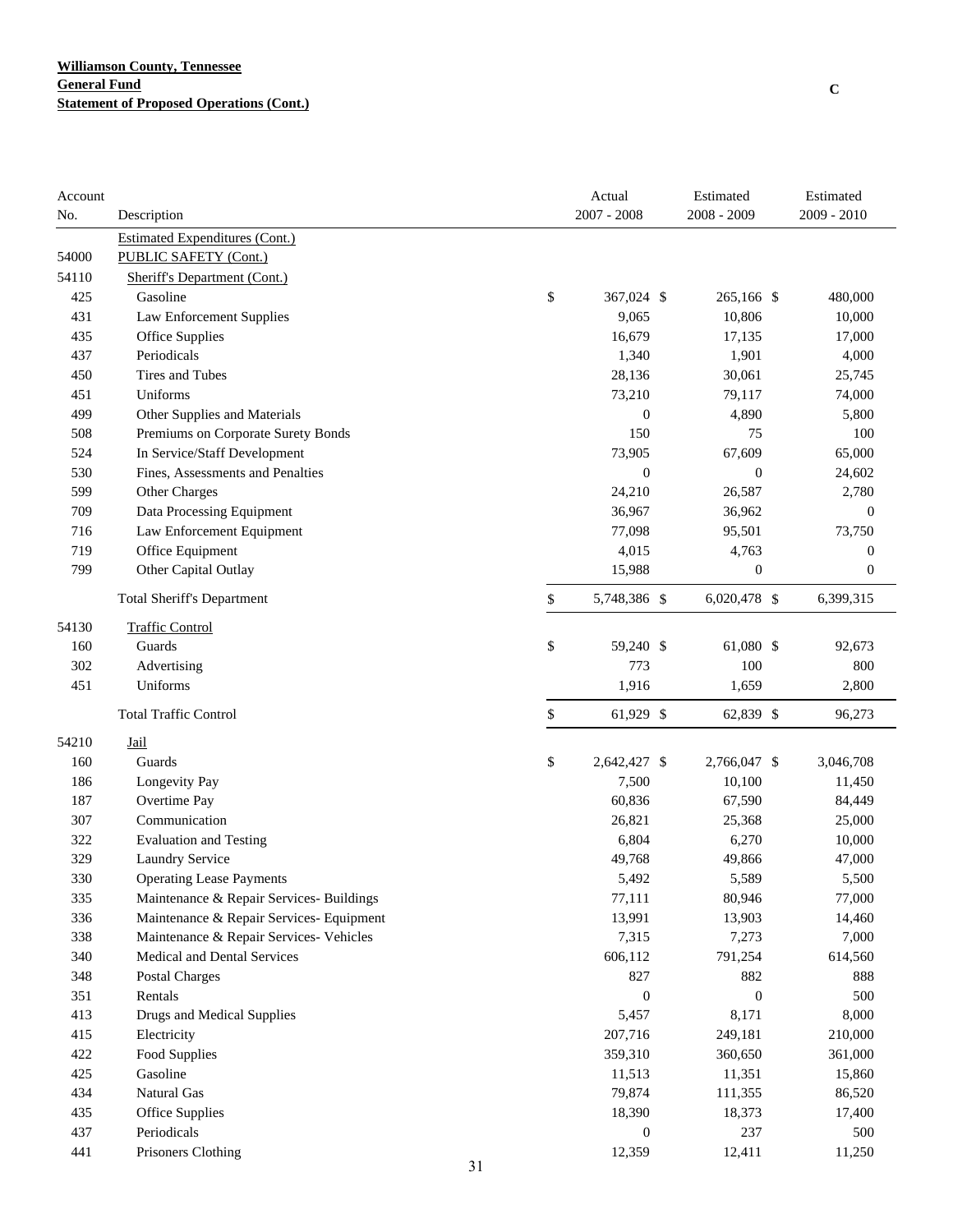| Account |                                                 | Actual             | Estimated    | Estimated        |
|---------|-------------------------------------------------|--------------------|--------------|------------------|
| No.     | Description                                     | $2007 - 2008$      | 2008 - 2009  | 2009 - 2010      |
|         | <b>Estimated Expenditures (Cont.)</b>           |                    |              |                  |
| 54000   | PUBLIC SAFETY (Cont.)                           |                    |              |                  |
| 54210   | Jail (Cont.)                                    |                    |              |                  |
| 451     | Uniforms                                        | \$<br>27,970 \$    | $26,111$ \$  | 26,000           |
| 454     | Water and Sewer                                 | 125,433            | 145,331      | 133,860          |
| 499     | Other Supplies and Materials                    | 23,641             | 25,393       | 23,000           |
| 524     | In Service/Staff Development                    | 13,055             | 13,353       | 13,105           |
| 709     | Data Processing Equipment                       | 10,875             | 10,999       | $\boldsymbol{0}$ |
| 799     | Other Capital Outlay                            | 31,993             | 50,972       | $\boldsymbol{0}$ |
|         | Total Jail                                      | \$<br>4,432,590 \$ | 4,868,976 \$ | 4,851,010        |
| 54220   | Workhouse                                       |                    |              |                  |
| 106     | Deputy(ies)                                     | \$<br>146,130 \$   | 133,145 \$   | 121,098          |
| 186     | Longevity Pay                                   | 1,900              | 2,050        | 1,600            |
| 338     | Maintenance & Repair Services- Vehicles         | 4,479              | 5,304        | 5,625            |
| 425     | Gasoline                                        | 14,975             | 9,427        | 22,100           |
| 429     | <b>Instructional Supplies and Materials</b>     | 14,370             | 19,555       | 15,000           |
| 435     | Office Supplies                                 | 1,894              | 1,856        | 1,900            |
| 436     | Other Road Supplies                             | 6,652              | 6,768        | 6,625            |
| 446     | <b>Small Tools</b>                              | 2,554              | 2,578        | 2,000            |
| 451     | Uniforms                                        | 2,930              | 2,072        | 3,000            |
| 499     | Other Supplies and Materials                    | 5,147              | 5,275        | 4,000            |
|         | <b>Total Workhouse</b>                          | \$<br>201,031 \$   | 188,030 \$   | 182,948          |
| 54240   | <b>Juvenile Services</b>                        |                    |              |                  |
| 102     | Judge(s)                                        | \$<br>91,854 \$    | 94,598 \$    | 94,626           |
| 103     | Assistant(s)                                    | 1,057,469          | 1,096,815    | 1,065,849        |
| 116     | Teachers                                        | 122,075            | 126,090      | 126,096          |
| 169     | Part-time Personnel                             | 69,310             | 74,566       | 67,870           |
| 186     | Longevity Pay                                   | 13,050             | 13,100       | 14,300           |
| 187     | Overtime Pay                                    | 4,591              | 537          | 11,571           |
| 307     | Communication                                   | 7,890              | 9,778        | 8,972            |
| 312     | Contracts with Private Agencies                 | 5,500              | 4,350        | 7,200            |
| 320     | Dues and Memberships                            | 1,185              | 1,095        | 1,003            |
| 330     | <b>Operating Lease Payments</b>                 | 8,590              | 9,696        | 9,774            |
| 331     | <b>Legal Services</b>                           | 34,174             | 35,663       | 37,065           |
| 337     | Maintenance & Repair Services- Office Equipment | 6,349              | 8,578        | 6,948            |
| 340     | Medical and Dental Services                     | 840                | 1,046        | 1,040            |
| 348     | <b>Postal Charges</b>                           | 3,491              | 3,491        | 3,362            |
| 349     | Printing, Stationery and Forms                  | 6,421              | 3,716        | 3,500            |
| 354     | Transportation - Other than Students            | 5,707              | 3,168        | 3,481            |
| 355     | Travel                                          | 4,057              | 7,481        | 3,667            |
| 399     | <b>Other Contracted Services</b>                | 1,289              | 1,560        | 3,225            |
| 422     | Food Supplies                                   | 18,326             | 16,884       | 14,909           |
| 429     | <b>Instructional Supplies and Materials</b>     | 616                | 581          | 672              |
| 435     | Office Supplies                                 | 15,844             | 16,693       | 13,225           |
| 499     | Other Supplies and Materials                    | 31,113             | 31,939       | 17,621           |
| 524     | In Service/Staff Development                    | 7,949              | 6,549        | 3,497            |
|         | 32                                              |                    |              |                  |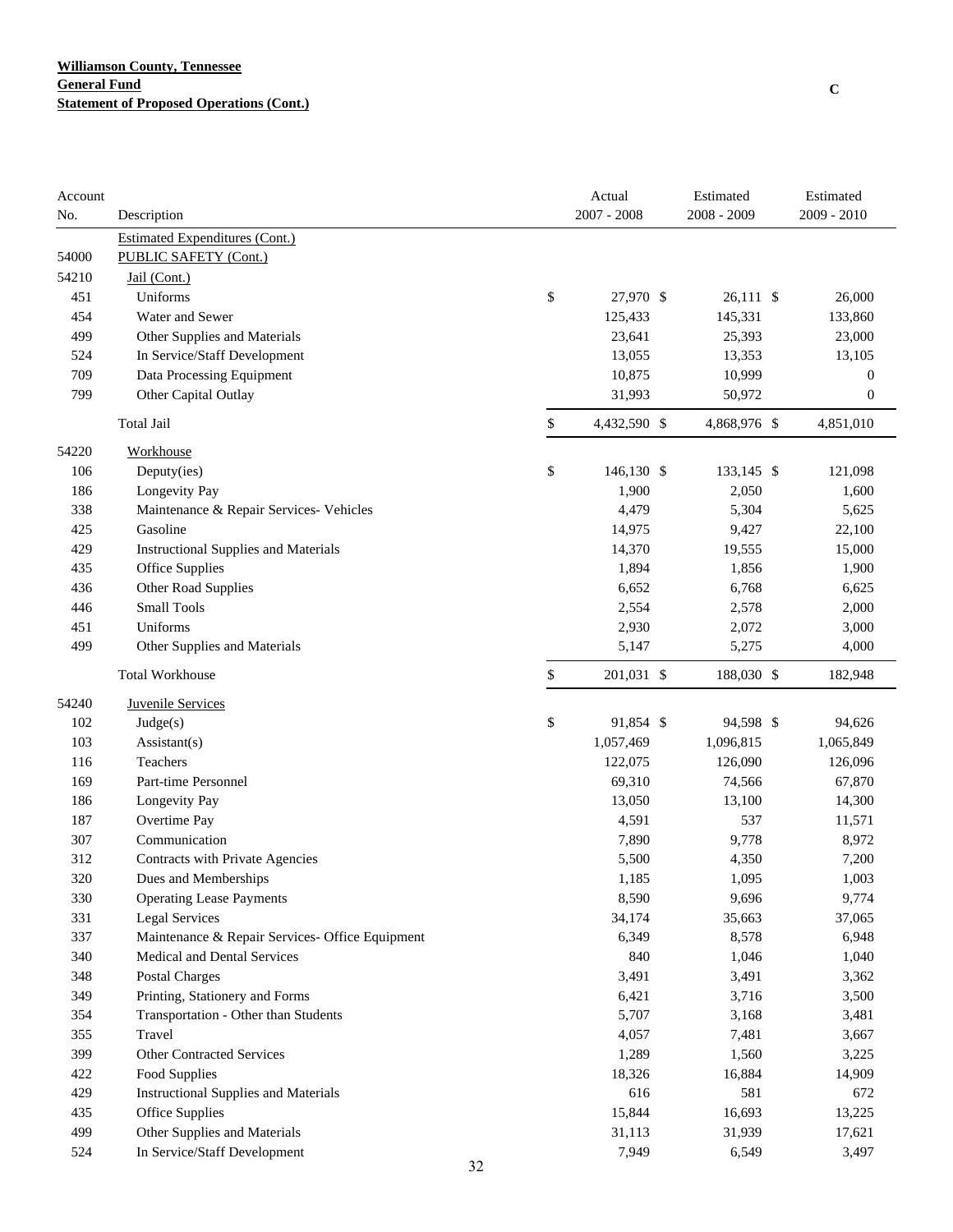| Account<br>No. | Description                              | Actual<br>$2007 - 2008$ | Estimated<br>$2008 - 2009$ | Estimated<br>2009 - 2010 |
|----------------|------------------------------------------|-------------------------|----------------------------|--------------------------|
|                | <b>Estimated Expenditures (Cont.)</b>    |                         |                            |                          |
| 54000          | PUBLIC SAFETY (Cont.)                    |                         |                            |                          |
| 54240          | Juvenile Services (Cont.)                |                         |                            |                          |
| 599            | Other Charges                            | \$<br>223S              | $421 \text{ }$ \$          | 506                      |
| 709            | Data Processing Equipment                | 4,812                   | 19,983                     | $\boldsymbol{0}$         |
| 711            | Furniture and Fixtures                   | 10,782                  | 5,174                      | $\boldsymbol{0}$         |
| 799            | Other Capital Outlay                     | 23,828                  | 25,000                     | $\boldsymbol{0}$         |
|                | <b>Total Juvenile Services</b>           | \$<br>1,557,335 \$      | 1,618,552 \$               | 1,519,979                |
| 54310          | Fire Prevention and Control              |                         |                            |                          |
| 309            | Contracts with Government Agencies       | \$<br>$2,000$ \$        | $2,000$ \$                 | 2,000                    |
| 316            | Contributions                            | 509,957                 | 553,731                    | 498,359                  |
|                | <b>Total Fire Prevention and Control</b> | \$<br>511,957 \$        | 555,731 \$                 | 500,359                  |
| 54410          | Civil Defense                            |                         |                            |                          |
| 105            | Supervisor/Director                      | \$<br>65,832 \$         | 71,802 \$                  | 71,812                   |
| 148            | Dispatchers/Radio Operators              | 589,172                 | 628,131                    | 663,231                  |
| 161            | Sercetary(s)                             | 24,838                  | 29,590                     | 32,573                   |
| 169            | Part-time Personnel                      | 1,142                   | $\mathbf{0}$               | 8,000                    |
| 186            | Longevity Pay                            | 3,600                   | 4,350                      | 4,950                    |
| 187            | Overtime Pay                             | 57,350                  | 53,741                     | 53,498                   |
| 302            | Advertising                              | 100                     | $\boldsymbol{0}$           | $\mathbf{0}$             |
| 307            | Communication                            | 12,182                  | 12,817                     | 17,089                   |
| 309            | Contracts with Government Agencies       | $\boldsymbol{0}$        | 7,407                      | 19,000                   |
| 320            | Dues and Memberships                     | 389                     | 400                        | 400                      |
| 322            | <b>Evaluation and Testing</b>            | 850                     | 350                        | 1,000                    |
| 330            | <b>Operating Lease Payments</b>          | 6,332                   | 7,418                      | 7,800                    |
| 336            | Maintenance & Repair Services- Equipment | 5,192                   | 8,036                      | 13,000                   |
| 338            | Maintenance & Repair Services- Vehicles  | 91                      | 2,920                      | 600                      |
| 348            | <b>Postal Charges</b>                    | 176                     | 170                        | 300                      |
| 355            | Travel                                   | 2,819                   | 7,901                      | 5,000                    |
| 399            | <b>Other Contracted Services</b>         | 8,452                   | 8,452                      | 8,500                    |
| 415            | Electricity                              | 3,289                   | 5,953                      | 8,760                    |
| 425            | Gasoline                                 | 3,788                   | 2,827                      | 4,420                    |
| 435            | Office Supplies                          | 3,484                   | 3,333                      | 3,380                    |
| 451            | Uniforms                                 | 2,674                   | 3,095                      | 2,550                    |
| 524            | In Service/Staff Development             | 5,180                   | 17,648                     | 3,000                    |
| 599            | Other Charges                            | 414                     | 144                        | $\boldsymbol{0}$         |
| 799            | Other Capital Outlay                     | 77,871                  | 14,296                     | $\boldsymbol{0}$         |
|                | <b>Total Civil Defense</b>               | \$<br>875,217 \$        | 890,781 \$                 | 928,863                  |
| 54420          | Rescue Squad                             |                         |                            |                          |
| 103            | $\text{Assistant}(s)$                    | \$<br>42,704 \$         | 35,963 \$                  | 112,210                  |
| 105            | Supervisor/Director                      | 71,968                  | 74,111                     | 74,130                   |
| 161            | Sercetary(s)                             | 28,995                  | 32,425                     | 54,459                   |
| 186            | Longevity Pay                            | 1,500                   | 1,600                      | 1,950                    |
| 187            | Overtime Pay                             | $\boldsymbol{0}$        | $\boldsymbol{0}$           | 300                      |
| 302            | Advertising                              | 46                      | 74                         | 135                      |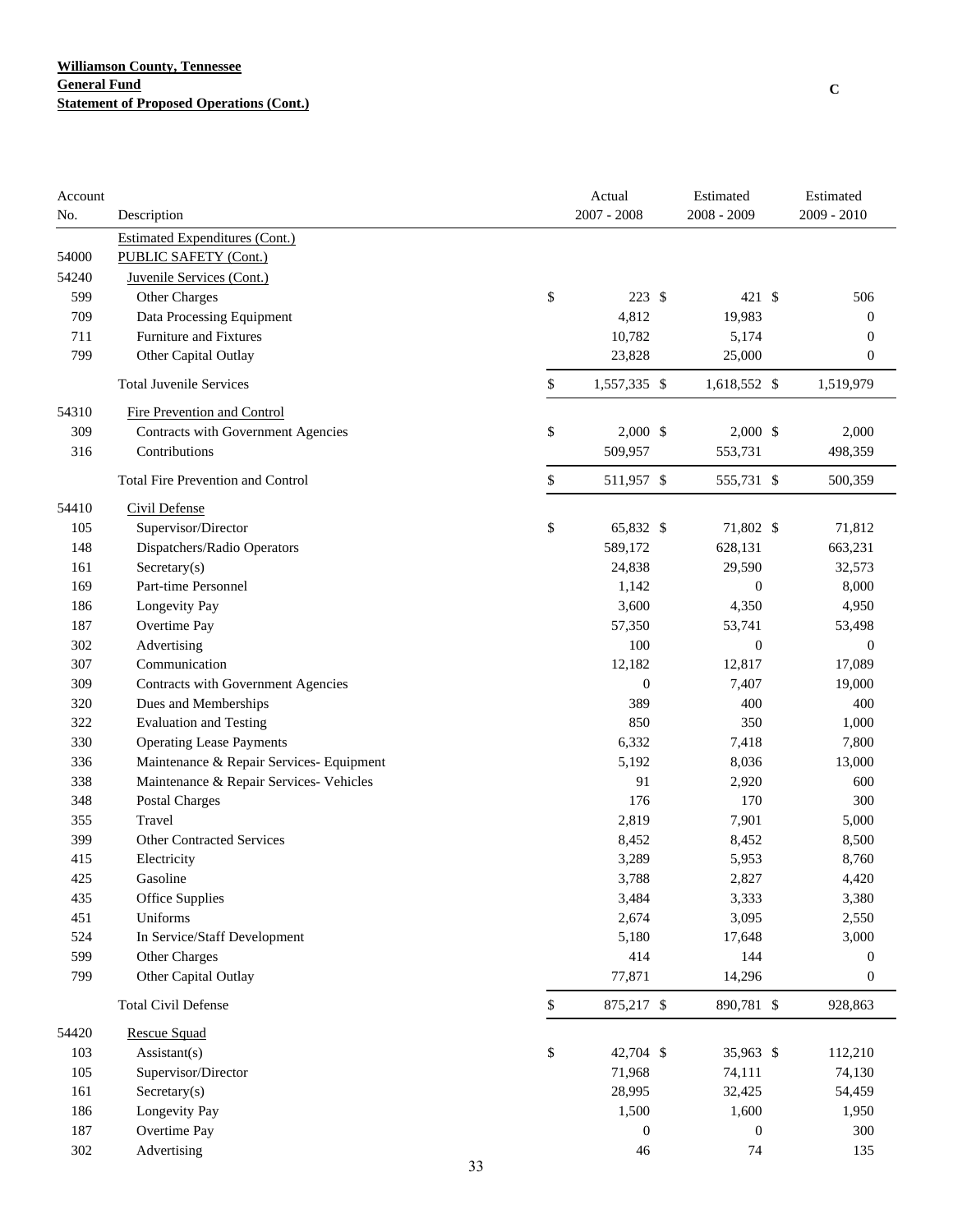| Account |                                                 | Actual               | Estimated        | Estimated        |
|---------|-------------------------------------------------|----------------------|------------------|------------------|
| No.     | Description                                     | $2007 - 2008$        | 2008 - 2009      | 2009 - 2010      |
|         | <b>Estimated Expenditures (Cont.)</b>           |                      |                  |                  |
| 54000   | PUBLIC SAFETY (Cont.)                           |                      |                  |                  |
| 54420   | Rescue Squad (Cont.)                            |                      |                  |                  |
| 307     | Communication                                   | \$<br>4,300 \$       | 4,562 \$         | 4,455            |
| 320     | Dues and Memberships                            | 455                  | 299              | 485              |
| 330     | <b>Operating Lease Payments</b>                 | 2,910                | 2,659            | 2,915            |
| 334     | Maintenance Agreements                          | 4,485                | 20,512           | 20,754           |
| 337     | Maintenance & Repair Services- Office Equipment | 2,775                | 2,814            | 3,000            |
| 338     | Maintenance & Repair Services- Vehicles         | 647                  | 1,783            | 2,000            |
| 351     | Rentals                                         | 600                  | 600              | 600              |
| 355     | Travel                                          | $\boldsymbol{0}$     | $\boldsymbol{0}$ | 2,000            |
| 399     | <b>Other Contracted Services</b>                | $\mathbf{0}$         | $\mathbf{0}$     | 3,000            |
| 425     | Gasoline                                        | 2,879                | 2,516            | 5,000            |
| 435     | Office Supplies                                 | 813                  | 1,936            | 2,000            |
| 451     | Uniforms                                        | 801                  | 900              | 1,375            |
| 599     | Other Charges                                   | 140                  | 59               | 175              |
| 719     | Office Equipment                                | $\boldsymbol{0}$     | 2,385            | $\boldsymbol{0}$ |
|         | <b>Total Rescue Squad</b>                       | \$<br>166,018 \$     | 185,198 \$       | 290,943          |
| 54610   | <b>County Coroner/Medical Examiner</b>          |                      |                  |                  |
| 169     | Part-time Personnel                             | \$<br>24,201 \$      | $1,055$ \$       | $\boldsymbol{0}$ |
| 307     | Communication                                   | 977                  | 86               | $\theta$         |
| 312     | Contracts with Private Agencies                 | $\boldsymbol{0}$     | 66,000           | 74,160           |
| 340     | Medical and Dental Services                     | 30,000               | 30,000           | 30,000           |
| 355     | Travel                                          | 834                  | $\boldsymbol{0}$ | $\boldsymbol{0}$ |
| 399     | <b>Other Contracted Services</b>                | 42,750               | 41,250           | 33,000           |
| 413     | Drugs and Medical Supplies                      | 37,050               | 35,750           | 28,600           |
| 435     | Office Supplies                                 | 134                  | $\boldsymbol{0}$ | $\boldsymbol{0}$ |
| 790     | Other Equipment                                 | 320                  | $\boldsymbol{0}$ | $\boldsymbol{0}$ |
|         | <b>Total County Coroner/Medical Examiner</b>    | \$<br>136,266 \$     | 174,141 \$       | 165,760          |
| 55000   | PUBLIC HEALTH AND WELFARE                       |                      |                  |                  |
| 55100   | Local Health Ctr                                |                      |                  |                  |
| 316     | Contributions                                   | \$<br>0 <sup>5</sup> | 0 <sup>5</sup>   | 3,000            |
|         | Total Local Health Ctr                          | \$<br>0 <sup>5</sup> | 0 <sup>5</sup>   | 3,000            |
| 55110   | <b>Local Health Center</b>                      |                      |                  |                  |
| 131     | <b>Medical Personnel</b>                        | \$<br>143,211 \$     | 158,611 \$       | 163,704          |
| 161     | Sercetary(s)                                    | 28,787               | 29,786           | 29,791           |
| 162     | <b>Clerical Personnel</b>                       | 21,869               | 25,106           | 25,115           |
| 166     | <b>Custodial Personnel</b>                      | 21,965               | 22,963           | 22,971           |
| 169     | Part-time Personnel                             | 11,601               | 13,770           | 16,141           |
| 186     | Longevity Pay                                   | 1,250                | 1,000            | 2,750            |
| 191     | Board and Committee Members Fees                | 4,925                | 3,894            | 4,500            |
| 307     | Communication                                   | 8,374                | 8,838            | 10,000           |
| 309     | Contracts with Government Agencies              | 531,984              | 606,951          | 1,019,900        |
| 329     | Laundry Service                                 | 319                  | 316              | 500              |
| 335     | Maintenance & Repair Services- Buildings        | 2,985                | 3,179            | 4,000            |
|         | 34                                              |                      |                  |                  |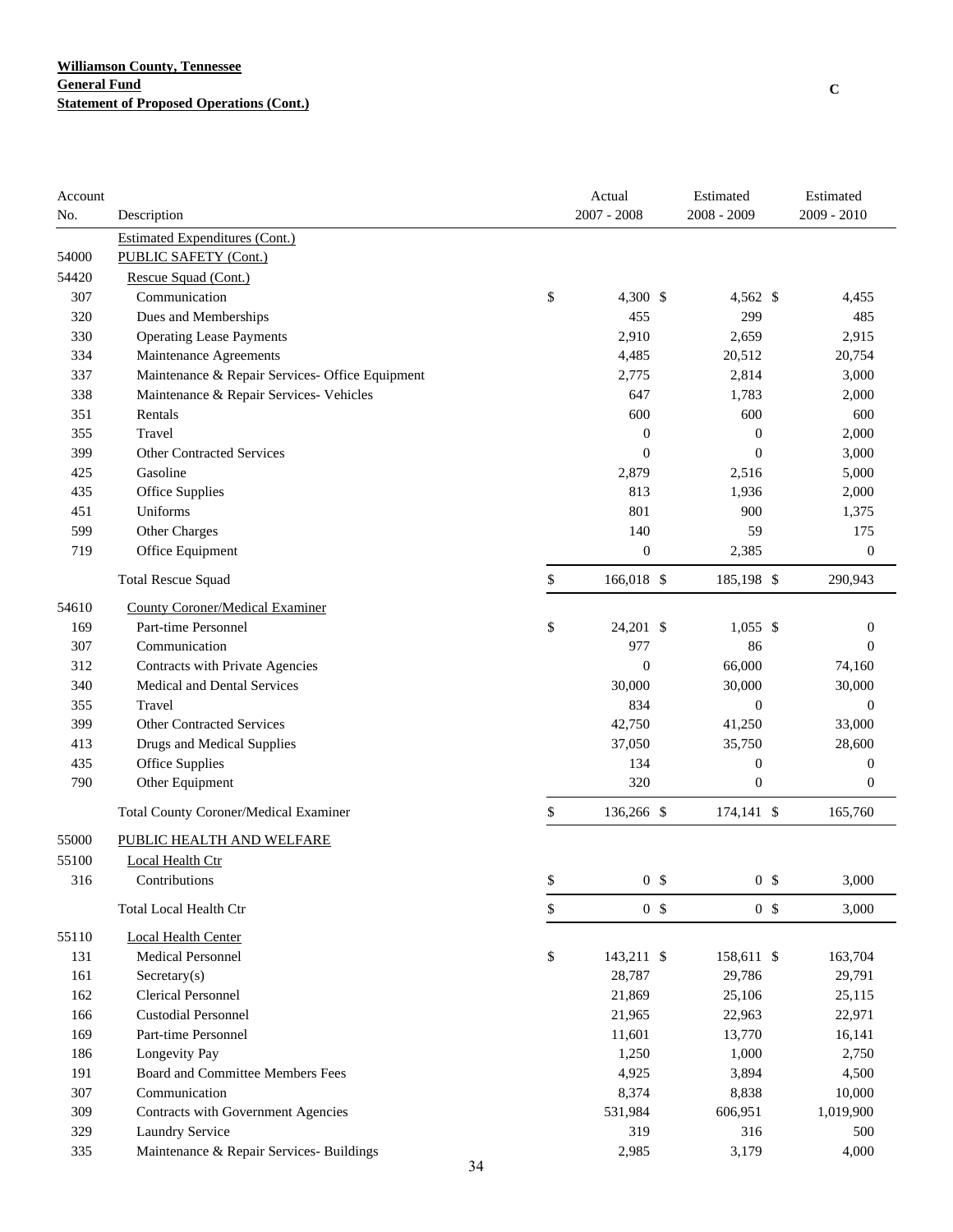| Account |                                                 | Actual           | Estimated      | Estimated        |
|---------|-------------------------------------------------|------------------|----------------|------------------|
| No.     | Description                                     | $2007 - 2008$    | 2008 - 2009    | 2009 - 2010      |
|         | <b>Estimated Expenditures (Cont.)</b>           |                  |                |                  |
| 55000   | PUBLIC HEALTH AND WELFARE (Cont.)               |                  |                |                  |
| 55110   | Local Health Center (Cont.)                     |                  |                |                  |
| 348     | Postal Charges                                  | \$<br>22S        | 0 <sup>5</sup> | 100              |
| 355     | Travel                                          | 2,325            | 2,159          | 2,650            |
| 413     | <b>Drugs and Medical Supplies</b>               | 40,678           | 38,811         | 34,379           |
| 435     | Office Supplies                                 | 7,223            | 9,273          | 6,500            |
| 452     | Utilities                                       | 24,336           | 28,613         | 28,000           |
| 506     | Liability Insurance                             | 1,436            | 1,436          | 1,550            |
| 524     | In Service/Staff Development                    | $\boldsymbol{0}$ | 16             | $\boldsymbol{0}$ |
| 599     | Other Charges                                   | $\mathbf{0}$     | 737            | 260              |
|         | <b>Total Local Health Center</b>                | \$<br>853,290 \$ | 955,459 \$     | 1,372,811        |
| 55120   | Rabies and Animal Control                       |                  |                |                  |
| 103     | Assistant(s)                                    | \$<br>48,214 \$  | 49,670 \$      | 49,671           |
| 105     | Supervisor/Director                             | 63,461           | 65,374         | 65,383           |
| 133     | Paraprofessionals                               | 54,323           | 85,082         | 91,362           |
| 164     | Attendants                                      | 272,894          | 265,432        | 291,612          |
| 166     | <b>Custodial Personnel</b>                      | 15,500           | 26,027         | 26,695           |
| 169     | Part-time Personnel                             | 51,398           | 66,148         | 88,983           |
| 186     | Longevity Pay                                   | 2,950            | 2,050          | 3,500            |
| 187     | Overtime Pay                                    | 32,334           | 21,464         | 31,209           |
| 302     | Advertising                                     | 541              | 703            | 800              |
| 307     | Communication                                   | 4,815            | 5,812          | 6,800            |
| 312     | Contracts with Private Agencies                 | 24,327           | 4,774          | 13,200           |
| 330     | <b>Operating Lease Payments</b>                 | 1,796            | 2,053          | 2,550            |
| 335     | Maintenance & Repair Services- Buildings        | 39,273           | 3,227          | 3,225            |
| 337     | Maintenance & Repair Services- Office Equipment | 165              | 558            | 600              |
| 338     | Maintenance & Repair Services- Vehicles         | 5,479            | 6,403          | 6,630            |
| 348     | Postal Charges                                  | 648              | 692            | 750              |
| 349     | Printing, Stationery and Forms                  | 173              | 866            | 1,050            |
| 357     | Veterinary Services                             | 6,960            | 5,717          | 10,000           |
| 399     | Other Contracted Services                       | 3,549            | 5,174          | 9,562            |
| 401     | Animal Food and Supplies                        | 22.222           | 50,249         | 53,340           |
| 410     | <b>Custodial Supplies</b>                       | 7,680            | 8,127          | 8,400            |
| 413     | Drugs and Medical Supplies                      | 29,334           | 45,594         | 51,792           |
| 415     | Electricity                                     | 18,247           | 19,738         | 20,300           |
| 417     | Equipment Parts - Light                         | $\boldsymbol{0}$ | 59             | 3,000            |
| 425     | Gasoline                                        | 20,601           | 14,282         | 25,740           |
| 429     | <b>Instructional Supplies and Materials</b>     | 391              | 739            | 825              |
| 434     | Natural Gas                                     | 7,288            | 11,528         | 15,000           |
| 435     | Office Supplies                                 | 2,422            | 2,291          | 2,400            |
| 437     | Periodicals                                     | 80               | 78             | 100              |
| 451     | Uniforms                                        | 1,780            | 2,856          | 3,600            |
| 454     | Water and Sewer                                 | 5,114            | 6,866          | 8,200            |
| 499     | Other Supplies and Materials                    | 35,469           | 78,753         | 37,840           |
| 509     | Refunds                                         | 195              | 221            | 440              |
|         |                                                 |                  |                |                  |
| 524     | In Service/Staff Development                    | 6,354            | 8,528          | 9,360            |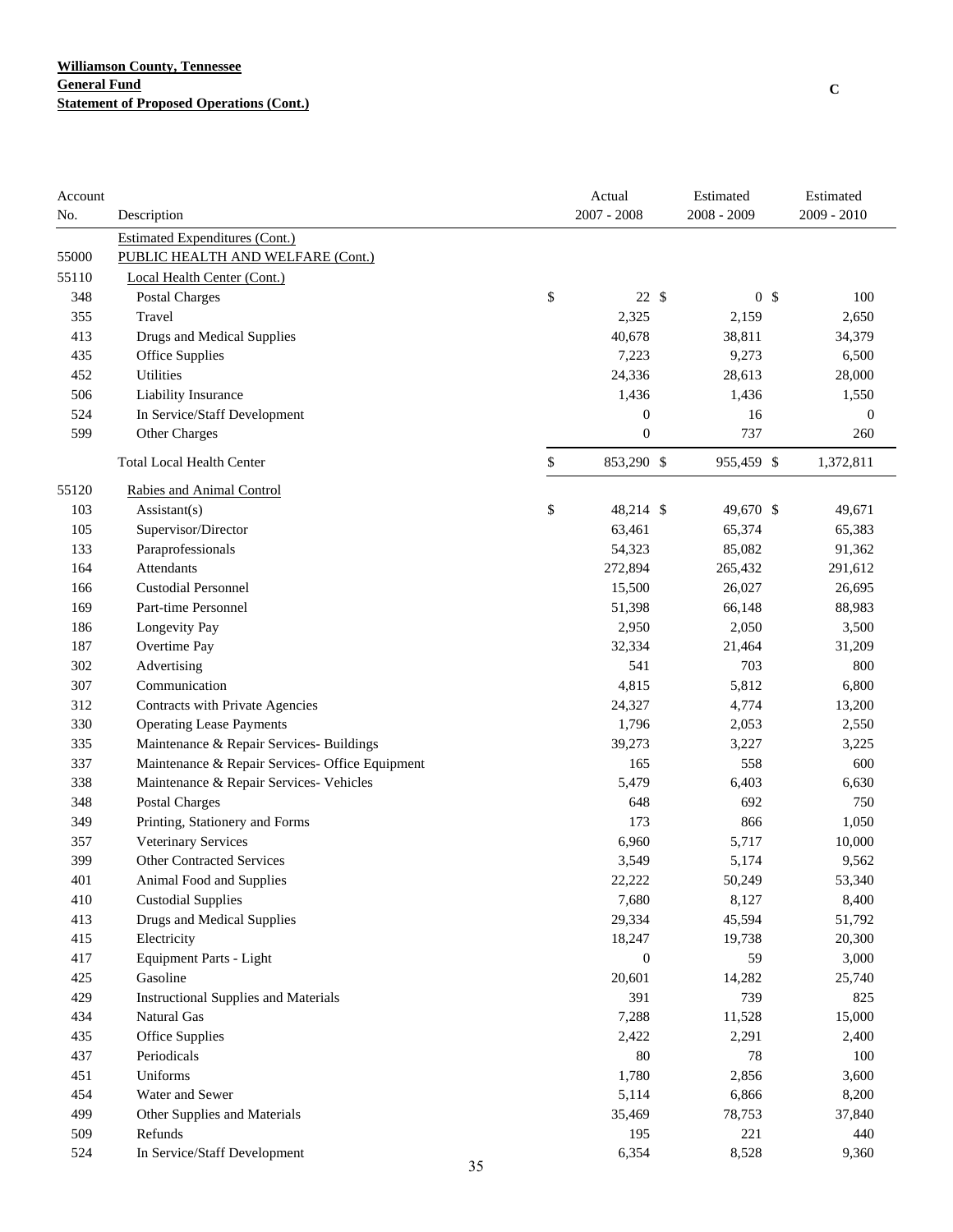| Account<br>No. | Description                                 |    | Actual<br>$2007 - 2008$ |                | Estimated<br>2008 - 2009 | Estimated<br>2009 - 2010 |
|----------------|---------------------------------------------|----|-------------------------|----------------|--------------------------|--------------------------|
|                |                                             |    |                         |                |                          |                          |
|                | <b>Estimated Expenditures (Cont.)</b>       |    |                         |                |                          |                          |
| 55000          | PUBLIC HEALTH AND WELFARE (Cont.)           |    |                         |                |                          |                          |
| 55120          | Rabies and Animal Control (Cont.)           |    |                         |                |                          |                          |
| 718            | Motor Vehicles                              |    | \$                      | 0 <sup>5</sup> | 26,925 \$                | $\boldsymbol{0}$         |
| 719            | Office Equipment                            |    | 4,889                   |                | 110                      | $\boldsymbol{0}$         |
| 799            | Other Capital Outlay                        |    | 19,136                  |                | 6,172                    | $\boldsymbol{0}$         |
|                | <b>Total Rabies and Animal Control</b>      |    | \$<br>810,002 \$        |                | 900,342 \$               | 943,919                  |
| 55130          | <b>Ambulance/Emergency Medical Services</b> |    |                         |                |                          |                          |
| 309            | Contracts with Government Agencies          |    | \$<br>1,845,797 \$      |                | 1,943,624 \$             | 1,943,624                |
|                | Total Ambulance/Emergency Medical Services  |    | \$<br>1,845,797 \$      |                | 1,943,624 \$             | 1,943,624                |
| 55190          | Other Local Health Services                 |    |                         |                |                          |                          |
| 316            | Contributions                               |    | \$<br>26,429 \$         |                | 10,640 \$                | 9,576                    |
|                | <b>Total Other Local Health Services</b>    |    | \$<br>26,429 \$         |                | $10,640$ \$              | 9,576                    |
| 55310          | <b>Regional Mental Health Center</b>        |    |                         |                |                          |                          |
| 316            | Contributions                               |    | \$<br>24,220 \$         |                | 24,220 \$                | 21,780                   |
|                | <b>Total Regional Mental Health Center</b>  |    | \$<br>24,220 \$         |                | 24,220 \$                | 21,780                   |
| 55390          | Appropriation to State                      |    |                         |                |                          |                          |
| 316            | Contributions                               |    | \$<br>115,351 \$        |                | 115,351 \$               | 103,816                  |
|                | <b>Total Appropriation to State</b>         |    | \$<br>115,351 \$        |                | 115,351 \$               | 103,816                  |
| 55510          | <b>General Welfare Assistance</b>           |    |                         |                |                          |                          |
| 316            | Contributions                               |    | \$<br>19,574 \$         |                | 19,574 \$                | 17,617                   |
|                | <b>Total General Welfare Assistance</b>     |    | \$<br>19,574 \$         |                | 19,574 \$                | 17,617                   |
| 55520          | Aid to Dependent Children                   |    |                         |                |                          |                          |
| 316            | Contributions                               |    | \$<br>$6,263$ \$        |                | 12,121 \$                | 11,000                   |
|                | Total Aid to Dependent Children             |    | \$<br>$6,263$ \$        |                | $12,121$ \$              | 11,000                   |
|                |                                             |    |                         |                |                          |                          |
| 55900          | Other Public Health and Welfare             |    |                         |                |                          |                          |
| 302            | Advertising                                 |    | \$                      | 0 <sup>5</sup> | $31 \text{ }$ \$         | 500                      |
| 307            | Communication                               |    | 7,087                   |                | 7,820                    | 8,936                    |
| 320            | Dues and Memberships                        |    | 884                     |                | 863                      | 1,155                    |
| 330            | <b>Operating Lease Payments</b>             |    | 6,498                   |                | 6,714                    | 7,248                    |
| 338            | Maintenance & Repair Services- Vehicles     |    | 1,456                   |                | 2,314                    | 2,500                    |
| 348            | <b>Postal Charges</b>                       |    | 460                     |                | 545                      | 475                      |
| 349            | Printing, Stationery and Forms              |    | 714                     |                | 852                      | 1,000                    |
| 355            | Travel                                      |    | 7,563                   |                | 7,692                    | 9,983                    |
| 411            | Data Processing Supplies                    |    | $\mathbf{0}$            |                | 1,239                    | 1,600                    |
| 425            | Gasoline                                    |    | 14,119                  |                | 8,586                    | 15,865                   |
| 435            | Office Supplies                             |    | 3,921                   |                | 4,941                    | 4,557                    |
| 437            | Periodicals                                 |    | 586                     |                | 23                       | 528                      |
| 451            | Uniforms                                    |    | 2,350                   |                | 3,293                    | 4,000                    |
| 499            | Other Supplies and Materials                |    | 3,673                   |                | 3,273                    | 3,420                    |
| 508            | Premiums on Corporate Surety Bonds          |    | 65                      |                | 65                       | 640                      |
| 524            | In Service/Staff Development                | 36 | 6,560                   |                | 2,260                    | 4,525                    |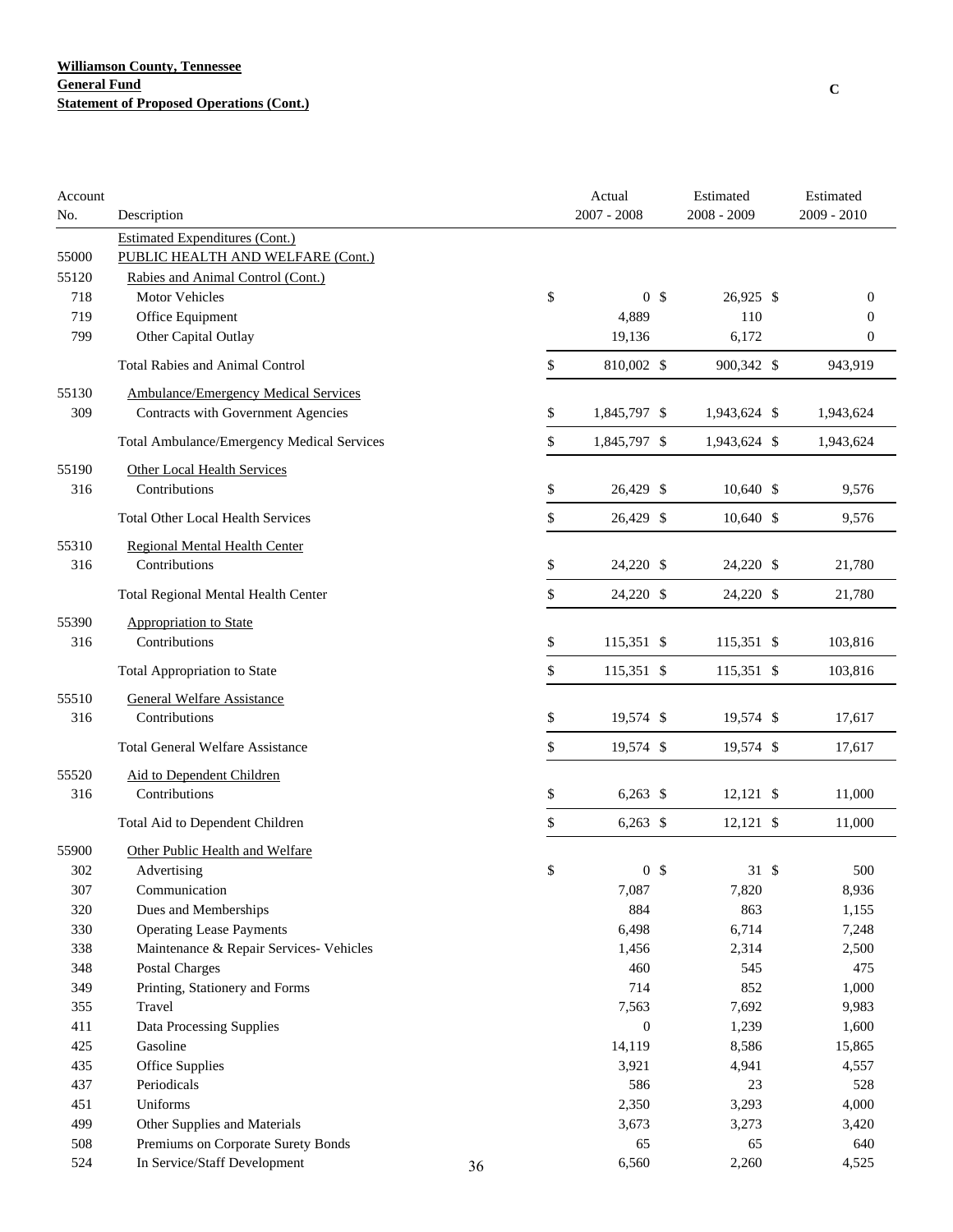| Account<br>No. | Description                                     | Actual<br>$2007 - 2008$ | Estimated<br>2008 - 2009 | Estimated<br>2009 - 2010 |
|----------------|-------------------------------------------------|-------------------------|--------------------------|--------------------------|
|                | <b>Estimated Expenditures (Cont.)</b>           |                         |                          |                          |
| 55000          | PUBLIC HEALTH AND WELFARE (Cont.)               |                         |                          |                          |
| 55900          | Other Public Health and Welfare (Cont.)         |                         |                          |                          |
| 709            | Data Processing Equipment                       | \$<br>14,460 \$         | 464 \$                   | 0                        |
| 711            | <b>Furniture and Fixtures</b>                   | 341                     | $\boldsymbol{0}$         | $\boldsymbol{0}$         |
| 718            | Motor Vehicles                                  | 13,841                  | $\boldsymbol{0}$         | 0                        |
| 790            | Other Equipment                                 | 39,434                  | 11,105                   | 0                        |
|                | Total Other Public Health and Welfare           | \$<br>124,012 \$        | 62,080 \$                | 66,932                   |
| 56000          | SOCIAL, CULTURAL AND RECREATIONAL SERVICES      |                         |                          |                          |
| 56100          | <b>Adult Activities</b>                         |                         |                          |                          |
| 316            | Contributions                                   | \$<br>50,515 \$         | 50,515 \$                | 45,464                   |
|                | <b>Total Adult Activities</b>                   | \$<br>50,515 \$         | 50,515 \$                | 45,464                   |
| 56300          | Senior Citizens Assistance                      |                         |                          |                          |
| 316            | Contributions                                   | \$<br>94,327 \$         | 96,252 \$                | 87,760                   |
|                | <b>Total Senior Citizens Assistance</b>         | \$<br>94,327 \$         | 96,252 \$                | 87,760                   |
| 56500          | Libraries                                       |                         |                          |                          |
| 101            | County Official/Administrative Officer          | \$<br>64,730 \$         | 66,664 \$                | 66.681                   |
| 129            | Librarians                                      | 958,907                 | 1,032,080                | 1,053,017                |
| 168            | <b>Temporary Personnel</b>                      | 13,291                  | 12,566                   | 11,066                   |
| 169            | Part-time Personnel                             | 180,872                 | 191,224                  | 197,527                  |
| 186            | Longevity Pay                                   | 8,800                   | 10,500                   | 12,350                   |
| 307            | Communication                                   | 4,502                   | 6,941                    | 5,000                    |
| 316            | Contributions                                   | 109,015                 | 109,015                  | 98,115                   |
| 320            | Dues and Memberships                            | 865                     | 923                      | 700                      |
| 330            | <b>Operating Lease Payments</b>                 | 10,719                  | 11,202                   | 11,000                   |
| 337            | Maintenance & Repair Services- Office Equipment | 4,581                   | 2,622                    | 4,870                    |
| 348            | <b>Postal Charges</b>                           | 7,922                   | 5,314                    | 5,000                    |
| 349            | Printing, Stationery and Forms                  | 677                     | 781                      | 1,200                    |
| 355            | Travel                                          | 2,249                   | 424                      | 900                      |
| 399            | <b>Other Contracted Services</b>                | 25,193                  | 25,648                   | 27,600                   |
| 411            | Data Processing Supplies                        | 121,642                 | 81,373                   | 90,000                   |
| 432            | Library Books/Media                             | 258,373                 | 203,678                  | 109,048                  |
| 435            | Office Supplies                                 | 16,877                  | 11,925                   | 14,000                   |
| 437            | Periodicals                                     | 8,496                   | 7,500                    | 7,500                    |
| 452            | Utilities                                       | 120,162                 | 149,929                  | 130,000                  |
| 499            | Other Supplies and Materials                    | 5,585                   | 16,931                   | 3,200                    |
| 524            | In Service/Staff Development                    | 4,630                   | 1,377                    | 1,000                    |
| 709            | Data Processing Equipment                       | 1,454                   | 12,100                   | $\boldsymbol{0}$         |
| 719            | Office Equipment                                | 1,600                   | 6,769                    | $\boldsymbol{0}$         |
| 799            | Other Capital Outlay                            | 69,838                  | 29,523                   | $\boldsymbol{0}$         |
|                | <b>Total Libraries</b>                          | \$<br>2,000,980 \$      | 1,997,009 \$             | 1,849,774                |
| 56700          | Parks and Fair Boards                           |                         |                          |                          |
| 101            | County Official/Administrative Officer          | \$<br>95,202 \$         | 98,051 \$                | 98,069                   |
| 103            | Assistant(s)                                    | 1,127,256               | 1,402,745                | 1,413,420                |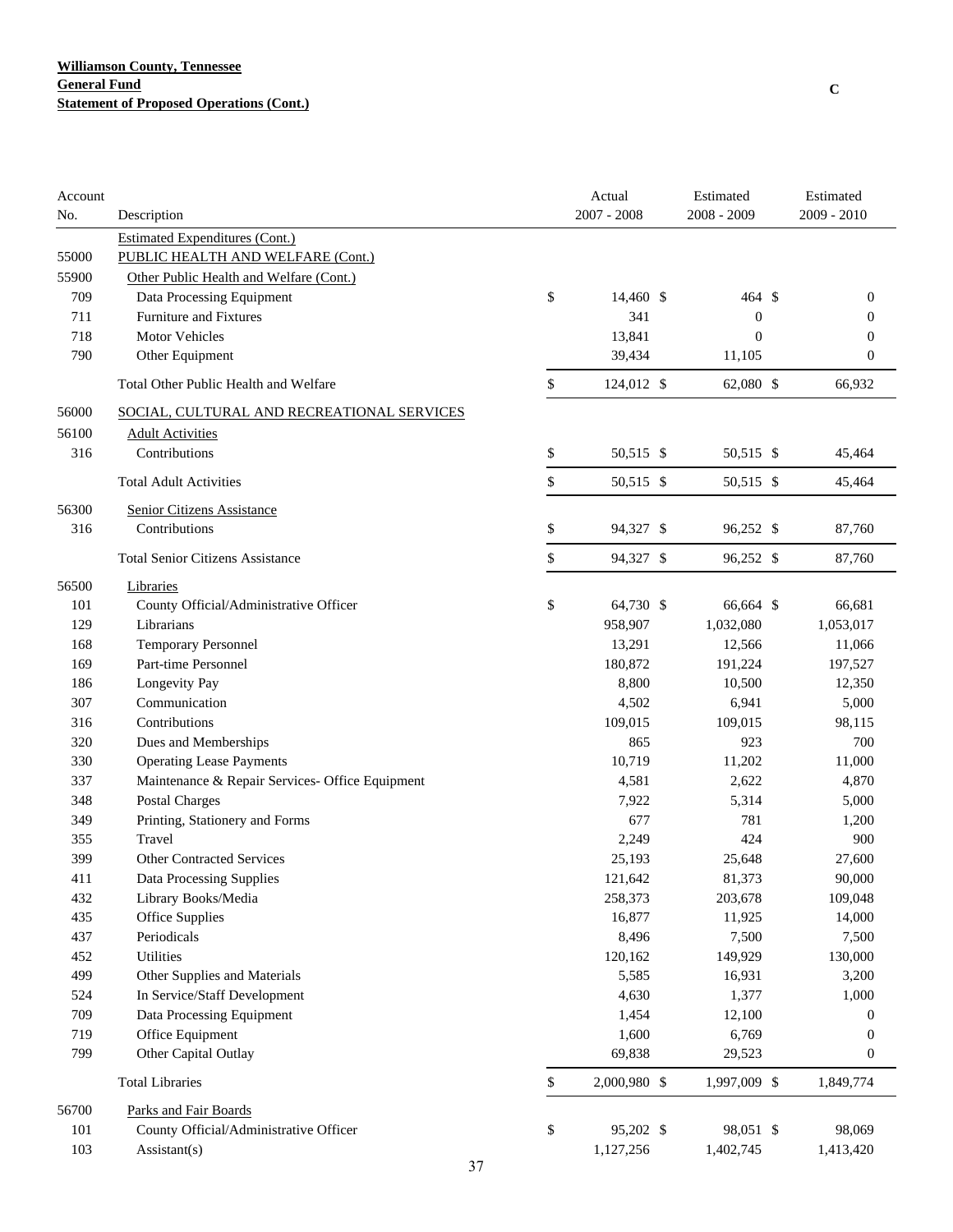| Account |                                                    | Actual           | Estimated        | Estimated   |
|---------|----------------------------------------------------|------------------|------------------|-------------|
| No.     | Description                                        | $2007 - 2008$    | 2008 - 2009      | 2009 - 2010 |
|         | <b>Estimated Expenditures (Cont.)</b>              |                  |                  |             |
| 56000   | SOCIAL, CULTURAL AND RECREATIONAL SERVICES (Cont.) |                  |                  |             |
| 56700   | Parks and Fair Boards (Cont.)                      |                  |                  |             |
| 105     | Supervisor/Director                                | \$<br>375,294 \$ | 388,586 \$       | 388,626     |
| 142     | Mechanic(s)                                        | 32,282           | 32,260           | 33,537      |
| 162     | <b>Clerical Personnel</b>                          | 166,494          | 197,155          | 205,604     |
| 166     | <b>Custodial Personnel</b>                         | 147,554          | 218,952          | 225,873     |
| 167     | Maintenance Personnel                              | 350,917          | 342,383          | 362,910     |
| 168     | <b>Temporary Personnel</b>                         | 503,002          | 542,621          | 700,788     |
| 169     | Part-time Personnel                                | 1,291,426        | 1,810,948        | 2,594,314   |
| 186     | Longevity Pay                                      | 18,950           | 23,250           | 25,550      |
| 187     | Overtime Pay                                       | 53,957           | 24,200           | 48,877      |
| 199     | Other Per Diem & Fees                              | $\boldsymbol{0}$ | 4,050            | 10,000      |
| 302     | Advertising                                        | 38,270           | 39,865           | 40,000      |
| 307     | Communication                                      | 63,974           | 72,274           | 61,200      |
| 310     | Contracts with Other Public Agencies               | 216,902          | 233,724          | $\theta$    |
| 312     | Contracts with Private Agencies                    | 590,309          | 686,946          | 90,000      |
| 320     | Dues and Memberships                               | 7,270            | 5,587            | 3,000       |
| 335     | Maintenance & Repair Services- Buildings           | 200,149          | 175,503          | 198,340     |
| 336     | Maintenance & Repair Services- Equipment           | 62,432           | 58,701           | 62,100      |
| 337     | Maintenance & Repair Services- Office Equipment    | 16,948           | 21,421           | 23,400      |
| 338     | Maintenance & Repair Services- Vehicles            | 15,383           | 21,157           | 20,700      |
| 347     | Pest Control                                       | 3,580            | 7,374            | 9,000       |
| 348     | Postal Charges                                     | 7,608            | 14,540           | 10,500      |
| 349     | Printing, Stationery and Forms                     | 93,580           | 102,710          | 80,000      |
| 351     | Rentals                                            | 2,480            | 5,912            | 8,190       |
| 355     | Travel                                             | 4,840            | $\boldsymbol{0}$ | 2,500       |
| 359     | Disposal Fees                                      | 27,242           | 29,626           | 27,000      |
| 361     | Permits                                            | 2,485            | 2,900            | 2,880       |
| 399     | <b>Other Contracted Services</b>                   | 8,335            | 25,711           | 39,030      |
| 410     | <b>Custodial Supplies</b>                          | 89,557           | 156,767          | 142,000     |
| 413     | Drugs and Medical Supplies                         | 3,864            | 5,441            | 5,620       |
| 415     | Electricity                                        | 679,361          | 888,677          | 681,615     |
| 420     | Fertilizer, Lime and Seed                          | 38,070           | 39,340           | 25,000      |
| 422     | Food Supplies                                      | 25,479           | 34,132           | 25,000      |
| 423     | Fuel Oil                                           | 1,284            | 2,535            | 2,500       |
| 425     | Gasoline                                           | 84,652           | 65,139           | 75,038      |
| 429     | <b>Instructional Supplies and Materials</b>        | 74,727           | 76,808           | 125,500     |
| 434     | Natural Gas                                        | 179,863          | 240,039          | 258,300     |
| 435     | <b>Office Supplies</b>                             | 21,017           | 18,202           | 22,500      |
| 437     | Periodicals                                        | 1,064            | 1,172            | 1,734       |
| 445     | Sand                                               | 1,723            | 739              | 2,700       |
| 451     | Uniforms                                           | 48,689           | 54,697           | 67,950      |
| 454     | Water and Sewer                                    | 113,956          | 142,670          | 180,000     |
| 465     | Clay                                               | 9,222            | 3,815            | 20,000      |
| 468     | Chemicals                                          | 43,915           | 61,673           | 60,300      |
| 499     | Other Supplies and Materials                       | 183,860          | 126,733          | 212,677     |
| 509     | Refunds                                            | 37,575           | 39,267           | 30,000      |
|         | 38                                                 |                  |                  |             |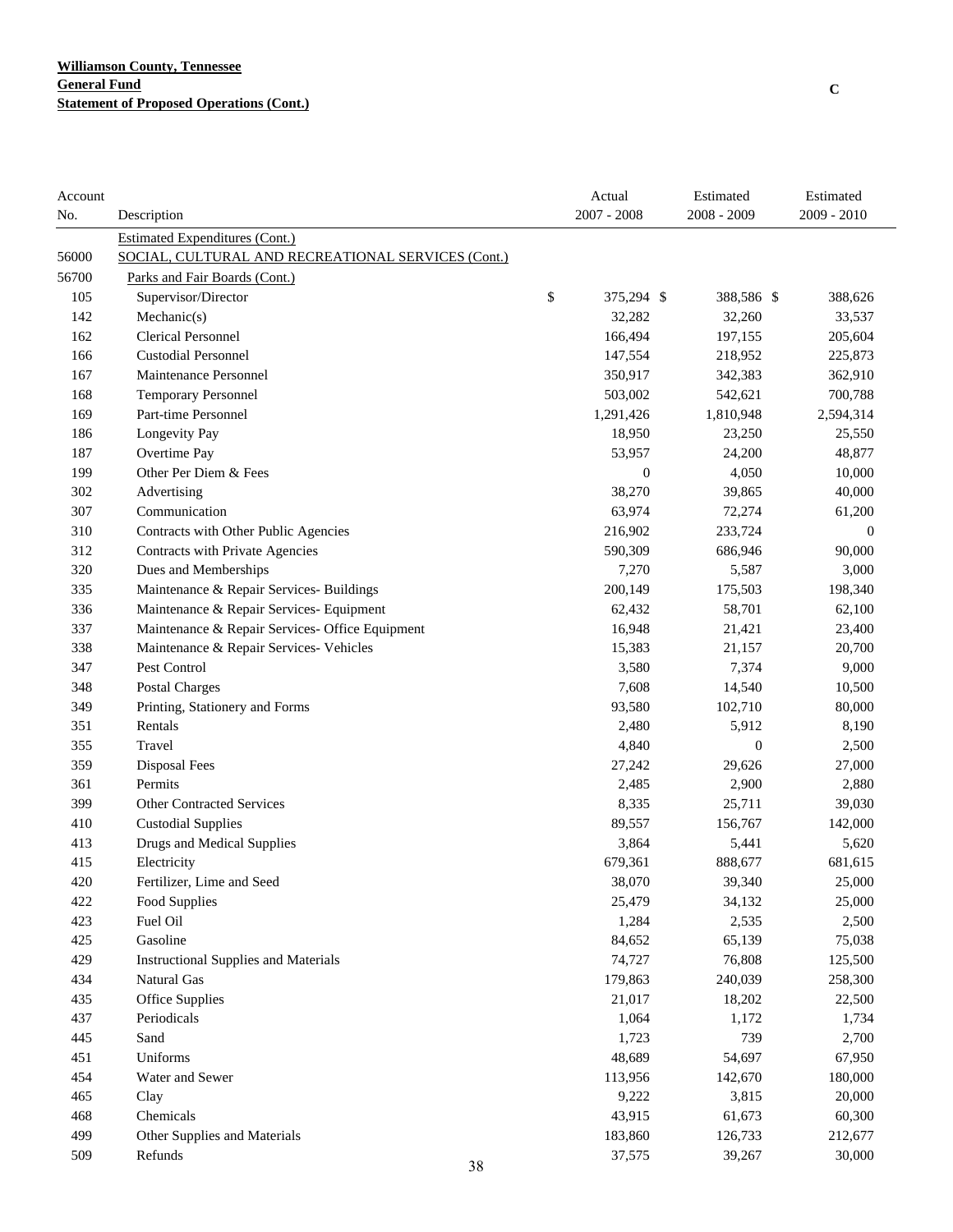| Account<br>No. | Description                                        | Actual<br>$2007 - 2008$ | Estimated<br>2008 - 2009 | Estimated<br>2009 - 2010 |
|----------------|----------------------------------------------------|-------------------------|--------------------------|--------------------------|
|                | Estimated Expenditures (Cont.)                     |                         |                          |                          |
| 56000          | SOCIAL, CULTURAL AND RECREATIONAL SERVICES (Cont.) |                         |                          |                          |
| 56700          | Parks and Fair Boards (Cont.)                      |                         |                          |                          |
| 517            | Surcharge                                          | \$<br>7,091 \$          | 12,557 \$                | 9,360                    |
| 524            | In Service/Staff Development                       | 4,052                   | 92                       | 3,000                    |
| 599            | Other Charges                                      | 115,823                 | 121,094                  | 128,100                  |
|                | <b>Total Parks and Fair Boards</b>                 | \$<br>7,288,965 \$      | 8,680,741 \$             | 8,864,302                |
| 56900          | Other Social, Cultural and Recreational            |                         |                          |                          |
| 105            | Supervisor/Director                                | \$<br>61,880 \$         | 63,731 \$                | 63,736                   |
| 141            | Foremen                                            | 38,896                  | 40,061                   | 40,063                   |
| 162            | <b>Clerical Personnel</b>                          | 65,578                  | 67,808                   | 84,431                   |
| 165            | Cafeteria Personnel                                | 31,301                  | 32,968                   | 32,969                   |
| 167            | Maintenance Personnel                              | 225,317                 | 222,227                  | 236,559                  |
| 168            | <b>Temporary Personnel</b>                         | 46,793                  | 64,108                   | 72,627                   |
| 186            | Longevity Pay                                      | 2,300                   | 2,300                    | 2,650                    |
| 187            | Overtime Pay                                       | 19,321                  | 11,795                   | 56,837                   |
| 302            | Advertising                                        | 6,491                   | 2,179                    | $\mathbf{0}$             |
| 307            | Communication                                      | 12,999                  | 11,872                   | 14,000                   |
| 320            | Dues and Memberships                               | 2,199                   | 1,404                    | 1,000                    |
| 330            | <b>Operating Lease Payments</b>                    | 3,412                   | 2,796                    | 3,000                    |
| 335            | Maintenance & Repair Services- Buildings           | 17,122                  | 12,362                   | 9,500                    |
| 336            | Maintenance & Repair Services- Equipment           | 8,645                   | 6,841                    | 6,500                    |
| 338            | Maintenance & Repair Services- Vehicles            | 539                     | 267                      | 2,500                    |
| 348            | Postal Charges                                     | 961                     | 999                      | 250                      |
| 349            | Printing, Stationery and Forms                     | 573                     | 284                      | $\boldsymbol{0}$         |
| 351            | Rentals                                            | 36,842                  | 27,772                   | 42,150                   |
| 355            | Travel                                             | 3,132                   | 786                      | 1,000                    |
| 359            | Disposal Fees                                      | 123,600                 | 115,886                  | 115,000                  |
| 399            | <b>Other Contracted Services</b>                   | 6,574                   | 10,287                   | 8,500                    |
| 410            | <b>Custodial Supplies</b>                          | 15,436                  | 17,907                   | 15,000                   |
| 413            | <b>Drugs and Medical Supplies</b>                  | 129                     | $\boldsymbol{0}$         | $\boldsymbol{0}$         |
| 415            | Electricity                                        | 163,907                 | 173,952                  | 140,000                  |
| 420            | Fertilizer, Lime and Seed                          | 2,696                   | 3,437                    | $\Omega$                 |
| 422            | Food Supplies                                      | 69,977                  | 75,355                   | 60,000                   |
| 425            | Gasoline                                           | 11,709                  | 7,600                    | 9,100                    |
| 434            | Natural Gas                                        | 50,149                  | 39,844                   | 55,000                   |
| 435            | Office Supplies                                    | 1,411                   | 1,560                    | 1,000                    |
| 437            | Periodicals                                        | 226                     | 249                      | 300                      |
| 446            | <b>Small Tools</b>                                 | 5,958                   | 3,483                    | 4,000                    |
| 450            | Tires and Tubes                                    | 1,570                   | 680                      | 2,500                    |
| 451            | Uniforms                                           | 7,994                   | 5,492                    | 7,000                    |
| 454            | Water and Sewer                                    | 25,434                  | 19,607                   | 26,500                   |
| 456            | Gravel and Chert                                   | 5,000                   | 5,000                    | 0                        |
| 465            | Clay                                               | 10,000                  | $\boldsymbol{0}$         | $\boldsymbol{0}$         |
| 499            | Other Supplies and Materials                       | 43,018                  | 36,321                   | 42,600                   |
| 599            | Other Charges                                      | 572                     | 63                       | 300                      |
| 791            | Other Construction<br>39                           | 31,409                  | $\boldsymbol{0}$         | $\boldsymbol{0}$         |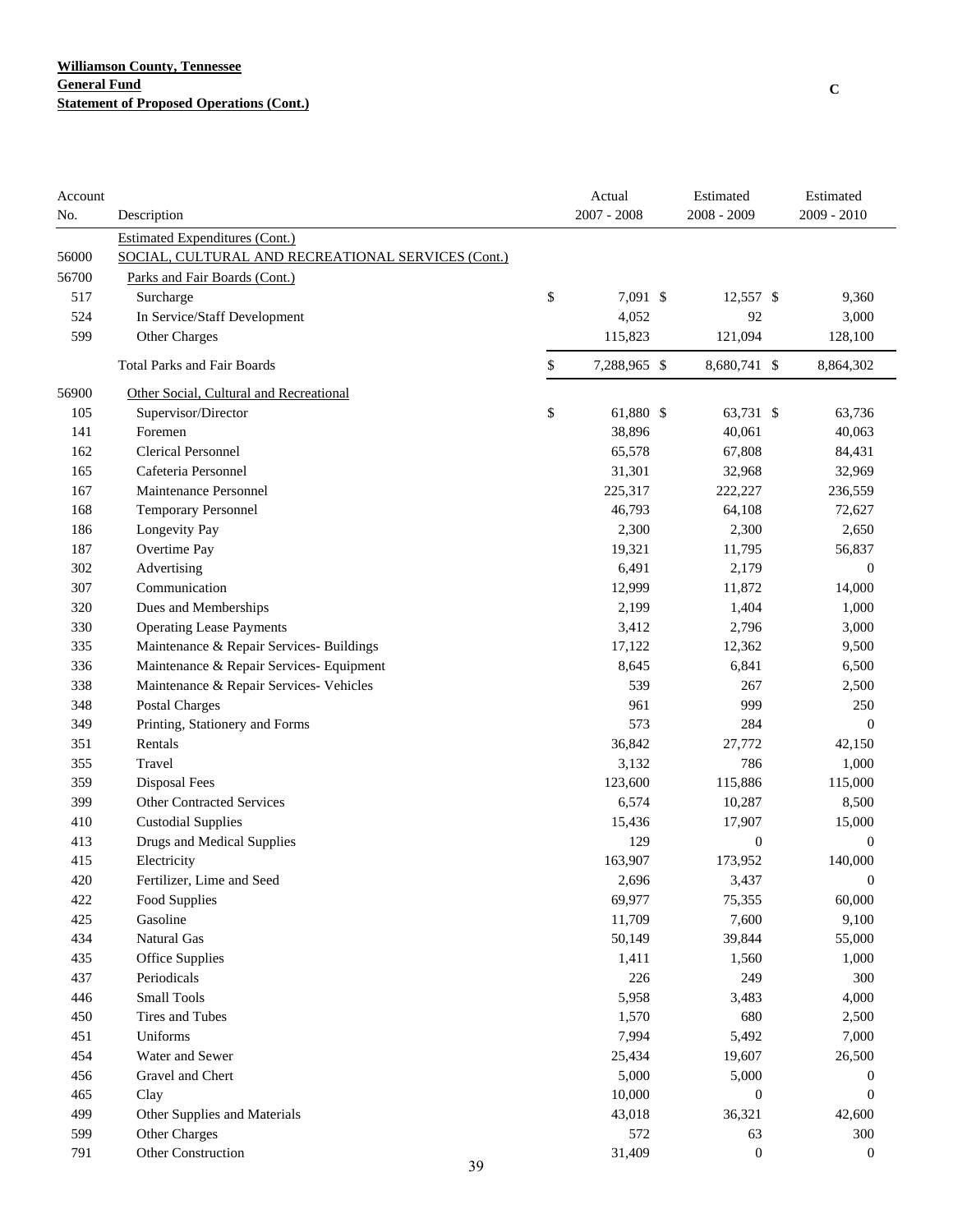| Account<br>No. | Description                                        | Actual<br>$2007 - 2008$ | Estimated<br>2008 - 2009 | Estimated<br>$2009 - 2010$ |
|----------------|----------------------------------------------------|-------------------------|--------------------------|----------------------------|
|                | <b>Estimated Expenditures (Cont.)</b>              |                         |                          |                            |
| 56000          | SOCIAL, CULTURAL AND RECREATIONAL SERVICES (Cont.) |                         |                          |                            |
| 56900          | Other Social, Cultural and Recreational (Cont.)    |                         |                          |                            |
| 799            | Other Capital Outlay                               | \$<br>0 <sup>5</sup>    | 20,815 \$                | $\boldsymbol{0}$           |
|                | Total Other Social, Cultural and Recreational      | \$<br>1,161,070 \$      | 1,110,098 \$             | 1,156,572                  |
| 57000          | <b>AGRICULTURE &amp; NATURAL RESOURCES</b>         |                         |                          |                            |
| 57100          | <b>Agriculture Extension Service</b>               |                         |                          |                            |
| 103            | Assistant(s)                                       | \$<br>72,725 \$         | 76,898 \$                | 76,916                     |
| 140            | <b>Salary Supplements</b>                          | 167,227                 | 163,286                  | 171,973                    |
| 161            | Sercetary(s)                                       | 28,075                  | 29,217                   | 29,682                     |
| 186            | Longevity Pay                                      | 950                     | 1,050                    | 1,150                      |
| 191            | Board and Committee Members Fees                   | 975                     | 825                      | 1,575                      |
| 201            | Social Security                                    | 3,953                   | 4,094                    | 11,507                     |
| 203            | <b>Extension Service Medicare</b>                  | 2,083                   | 1,942                    | 2,146                      |
| 204            | <b>State Retirement</b>                            | 17,700                  | 16,403                   | 20,661                     |
| 307            | Communication                                      | 2,602                   | 2,123                    | 3,700                      |
| 320            | Dues and Memberships                               | 800                     | 620                      | 750                        |
| 328            | <b>Janitorial Services</b>                         | 9,100                   | 10,358                   | 7,404                      |
| 330            | <b>Operating Lease Payments</b>                    | 2,087                   | 2,348                    | 2,500                      |
| 336            | Maintenance & Repair Services- Equipment           | 2,419                   | 2,131                    | 2,900                      |
| 338            | Maintenance & Repair Services- Vehicles            | 160                     | 56                       | 500                        |
| 348            | <b>Postal Charges</b>                              | 500                     | 493                      | 500                        |
| 355            | Travel                                             | 3,162                   | 3,569                    | 2,500                      |
| 425            | Gasoline                                           | 1,270                   | 1,153                    | 1,500                      |
| 719            | Office Equipment                                   | 3,923                   | 1,227                    | $\boldsymbol{0}$           |
| 799            | Other Capital Outlay                               | 5,500                   | 3,315                    | $\boldsymbol{0}$           |
|                | <b>Total Agriculture Extension Service</b>         | \$<br>325,211 \$        | 321,108 \$               | 337,864                    |
| 57500          | Soil Conservation                                  |                         |                          |                            |
| 161            | $S \nscretary(s)$                                  | \$<br>36,318 \$         | 38,418 \$                | 38,420                     |
| 186            | Longevity Pay                                      | 1,150                   | 1,200                    | 1,250                      |
| 599            | Other Charges                                      | 5,848                   | 5,848                    | 5,263                      |
|                | <b>Total Soil Conservation</b>                     | \$<br>43,316 \$         | 45,466 \$                | 44,933                     |
| 58000          | <b>OTHER OPERATIONS</b>                            |                         |                          |                            |
| 58110          | Tourism                                            |                         |                          |                            |
| 169            | Part-time Personnel                                | \$<br>5,442 \$          | 0 <sup>5</sup>           | $\boldsymbol{0}$           |
| 189            | Other Salaries & Wages                             | 34,493                  | $\boldsymbol{0}$         | $\boldsymbol{0}$           |
| 207            | Medical Insurance                                  | 3,569                   | 0                        | 0                          |
| 302            | Advertising                                        | 8,096                   | 0                        | 0                          |
| 307            | Communication                                      | 4,554                   | 0                        | 0                          |
| 310            | Contracts with Other Public Agencies               | 1,645                   | 0                        | 0                          |
| 316            | Contributions                                      | 32,077                  | 0                        | 0                          |
| 320            | Dues and Memberships                               | 8,937                   | 0                        | 0                          |
| 348            | <b>Postal Charges</b>                              | 567                     | 0                        | $\theta$                   |
| 349            | Printing, Stationery and Forms                     | 4,361                   | $\mathbf{0}$             | $\boldsymbol{0}$           |
| 355            | Travel                                             | 16,941                  | $\mathbf{0}$             | $\boldsymbol{0}$           |
|                | 40                                                 |                         |                          |                            |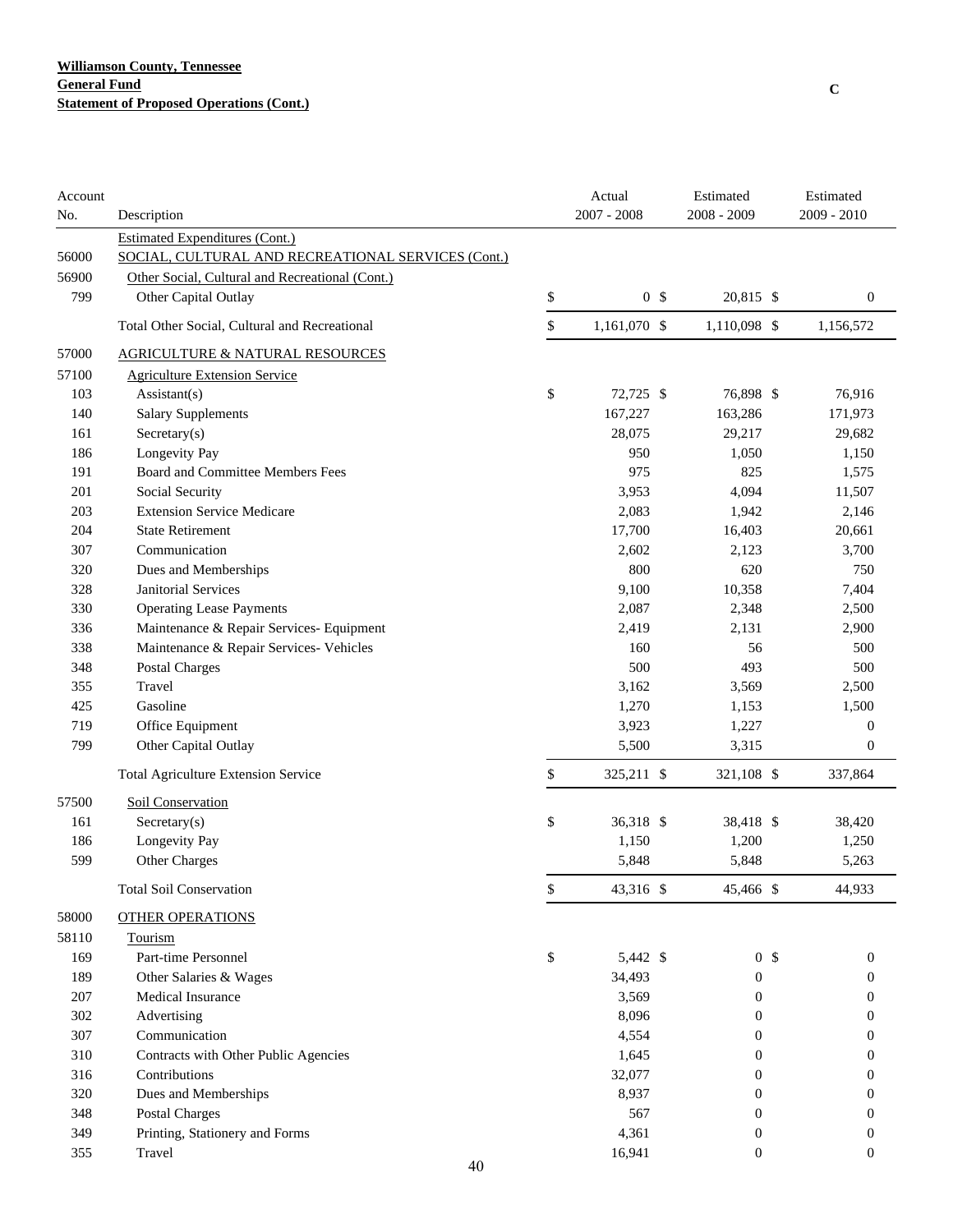| No.<br>Description<br><b>Estimated Expenditures (Cont.)</b><br><b>OTHER OPERATIONS (Cont.)</b><br>58000<br>58110<br>Tourism (Cont.)<br>\$<br><b>Other Contracted Services</b><br>399<br>17,644 \$<br>0 <sup>5</sup><br>0<br>1,735<br>435<br>Office Supplies<br>$\boldsymbol{0}$<br>$\boldsymbol{0}$<br>164<br>452<br>Utilities<br>$\boldsymbol{0}$<br>$\boldsymbol{0}$<br>0 <sup>5</sup><br>\$<br>140,225 \$<br><b>Total Tourism</b><br>$\boldsymbol{0}$<br>58190<br>Other Economic and Community Development<br>\$<br>105<br>25,255 \$<br>82,534 \$<br>82,540<br>Supervisor/Director<br>37,586<br>38,709<br>161<br>Sercetary(s)<br>38,736<br>Part-time Personnel<br>169<br>37,739<br>41,047<br>43,611<br>800<br>186<br>Longevity Pay<br>$\boldsymbol{0}$<br>$\boldsymbol{0}$<br>Advertising<br>302<br>29,206<br>20,098<br>15,435<br>Communication<br>307<br>998<br>2,871<br>4,500<br>3,135<br>320<br>Dues and Memberships<br>3,792<br>3,225<br>26,812<br>330<br><b>Operating Lease Payments</b><br>4,473<br>$\mathbf{0}$<br>Maintenance & Repair Services- Office Equipment<br>3,159<br>337<br>2,985<br>3,000<br><b>Postal Charges</b><br>738<br>348<br>286<br>2,000<br>Printing, Stationery and Forms<br>1,222<br>1,982<br>2,000<br>349<br>6,316<br>355<br>Travel<br>13,968<br>17,045<br>399<br><b>Other Contracted Services</b><br>32,857<br>47,758<br>67,980<br>435<br>Office Supplies<br>1,239<br>1,480<br>2,500<br>Periodicals<br>390<br>788<br>437<br>788<br>500<br>524<br>In Service/Staff Development<br>$\overline{0}$<br>2,000<br>629<br>709<br>Data Processing Equipment<br>$\boldsymbol{0}$<br>$\boldsymbol{0}$<br>719<br>Office Equipment<br>3,306<br>$\boldsymbol{0}$<br>0<br>\$<br>Total Other Economic and Community Development<br>211,387 \$<br>258,608 \$<br>290,023<br>58210<br><b>Public Transportation</b><br><b>Other Contracted Services</b><br>\$<br>399<br>270,578 \$<br>482,441 \$<br>583,130<br>\$<br>270,578 \$<br>482,441 \$<br>583,130<br><b>Total Public Transportation</b><br>58300<br>Veterans' Services<br>\$<br>12,418 \$<br>12,782 \$<br>105<br>Supervisor/Director<br>12,791<br>Communication<br>257<br>239<br>307<br>490<br>320<br>Dues and Memberships<br>25<br>25<br>25<br>18<br>355<br>Travel<br>$\boldsymbol{0}$<br>15<br>Office Supplies<br>132<br>109<br>100<br>435<br>499<br>Other Supplies and Materials<br>1,150<br>1,152<br>$\boldsymbol{0}$<br>\$<br>14,000 \$<br>14,307 \$<br><b>Total Veterans' Services</b><br>13,421<br>58400<br><b>Other Charges</b><br>\$<br>320<br>Dues and Memberships<br>38,417 \$<br>38,417 \$<br>43,992<br>502<br><b>Building and Contents Insurance</b><br>169,551<br>106,563<br>150,000<br>503<br>Excess Risk Insurance<br>509,818<br>617,135<br>900,000<br>510<br>Trustee's Commission<br>865,781<br>884,090<br>900,000<br>511<br>Vehicle and Equipment Insurance<br>180,599<br>1,097,797<br>150,000<br>41 | Account |  | Actual        | Estimated   | Estimated     |
|---------------------------------------------------------------------------------------------------------------------------------------------------------------------------------------------------------------------------------------------------------------------------------------------------------------------------------------------------------------------------------------------------------------------------------------------------------------------------------------------------------------------------------------------------------------------------------------------------------------------------------------------------------------------------------------------------------------------------------------------------------------------------------------------------------------------------------------------------------------------------------------------------------------------------------------------------------------------------------------------------------------------------------------------------------------------------------------------------------------------------------------------------------------------------------------------------------------------------------------------------------------------------------------------------------------------------------------------------------------------------------------------------------------------------------------------------------------------------------------------------------------------------------------------------------------------------------------------------------------------------------------------------------------------------------------------------------------------------------------------------------------------------------------------------------------------------------------------------------------------------------------------------------------------------------------------------------------------------------------------------------------------------------------------------------------------------------------------------------------------------------------------------------------------------------------------------------------------------------------------------------------------------------------------------------------------------------------------------------------------------------------------------------------------------------------------------------------------------------------------------------------------------------------------------------------------------------------------------------------------------------------------------------------------------------------------------------------------------------------------------------------------------------------------------------------------------------------------------------------------------------------------|---------|--|---------------|-------------|---------------|
|                                                                                                                                                                                                                                                                                                                                                                                                                                                                                                                                                                                                                                                                                                                                                                                                                                                                                                                                                                                                                                                                                                                                                                                                                                                                                                                                                                                                                                                                                                                                                                                                                                                                                                                                                                                                                                                                                                                                                                                                                                                                                                                                                                                                                                                                                                                                                                                                                                                                                                                                                                                                                                                                                                                                                                                                                                                                                             |         |  | $2007 - 2008$ | 2008 - 2009 | $2009 - 2010$ |
|                                                                                                                                                                                                                                                                                                                                                                                                                                                                                                                                                                                                                                                                                                                                                                                                                                                                                                                                                                                                                                                                                                                                                                                                                                                                                                                                                                                                                                                                                                                                                                                                                                                                                                                                                                                                                                                                                                                                                                                                                                                                                                                                                                                                                                                                                                                                                                                                                                                                                                                                                                                                                                                                                                                                                                                                                                                                                             |         |  |               |             |               |
|                                                                                                                                                                                                                                                                                                                                                                                                                                                                                                                                                                                                                                                                                                                                                                                                                                                                                                                                                                                                                                                                                                                                                                                                                                                                                                                                                                                                                                                                                                                                                                                                                                                                                                                                                                                                                                                                                                                                                                                                                                                                                                                                                                                                                                                                                                                                                                                                                                                                                                                                                                                                                                                                                                                                                                                                                                                                                             |         |  |               |             |               |
|                                                                                                                                                                                                                                                                                                                                                                                                                                                                                                                                                                                                                                                                                                                                                                                                                                                                                                                                                                                                                                                                                                                                                                                                                                                                                                                                                                                                                                                                                                                                                                                                                                                                                                                                                                                                                                                                                                                                                                                                                                                                                                                                                                                                                                                                                                                                                                                                                                                                                                                                                                                                                                                                                                                                                                                                                                                                                             |         |  |               |             |               |
|                                                                                                                                                                                                                                                                                                                                                                                                                                                                                                                                                                                                                                                                                                                                                                                                                                                                                                                                                                                                                                                                                                                                                                                                                                                                                                                                                                                                                                                                                                                                                                                                                                                                                                                                                                                                                                                                                                                                                                                                                                                                                                                                                                                                                                                                                                                                                                                                                                                                                                                                                                                                                                                                                                                                                                                                                                                                                             |         |  |               |             |               |
|                                                                                                                                                                                                                                                                                                                                                                                                                                                                                                                                                                                                                                                                                                                                                                                                                                                                                                                                                                                                                                                                                                                                                                                                                                                                                                                                                                                                                                                                                                                                                                                                                                                                                                                                                                                                                                                                                                                                                                                                                                                                                                                                                                                                                                                                                                                                                                                                                                                                                                                                                                                                                                                                                                                                                                                                                                                                                             |         |  |               |             |               |
|                                                                                                                                                                                                                                                                                                                                                                                                                                                                                                                                                                                                                                                                                                                                                                                                                                                                                                                                                                                                                                                                                                                                                                                                                                                                                                                                                                                                                                                                                                                                                                                                                                                                                                                                                                                                                                                                                                                                                                                                                                                                                                                                                                                                                                                                                                                                                                                                                                                                                                                                                                                                                                                                                                                                                                                                                                                                                             |         |  |               |             |               |
|                                                                                                                                                                                                                                                                                                                                                                                                                                                                                                                                                                                                                                                                                                                                                                                                                                                                                                                                                                                                                                                                                                                                                                                                                                                                                                                                                                                                                                                                                                                                                                                                                                                                                                                                                                                                                                                                                                                                                                                                                                                                                                                                                                                                                                                                                                                                                                                                                                                                                                                                                                                                                                                                                                                                                                                                                                                                                             |         |  |               |             |               |
|                                                                                                                                                                                                                                                                                                                                                                                                                                                                                                                                                                                                                                                                                                                                                                                                                                                                                                                                                                                                                                                                                                                                                                                                                                                                                                                                                                                                                                                                                                                                                                                                                                                                                                                                                                                                                                                                                                                                                                                                                                                                                                                                                                                                                                                                                                                                                                                                                                                                                                                                                                                                                                                                                                                                                                                                                                                                                             |         |  |               |             |               |
|                                                                                                                                                                                                                                                                                                                                                                                                                                                                                                                                                                                                                                                                                                                                                                                                                                                                                                                                                                                                                                                                                                                                                                                                                                                                                                                                                                                                                                                                                                                                                                                                                                                                                                                                                                                                                                                                                                                                                                                                                                                                                                                                                                                                                                                                                                                                                                                                                                                                                                                                                                                                                                                                                                                                                                                                                                                                                             |         |  |               |             |               |
|                                                                                                                                                                                                                                                                                                                                                                                                                                                                                                                                                                                                                                                                                                                                                                                                                                                                                                                                                                                                                                                                                                                                                                                                                                                                                                                                                                                                                                                                                                                                                                                                                                                                                                                                                                                                                                                                                                                                                                                                                                                                                                                                                                                                                                                                                                                                                                                                                                                                                                                                                                                                                                                                                                                                                                                                                                                                                             |         |  |               |             |               |
|                                                                                                                                                                                                                                                                                                                                                                                                                                                                                                                                                                                                                                                                                                                                                                                                                                                                                                                                                                                                                                                                                                                                                                                                                                                                                                                                                                                                                                                                                                                                                                                                                                                                                                                                                                                                                                                                                                                                                                                                                                                                                                                                                                                                                                                                                                                                                                                                                                                                                                                                                                                                                                                                                                                                                                                                                                                                                             |         |  |               |             |               |
|                                                                                                                                                                                                                                                                                                                                                                                                                                                                                                                                                                                                                                                                                                                                                                                                                                                                                                                                                                                                                                                                                                                                                                                                                                                                                                                                                                                                                                                                                                                                                                                                                                                                                                                                                                                                                                                                                                                                                                                                                                                                                                                                                                                                                                                                                                                                                                                                                                                                                                                                                                                                                                                                                                                                                                                                                                                                                             |         |  |               |             |               |
|                                                                                                                                                                                                                                                                                                                                                                                                                                                                                                                                                                                                                                                                                                                                                                                                                                                                                                                                                                                                                                                                                                                                                                                                                                                                                                                                                                                                                                                                                                                                                                                                                                                                                                                                                                                                                                                                                                                                                                                                                                                                                                                                                                                                                                                                                                                                                                                                                                                                                                                                                                                                                                                                                                                                                                                                                                                                                             |         |  |               |             |               |
|                                                                                                                                                                                                                                                                                                                                                                                                                                                                                                                                                                                                                                                                                                                                                                                                                                                                                                                                                                                                                                                                                                                                                                                                                                                                                                                                                                                                                                                                                                                                                                                                                                                                                                                                                                                                                                                                                                                                                                                                                                                                                                                                                                                                                                                                                                                                                                                                                                                                                                                                                                                                                                                                                                                                                                                                                                                                                             |         |  |               |             |               |
|                                                                                                                                                                                                                                                                                                                                                                                                                                                                                                                                                                                                                                                                                                                                                                                                                                                                                                                                                                                                                                                                                                                                                                                                                                                                                                                                                                                                                                                                                                                                                                                                                                                                                                                                                                                                                                                                                                                                                                                                                                                                                                                                                                                                                                                                                                                                                                                                                                                                                                                                                                                                                                                                                                                                                                                                                                                                                             |         |  |               |             |               |
|                                                                                                                                                                                                                                                                                                                                                                                                                                                                                                                                                                                                                                                                                                                                                                                                                                                                                                                                                                                                                                                                                                                                                                                                                                                                                                                                                                                                                                                                                                                                                                                                                                                                                                                                                                                                                                                                                                                                                                                                                                                                                                                                                                                                                                                                                                                                                                                                                                                                                                                                                                                                                                                                                                                                                                                                                                                                                             |         |  |               |             |               |
|                                                                                                                                                                                                                                                                                                                                                                                                                                                                                                                                                                                                                                                                                                                                                                                                                                                                                                                                                                                                                                                                                                                                                                                                                                                                                                                                                                                                                                                                                                                                                                                                                                                                                                                                                                                                                                                                                                                                                                                                                                                                                                                                                                                                                                                                                                                                                                                                                                                                                                                                                                                                                                                                                                                                                                                                                                                                                             |         |  |               |             |               |
|                                                                                                                                                                                                                                                                                                                                                                                                                                                                                                                                                                                                                                                                                                                                                                                                                                                                                                                                                                                                                                                                                                                                                                                                                                                                                                                                                                                                                                                                                                                                                                                                                                                                                                                                                                                                                                                                                                                                                                                                                                                                                                                                                                                                                                                                                                                                                                                                                                                                                                                                                                                                                                                                                                                                                                                                                                                                                             |         |  |               |             |               |
|                                                                                                                                                                                                                                                                                                                                                                                                                                                                                                                                                                                                                                                                                                                                                                                                                                                                                                                                                                                                                                                                                                                                                                                                                                                                                                                                                                                                                                                                                                                                                                                                                                                                                                                                                                                                                                                                                                                                                                                                                                                                                                                                                                                                                                                                                                                                                                                                                                                                                                                                                                                                                                                                                                                                                                                                                                                                                             |         |  |               |             |               |
|                                                                                                                                                                                                                                                                                                                                                                                                                                                                                                                                                                                                                                                                                                                                                                                                                                                                                                                                                                                                                                                                                                                                                                                                                                                                                                                                                                                                                                                                                                                                                                                                                                                                                                                                                                                                                                                                                                                                                                                                                                                                                                                                                                                                                                                                                                                                                                                                                                                                                                                                                                                                                                                                                                                                                                                                                                                                                             |         |  |               |             |               |
|                                                                                                                                                                                                                                                                                                                                                                                                                                                                                                                                                                                                                                                                                                                                                                                                                                                                                                                                                                                                                                                                                                                                                                                                                                                                                                                                                                                                                                                                                                                                                                                                                                                                                                                                                                                                                                                                                                                                                                                                                                                                                                                                                                                                                                                                                                                                                                                                                                                                                                                                                                                                                                                                                                                                                                                                                                                                                             |         |  |               |             |               |
|                                                                                                                                                                                                                                                                                                                                                                                                                                                                                                                                                                                                                                                                                                                                                                                                                                                                                                                                                                                                                                                                                                                                                                                                                                                                                                                                                                                                                                                                                                                                                                                                                                                                                                                                                                                                                                                                                                                                                                                                                                                                                                                                                                                                                                                                                                                                                                                                                                                                                                                                                                                                                                                                                                                                                                                                                                                                                             |         |  |               |             |               |
|                                                                                                                                                                                                                                                                                                                                                                                                                                                                                                                                                                                                                                                                                                                                                                                                                                                                                                                                                                                                                                                                                                                                                                                                                                                                                                                                                                                                                                                                                                                                                                                                                                                                                                                                                                                                                                                                                                                                                                                                                                                                                                                                                                                                                                                                                                                                                                                                                                                                                                                                                                                                                                                                                                                                                                                                                                                                                             |         |  |               |             |               |
|                                                                                                                                                                                                                                                                                                                                                                                                                                                                                                                                                                                                                                                                                                                                                                                                                                                                                                                                                                                                                                                                                                                                                                                                                                                                                                                                                                                                                                                                                                                                                                                                                                                                                                                                                                                                                                                                                                                                                                                                                                                                                                                                                                                                                                                                                                                                                                                                                                                                                                                                                                                                                                                                                                                                                                                                                                                                                             |         |  |               |             |               |
|                                                                                                                                                                                                                                                                                                                                                                                                                                                                                                                                                                                                                                                                                                                                                                                                                                                                                                                                                                                                                                                                                                                                                                                                                                                                                                                                                                                                                                                                                                                                                                                                                                                                                                                                                                                                                                                                                                                                                                                                                                                                                                                                                                                                                                                                                                                                                                                                                                                                                                                                                                                                                                                                                                                                                                                                                                                                                             |         |  |               |             |               |
|                                                                                                                                                                                                                                                                                                                                                                                                                                                                                                                                                                                                                                                                                                                                                                                                                                                                                                                                                                                                                                                                                                                                                                                                                                                                                                                                                                                                                                                                                                                                                                                                                                                                                                                                                                                                                                                                                                                                                                                                                                                                                                                                                                                                                                                                                                                                                                                                                                                                                                                                                                                                                                                                                                                                                                                                                                                                                             |         |  |               |             |               |
|                                                                                                                                                                                                                                                                                                                                                                                                                                                                                                                                                                                                                                                                                                                                                                                                                                                                                                                                                                                                                                                                                                                                                                                                                                                                                                                                                                                                                                                                                                                                                                                                                                                                                                                                                                                                                                                                                                                                                                                                                                                                                                                                                                                                                                                                                                                                                                                                                                                                                                                                                                                                                                                                                                                                                                                                                                                                                             |         |  |               |             |               |
|                                                                                                                                                                                                                                                                                                                                                                                                                                                                                                                                                                                                                                                                                                                                                                                                                                                                                                                                                                                                                                                                                                                                                                                                                                                                                                                                                                                                                                                                                                                                                                                                                                                                                                                                                                                                                                                                                                                                                                                                                                                                                                                                                                                                                                                                                                                                                                                                                                                                                                                                                                                                                                                                                                                                                                                                                                                                                             |         |  |               |             |               |
|                                                                                                                                                                                                                                                                                                                                                                                                                                                                                                                                                                                                                                                                                                                                                                                                                                                                                                                                                                                                                                                                                                                                                                                                                                                                                                                                                                                                                                                                                                                                                                                                                                                                                                                                                                                                                                                                                                                                                                                                                                                                                                                                                                                                                                                                                                                                                                                                                                                                                                                                                                                                                                                                                                                                                                                                                                                                                             |         |  |               |             |               |
|                                                                                                                                                                                                                                                                                                                                                                                                                                                                                                                                                                                                                                                                                                                                                                                                                                                                                                                                                                                                                                                                                                                                                                                                                                                                                                                                                                                                                                                                                                                                                                                                                                                                                                                                                                                                                                                                                                                                                                                                                                                                                                                                                                                                                                                                                                                                                                                                                                                                                                                                                                                                                                                                                                                                                                                                                                                                                             |         |  |               |             |               |
|                                                                                                                                                                                                                                                                                                                                                                                                                                                                                                                                                                                                                                                                                                                                                                                                                                                                                                                                                                                                                                                                                                                                                                                                                                                                                                                                                                                                                                                                                                                                                                                                                                                                                                                                                                                                                                                                                                                                                                                                                                                                                                                                                                                                                                                                                                                                                                                                                                                                                                                                                                                                                                                                                                                                                                                                                                                                                             |         |  |               |             |               |
|                                                                                                                                                                                                                                                                                                                                                                                                                                                                                                                                                                                                                                                                                                                                                                                                                                                                                                                                                                                                                                                                                                                                                                                                                                                                                                                                                                                                                                                                                                                                                                                                                                                                                                                                                                                                                                                                                                                                                                                                                                                                                                                                                                                                                                                                                                                                                                                                                                                                                                                                                                                                                                                                                                                                                                                                                                                                                             |         |  |               |             |               |
|                                                                                                                                                                                                                                                                                                                                                                                                                                                                                                                                                                                                                                                                                                                                                                                                                                                                                                                                                                                                                                                                                                                                                                                                                                                                                                                                                                                                                                                                                                                                                                                                                                                                                                                                                                                                                                                                                                                                                                                                                                                                                                                                                                                                                                                                                                                                                                                                                                                                                                                                                                                                                                                                                                                                                                                                                                                                                             |         |  |               |             |               |
|                                                                                                                                                                                                                                                                                                                                                                                                                                                                                                                                                                                                                                                                                                                                                                                                                                                                                                                                                                                                                                                                                                                                                                                                                                                                                                                                                                                                                                                                                                                                                                                                                                                                                                                                                                                                                                                                                                                                                                                                                                                                                                                                                                                                                                                                                                                                                                                                                                                                                                                                                                                                                                                                                                                                                                                                                                                                                             |         |  |               |             |               |
|                                                                                                                                                                                                                                                                                                                                                                                                                                                                                                                                                                                                                                                                                                                                                                                                                                                                                                                                                                                                                                                                                                                                                                                                                                                                                                                                                                                                                                                                                                                                                                                                                                                                                                                                                                                                                                                                                                                                                                                                                                                                                                                                                                                                                                                                                                                                                                                                                                                                                                                                                                                                                                                                                                                                                                                                                                                                                             |         |  |               |             |               |
|                                                                                                                                                                                                                                                                                                                                                                                                                                                                                                                                                                                                                                                                                                                                                                                                                                                                                                                                                                                                                                                                                                                                                                                                                                                                                                                                                                                                                                                                                                                                                                                                                                                                                                                                                                                                                                                                                                                                                                                                                                                                                                                                                                                                                                                                                                                                                                                                                                                                                                                                                                                                                                                                                                                                                                                                                                                                                             |         |  |               |             |               |
|                                                                                                                                                                                                                                                                                                                                                                                                                                                                                                                                                                                                                                                                                                                                                                                                                                                                                                                                                                                                                                                                                                                                                                                                                                                                                                                                                                                                                                                                                                                                                                                                                                                                                                                                                                                                                                                                                                                                                                                                                                                                                                                                                                                                                                                                                                                                                                                                                                                                                                                                                                                                                                                                                                                                                                                                                                                                                             |         |  |               |             |               |
|                                                                                                                                                                                                                                                                                                                                                                                                                                                                                                                                                                                                                                                                                                                                                                                                                                                                                                                                                                                                                                                                                                                                                                                                                                                                                                                                                                                                                                                                                                                                                                                                                                                                                                                                                                                                                                                                                                                                                                                                                                                                                                                                                                                                                                                                                                                                                                                                                                                                                                                                                                                                                                                                                                                                                                                                                                                                                             |         |  |               |             |               |
|                                                                                                                                                                                                                                                                                                                                                                                                                                                                                                                                                                                                                                                                                                                                                                                                                                                                                                                                                                                                                                                                                                                                                                                                                                                                                                                                                                                                                                                                                                                                                                                                                                                                                                                                                                                                                                                                                                                                                                                                                                                                                                                                                                                                                                                                                                                                                                                                                                                                                                                                                                                                                                                                                                                                                                                                                                                                                             |         |  |               |             |               |
|                                                                                                                                                                                                                                                                                                                                                                                                                                                                                                                                                                                                                                                                                                                                                                                                                                                                                                                                                                                                                                                                                                                                                                                                                                                                                                                                                                                                                                                                                                                                                                                                                                                                                                                                                                                                                                                                                                                                                                                                                                                                                                                                                                                                                                                                                                                                                                                                                                                                                                                                                                                                                                                                                                                                                                                                                                                                                             |         |  |               |             |               |
|                                                                                                                                                                                                                                                                                                                                                                                                                                                                                                                                                                                                                                                                                                                                                                                                                                                                                                                                                                                                                                                                                                                                                                                                                                                                                                                                                                                                                                                                                                                                                                                                                                                                                                                                                                                                                                                                                                                                                                                                                                                                                                                                                                                                                                                                                                                                                                                                                                                                                                                                                                                                                                                                                                                                                                                                                                                                                             |         |  |               |             |               |
|                                                                                                                                                                                                                                                                                                                                                                                                                                                                                                                                                                                                                                                                                                                                                                                                                                                                                                                                                                                                                                                                                                                                                                                                                                                                                                                                                                                                                                                                                                                                                                                                                                                                                                                                                                                                                                                                                                                                                                                                                                                                                                                                                                                                                                                                                                                                                                                                                                                                                                                                                                                                                                                                                                                                                                                                                                                                                             |         |  |               |             |               |
|                                                                                                                                                                                                                                                                                                                                                                                                                                                                                                                                                                                                                                                                                                                                                                                                                                                                                                                                                                                                                                                                                                                                                                                                                                                                                                                                                                                                                                                                                                                                                                                                                                                                                                                                                                                                                                                                                                                                                                                                                                                                                                                                                                                                                                                                                                                                                                                                                                                                                                                                                                                                                                                                                                                                                                                                                                                                                             |         |  |               |             |               |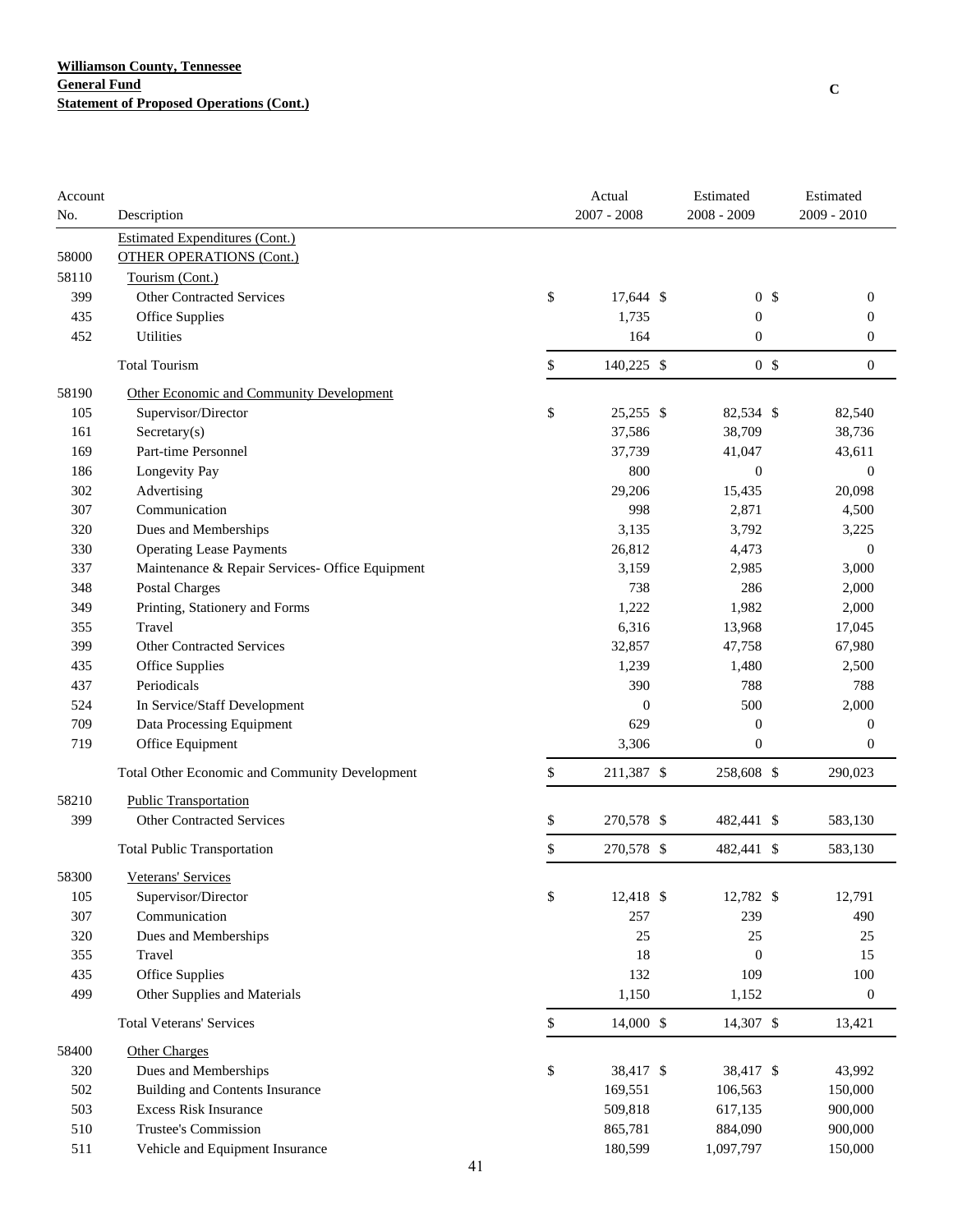| Account |                                                     | Actual               | Estimated     | Estimated     |
|---------|-----------------------------------------------------|----------------------|---------------|---------------|
| No.     | Description                                         | $2007 - 2008$        | 2008 - 2009   | $2009 - 2010$ |
|         | <b>Estimated Expenditures (Cont.)</b>               |                      |               |               |
| 58000   | <b>OTHER OPERATIONS (Cont.)</b>                     |                      |               |               |
| 58400   | Other Charges (Cont.)                               |                      |               |               |
| 513     | Worker's Compensation Insurance                     | \$<br>521,601 \$     | 425,729 \$    | 400,000       |
|         | <b>Total Other Charges</b>                          | \$<br>2,285,767 \$   | 3,169,731 \$  | 2,543,992     |
| 58600   | <b>Employee Benefits</b>                            |                      |               |               |
| 201     | Social Security                                     | \$<br>1,729,747 \$   | 1,838,849 \$  | 1,998,000     |
| 204     | <b>State Retirement</b>                             | 2,007,101            | 2,016,853     | 2,150,000     |
| 206     | Life Insurance                                      | 34,881               | 33,197        | 38,000        |
| 207     | <b>Medical Insurance</b>                            | 5,256,250            | 6,060,000     | 5,760,000     |
| 209     | Disability Insurance                                | 29,962               | 31,655        | 75,000        |
| 210     | <b>Unemployment Compensation</b>                    | 36,254               | 30,701        | 75,000        |
| 211     | <b>Local Retirement</b>                             | 92,862               | 76,789        | 100,000       |
| 212     | <b>Employer Medicare</b>                            | 406,072              | 431,480       | 475,000       |
|         | <b>Total Employee Benefits</b>                      | \$<br>9,593,129 \$   | 10,519,524 \$ | 10,671,000    |
| 58900   | Miscellaneous                                       |                      |               |               |
| 308     | Consultants                                         | \$<br>0 <sup>5</sup> | $6,295$ \$    | 10,000        |
| 309     | Contracts with Government Agencies                  | $\boldsymbol{0}$     | 68,334        | 73,237        |
| 312     | Contracts with Private Agencies                     | 49,592               | 83,410        | 80,000        |
| 316     | Contributions                                       | 549,585              | 685,159       | 624,137       |
| 414     | <b>Duplicating Supplies</b>                         | 30,000               | 29,828        | 30,000        |
|         | <b>Total Miscellaneous</b>                          | \$<br>629,177 \$     | 873,026 \$    | 817,374       |
|         | <b>Total Estimated Expenditures</b>                 | \$<br>57,216,754 \$  | 62,192,218 \$ | 63,597,409    |
|         | <b>Estimated Other Uses:</b>                        |                      |               |               |
| 99100   | <b>Transfers Out</b>                                | \$<br>3,280,651 \$   | 1,247,795 \$  | 500,000       |
|         | Total Estimated Expenditures and Other Uses         | \$<br>60,497,405 \$  | 63,440,013 \$ | 64,097,409    |
|         | Excess of Estimated Revenues and Other Sources Over |                      |               |               |
|         | (Under) Estimated Expenditures and Other Uses       | \$<br>3,292,035 \$   | 275,228 \$    | (2,715,476)   |
|         | Estimated Beginning Fund Balance, July 1            | 28,041,830           | 31,333,865    | 31,609,093    |
|         | Estimated Ending Fund Balance, June 30              | \$<br>31,333,865 \$  | 31,609,093 \$ | 28,893,617    |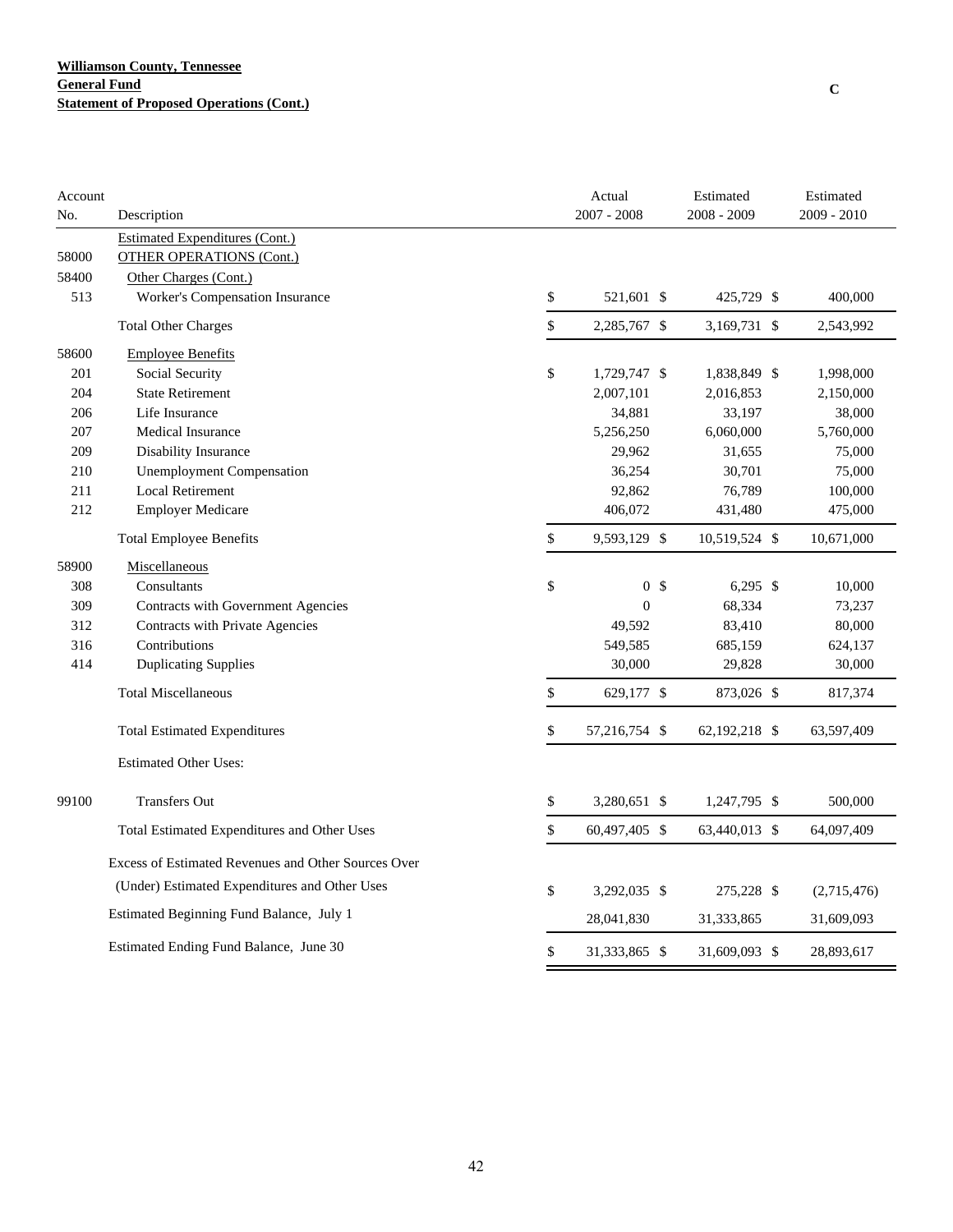| Account<br>No. | Description                                      | Actual<br>$2007 - 2008$ | Estimated<br>2008 - 2009 | Estimated<br>$2009 - 2010$ |
|----------------|--------------------------------------------------|-------------------------|--------------------------|----------------------------|
|                | <b>Estimated Revenues</b>                        |                         |                          |                            |
| 40000          | <b>LOCAL TAXES</b>                               |                         |                          |                            |
| 40100          | <b>County Property Taxes</b>                     |                         |                          |                            |
| 40110          | <b>Current Property Tax</b>                      | \$<br>2,493,199 \$      | 2,607,199 \$             | 2,524,499                  |
| 40120          | Trustee's Collections - Prior Year               | 23,917                  | 41,165                   | 35,000                     |
| 40130          | Circuit/Clerk & Master Collections - Prior Years | 10,258                  | 14,999                   | 15,000                     |
| 40140          | <b>Interest and Penalty</b>                      | 6,579                   | 7,530                    | 5,000                      |
| 40161          | Payments in Lieu of Taxes - T.V.A.               | 133                     | $\mathbf{0}$             | $\overline{0}$             |
| 40163          | Payments in Lieu of Taxes - Other                | 6,336                   | 5,752                    | $\theta$                   |
| 40200          | <b>County Local Option Taxes</b>                 |                         |                          |                            |
| 40210          | Local Option Sales Tax                           | 997,851                 | $\boldsymbol{0}$         | $\mathbf{0}$               |
|                | TOTAL LOCAL TAXES                                | \$<br>3,538,273 \$      | 2,676,645 \$             | 2,579,499                  |
| 43000          | <b>CHARGES FOR CURRENT SERVICES</b>              |                         |                          |                            |
| 43100          | <b>General Service Charges</b>                   |                         |                          |                            |
| 43110          | <b>Tipping Fees</b>                              | \$<br>870,260 \$        | 688,732 \$               | 770,000                    |
|                | TOTAL CHARGES FOR CURRENT SERVICES               | \$<br>870,260 \$        | 688,732 \$               | 770,000                    |
| 44000          | <b>OTHER LOCAL REVENUES</b>                      |                         |                          |                            |
| 44100          | <b>Recurring Items</b>                           |                         |                          |                            |
| 44110          | <b>Investment Income</b>                         | \$<br>131,811 \$        | 73,796 \$                | 50,000                     |
| 44130          | Sale of Materials and Supplies                   | 58,947                  | 37,668                   | 54,000                     |
| 44145          | Sale of Recycled Materials                       | $\boldsymbol{0}$        | 131                      | $\mathbf{0}$               |
| 44500          | <b>Nonrecurring Items</b>                        |                         |                          |                            |
| 44530          | Sale of Equipment                                | 44,850                  | 53,631                   | $\boldsymbol{0}$           |
| 44990          | <b>Other Local Revenues</b>                      |                         |                          |                            |
| 44990          | <b>Other Local Revenues</b>                      | 850                     | 6,485                    | $\mathbf{0}$               |
|                | TOTAL OTHER LOCAL REVENUES                       | \$<br>236,458 \$        | 171,711 \$               | 104,000                    |
| 45000          | FEES RECEIVED FROM COUNTY OFFICIALS              |                         |                          |                            |
| 45500          | Fees In Lieu of Salary                           |                         |                          |                            |
| 45610          | Trustee                                          | \$<br>0 <sup>5</sup>    | 140 \$                   | $\boldsymbol{0}$           |
|                | TOTAL FEES RECEIVED FROM COUNTY OFFICIALS        | \$<br>0 <sup>5</sup>    | 140S                     | $\boldsymbol{0}$           |
| 46000          | STATE OF TENNESSEE                               |                         |                          |                            |
| 46100          | <b>General Government Grants</b>                 |                         |                          |                            |
| 46170          | Solid Waste Grants                               | \$<br>96,735 \$         | 126,139 \$               | 135,000                    |
| 46800          | <b>Other State Revenues</b>                      |                         |                          |                            |
| 46980          | <b>Other State Grants</b>                        | $\boldsymbol{0}$        | 16,591                   | $\boldsymbol{0}$           |
| 46990          | <b>Other State Revenues</b>                      | 24,146                  | $\boldsymbol{0}$         | $\boldsymbol{0}$           |
|                | TOTAL STATE OF TENNESSEE                         | \$<br>120,881 \$        | 142,730 \$               | 135,000                    |
| 47000          | FEDERAL GOVERNMENT                               |                         |                          |                            |
| 47100          | <b>Federal Through State</b>                     |                         |                          |                            |
| 47230          | Disaster Relief                                  | \$<br>0 <sup>5</sup>    | 38,341 \$                | $\boldsymbol{0}$           |
|                | TOTAL FEDERAL GOVERNMENT                         | \$<br>0 <sup>5</sup>    | 38,341 \$                | $\boldsymbol{0}$           |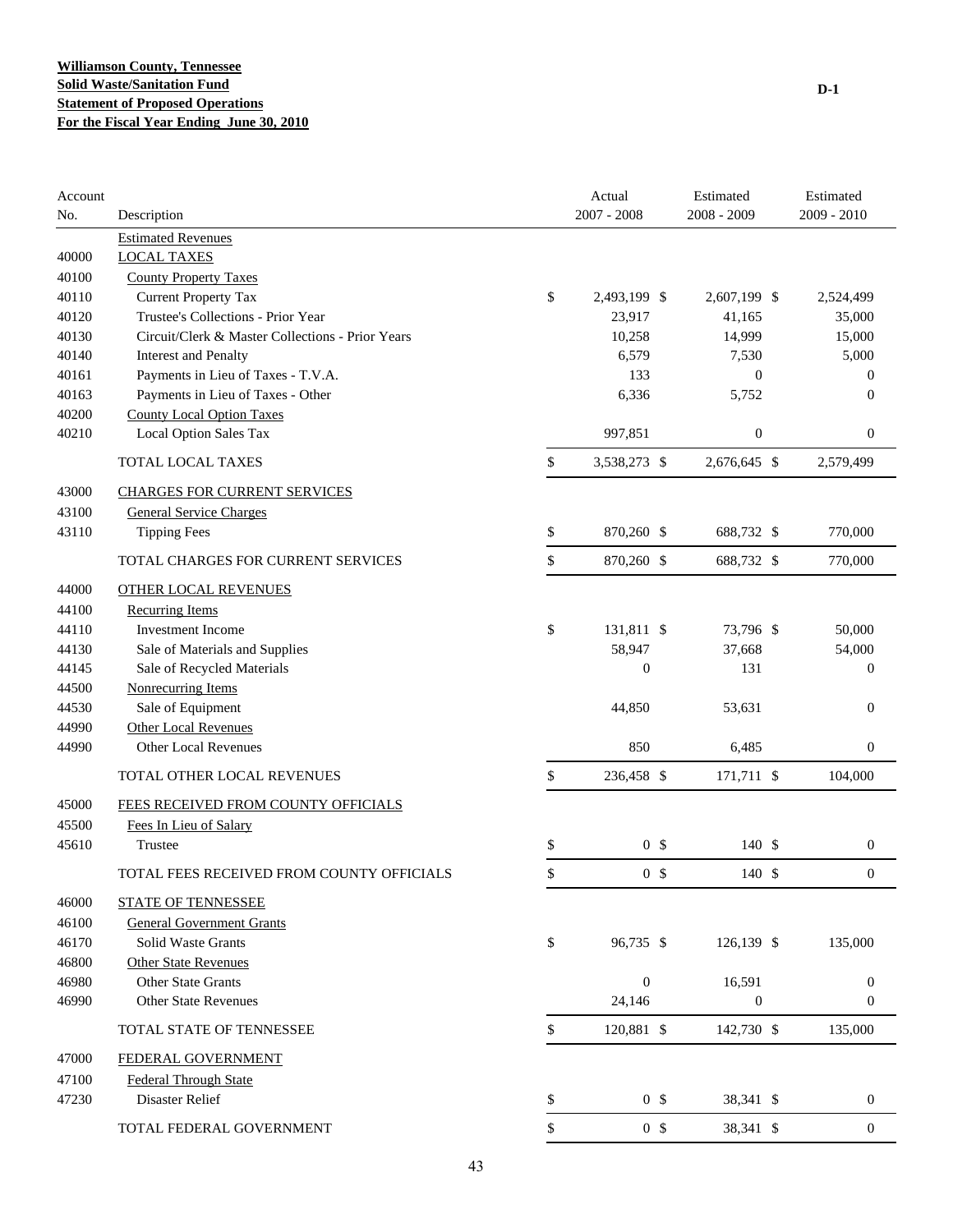| Account<br>No. | Description                                       | Actual<br>$2007 - 2008$ | Estimated<br>2008 - 2009 | Estimated<br>2009 - 2010 |
|----------------|---------------------------------------------------|-------------------------|--------------------------|--------------------------|
|                | <b>Estimated Revenues (Cont.)</b>                 |                         |                          |                          |
| 48000          | OTHER GOVERNMENTS AND CITIZENS GROUPS             |                         |                          |                          |
| 48600          | <b>Citizens Groups</b>                            |                         |                          |                          |
| 48610          | Donations                                         | \$<br>630 \$            | 0 <sup>5</sup>           | $\boldsymbol{0}$         |
|                | TOTAL OTHER GOVERNMENTS AND CITIZENS GROUPS       | \$<br>630 \$            | 0 <sup>5</sup>           | $\mathbf{0}$             |
|                | <b>Total Estimated Revenues</b>                   | \$<br>4,766,502 \$      | 3,718,299 \$             | 3,588,499                |
|                | <b>Estimated Other Sources:</b>                   |                         |                          |                          |
| 49800          | Transfers In                                      | \$<br>500,000 \$        | 500,000 \$               | 500,000                  |
|                | <b>Total Estimated Revenues and Other Sources</b> | \$<br>5,266,502 \$      | 4,218,299 \$             | 4,088,499                |
|                | <b>Estimated Expenditures</b>                     |                         |                          |                          |
| 55000          | PUBLIC HEALTH AND WELFARE                         |                         |                          |                          |
| 55710          | <b>Sanitation Management</b>                      |                         |                          |                          |
| 105            | Supervisor/Director                               | \$<br>89,315 \$         | 91,998 \$                | 91,999                   |
| 106            | Deputy(ies)                                       | 126,734                 | 137,530                  | 179,110                  |
| 149            | Laborers                                          | 515,956                 | 545,580                  | 568,242                  |
| 160            | Guards                                            | 404,823                 | 429,876                  | 470,716                  |
| 162            | <b>Clerical Personnel</b>                         | 90,106                  | 95,784                   | 95,789                   |
| 186            | Longevity Pay                                     | 8,050                   | 9,300                    | 9,800                    |
| 187            | Overtime Pay                                      | 125,038                 | 86,008                   | 111,519                  |
| 302            | Advertising                                       | 5,782                   | 5,964                    | 6,000                    |
| 307            | Communication                                     | 12,736                  | 12,734                   | 15,000                   |
| 320            | Dues and Memberships                              | 2,456                   | 1,342                    | 1,000                    |
| 322            | <b>Evaluation and Testing</b>                     | 870                     | 920                      | 2,000                    |
| 335            | Maintenance & Repair Services- Buildings          | 10,871                  | 9,490                    | 14,000                   |
| 336            | Maintenance & Repair Services- Equipment          | 129,897                 | 138,040                  | 153,500                  |
| 337            | Maintenance & Repair Services- Office Equipment   | 1,985                   | 2,091                    | 2,000                    |
| 338            | Maintenance & Repair Services- Vehicles           | 108,590                 | 62,939                   | 78,625                   |
| 348            | <b>Postal Charges</b>                             | 2,487                   | 910                      | 2,000                    |
| 349            | Printing, Stationery and Forms                    | 805                     | 4,592                    | 4,500                    |
| 351            | Rentals                                           | 13,036                  | 5,851                    | 3,000                    |
| 355            | Travel                                            | 5,145                   | 3,996                    | 1,880                    |
| 399            | <b>Other Contracted Services</b>                  | 722,510                 | 825,315                  | 860,000                  |
| 412            | Diesel Fuel                                       | 319,905                 | 250,824                  | 335,000                  |
| 415            | Electricity                                       | 23,508                  | 30,029                   | 32,000                   |
| 425            | Gasoline                                          | 21,439                  | 14,250                   | 18,500                   |
| 433            | Lubricants                                        | 6,500                   | 6,405                    | 6,500                    |
| 434            | Natural Gas                                       | 2,479                   | 3,242                    | 2,500                    |
| 435            | Office Supplies                                   | 3,107                   | 3,477                    | 2,000                    |
| 437            | Periodicals                                       | 26                      | 200                      | 300                      |
| 450            | Tires and Tubes                                   | 49,795                  | 57,540                   | 45,000                   |
| 451            | Uniforms                                          | 12,416                  | 11,710                   | 20,000                   |
| 454            | Water and Sewer                                   | 2,015                   | 2,077                    | 3,000                    |
| 499            | Other Supplies and Materials                      | 24,972                  | 20,712                   | 27,000                   |
| 524            | In Service/Staff Development<br>44                | 2,486                   | 1,911                    | 700                      |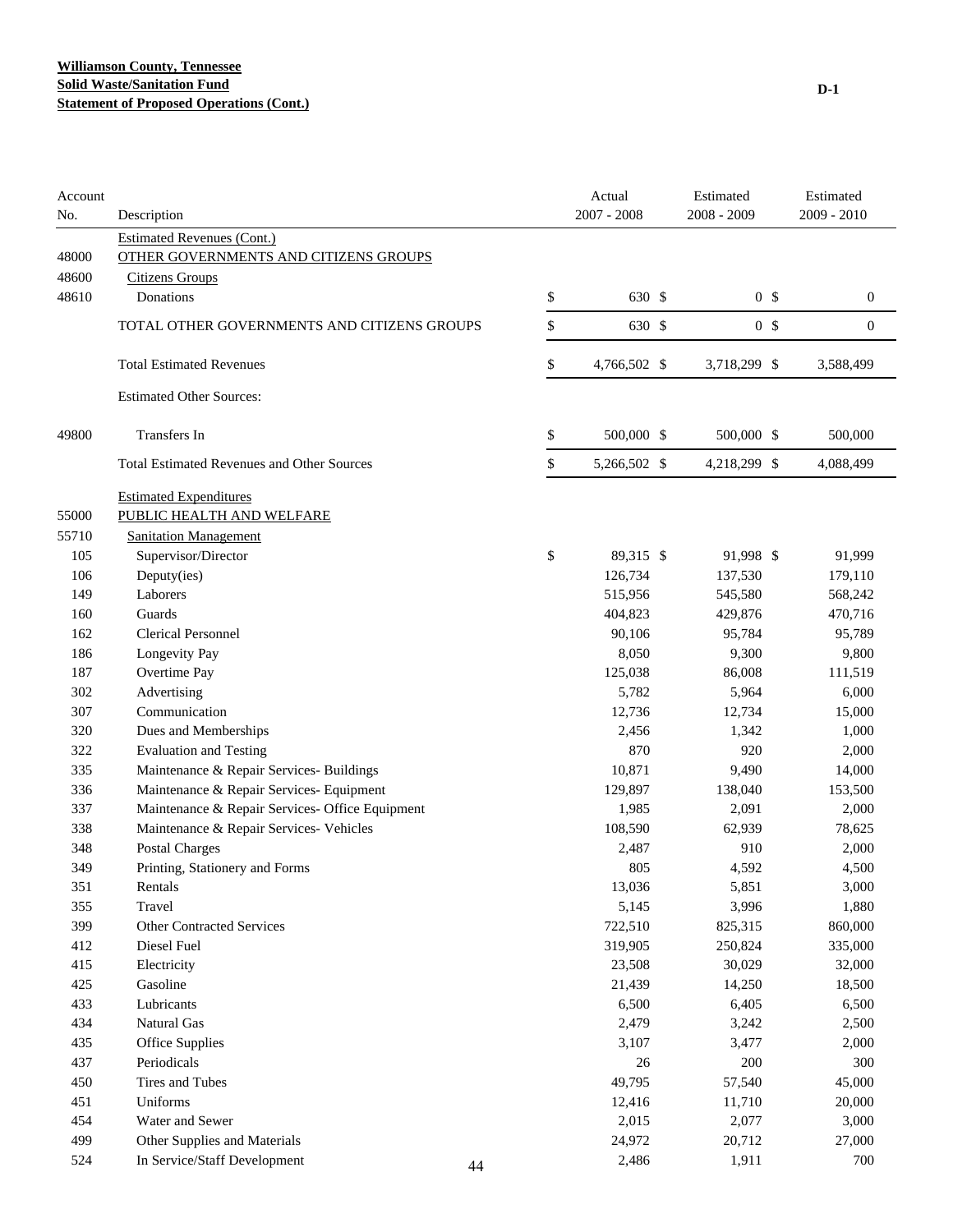| Account<br>No. | Description                                         | Actual<br>$2007 - 2008$ | Estimated<br>2008 - 2009 | Estimated<br>2009 - 2010 |
|----------------|-----------------------------------------------------|-------------------------|--------------------------|--------------------------|
|                | <b>Estimated Expenditures (Cont.)</b>               |                         |                          |                          |
| 55000          | PUBLIC HEALTH AND WELFARE (Cont.)                   |                         |                          |                          |
| 55710          | <b>Sanitation Management (Cont.)</b>                |                         |                          |                          |
| 599            | Other Charges                                       | \$<br>12,662 \$         | 64,187 \$                | 54,425                   |
| 718            | <b>Motor Vehicles</b>                               | 22,359                  | 32,292                   | $\boldsymbol{0}$         |
| 719            | Office Equipment                                    | 4,988                   | 1,432                    | $\boldsymbol{0}$         |
| 724            | Site Development                                    | 3,104                   | 330,000                  | $\boldsymbol{0}$         |
| 799            | Other Capital Outlay                                | 60,000                  | $\boldsymbol{0}$         | $\boldsymbol{0}$         |
|                | <b>Total Sanitation Management</b>                  | \$<br>2,948,953 \$      | 3,300,548 \$             | 3,217,605                |
| 58000          | <b>OTHER OPERATIONS</b>                             |                         |                          |                          |
| 58400          | <b>Other Charges</b>                                |                         |                          |                          |
| 502            | <b>Building and Contents Insurance</b>              | \$<br>0 <sup>5</sup>    | 7,194 \$                 | 50,000                   |
| 503            | <b>Excess Risk Insurance</b>                        | 89,538                  | 101,488                  | 100,000                  |
| 510            | Trustee's Commission                                | 70,932                  | 61,813                   | 70,000                   |
| 511            | Vehicle and Equipment Insurance                     | 19,579                  | 45,750                   | 50,000                   |
| 513            | Worker's Compensation Insurance                     | 47,450                  | 62,051                   | 100,000                  |
|                | <b>Total Other Charges</b>                          | \$<br>227,499 \$        | 278,296 \$               | 370,000                  |
| 58600          | <b>Employee Benefits</b>                            |                         |                          |                          |
| 201            | Social Security                                     | \$<br>82,149 \$         | 84,156 \$                | 95,000                   |
| 204            | <b>State Retirement</b>                             | 74,824                  | 71,931                   | 82,000                   |
| 206            | Life Insurance                                      | 1,167                   | 1,100                    | 1,350                    |
| 207            | Medical Insurance                                   | 181,250                 | 240,000                  | 200,000                  |
| 209            | Disability Insurance                                | 1,470                   | $\boldsymbol{0}$         | 11,800                   |
| 210            | <b>Unemployment Compensation</b>                    | $\boldsymbol{0}$        | $\mathbf{0}$             | 10,000                   |
| 212            | <b>Employer Medicare</b>                            | 19,214                  | 19,683                   | 22,500                   |
|                | <b>Total Employee Benefits</b>                      | \$<br>360,074 \$        | 416,870 \$               | 422,650                  |
|                | <b>Total Estimated Expenditures</b>                 | \$<br>3,536,526 \$      | 3,995,714 \$             | 4,010,255                |
|                | <b>Estimated Other Uses:</b>                        |                         |                          |                          |
| 99100          | Transfers Out                                       | \$<br>425,000 \$        | 638,000 \$               | $\overline{0}$           |
|                | Total Estimated Expenditures and Other Uses         | \$<br>3,961,526 \$      | 4,633,714 \$             | 4,010,255                |
|                | Excess of Estimated Revenues and Other Sources Over |                         |                          |                          |
|                | (Under) Estimated Expenditures and Other Uses       | \$<br>1,304,976 \$      | $(415, 415)$ \$          | 78,244                   |
|                | Estimated Beginning Fund Balance, July 1            | 1,944,487               | 3,249,463                | 2,834,048                |
|                | Estimated Ending Fund Balance, June 30              | \$<br>3,249,463 \$      | 2,834,048 \$             | 2,912,292                |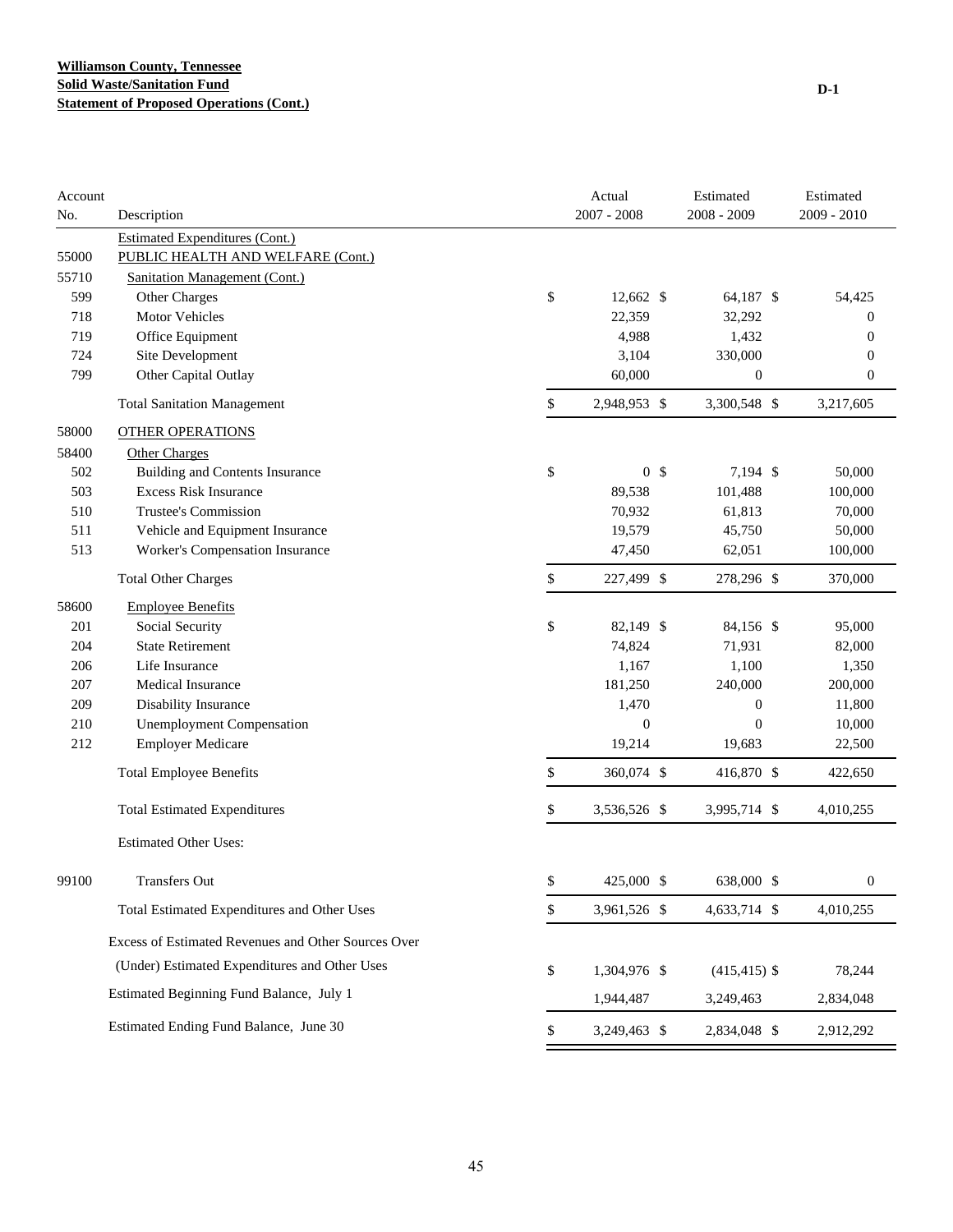| Account |                                               | Actual               | Estimated        |                | Estimated        |
|---------|-----------------------------------------------|----------------------|------------------|----------------|------------------|
| No.     | Description                                   | $2007 - 2008$        | 2008 - 2009      |                | 2009 - 2010      |
|         | <b>Estimated Revenues</b>                     |                      |                  |                |                  |
| 42000   | FINES, FORFEITURES AND PENALTIES              |                      |                  |                |                  |
| 42100   | <b>Circuit Court</b>                          |                      |                  |                |                  |
| 42140   | Drug Control Fines                            | \$<br>13,008 \$      | 11,988 \$        |                | 10,000           |
| 42300   | <b>General Sessions Court</b>                 |                      |                  |                |                  |
| 42340   | Drug Control Fines                            | 43,461               | 30,772           |                | 26,000           |
| 42900   | Other Fines, Forfeitures, and Penalties       |                      |                  |                |                  |
| 42910   | Proceeds from Confiscated Property            | 84,477               | 1,661            |                | $\boldsymbol{0}$ |
|         | TOTAL FINES, FORFEITURES AND PENALTIES        | \$<br>140,946 \$     | 44,421 \$        |                | 36,000           |
| 44000   | <b>OTHER LOCAL REVENUES</b>                   |                      |                  |                |                  |
| 44500   | <b>Nonrecurring Items</b>                     |                      |                  |                |                  |
| 44530   | Sale of Equipment                             | \$<br>5,280 \$       | 612 \$           |                | $\boldsymbol{0}$ |
|         | TOTAL OTHER LOCAL REVENUES                    | \$<br>5,280 \$       | 612 \$           |                | $\boldsymbol{0}$ |
| 46000   | <b>STATE OF TENNESSEE</b>                     |                      |                  |                |                  |
| 46800   | <b>Other State Revenues</b>                   |                      |                  |                |                  |
| 46990   | <b>Other State Revenues</b>                   | \$<br>$4,264$ \$     | 427 \$           |                | $\boldsymbol{0}$ |
|         | TOTAL STATE OF TENNESSEE                      | \$<br>$4,264$ \$     | 427 \$           |                | $\boldsymbol{0}$ |
| 48000   | OTHER GOVERNMENTS AND CITIZENS GROUPS         |                      |                  |                |                  |
| 48600   | <b>Citizens Groups</b>                        |                      |                  |                |                  |
| 48610   | Donations                                     | \$<br>$1,450$ \$     | 1,800 \$         |                | $\boldsymbol{0}$ |
|         |                                               |                      |                  |                |                  |
|         | TOTAL OTHER GOVERNMENTS AND CITIZENS GROUPS   | \$<br>$1,450$ \$     | 1,800 \$         |                | $\boldsymbol{0}$ |
|         | <b>Total Estimated Revenues</b>               | \$<br>151,940 \$     | 47,260 \$        |                | 36,000           |
|         | <b>Estimated Expenditures</b>                 |                      |                  |                |                  |
| 54000   | PUBLIC SAFETY                                 |                      |                  |                |                  |
| 54150   | <b>Drug Enforcement</b>                       |                      |                  |                |                  |
| 307     | Communication                                 | \$<br>0 <sup>5</sup> |                  | 0 <sup>5</sup> | 2,000            |
| 319     | <b>Confidential Drug Enforcement Payments</b> | $\overline{0}$       | $\theta$         |                | 5,000            |
| 338     | Maintenance & Repair Services- Vehicles       | 1,808                | 1,040            |                | 4,000            |
| 353     | Tow-in Services                               | 315                  | $700\,$          |                | 2,000            |
| 355     | Travel                                        | 188                  | $\boldsymbol{0}$ |                | 1,500            |
| 435     | Office Supplies                               | 1,400                | 3,253            |                | 7,000            |
| 510     | Trustee's Commission                          | 565                  | 428              |                | 2,000            |
| 524     | In Service/Staff Development                  | 2,806                | 709              |                | 4,000            |
| 799     | Other Capital Outlay                          | 193,234              | 135,912          |                | 47,500           |
|         | <b>Total Drug Enforcement</b>                 | \$<br>200,316 \$     | 142,042 \$       |                | 75,000           |
|         | <b>Total Estimated Expenditures</b>           | \$<br>200,316 \$     | 142,042 \$       |                | 75,000           |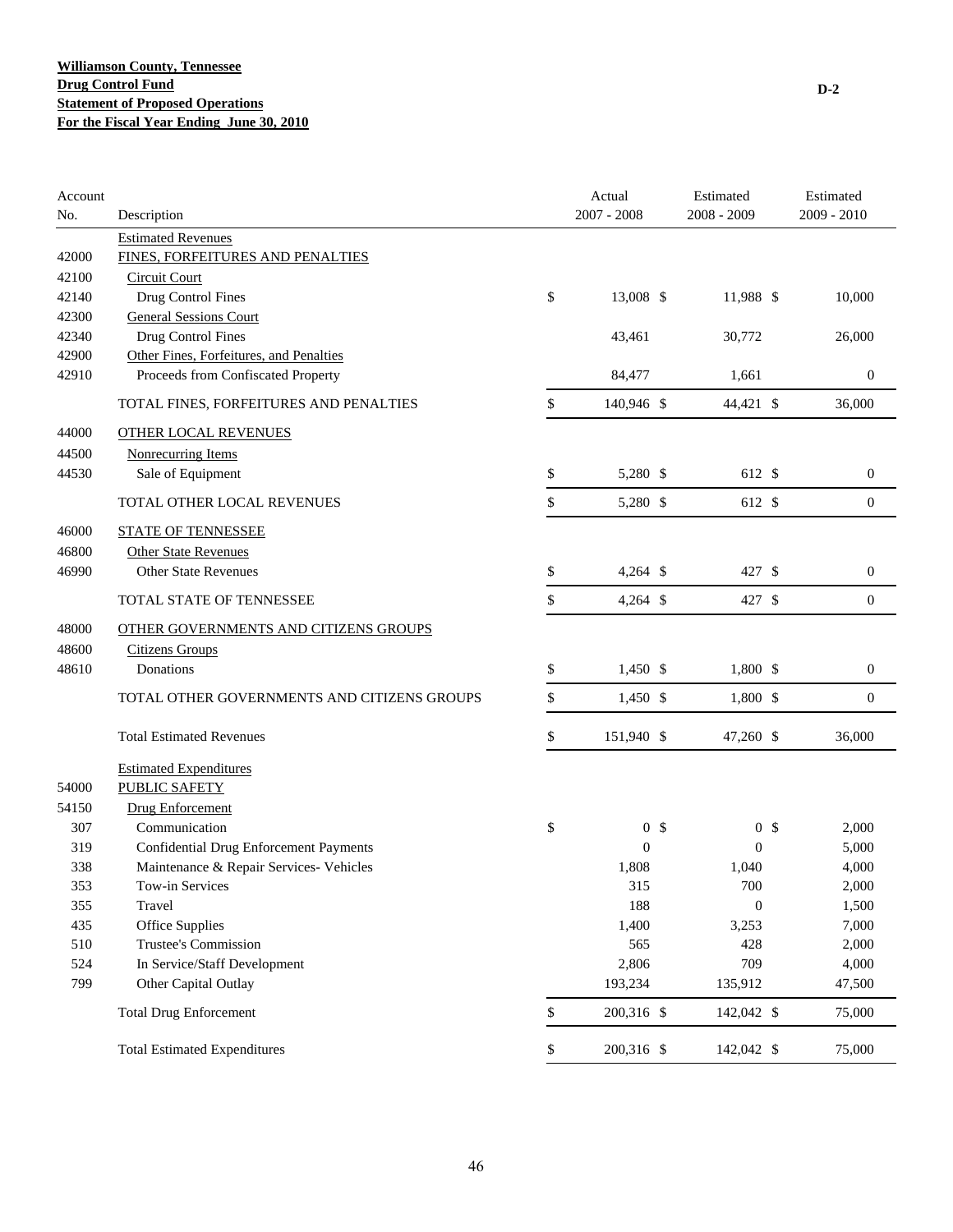## **Williamson County, Tennessee Drug Control Fund Statement of Proposed Operations (Cont.)**

| Account<br>No. | Description                              | Actual<br>$2007 - 2008$ | Estimated<br>$2008 - 2009$ | Estimated<br>$2009 - 2010$ |
|----------------|------------------------------------------|-------------------------|----------------------------|----------------------------|
|                | Excess of Estimated Revenues Over        |                         |                            |                            |
|                | (Under) Estimated Expenditures           | \$<br>$(48,376)$ \$     | $(94, 782)$ \$             | (39,000)                   |
|                | Estimated Beginning Fund Balance, July 1 | 234.522                 | 186.146                    | 91.364                     |
|                | Estimated Ending Fund Balance, June 30   | \$<br>186,146 \$        | 91.364 \$                  | 52,364                     |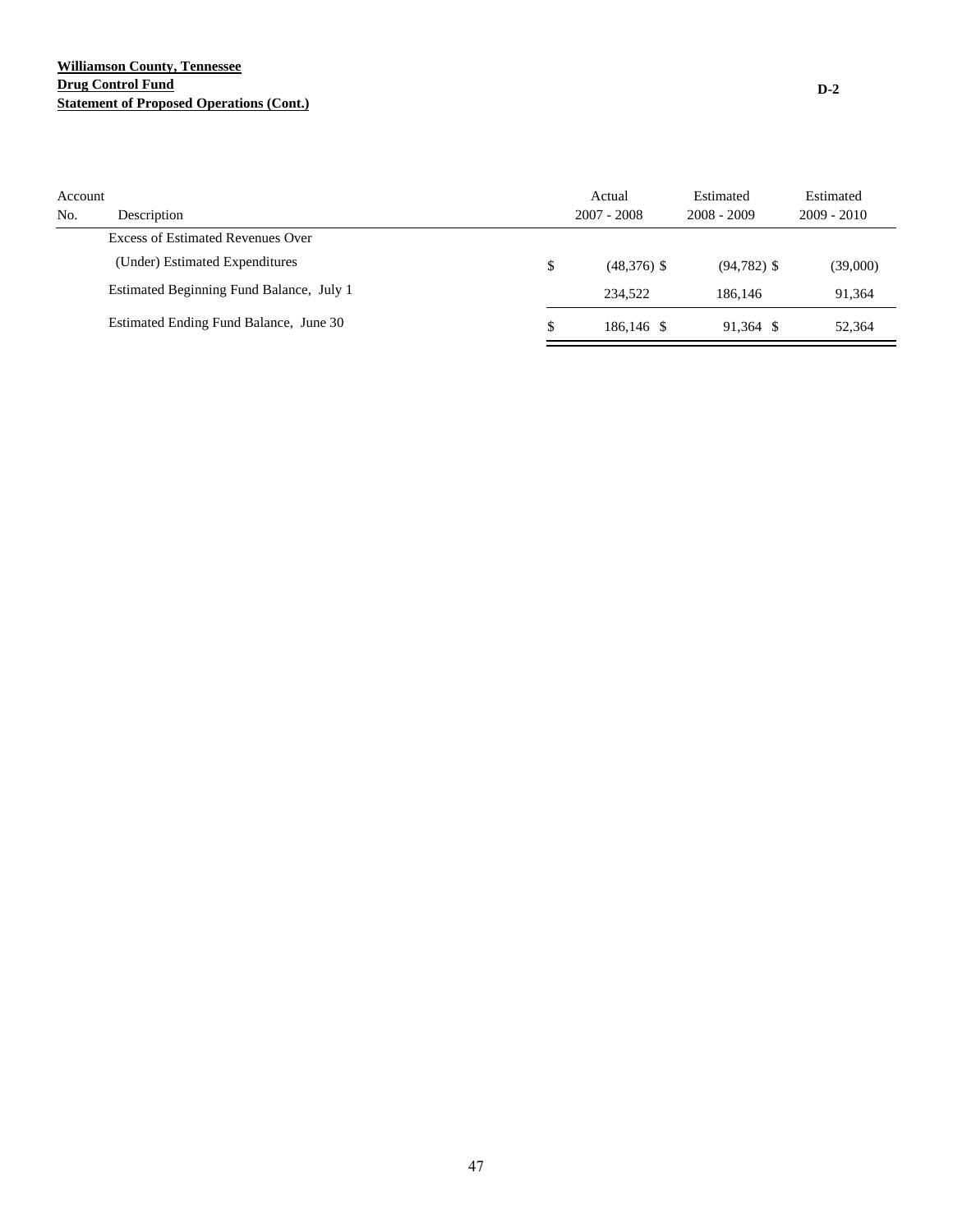| Account |                                                  | Actual               | Estimated        |                | Estimated        |
|---------|--------------------------------------------------|----------------------|------------------|----------------|------------------|
| No.     | Description                                      | $2007 - 2008$        | 2008 - 2009      |                | 2009 - 2010      |
|         | <b>Estimated Revenues</b>                        |                      |                  |                |                  |
| 40000   | <b>LOCAL TAXES</b>                               |                      |                  |                |                  |
| 40100   | <b>County Property Taxes</b>                     |                      |                  |                |                  |
| 40110   | <b>Current Property Tax</b>                      | \$<br>735,680 \$     | 754,681 \$       |                | 723,953          |
| 40120   | Trustee's Collections - Prior Year               | 9,315                | 15,670           |                | 10,000           |
| 40130   | Circuit/Clerk & Master Collections - Prior Years | 4,918                | 5,493            |                | 3,500            |
| 40140   | <b>Interest and Penalty</b>                      | 2,549                | 2,672            |                | 2,000            |
| 40161   | Payments in Lieu of Taxes - T.V.A.               | 111                  | $\boldsymbol{0}$ |                | 0                |
| 40163   | Payments in Lieu of Taxes - Other                | 2,088                | 1,980            |                | $\overline{0}$   |
| 40200   | <b>County Local Option Taxes</b>                 |                      |                  |                |                  |
| 40240   | Wheel Tax                                        | 3,550,678            | 3,500,000        |                | 3,500,000        |
| 40270   | <b>Business Tax</b>                              | 3,949,116            | 3,100,000        |                | 3,100,000        |
| 40280   | Mineral Severance Tax                            | 255,381              | 197,629          |                | 200,000          |
|         | <b>TOTAL LOCAL TAXES</b>                         | \$<br>8,509,836 \$   | 7,578,125 \$     |                | 7,539,453        |
| 44000   | <b>OTHER LOCAL REVENUES</b>                      |                      |                  |                |                  |
| 44100   | <b>Recurring Items</b>                           |                      |                  |                |                  |
| 44130   | Sale of Materials and Supplies                   | \$<br>7,816 \$       | 8,066 \$         |                | $\boldsymbol{0}$ |
| 44135   | Sale of Gasoline                                 | 70,071               | 61,716           |                | 50,000           |
| 44170   | Miscellaneous Refunds                            | 17,866               | 108,208          |                | $\boldsymbol{0}$ |
| 44500   | <b>Nonrecurring Items</b>                        |                      |                  |                |                  |
| 44530   | Sale of Equipment                                | $\mathbf{0}$         | 31,457           |                | $\boldsymbol{0}$ |
| 44560   | Damages Recovered from Individuals               | 5,196                | $\boldsymbol{0}$ |                | $\boldsymbol{0}$ |
| 44990   | <b>Other Local Revenues</b>                      |                      |                  |                |                  |
| 44990   | Other Local Revenues                             | 5,040                | 3,660            |                | 10,000           |
|         | TOTAL OTHER LOCAL REVENUES                       | \$<br>105,989 \$     | 213,107 \$       |                | 60,000           |
| 46000   | <b>STATE OF TENNESSEE</b>                        |                      |                  |                |                  |
| 46400   | <b>Public Works Grants</b>                       |                      |                  |                |                  |
| 46410   | <b>Bridge Program</b>                            | \$<br>0 <sup>5</sup> | 205,184 \$       |                | $\boldsymbol{0}$ |
| 46420   | State Aid Program                                | 186,420              | 311,270          |                | $\overline{0}$   |
| 46800   | <b>Other State Revenues</b>                      |                      |                  |                |                  |
| 46840   | Alcoholic Beverage Tax                           | 70,309               | 74,339           |                | 50,000           |
| 46920   | Gasoline and Motor Fuel Tax                      | 2,728,282            | 2,546,185        |                | 2,600,000        |
| 46930   | Petroleum Special Tax                            | 101,704              | 101,703          |                | 100,000          |
|         | TOTAL STATE OF TENNESSEE                         | \$<br>3,086,715 \$   | 3,238,681 \$     |                | 2,750,000        |
| 47000   | FEDERAL GOVERNMENT                               |                      |                  |                |                  |
| 47100   | <b>Federal Through State</b>                     |                      |                  |                |                  |
| 47230   | Disaster Relief                                  | \$<br>429,336 \$     |                  | 0 <sup>5</sup> | $\boldsymbol{0}$ |
|         | TOTAL FEDERAL GOVERNMENT                         | \$<br>429,336 \$     |                  | 0 <sup>5</sup> | $\boldsymbol{0}$ |
| 48000   | OTHER GOVERNMENTS AND CITIZENS GROUPS            |                      |                  |                |                  |
| 48100   | <b>Other Governments</b>                         |                      |                  |                |                  |
| 48120   | Paving and Maintenance                           | \$<br>155,268 \$     | 33,773 \$        |                | 50,000           |
|         | TOTAL OTHER GOVERNMENTS AND CITIZENS GROUPS      | \$<br>155,268 \$     | 33,773 \$        |                | 50,000           |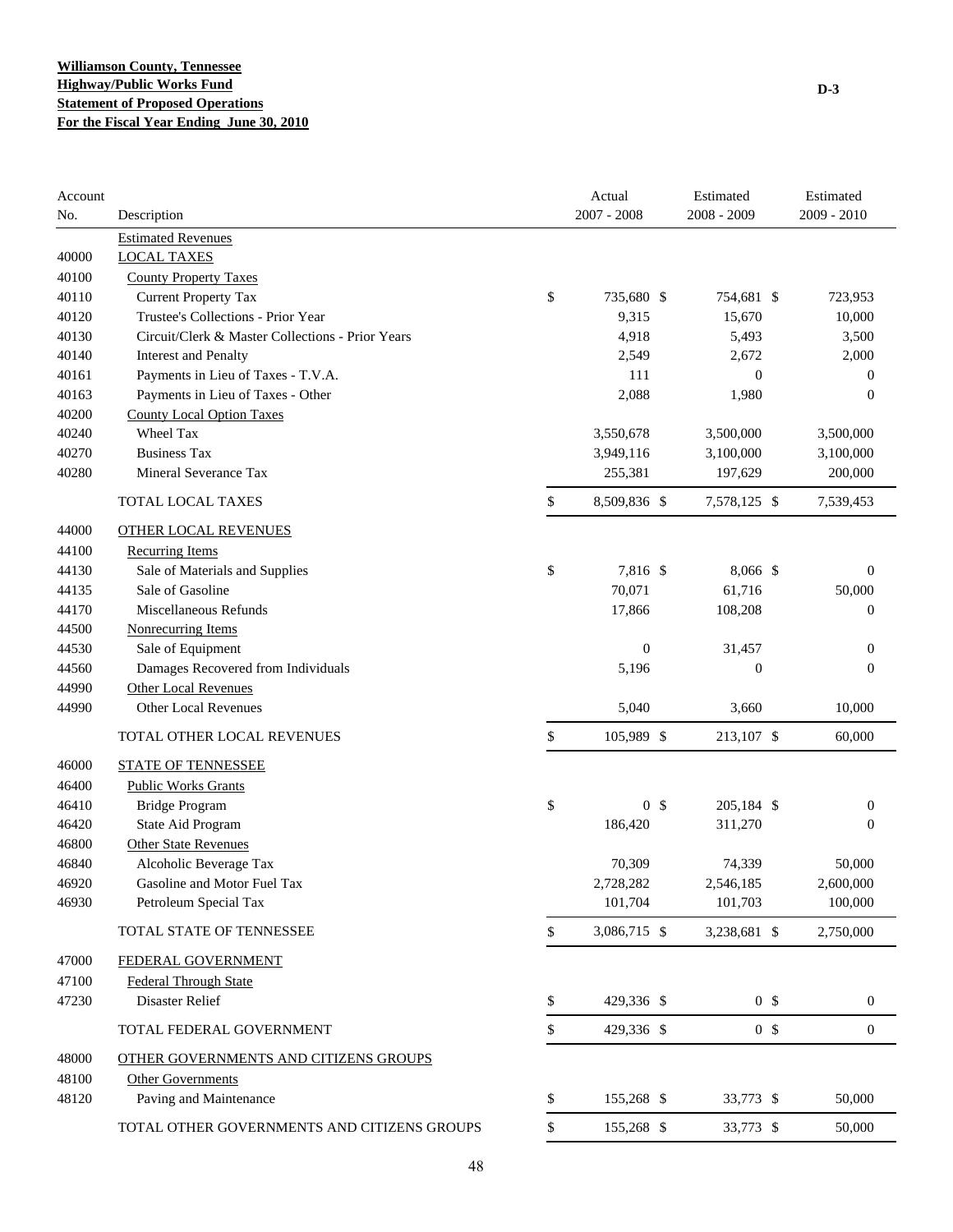## **Williamson County, Tennessee Highway/Public Works Fund Statement of Proposed Operations (Cont.)**

| Account<br>No. | Description                                       |    | Actual<br>$2007 - 2008$ | Estimated<br>$2008 - 2009$ | Estimated<br>2009 - 2010 |
|----------------|---------------------------------------------------|----|-------------------------|----------------------------|--------------------------|
|                | <b>Estimated Revenues (Cont.)</b>                 |    |                         |                            |                          |
|                | <b>Total Estimated Revenues</b>                   |    | \$<br>12,287,144 \$     | 11,063,686 \$              | 10,399,453               |
|                | <b>Estimated Other Sources:</b>                   |    |                         |                            |                          |
| 49800          | Transfers In                                      |    | \$<br>300,000 \$        | 250,000 \$                 | 100,000                  |
|                | <b>Total Estimated Revenues and Other Sources</b> |    | \$<br>12,587,144 \$     | 11,313,686 \$              | 10,499,453               |
| 60000          | <b>Estimated Expenditures</b><br><b>HIGHWAYS</b>  |    |                         |                            |                          |
| 61000          |                                                   |    |                         |                            |                          |
|                | Administration                                    |    |                         |                            |                          |
| 101            | County Official/Administrative Officer            |    | \$<br>104,728 \$        | 107,869 \$                 | 107,884                  |
| 119            | Accountants/Bookkeepers                           |    | 54,122                  | 55,744                     | 55,747                   |
| 148            | Dispatchers/Radio Operators                       |    | 47,258                  | 48,672                     | 48,680                   |
| 161            | Sercetary(s)                                      |    | 39,146                  | 40,310                     | 40,339                   |
| 186            | Longevity Pay                                     |    | 40,800                  | 41,550                     | 44,150                   |
| 191            | Board and Committee Members Fees                  |    | 6,900                   | 6,900                      | 7,200                    |
| 302            | Advertising                                       |    | 283                     | 120                        | 500                      |
| 307            | Communication                                     |    | 9,731                   | 9,693                      | 14,500                   |
| 321            | <b>Engineering Services</b>                       |    | 295,148                 | 299,395                    | 300,000                  |
| 322            | <b>Evaluation and Testing</b>                     |    | 2,010                   | 2,760                      | 3,500                    |
| 330            | <b>Operating Lease Payments</b>                   |    | 1,409                   | 1,314                      | 1,800                    |
| 331            | <b>Legal Services</b>                             |    | 57,646                  | 26,090                     | 60,000                   |
| 332            | Legal Notices, Recording and Court Costs          |    | 27                      | $\boldsymbol{0}$           | 500                      |
| 337            | Maintenance & Repair Services- Office Equipment   |    | 383                     | 1,062                      | 1,500                    |
| 348            | <b>Postal Charges</b>                             |    | 78                      | 1,300                      | 1,300                    |
| 415            | Electricity                                       |    | 13,806                  | 25,315                     | 26,000                   |
| 434            | Natural Gas                                       |    | 7,308                   | 10,917                     | 15,000                   |
| 435            | Office Supplies                                   |    | 3,344                   | 1,834                      | 3,400                    |
| 437            | Periodicals                                       |    | 62                      | $\boldsymbol{0}$           | 100                      |
| 454            | Water and Sewer                                   |    | 7,698                   | 7,033                      | 8,000                    |
| 599            | Other Charges                                     |    | 8,201                   | 5,505                      | 8,000                    |
| 719            | Office Equipment                                  |    | 503                     | 2,131                      | $\boldsymbol{0}$         |
|                | <b>Total Administration</b>                       |    | \$<br>700,591 \$        | 695,514 \$                 | 748,100                  |
| 62000          | Highway and Bridge Maintenance                    |    |                         |                            |                          |
| 141            | Foremen                                           |    | \$<br>153,504 \$        | 158,101 \$                 | 158,114                  |
| 143            | <b>Equipment Operators</b>                        |    | 1,825,591               | 1,899,853                  | 1,940,992                |
| 169            | Part-time Personnel                               |    | 67,378                  | 86,815                     | 95,913                   |
| 187            | Overtime Pay                                      |    | 89,448                  | 57,773                     | 93,625                   |
| 312            | Contracts with Private Agencies                   |    | 107,228                 | 101,983                    | 100,000                  |
| 351            | Rentals                                           |    | 73,047                  | 68,489                     | 60,000                   |
| 399            | Other Contracted Services                         |    | 104,519                 | 71,717                     | 75,000                   |
| 403            | Asphalt - Cold Mix                                |    | $\boldsymbol{0}$        | 22,275                     | 20,000                   |
| 404            | Asphalt - Hot Mix                                 |    | 2,671,779               | 2,239,125                  | 2,200,000                |
| 405            | Asphalt - Liquid                                  |    | 97,240                  | 249,224                    | 300,000                  |
| 409            | <b>Crushed Stone</b>                              |    | 7,877                   | $\boldsymbol{0}$           | $\boldsymbol{0}$         |
| 436            | Other Road Supplies                               | 49 | 99,567                  | 78,671                     | 80,000                   |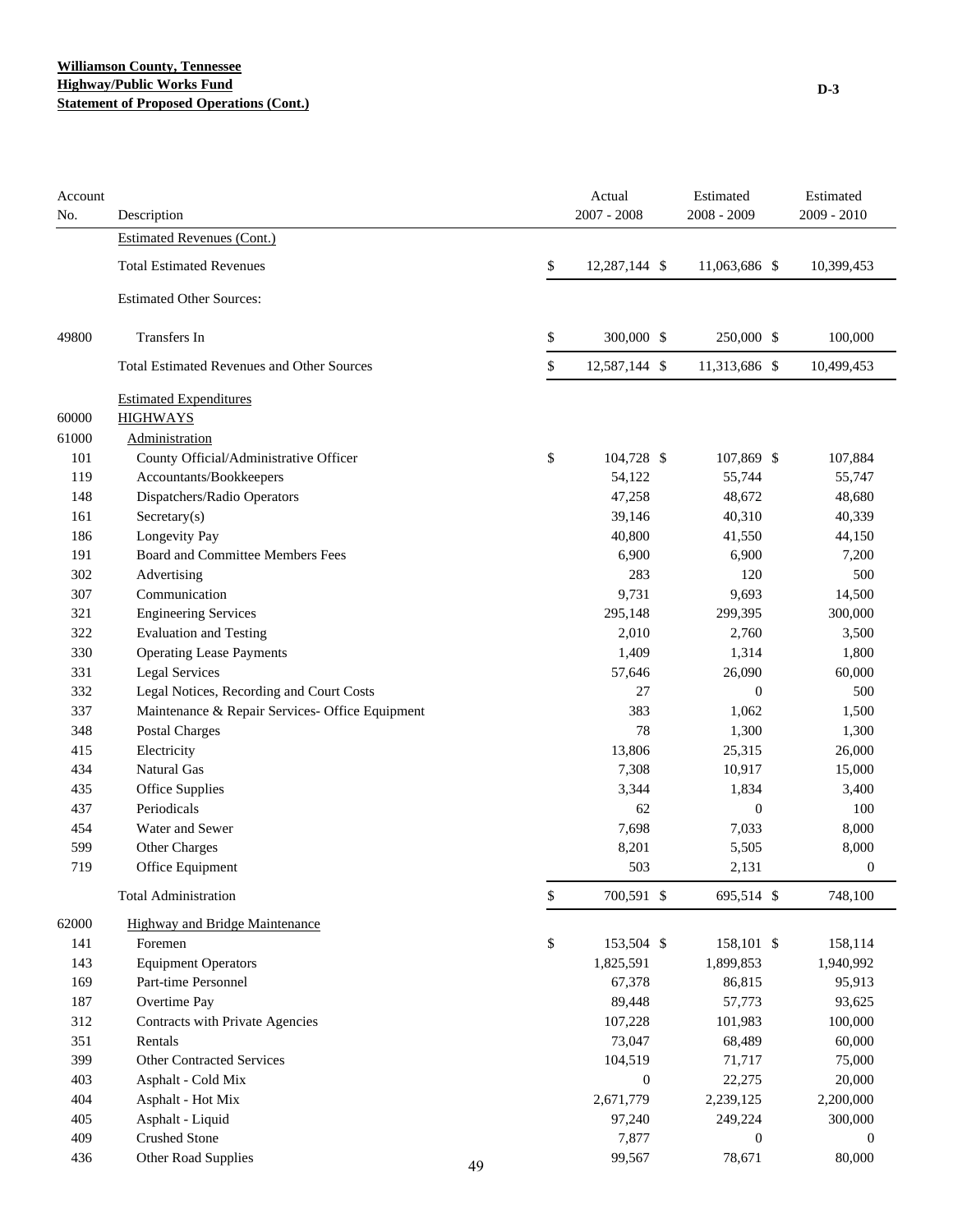| Account |                                              |    | Actual           | Estimated    | Estimated     |
|---------|----------------------------------------------|----|------------------|--------------|---------------|
| No.     | Description                                  |    | $2007 - 2008$    | 2008 - 2009  | $2009 - 2010$ |
|         | <b>Estimated Expenditures (Cont.)</b>        |    |                  |              |               |
| 60000   | <b>HIGHWAYS</b> (Cont.)                      |    |                  |              |               |
| 62000   | Highway and Bridge Maintenance (Cont.)       |    |                  |              |               |
| 438     | Pipe                                         | \$ | 56,695 \$        | 134,657 \$   | 80,000        |
| 443     | Road Signs                                   |    | 26,111           | 47,453       | 30,000        |
| 444     | Salt                                         |    | 6,845            | 7,860        | 8,000         |
| 451     | Uniforms                                     |    | 20,445           | 19,234       | 30,000        |
| 455     | <b>Wood Products</b>                         |    | 78               | 623          | 3,000         |
| 599     | Other Charges                                |    | 345              | 4,309        | 5,000         |
|         | Total Highway and Bridge Maintenance         | \$ | 5,407,697 \$     | 5,248,162 \$ | 5,279,644     |
| 63100   | Operation and Maintenance of Equipment       |    |                  |              |               |
| 141     | Foremen                                      | \$ | 51,418 \$        | 52,957 \$    | 52,967        |
| 142     | Mechanic(s)                                  |    | 137,653          | 127,750      | 143,996       |
| 150     | Nightwatchmen                                |    | 98,157           | 100,776      | 100,721       |
| 169     | Part-time Personnel                          |    | 8,964            | 7,374        | 11,697        |
| 412     | Diesel Fuel                                  |    | 472,392          | 352,108      | 440,000       |
| 416     | <b>Equipment Parts - Heavy</b>               |    | 509,929          | 551,882      | 551,500       |
| 418     | <b>Equipment and Machinery Parts</b>         |    | $\boldsymbol{0}$ | 1,299        | 2,500         |
| 424     | <b>Garage Supplies</b>                       |    | 23,308           | 16,243       | 36,000        |
| 425     | Gasoline                                     |    | 241,644          | 172,078      | 200,000       |
| 433     | Lubricants                                   |    | 16,734           | 34,316       | 58,500        |
| 450     | Tires and Tubes                              |    | 92,731           | 100,574      | 139,500       |
|         | Total Operation and Maintenance of Equipment | \$ | 1,652,930 \$     | 1,517,357 \$ | 1,737,381     |
| 63400   | <b>Quarry Operations</b>                     |    |                  |              |               |
| 143     | <b>Equipment Operators</b>                   | \$ | 281,010 \$       | 256,026 \$   | 291,091       |
| 187     | Overtime Pay                                 |    | 34,946           | 8,873        | 64,367        |
| 323     | <b>Explosive and Drilling Services</b>       |    | 114,377          | 106,432      | 120,000       |
| 338     | Maintenance & Repair Services- Vehicles      |    | 196,712          | 188,640      | 220,000       |
| 415     | Electricity                                  |    | 47,354           | 57,596       | 60,000        |
| 499     | Other Supplies and Materials                 |    | 4,361            | 3,857        | 6,000         |
|         |                                              |    |                  |              |               |
|         | <b>Total Quarry Operations</b>               | \$ | 678,760 \$       | 621,424 \$   | 761,458       |
| 65000   | <b>Other Charges</b>                         |    |                  |              |               |
| 502     | <b>Building and Contents Insurance</b>       | \$ | 0 <sup>5</sup>   | 1,356 \$     | 50,000        |
| 503     | <b>Excess Risk Insurance</b>                 |    | 182,319          | 64,396       | 250,000       |
| 510     | Trustee's Commission                         |    | 121,718          | 111,706      | 125,000       |
| 511     | Vehicle and Equipment Insurance              |    | 27,177           | 5,866        | 100,000       |
| 513     | Worker's Compensation Insurance              |    | 222,199          | 271,888      | 200,000       |
|         | <b>Total Other Charges</b>                   | \$ | 553,413 \$       | 455,212 \$   | 725,000       |
| 66000   | <b>Employee Benefits</b>                     |    |                  |              |               |
| 201     | Social Security                              | \$ | 182,125 \$       | 183,362 \$   | 201,500       |
| 204     | <b>State Retirement</b>                      |    | 231,353          | 222,566      | 237,500       |
| 206     | Life Insurance                               |    | 3,940            | 3,637        | 4,200         |
| 207     | <b>Medical Insurance</b>                     |    | 565,500          | 659,000      | 624,000       |
| 209     | Disability Insurance                         |    | 3,520            | 9,795        | 7,500         |
|         |                                              | 50 |                  |              |               |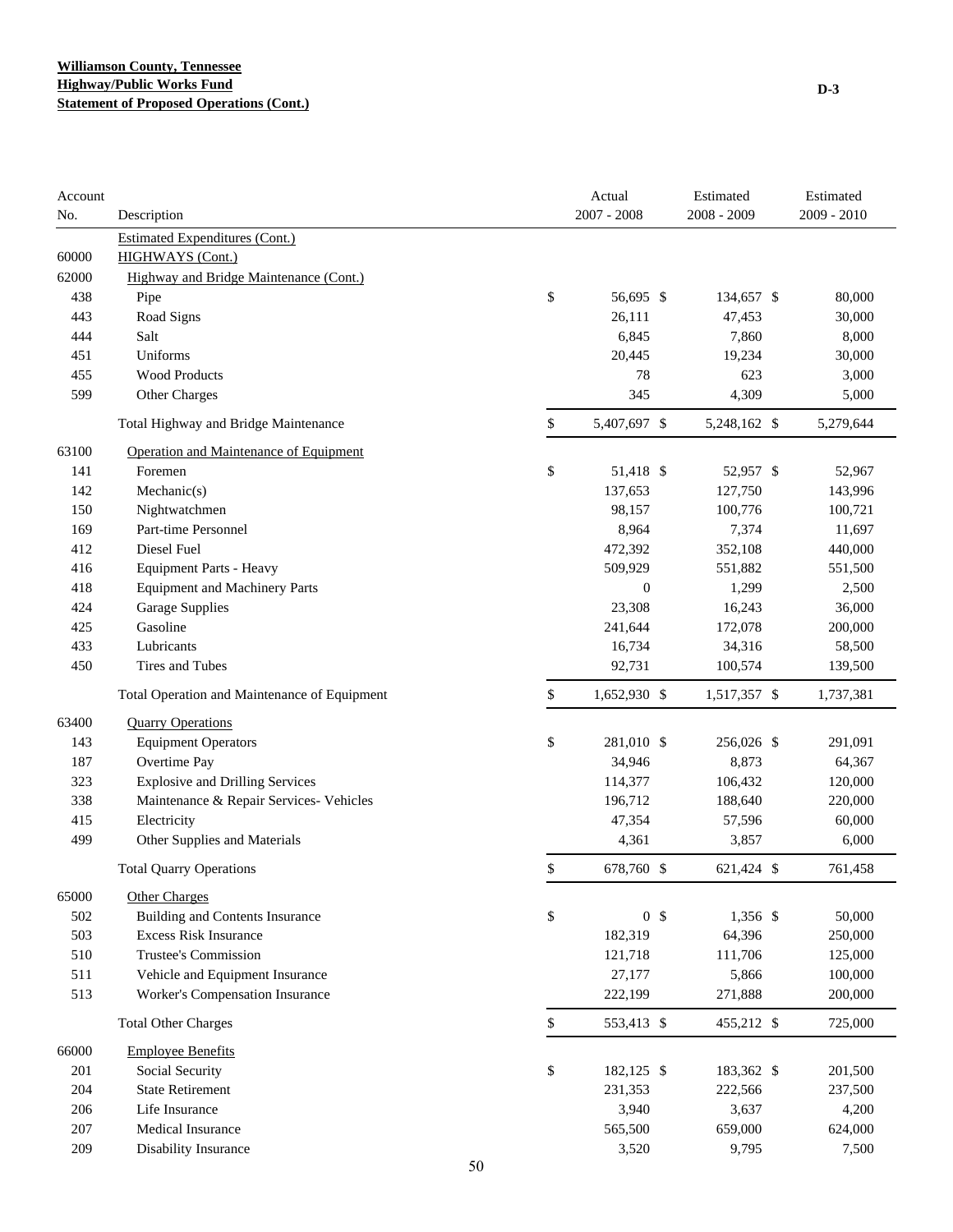| Account |                                                     | Actual               | Estimated       | Estimated        |
|---------|-----------------------------------------------------|----------------------|-----------------|------------------|
| No.     | Description                                         | $2007 - 2008$        | $2008 - 2009$   | $2009 - 2010$    |
|         | <b>Estimated Expenditures (Cont.)</b>               |                      |                 |                  |
| 60000   | <b>HIGHWAYS</b> (Cont.)                             |                      |                 |                  |
| 66000   | Employee Benefits (Cont.)                           |                      |                 |                  |
| 210     | <b>Unemployment Compensation</b>                    | \$<br>$1,206$ \$     | 0 <sup>5</sup>  | 5,000            |
| 212     | <b>Employer Medicare</b>                            | 42,650               | 42,916          | 47,250           |
|         | <b>Total Employee Benefits</b>                      | \$<br>1,030,294 \$   | 1,121,276 \$    | 1,126,950        |
| 68000   | Capital Outlay                                      |                      |                 |                  |
| 705     | <b>Bridge Construction</b>                          | \$<br>608,373 \$     | 49,274 \$       | 100,000          |
| 706     | <b>Building Construction</b>                        | $\overline{0}$       | 9               | $\mathbf{0}$     |
| 713     | <b>Highway Construction</b>                         | 49,672               | 128,109         | 75,000           |
| 714     | Highway Equipment                                   | 348,504              | 347,299         | $\mathbf{0}$     |
| 724     | Site Development                                    | 4.694                | 5,657           | 5,000            |
|         | <b>Total Capital Outlay</b>                         | \$<br>1,011,243 \$   | 530,348 \$      | 180,000          |
|         | <b>Total Estimated Expenditures</b>                 | \$<br>11,034,928 \$  | 10,189,293 \$   | 10,558,533       |
|         | <b>Estimated Other Uses:</b>                        |                      |                 |                  |
| 99100   | <b>Transfers Out</b>                                | \$<br>0 <sup>5</sup> | 1,705,770 \$    | $\boldsymbol{0}$ |
|         | Total Estimated Expenditures and Other Uses         | \$<br>11,034,928 \$  | 11,895,063 \$   | 10,558,533       |
|         | Excess of Estimated Revenues and Other Sources Over |                      |                 |                  |
|         | (Under) Estimated Expenditures and Other Uses       | \$<br>1,552,216 \$   | $(581, 377)$ \$ | (59,080)         |
|         | Estimated Beginning Fund Balance, July 1            | 7,693,832            | 9,246,048       | 8,664,671        |
|         | Estimated Ending Fund Balance, June 30              | \$<br>9,246,048 \$   | 8,664,671 \$    | 8,605,591        |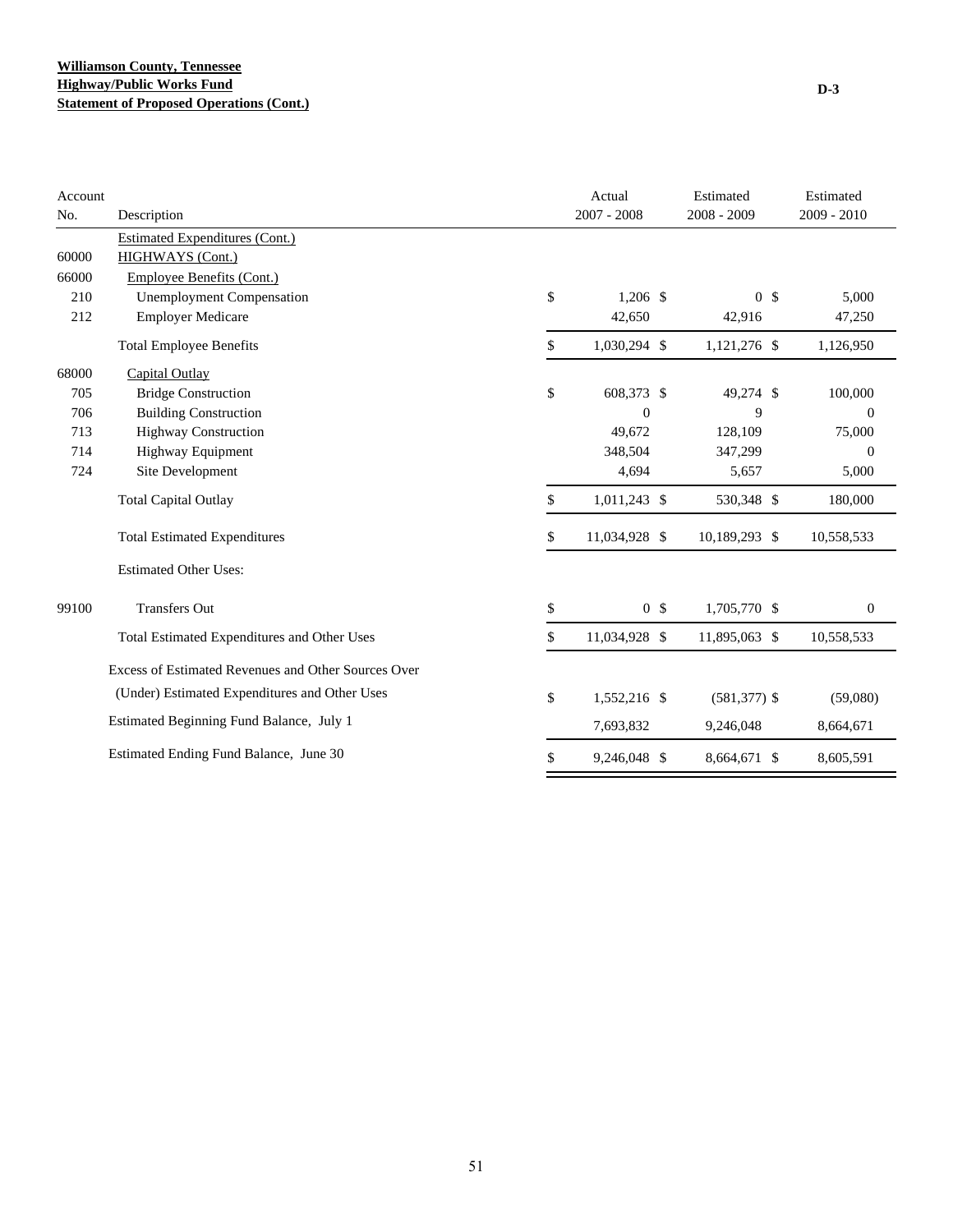| Account |                                                      |        | Actual         | Estimated        | Estimated        |
|---------|------------------------------------------------------|--------|----------------|------------------|------------------|
| No.     | Description                                          |        | $2007 - 2008$  | 2008 - 2009      | 2009 - 2010      |
|         | <b>Estimated Revenues</b>                            |        |                |                  |                  |
| 40000   | <b>LOCAL TAXES</b>                                   |        |                |                  |                  |
| 40100   | <b>County Property Taxes</b>                         |        |                |                  |                  |
| 40110   | <b>Current Property Tax</b>                          | \$     | 69,915,732 \$  | 73,100,945 \$    | 71,641,440       |
| 40120   | Trustee's Collections - Prior Year                   |        | 677,386        | 1,029,981        | 850,000          |
| 40130   | Circuit/Clerk & Master Collections - Prior Years     |        | 301,705        | 363,255          | 300,000          |
| 40140   | <b>Interest and Penalty</b>                          |        | 171,278        | 194,059          | 170,000          |
| 40161   | Payments in Lieu of Taxes - T.V.A.                   |        | 2,366          | 2,381            | 2,500            |
| 40162   | Payments in Lieu of Taxes - Local Utilities          |        | 112,559        | 100,384          | 115,000          |
| 40200   | <b>County Local Option Taxes</b>                     |        |                |                  |                  |
| 40210   | Local Option Sales Tax                               |        | 33,539,622     | 31,117,013       | 33,000,000       |
| 40300   | <b>Statutory Local Taxes</b>                         |        |                |                  |                  |
| 40350   | <b>Interstate Telecommunications Tax</b>             |        | 14,117         | 14,026           | 15,000           |
|         | TOTAL LOCAL TAXES                                    | \$     | 104,734,765 \$ | 105,922,044 \$   | 106,093,940      |
| 41000   | LICENSES AND PERMITS                                 |        |                |                  |                  |
| 41100   | Licenses                                             |        |                |                  |                  |
| 41110   | Marriage Licenses                                    | \$     | 8,016 \$       | 8,656 \$         | 8,500            |
|         | TOTAL LICENSES AND PERMITS                           | \$     | 8,016 \$       | 8,656 \$         | 8,500            |
| 43000   | <b>CHARGES FOR CURRENT SERVICES</b>                  |        |                |                  |                  |
| 43500   | <b>Education Charges</b>                             |        |                |                  |                  |
| 43511   | Tuition - Regular Day Students                       | \$     | 122,084 \$     | 94,020 \$        | 120,000          |
| 43513   | Tuition - Summer School                              |        | 59,501         | 52,860           | 65,000           |
| 43542   | Contract for Instructional Services with Other LEA's |        | 71,542         | 72,953           | 77,500           |
| 43570   | Receipts from Individual Schools                     |        | 109,800        | 138,650          | 120,000          |
| 43581   | Community Service Fees - Children                    |        | 22,239         | $\boldsymbol{0}$ | $\mathbf{0}$     |
| 43990   | <b>Other Charges for Services</b>                    |        |                |                  |                  |
| 43990   | Other Charges for Services                           |        | 23,200         | 41,660           | 5,200            |
| 43994   | Other Chg. For Serv-Field Trips                      |        | 337,407        | 311,950          | 330,000          |
| 43999   | Other Chg. For Serv-Subs                             |        | 6,055          | 12,752           | 7,000            |
|         | TOTAL CHARGES FOR CURRENT SERVICES                   | \$     | 751,828 \$     | 724,845 \$       | 724,700          |
| 44000   | <b>OTHER LOCAL REVENUES</b>                          |        |                |                  |                  |
| 44100   | <b>Recurring Items</b>                               |        |                |                  |                  |
| 44110   | Investment Income                                    | $\$\,$ | 1,362,480 \$   | 527,850 \$       | 750,080          |
| 44111   | <b>Invest Income-Viron Energy</b>                    |        | 4,070          | 697              | 1,000            |
| 44120   | Lease/Rentals                                        |        | 141,664        | 151,435          | 130,000          |
| 44121   | Lease/Rentals Charges-YMCA                           |        | 289,663        | 255,387          | 230,000          |
| 44127   | Lease/Rentals-Calculators                            |        | 9,146          | 9,521            | 8,000            |
| 44170   | Miscellaneous Refunds                                |        | 22,489         | 5,746            | 20,000           |
| 44177   | Misc Refunds-ERATE                                   |        | 108,038        | 50,756           | 26,500           |
| 44500   | Nonrecurring Items                                   |        |                |                  |                  |
| 44530   | Sale of Equipment                                    |        | 43,721         | 24,754           | 40,000           |
| 44540   | Sale of Property                                     |        | $\mathbf{0}$   | 2,135,000        | $\boldsymbol{0}$ |
| 44560   | Damages Recovered from Individuals                   |        | 27,068         | 26,641           | 30,000           |
| 44570   | Contributions & Gifts                                |        | 22,600         | 17,795           | 27,000           |
|         |                                                      |        |                |                  |                  |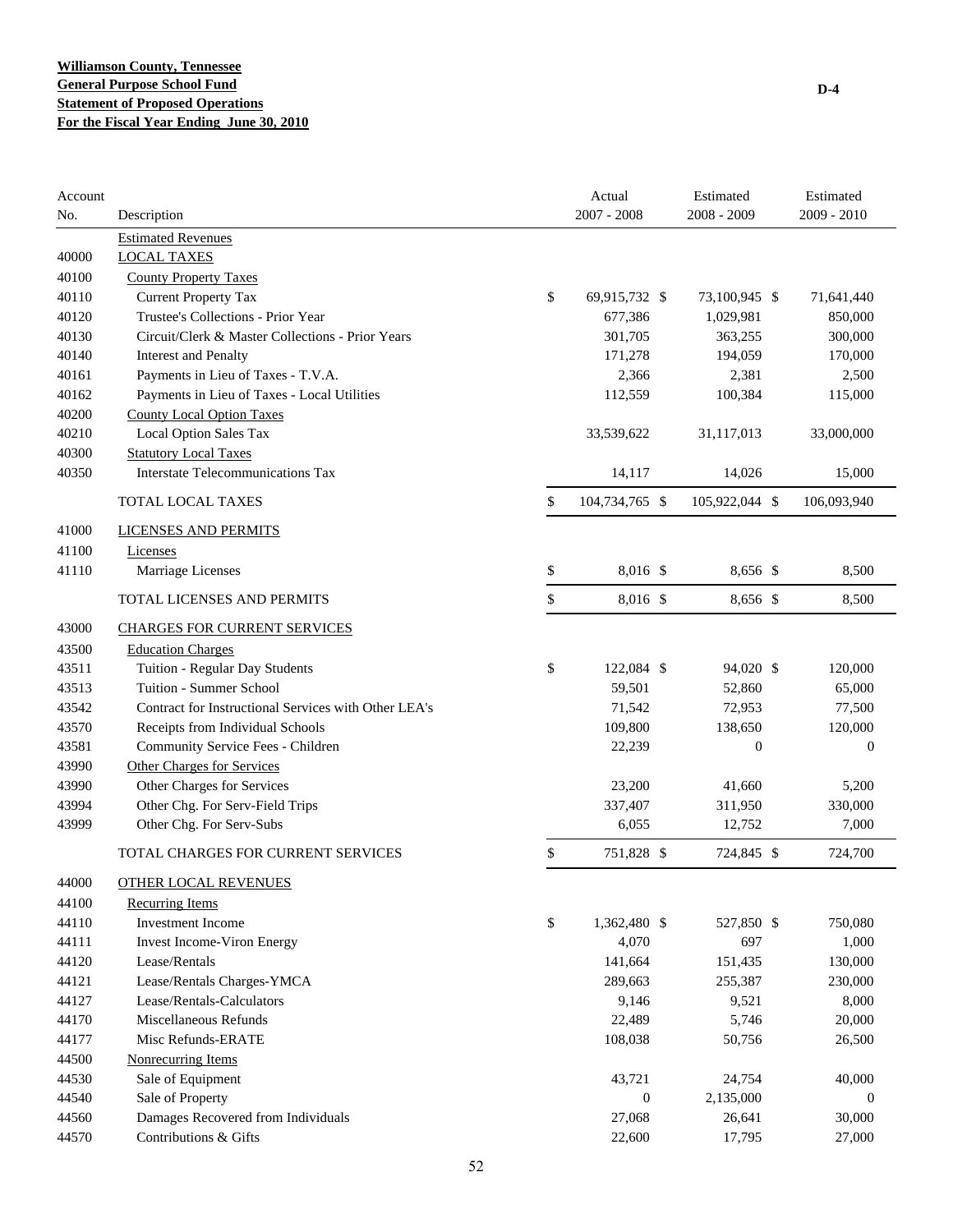| Account<br>No. | Description                                | Actual<br>$2007 - 2008$ | Estimated<br>2008 - 2009 | Estimated<br>2009 - 2010 |
|----------------|--------------------------------------------|-------------------------|--------------------------|--------------------------|
|                | <b>Estimated Revenues (Cont.)</b>          |                         |                          |                          |
| 44000          | <b>OTHER LOCAL REVENUES (Cont.)</b>        |                         |                          |                          |
| 44990          | <b>Other Local Revenues</b>                |                         |                          |                          |
| 44990          | <b>Other Local Revenues</b>                | \$<br>82,690 \$         | 165,880 \$               | 103,000                  |
| 44991          | Oth Local Revenues-GED WRDFRC              | 2,282                   | 2,013                    | 2,200                    |
|                | TOTAL OTHER LOCAL REVENUES                 | \$<br>2,115,911 \$      | 3,373,475 \$             | 1,367,780                |
| 46000          | <b>STATE OF TENNESSEE</b>                  |                         |                          |                          |
| 46615          | <b>Extended Contract - ARRA</b>            | \$<br>0 <sup>5</sup>    | 0 <sup>5</sup>           | 208,770                  |
| 46981          | Safe Schools - ARRA                        | $\boldsymbol{0}$        | $\boldsymbol{0}$         | 79,000                   |
| 46500          | <b>State Education Funds</b>               |                         |                          |                          |
| 46511          | <b>Basic Education Program</b>             | 83,409,000              | 87,997,600               | 89,288,690               |
| 46512          | Basic Education Program - ARRA             | $\boldsymbol{0}$        | 1,461,400                | 5,217,900                |
| 46515          | Early Childhood Education                  | 439,077                 | 478,045                  | 463,000                  |
| 46550          | <b>Driver Education</b>                    | 20,540                  | 15,414                   | 17,000                   |
| 46590          | <b>Other State Education Funds</b>         | 272,044                 | 1,022,926                | 15,511                   |
| 46591          | Coor School Health-ARRA                    | 0                       | $\boldsymbol{0}$         | 85,000                   |
| 46592          | <b>Internet Connectivity-ARRA</b>          | $\boldsymbol{0}$        | $\boldsymbol{0}$         | 117,000                  |
| 46594          | Family Resource Centers-ARRA               | $\mathbf{0}$            | $\overline{0}$           | 33,300                   |
| 46599          | Oth State ED-ACT/Explore Plan              | 28,267                  | 32,485                   | 30,000                   |
| 46610          | Career Ladder Program                      | 852,279                 | 961,816                  | 965,500                  |
| 46612          | Career Ladder - Extended Contract          | 336,586                 | 292,900                  | 90,737                   |
| 46790          | Other Vocational                           | 7,990                   | 7,944                    | 8,000                    |
| 46800          | <b>Other State Revenues</b>                |                         |                          |                          |
| 46850          | Mixed Drink Tax                            | 494,039                 | 496,775                  | 500,000                  |
| 46851          | State Revenue Sharing - T.V.A.             | 1,158,348               | 1,213,988                | 1,262,546                |
| 46980          | Other State Grants                         | 88,552                  | 85,000                   | $\mathbf{0}$             |
| 46990          | <b>Other State Revenues</b>                | 260,720                 | 24,690                   | $\boldsymbol{0}$         |
|                | TOTAL STATE OF TENNESSEE                   | \$<br>87, 367, 443 \$   | 94,090,983 \$            | 98,381,954               |
| 47000          | FEDERAL GOVERNMENT                         |                         |                          |                          |
| 47100          | <b>Federal Through State</b>               |                         |                          |                          |
| 47120          | <b>Adult Education State Grant Program</b> | \$<br>184,729 \$        | 177,875 \$               | 194,971                  |
| 47139          | Other Vocational                           | 95,464                  | 35,594                   | $\boldsymbol{0}$         |
| 47143          | Special Education - Grants to States       | 216,049                 | 599,364                  | 300,000                  |
| 47145          | Special Education Preschool Grants         | $\boldsymbol{0}$        | 15,318                   | $\boldsymbol{0}$         |
| 47600          | Direct Federal Revenue                     |                         |                          |                          |
| 47640          | <b>ROTC</b> Reimbursement                  | 332,015                 | 362,099                  | 350,000                  |
| 47990          | Other Direct Federal Revenue               | 213,206                 | 348,315                  | 354,795                  |
|                | TOTAL FEDERAL GOVERNMENT                   | \$<br>1,041,462 \$      | 1,538,565 \$             | 1,199,766                |
|                | <b>Total Estimated Revenues</b>            | \$<br>196,019,425 \$    | 205,658,568 \$           | 207,776,640              |
|                | <b>Estimated Other Sources:</b>            |                         |                          |                          |
| 49805          | Transfers In-Indirect Cost                 | \$<br>109,829 \$        | 182,976 \$               | 50,000                   |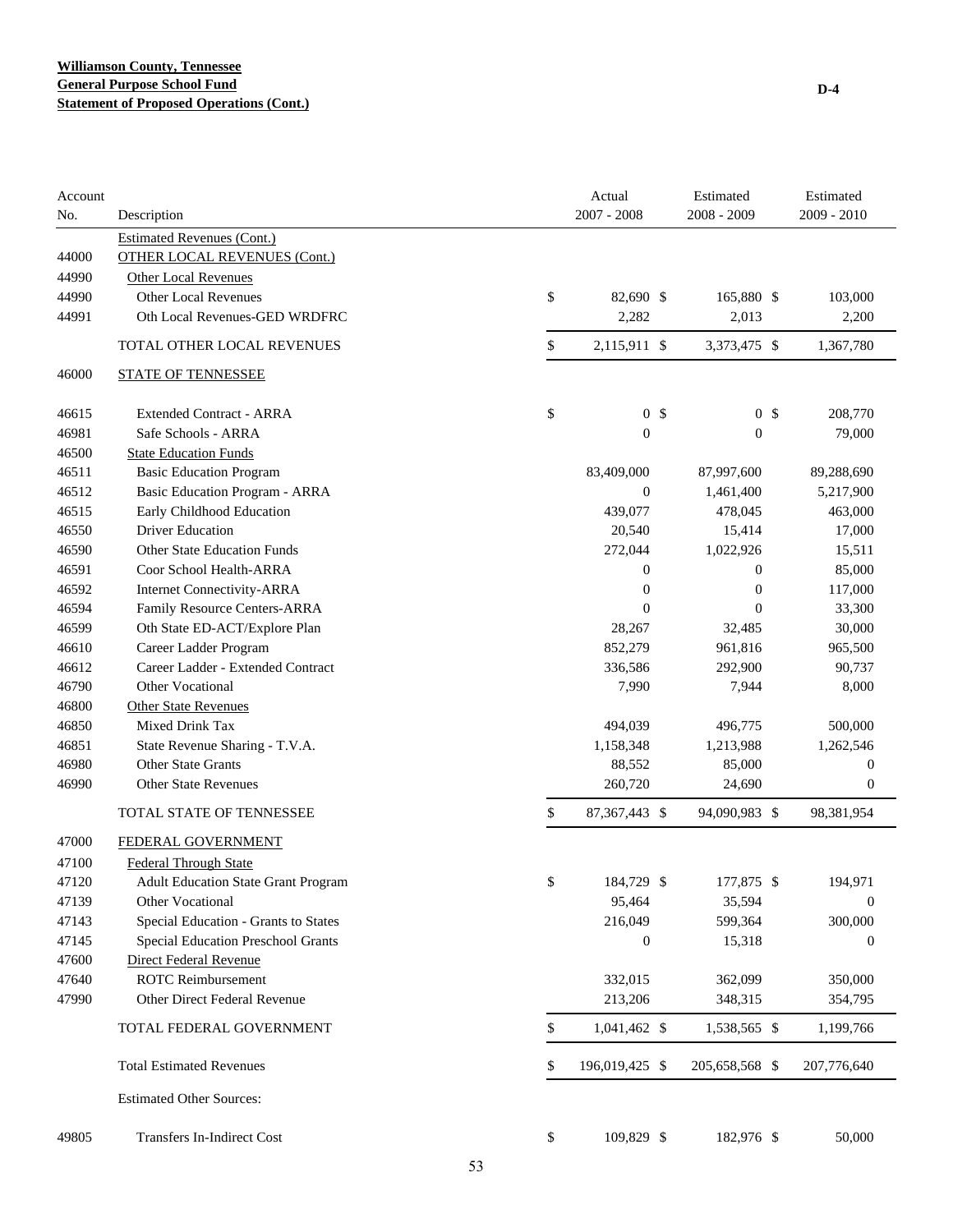## **Williamson County, Tennessee General Purpose School Fund Statement of Proposed Operations (Cont.)**

| Account<br>No. | Description                                       |    | Actual<br>$2007 - 2008$ | Estimated<br>$2008 - 2009$ |     | Estimated<br>2009 - 2010 |
|----------------|---------------------------------------------------|----|-------------------------|----------------------------|-----|--------------------------|
|                | <b>Estimated Other Sources:</b>                   |    |                         |                            |     |                          |
|                | <b>Total Estimated Revenues and Other Sources</b> |    | \$<br>196,129,255 \$    | 205,841,544 \$             |     | 207,826,640              |
|                | <b>Estimated Expenditures</b>                     |    |                         |                            |     |                          |
| 71000          | <b>INSTRUCTION</b>                                |    |                         |                            |     |                          |
| 71100          | <b>Regular Instruction Program</b>                |    |                         |                            |     |                          |
| 116            | Teachers                                          |    | \$<br>67,970,642 \$     | 72,691,503 \$              |     | 75,290,103               |
| 117            | Career Ladder Program                             |    | 613,438                 | 589,688                    |     | 585,000                  |
| 127            | Career Ladder Extended Contracts                  |    | 222,018                 | 314,707                    |     | 435,000                  |
| 128            | Homebound Teachers                                |    | $\overline{0}$          | 107,869                    |     | 109,000                  |
| 163            | <b>Educational Assistants</b>                     |    | 1,568,734               | 1,692,677                  |     | 1,807,849                |
| 186            | Longevity Pay                                     |    | 26,550                  | 26,575                     |     | 30,050                   |
| 195            | <b>Substitute Teachers</b>                        |    | 615,738                 | 587,202                    |     | 897,843                  |
| 198            | Non-certified substitute teachers                 |    | 1,101,809               | 1,317,769                  |     | 1,620,000                |
| 201            | Social Security                                   |    | 4,335,955               | 4,637,678                  |     | 5,010,860                |
| 204            | <b>State Retirement</b>                           |    | 4,356,898               | 4,777,715                  |     | 5,046,709                |
| 206            | Life Insurance                                    |    | 73,892                  | 84,445                     |     | 88,281                   |
| 207            | Medical Insurance                                 |    | 13,746,716              | 13,315,238                 |     | 12,975,000               |
| 208            | <b>Dental Insurance</b>                           |    | 809,000                 | 841,000                    |     | 865,000                  |
| 210            | <b>Unemployment Compensation</b>                  |    | 25,071                  | 37,342                     |     | 32,000                   |
| 212            | <b>Employer Medicare</b>                          |    | 1,020,017               | 1,091,614                  |     | 1,172,475                |
| 336            | Maintenance & Repair Services- Equipment          |    | 52,201                  | 62,776                     |     | 59,000                   |
| 399            | <b>Other Contracted Services</b>                  |    | 404,584                 | 431,951                    |     | 428,235                  |
| 429            | <b>Instructional Supplies and Materials</b>       |    | 1,552,518               | 1,456,919                  |     | 1,457,791                |
| 449            | Textbooks                                         |    | 2,534,384               | 2,437,101                  |     | 1,501,557                |
| 535            | Fee Waivers                                       |    | 104,946                 | 77,864                     |     | 115,000                  |
| 599            | Other Charges                                     |    | 138,325                 | 70,021                     |     | 38,000                   |
| 722            | <b>Regular Instruction Equipment</b>              |    | 141,711                 | 170,124                    |     | 169,000                  |
|                | <b>Total Regular Instruction Program</b>          |    | \$<br>101,415,147 \$    | 106,819,778 \$             |     | 109,733,753              |
| 71150          | <b>Alternative Instruction Program</b>            |    |                         |                            |     |                          |
| 116            | Teachers                                          |    | \$<br>240,885 \$        | 239,254 \$                 |     | 253,893                  |
| 117            | Career Ladder Program                             |    | 2,000                   | 2,000                      |     | 2,000                    |
| 163            | <b>Educational Assistants</b>                     |    | 48,327                  | 45,345                     |     | 55,137                   |
| 186            | Longevity Pay                                     |    | $\boldsymbol{0}$        |                            | 250 | 300                      |
| 201            | Social Security                                   |    | 17,811                  | 17,518                     |     | 19,300                   |
| 204            | <b>State Retirement</b>                           |    | 18,425                  | 18,141                     |     | 20,610                   |
| 206            | Life Insurance                                    |    | 408                     |                            | 408 | 459                      |
| 207            | Medical Insurance                                 |    | 67,263                  | 67,500                     |     | 67,500                   |
| 208            | Dental Insurance                                  |    | 5,250                   | 4,500                      |     | 4,500                    |
| 212            | <b>Employer Medicare</b>                          |    | 4,165                   | 4,097                      |     | 4,515                    |
| 499            | Other Supplies and Materials                      |    | 5,812                   | 6,255                      |     | 6,200                    |
| 790            | Other Equipment                                   |    | 1,457                   | 1,113                      |     | 1,500                    |
|                | <b>Total Alternative Instruction Program</b>      |    | \$<br>411,803 \$        | 406,381 \$                 |     | 435,914                  |
| 71200          | <b>Special Education Program</b>                  |    |                         |                            |     |                          |
| 116            | Teachers                                          |    | \$<br>9,898,108 \$      | 10,324,448 \$              |     | 10,647,148               |
| 117            | Career Ladder Program                             |    | 88,000                  | 84,000                     |     | 83,000                   |
|                |                                                   | 54 |                         |                            |     |                          |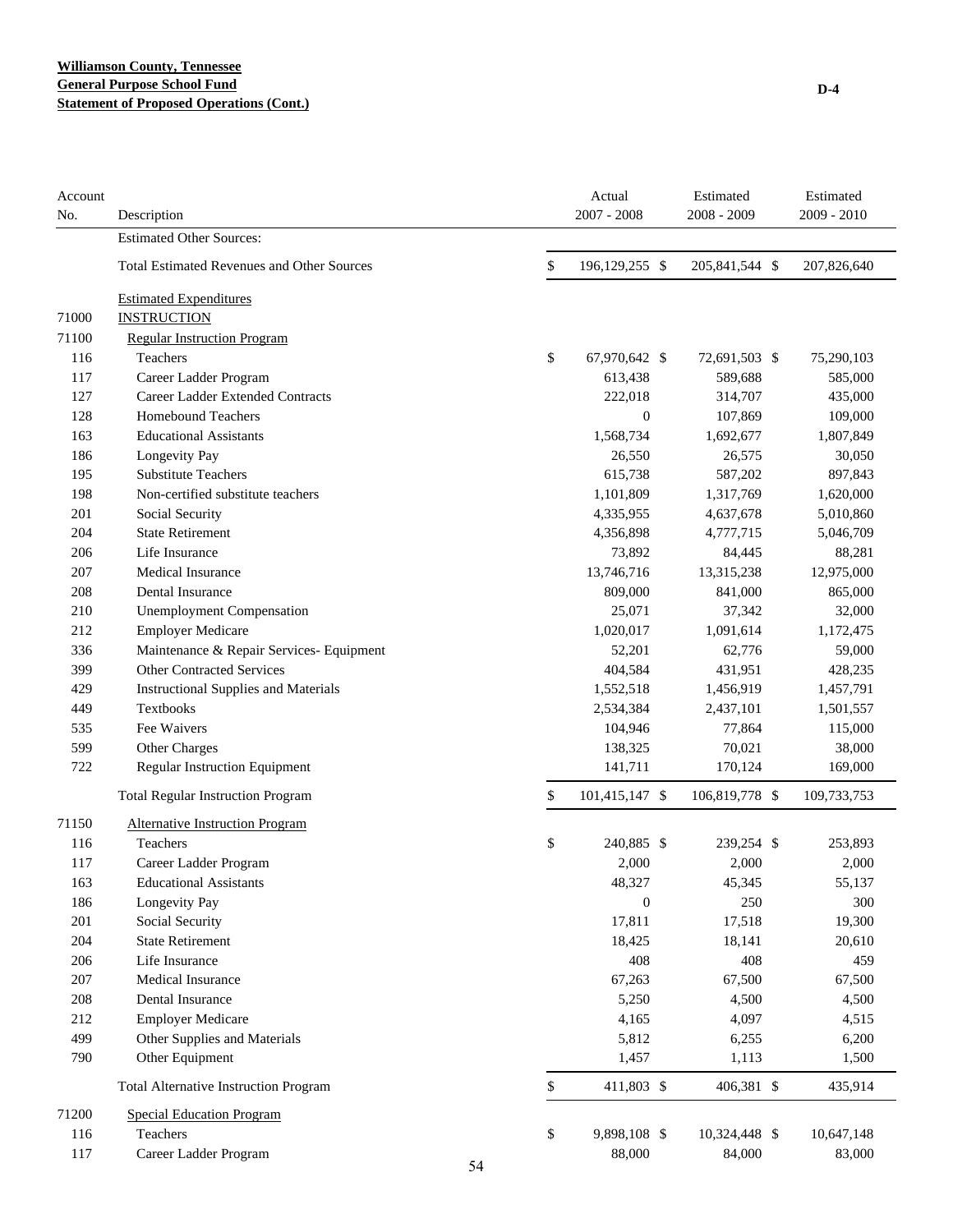| Account |                                             |    | Actual           | Estimated        | Estimated        |
|---------|---------------------------------------------|----|------------------|------------------|------------------|
| No.     | Description                                 |    | $2007 - 2008$    | 2008 - 2009      | $2009 - 2010$    |
|         | <b>Estimated Expenditures (Cont.)</b>       |    |                  |                  |                  |
| 71000   | <b>INSTRUCTION (Cont.)</b>                  |    |                  |                  |                  |
| 71200   | Special Education Program (Cont.)           |    |                  |                  |                  |
| 127     | Career Ladder Extended Contracts            | \$ | 31,181 \$        | 0 <sup>5</sup>   | $\boldsymbol{0}$ |
| 128     | Homebound Teachers                          |    | 102,446          | $\boldsymbol{0}$ | $\boldsymbol{0}$ |
| 163     | <b>Educational Assistants</b>               |    | 2,744,364        | 3,715,523        | 3,792,000        |
| 171     | Speech Pathologist                          |    | 1,381,829        | 1,529,659        | 1,592,960        |
| 186     | Longevity Pay                               |    | 22,900           | 29,600           | 36,250           |
| 189     | Other Salaries & Wages                      |    | 101,365          | 70,048           | 121,770          |
| 201     | Social Security                             |    | 858,834          | 940,242          | 1,008,935        |
| 204     | <b>State Retirement</b>                     |    | 930,953          | 1,044,524        | 1,088,409        |
| 206     | Life Insurance                              |    | 18,291           | 24,801           | 26,548           |
| 207     | <b>Medical Insurance</b>                    |    | 3,380,843        | 3,862,500        | 3,881,250        |
| 208     | Dental Insurance                            |    | 236,750          | 257,500          | 258,750          |
| 212     | <b>Employer Medicare</b>                    |    | 202,042          | 220,445          | 236,090          |
| 310     | Contracts with Other Public Agencies        |    | $\boldsymbol{0}$ | $\boldsymbol{0}$ | 51,000           |
| 312     | Contracts with Private Agencies             |    | 334,631          | 490,456          | 558,300          |
| 336     | Maintenance & Repair Services- Equipment    |    | 7,883            | 5,108            | 11,000           |
| 399     | <b>Other Contracted Services</b>            |    | 91,303           | 85,864           | 109,900          |
| 429     | <b>Instructional Supplies and Materials</b> |    | 127,327          | 97,369           | 146,020          |
| 449     | Textbooks                                   |    | 7,961            | 7,517            | 7,000            |
| 725     | <b>Special Education Equipment</b>          |    | 48,634           | 46,853           | 54,000           |
|         | <b>Total Special Education Program</b>      | \$ | 20,615,645 \$    | 22,836,457 \$    | 23,710,330       |
| 71300   | <b>Vocational Education Program</b>         |    |                  |                  |                  |
| 116     | Teachers                                    | \$ | 2,648,152 \$     | 2,759,385 \$     | 2,840,000        |
| 117     | Career Ladder Program                       |    | 23,436           | 22,500           | 23,000           |
| 127     | Career Ladder Extended Contracts            |    | 2,565            | $\boldsymbol{0}$ | $\boldsymbol{0}$ |
| 162     | <b>Clerical Personnel</b>                   |    | 20,611           | 21,965           | $\boldsymbol{0}$ |
| 163     | <b>Educational Assistants</b>               |    | 112,389          | 48,868           | 87,345           |
| 186     | Longevity Pay                               |    | 2,550            | 2,900            | 3,150            |
| 189     | Other Salaries & Wages                      |    | 9,943            | 66,602           | 72,955           |
| 201     | Social Security                             |    | 176,472          | 186,434          | 186,815          |
| 204     | <b>State Retirement</b>                     |    | 177,875          | 191,207          | 195,446          |
| 206     | Life Insurance                              |    | 3,332            | 3,770            | 4,080            |
| 207     | Medical Insurance                           |    | 567,332          | 607,500          | 600,000          |
| 208     | Dental Insurance                            |    | 44,250           | 40,500           | 40,000           |
| 212     | <b>Employer Medicare</b>                    |    | 41,488           | 43,601           | 43,702           |
| 336     | Maintenance & Repair Services- Equipment    |    | 20,301           | 16,183           | 20,000           |
| 399     | <b>Other Contracted Services</b>            |    | $\boldsymbol{0}$ | 72,811           | 74,008           |
| 429     | <b>Instructional Supplies and Materials</b> |    | 147,199          | 137,174          | 160,620          |
| 599     | Other Charges                               |    | 9,718            | 7,254            | 2,500            |
| 730     | <b>Vocational Instruction Equipment</b>     |    | 347,449          | 304,472          | 114,905          |
|         | <b>Total Vocational Education Program</b>   | \$ | 4,355,062 \$     | 4,533,126 \$     | 4,468,526        |
| 71400   | <b>Student Body Education Program</b>       |    |                  |                  |                  |
| 195     | <b>Substitute Teachers</b>                  | \$ | 7,868 \$         | 18,696 \$        | $\boldsymbol{0}$ |
| 196     | In-Service Training                         |    | 18,226           | 37,560           | $\boldsymbol{0}$ |
|         |                                             | 55 |                  |                  |                  |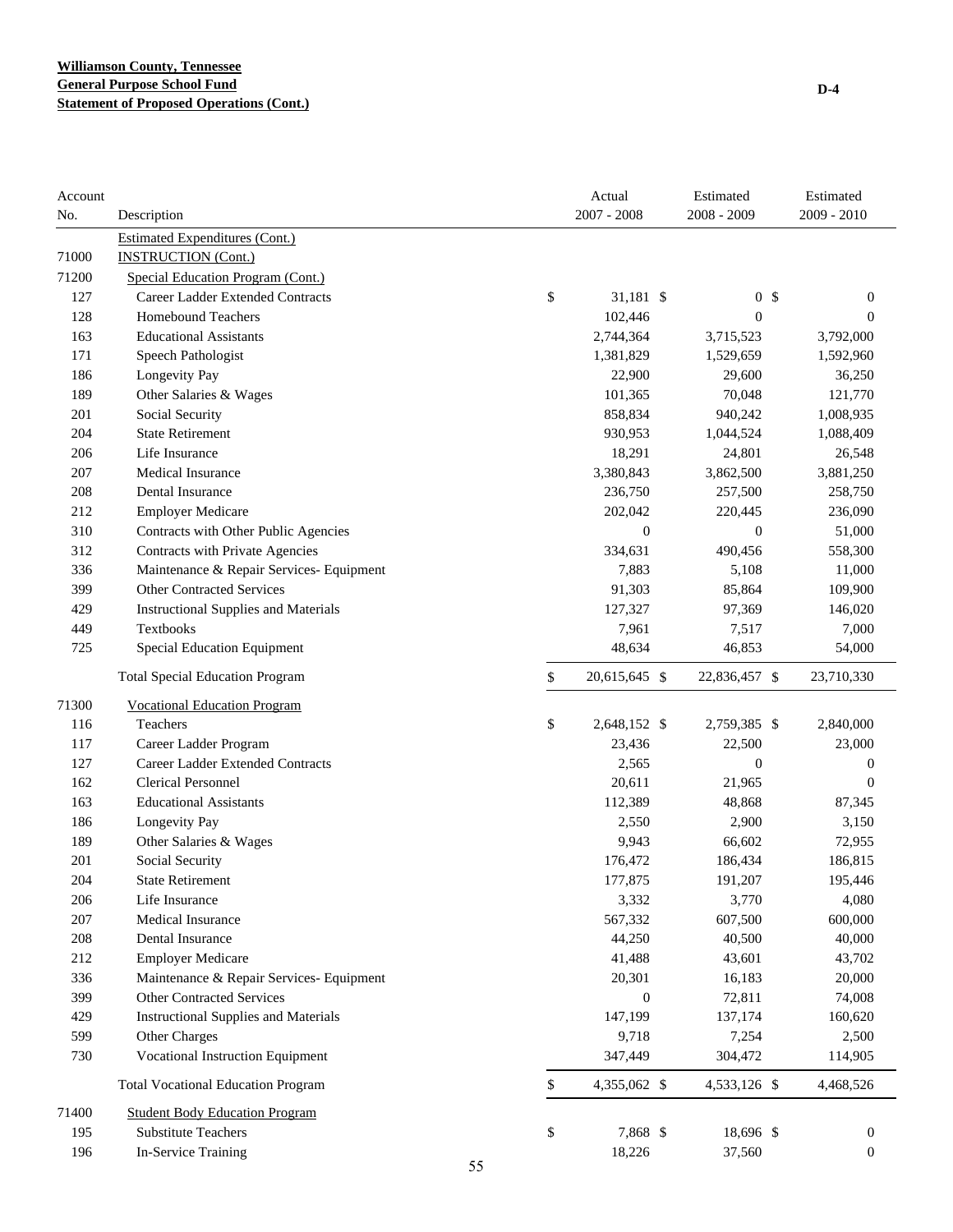| Account |                                               |    | Actual             | Estimated    | Estimated      |
|---------|-----------------------------------------------|----|--------------------|--------------|----------------|
| No.     | Description                                   |    | $2007 - 2008$      | 2008 - 2009  | 2009 - 2010    |
|         | <b>Estimated Expenditures (Cont.)</b>         |    |                    |              |                |
| 71000   | <b>INSTRUCTION (Cont.)</b>                    |    |                    |              |                |
| 71400   | <b>Student Body Education Program (Cont.)</b> |    |                    |              |                |
| 399     | <b>Other Contracted Services</b>              |    | \$<br>14,082 \$    | 9,076 \$     | 0              |
| 429     | <b>Instructional Supplies and Materials</b>   |    | 485,346            | 450,654      | 0              |
| 432     | Library Books/Media                           |    | 226,624            | 198,563      | 0              |
| 499     | Other Supplies and Materials                  |    | 132,144            | 92,684       | 0              |
| 524     | In Service/Staff Development                  |    | 215,406            | 113,063      | $\overline{0}$ |
| 599     | Other Charges                                 |    | 43,062             | 18,759       | 2,122,432      |
| 722     | <b>Regular Instruction Equipment</b>          |    | 686,324            | 462,394      | 0              |
|         | <b>Total Student Body Education Program</b>   |    | \$<br>1,829,082 \$ | 1,401,449 \$ | 2,122,432      |
| 71600   | <b>Adult Education Program</b>                |    |                    |              |                |
| 116     | Teachers                                      |    | \$<br>255,769 \$   | 278,792 \$   | 273,177        |
| 186     | Longevity Pay                                 |    | $\boldsymbol{0}$   | 350          | 400            |
| 189     | Other Salaries & Wages                        |    | 23,315             | 17,691       | 23,149         |
| 201     | Social Security                               |    | 16,610             | 18,078       | 19,050         |
| 204     | <b>State Retirement</b>                       |    | 10,075             | 9,601        | 19,400         |
| 206     | Life Insurance                                |    | 153                | 153          | 255            |
| 207     | <b>Medical Insurance</b>                      |    | 21,921             | 37,500       | 37,500         |
| 208     | Dental Insurance                              |    | 2,250              | 2,500        | 2,500          |
| 212     | <b>Employer Medicare</b>                      |    | 4,025              | 4,228        | 4,320          |
| 429     | <b>Instructional Supplies and Materials</b>   |    | 41,315             | 24,944       | 25,000         |
| 499     | Other Supplies and Materials                  |    | 8,295              | 4,315        | 22,345         |
| 599     | Other Charges                                 |    | 9,930              | 10,812       | 20,100         |
| 790     | Other Equipment                               |    | 8,645              | 14,741       | 19,518         |
|         | <b>Total Adult Education Program</b>          |    | \$<br>402,303 \$   | 423,705 \$   | 466,714        |
| 72000   | <b>SUPPORT SERVICES</b>                       |    |                    |              |                |
| 72110   | Attendance                                    |    |                    |              |                |
| 186     | Longevity Pay                                 |    | \$<br>600 \$       | 119,818 \$   | 127,712        |
|         | <b>Total Attendance</b>                       |    | \$<br>600 \$       | 119,818 \$   | 127,712        |
| 72120   | <b>Health Services</b>                        |    |                    |              |                |
| 131     | <b>Medical Personnel</b>                      |    | \$<br>1,583,752 \$ | 1,673,351 \$ | 1,670,332      |
| 186     | Longevity Pay                                 |    | 5,950              | 7,400        | 8,150          |
| 201     | Social Security                               |    | 94,164             | 99,094       | 104,500        |
| 204     | <b>State Retirement</b>                       |    | 99,761             | 105,840      | 127,000        |
| 206     | Life Insurance                                |    | 1,964              | 2,320        | 2,652          |
| 207     | Medical Insurance                             |    | 378,350            | 390,000      | 390,000        |
| 208     | Dental Insurance                              |    | 24,500             | 26,000       | 26,000         |
| 212     | <b>Employer Medicare</b>                      |    | 22,022             | 23,175       | 24,400         |
| 355     | Travel                                        |    | 10,982             | 10,098       | 12,500         |
| 399     | <b>Other Contracted Services</b>              |    | 542                | 2,550        | 1,500          |
| 413     | Drugs and Medical Supplies                    |    | 17,755             | 17,888       | 18,000         |
| 499     | Other Supplies and Materials                  |    | 2,800              | 2,762        | 3,500          |
| 524     | In Service/Staff Development                  |    | 772                | 405          | 2,000          |
| 735     | Health Equipment                              |    | 1,610              | 5,965        | 4,000          |
|         |                                               | 56 |                    |              |                |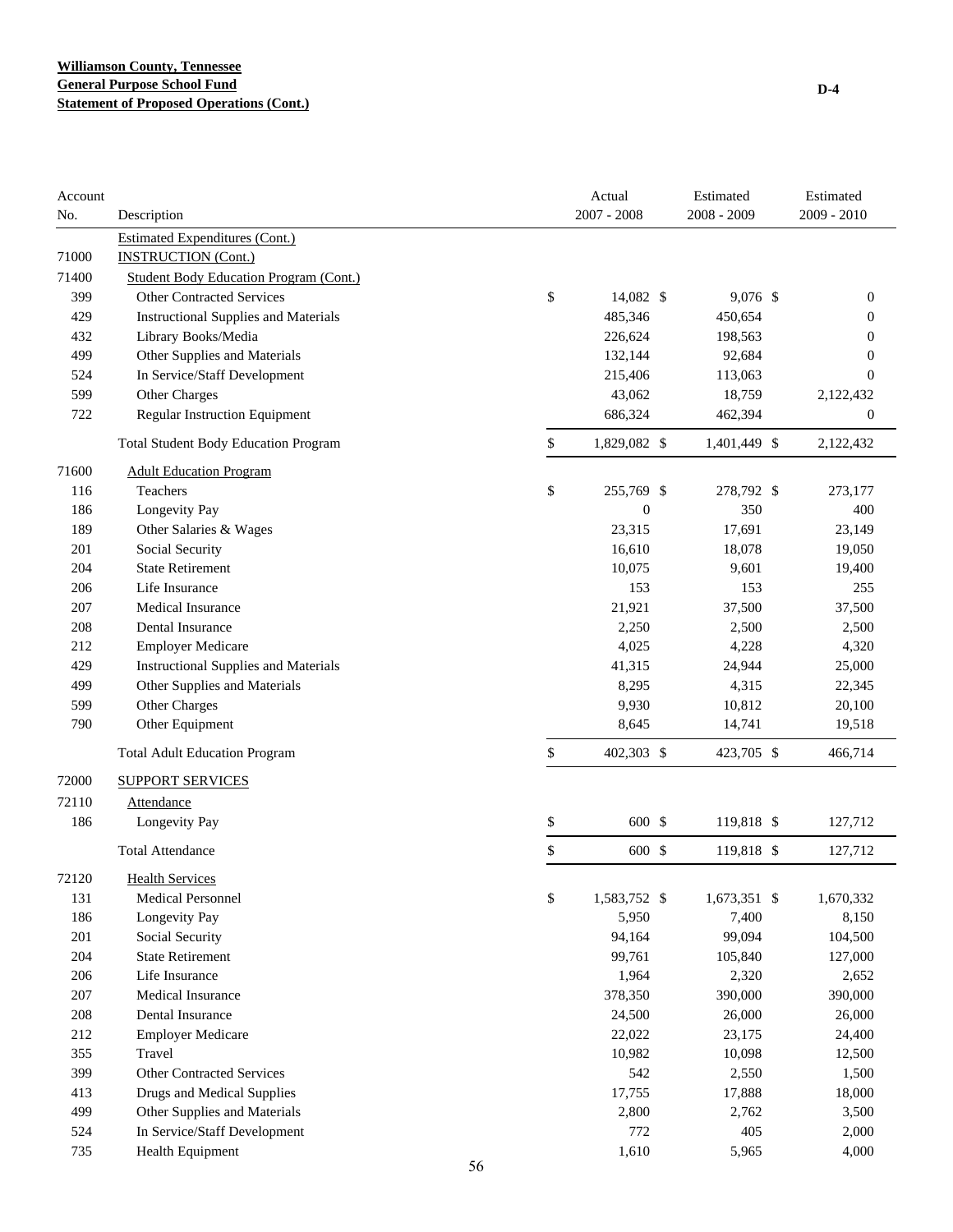| Account<br>No. | Description                           |    | Actual<br>$2007 - 2008$ | Estimated<br>2008 - 2009 | Estimated<br>2009 - 2010 |
|----------------|---------------------------------------|----|-------------------------|--------------------------|--------------------------|
|                | <b>Estimated Expenditures (Cont.)</b> |    |                         |                          |                          |
| 72000          | <b>SUPPORT SERVICES (Cont.)</b>       |    |                         |                          |                          |
| 72120          | Health Services (Cont.)               |    |                         |                          |                          |
|                | <b>Total Health Services</b>          | \$ | 2,244,924 \$            | 2,366,848 \$             | 2,394,534                |
| 72130          | <b>Other Student Support</b>          |    |                         |                          |                          |
| 117            | Career Ladder Program                 | \$ | 29,127 \$               | 27,846 \$                | 28,000                   |
| 123            | <b>Guidance Personnel</b>             |    | 3,611,715               | 3,726,399                | 3,851,000                |
| 127            | Career Ladder Extended Contracts      |    | 508                     | $\boldsymbol{0}$         | $\boldsymbol{0}$         |
| 130            | Social Workers                        |    | $\overline{0}$          | 177,200                  | 179,415                  |
| 161            | Sercetary(s)                          |    | 180,940                 | 196,522                  | 209,500                  |
| 186            | Longevity Pay                         |    | 1,850                   | 2,300                    | 2,475                    |
| 189            | Other Salaries & Wages                |    | 94,902                  | 98,700                   | 100,190                  |
| 201            | Social Security                       |    | 231,853                 | 251,786                  | 271,150                  |
| 204            | <b>State Retirement</b>               |    | 242,574                 | 269,339                  | 284,315                  |
| 206            | Life Insurance                        |    | 3,753                   | 4,424                    | 4,668                    |
| 207            | <b>Medical Insurance</b>              |    | 631,788                 | 675,000                  | 686,250                  |
| 208            | Dental Insurance                      |    | 45,000                  | 45,000                   | 45,750                   |
| 212            | <b>Employer Medicare</b>              |    | 55,487                  | 60,031                   | 63,390                   |
| 309            | Contracts with Government Agencies    |    | 268,451                 | 291,600                  | 280,000                  |
| 355            | Travel                                |    | 440                     | 732                      | 1,000                    |
| 399            | <b>Other Contracted Services</b>      |    | 284,114                 | 360,428                  | 425,000                  |
| 499            | Other Supplies and Materials          |    | 118,961                 | 134,735                  | 157,290                  |
| 524            | In Service/Staff Development          |    | 1,938                   | 20                       | 750                      |
| 599            | Other Charges                         |    | 5,089                   | 25,056                   | 3,000                    |
| 790            | Other Equipment                       |    | 1,449                   | 0                        | 1,500                    |
|                | <b>Total Other Student Support</b>    | \$ | 5,809,939 \$            | 6,347,118 \$             | 6,594,643                |
| 72210          | <b>Regular Instruction Program</b>    |    |                         |                          |                          |
| 105            | Supervisor/Director                   | \$ | 531,230 \$              | 549,548 \$               | 550,000                  |
| 117            | Career Ladder Program                 |    | 37,856                  | 36,645                   | 38,000                   |
| 127            | Career Ladder Extended Contracts      |    | 8,656                   | $\boldsymbol{0}$         | $\boldsymbol{0}$         |
| 129            | Librarians                            |    | 1,978,718               | 2,042,133                | 2,100,000                |
| 161            | $S \, (s)$                            |    | 227,331                 | 259,469                  | 264,782                  |
| 162            | <b>Clerical Personnel</b>             |    | 525,123                 | 536,670                  | 543,509                  |
| 186            | Longevity Pay                         |    | 9,625                   | 10,450                   | 12,900                   |
| 189            | Other Salaries & Wages                |    | 376,261                 | 410,808                  | 433,904                  |
| 196            | In-Service Training                   |    | 137,254                 | 159,085                  | 195,546                  |
| 201            | Social Security                       |    | 224,645                 | 236,728                  | 262,637                  |
| 204            | <b>State Retirement</b>               |    | 247,068                 | 263,306                  | 281,320                  |
| 206            | Life Insurance                        |    | 4,348                   | 4,914                    | 4,998                    |
| 207            | Medical Insurance                     |    | 731,508                 | 735,000                  | 735,000                  |
| 208            | Dental Insurance                      |    | 51,625                  | 49,000                   | 49,000                   |
| 212            | <b>Employer Medicare</b>              |    | 53,812                  | 56,352                   | 61,403                   |
| 308            | Consultants                           |    | 2,000                   | $\boldsymbol{0}$         | $\boldsymbol{0}$         |
| 355            | Travel                                |    | 25,157                  | 23,734                   | 32,400                   |
| 399            | Other Contracted Services             |    | 83,967                  | 137,758                  | 116,700                  |
| 499            | Other Supplies and Materials          |    | 115,945                 | 77,666                   | 97,650                   |
|                |                                       | 57 |                         |                          |                          |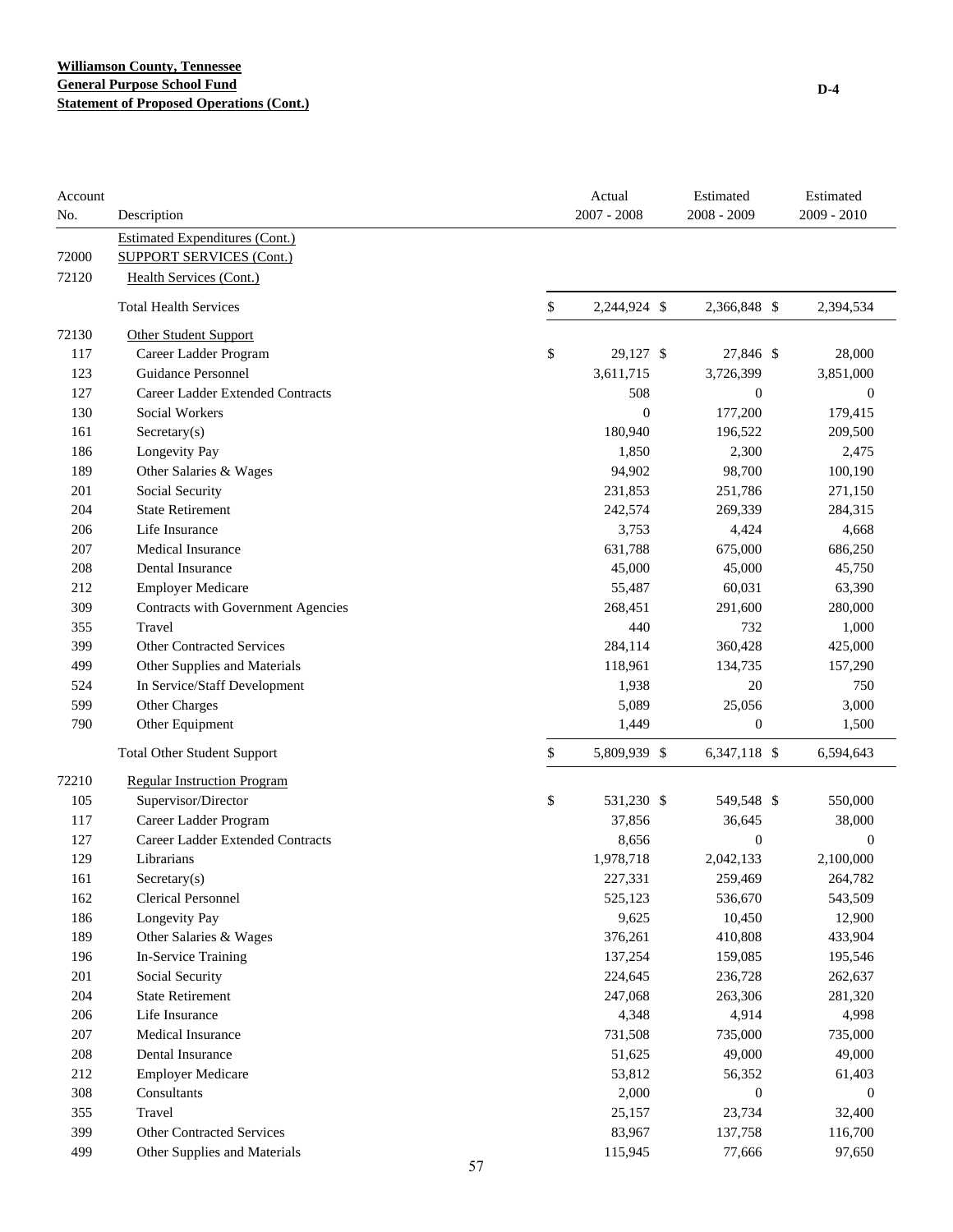| Account<br>No. | Description                               | Actual<br>$2007 - 2008$ | Estimated<br>$2008 - 2009$ | Estimated<br>$2009 - 2010$ |
|----------------|-------------------------------------------|-------------------------|----------------------------|----------------------------|
|                | <b>Estimated Expenditures (Cont.)</b>     |                         |                            |                            |
| 72000          | <b>SUPPORT SERVICES (Cont.)</b>           |                         |                            |                            |
| 72210          | Regular Instruction Program (Cont.)       |                         |                            |                            |
| 524            | In Service/Staff Development              | \$<br>380,743 \$        | 375,345 \$                 | 343,432                    |
| 722            | Regular Instruction Equipment             | 5,599                   | 64,120                     | 3,000                      |
| 790            | Other Equipment                           | 916                     | 2,499                      | 2,500                      |
|                | <b>Total Regular Instruction Program</b>  | \$<br>5,759,387 \$      | 6,031,230 \$               | 6,128,681                  |
| 72220          | <b>Special Education Program</b>          |                         |                            |                            |
| 105            | Supervisor/Director                       | \$<br>91,077 \$         | 93,809 \$                  | 93,811                     |
| 117            | Career Ladder Program                     | 4,000                   | 5,650                      | 4,000                      |
| 124            | Psychological Personnel                   | 884,568                 | 958,344                    | 990,900                    |
| 161            | Sercetary(s)                              | 76,337                  | 78,634                     | 78,700                     |
| 186            | Longevity Pay                             | 1,850                   | 1,950                      | 2,050                      |
| 189            | Other Salaries & Wages                    | 299,380                 | 311,830                    | 313,200                    |
| 196            | In-Service Training                       | 44,930                  | 66,089                     | 65,000                     |
| 201            | Social Security                           | 84,886                  | 91,698                     | 96,800                     |
| 204            | <b>State Retirement</b>                   | 86,694                  | 96,179                     | 100,950                    |
| 206            | Life Insurance                            | 1,148                   | 1,300                      | 1,428                      |
| 207            | <b>Medical Insurance</b>                  | 237,289                 | 210,000                    | 210,000                    |
| 208            | Dental Insurance                          | 15,250                  | 14,000                     | 14,000                     |
| 212            | <b>Employer Medicare</b>                  | 19,888                  | 21,466                     | 23,000                     |
| 355            | Travel                                    | 49,503                  | 56,525                     | 74,000                     |
| 399            | <b>Other Contracted Services</b>          | 121,478                 | 166,078                    | 145,325                    |
| 499            | Other Supplies and Materials              | 57,062                  | 53,393                     | 51,400                     |
| 524            | In Service/Staff Development              | 27,458                  | 23,563                     | 34,550                     |
| 790            | Other Equipment                           | 5,000                   | 2,462                      | 3,000                      |
|                | <b>Total Special Education Program</b>    | \$<br>2,107,798 \$      | 2,252,970 \$               | 2,302,114                  |
| 72230          | <b>Vocational Education Program</b>       |                         |                            |                            |
| 117            | Career Ladder Program                     | \$<br>$1,000$ \$        | $1,000$ \$                 | 1,000                      |
| 161            | $S \text{ecretary}(s)$                    | 38,127                  | 38,824                     | 39,275                     |
| 186            | Longevity Pay                             | 500                     | 550                        | 600                        |
| 189            | Other Salaries & Wages                    | 77,662                  | 120,321                    | 121,289                    |
| 196            | In-Service Training                       | 9,740                   | 11,326                     | 11,300                     |
| 201            | Social Security                           | 7,621                   | 10,307                     | 11,000                     |
| 204            | <b>State Retirement</b>                   | 8,511                   | 11,374                     | 11,700                     |
| 206            | Life Insurance                            | 94                      | 153                        | 153                        |
| $207\,$        | Medical Insurance                         | 14,614                  | 22,500                     | 22,500                     |
| 208            | Dental Insurance                          | 1,500                   | 1,500                      | 1,500                      |
| 212            | <b>Employer Medicare</b>                  | 1,782                   | 2,411                      | 2,540                      |
| 355            | Travel                                    | 6,801                   | 4,246                      | 10,500                     |
| 399            | <b>Other Contracted Services</b>          | 34,802                  | 6,339                      | 8,190                      |
| 499            | Other Supplies and Materials              | 2,330                   | 2,221                      | 2,000                      |
| 524            | In Service/Staff Development              | 8,754                   | 8,472                      | 9,800                      |
|                | <b>Total Vocational Education Program</b> | \$<br>213,838 \$        | 241,544 \$                 | 253,347                    |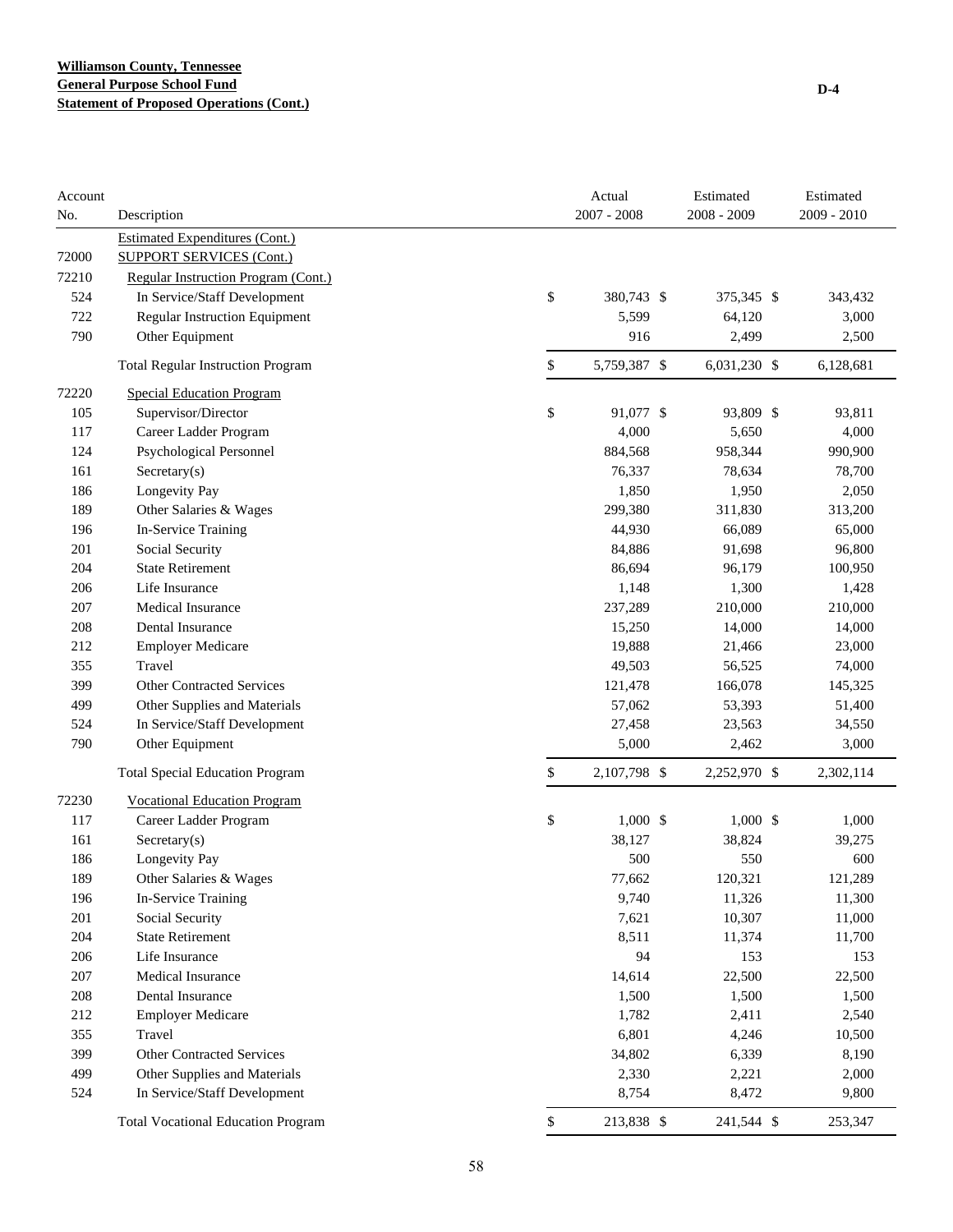| Account<br>No. | Description                                |    | Actual<br>$2007 - 2008$ | Estimated<br>2008 - 2009 | Estimated<br>2009 - 2010 |
|----------------|--------------------------------------------|----|-------------------------|--------------------------|--------------------------|
|                | <b>Estimated Expenditures (Cont.)</b>      |    |                         |                          |                          |
| 72000          | <b>SUPPORT SERVICES (Cont.)</b>            |    |                         |                          |                          |
| 72260          | <b>Adult Programs</b>                      |    |                         |                          |                          |
| 117            | Career Ladder Program                      |    | \$<br>$3,000$ \$        | $3,000$ \$               | 3,000                    |
| 161            | Secretary(s)                               |    | 23,512                  | 24,198                   | 24,288                   |
| 186            | Longevity Pay                              |    | 500                     | 550                      | 600                      |
| 189            | Other Salaries & Wages                     |    | 82,114                  | 84,577                   | 84,577                   |
| 201            | Social Security                            |    | 6,755                   | 6,954                    | 7,000                    |
| 204            | <b>State Retirement</b>                    |    | 7,198                   | 7,489                    | 7,500                    |
| 206            | Life Insurance                             |    | 94                      | 102                      | 102                      |
| 207            | Medical Insurance                          |    | 14,614                  | 15,000                   | 15,000                   |
| 208            | Dental Insurance                           |    | 1,500                   | 1,000                    | 1,000                    |
| 212            | <b>Employer Medicare</b>                   |    | 1,580                   | 1,626                    | 1,650                    |
| 355            | Travel                                     |    | 962                     | 333                      | 1,000                    |
|                | <b>Total Adult Programs</b>                |    | \$<br>141,829 \$        | 144,829 \$               | 145,717                  |
| 72310          | <b>Board of Education</b>                  |    |                         |                          |                          |
| 189            | Other Salaries & Wages                     |    | \$<br>98,972 \$         | 100,000 \$               | 105,825                  |
| 191            | Board and Committee Members Fees           |    | 66,600                  | 71,600                   |                          |
|                |                                            |    |                         |                          | 72,600                   |
| 201            | Social Security<br><b>State Retirement</b> |    | 8,970                   | 9,303                    | 11,200                   |
| 204<br>206     | Life Insurance                             |    | 6,447<br>47             | 7,497<br>51              | 8,000<br>51              |
|                | Medical Insurance                          |    |                         |                          |                          |
| 207            | Dental Insurance                           |    | 7,307<br>750            | 7,500<br>500             | 7,500<br>500             |
| 208            |                                            |    |                         |                          |                          |
| 212            | <b>Employer Medicare</b>                   |    | 2,098                   | 2,176                    | 2,600                    |
| 305            | <b>Audit Services</b>                      |    | 40,172                  | 42,996                   | 45,000                   |
| 320            | Dues and Memberships                       |    | 26,493                  | 28,361                   | 32,150                   |
| 331            | <b>Legal Services</b>                      |    | 12,937                  | 13,663                   | 15,000                   |
| 355            | Travel                                     |    | 509                     | 433                      | 600                      |
| 399            | <b>Other Contracted Services</b>           |    | 2,359                   | 44,926                   | 4,215                    |
| 499            | Other Supplies and Materials               |    | 4,501                   | 6,436                    | 6,150                    |
| 506            | Liability Insurance                        |    | 338,455                 | 447,364                  | 570,000                  |
| 510            | Trustee's Commission                       |    | 1,895,422               | 1,891,675                | 2,000,000                |
| 513            | Worker's Compensation Insurance            |    | 915,514                 | 493,059                  | 883,000                  |
| 524            | In Service/Staff Development               |    | 5,148                   | 5,733                    | 5,750                    |
| 533            | Criminal Investigation of Applicants - TBI |    | 40,895                  | 32,640                   | 42,800                   |
|                | <b>Total Board of Education</b>            |    | \$<br>3,473,596 \$      | 3,205,913 \$             | 3,812,941                |
| 72320          | Director of Schools                        |    |                         |                          |                          |
| 101            | County Official/Administrative Officer     |    | \$<br>152,459 \$        | 227,253 \$               | 201,000                  |
| 103            | Assistant(s)                               |    | 105,942                 | 54,523                   | 109,122                  |
| 117            | Career Ladder Program                      |    | $\boldsymbol{0}$        | 1,000                    | 1,000                    |
| 161            | Secretary(s)                               |    | 143,856                 | 151,312                  | 150,762                  |
| 186            | Longevity Pay                              |    | 3,050                   | 3,200                    | 3,350                    |
| 201            | Social Security                            |    | 20,603                  | 22,131                   | 27,955                   |
| 204            | <b>State Retirement</b>                    |    | 27,600                  | 28,930                   | 30,715                   |
| 206            | Life Insurance                             |    | 306                     | 306                      | 306                      |
| 207            | Medical Insurance                          |    | 44,842                  | 45,000                   | 45,000                   |
|                |                                            | 59 |                         |                          |                          |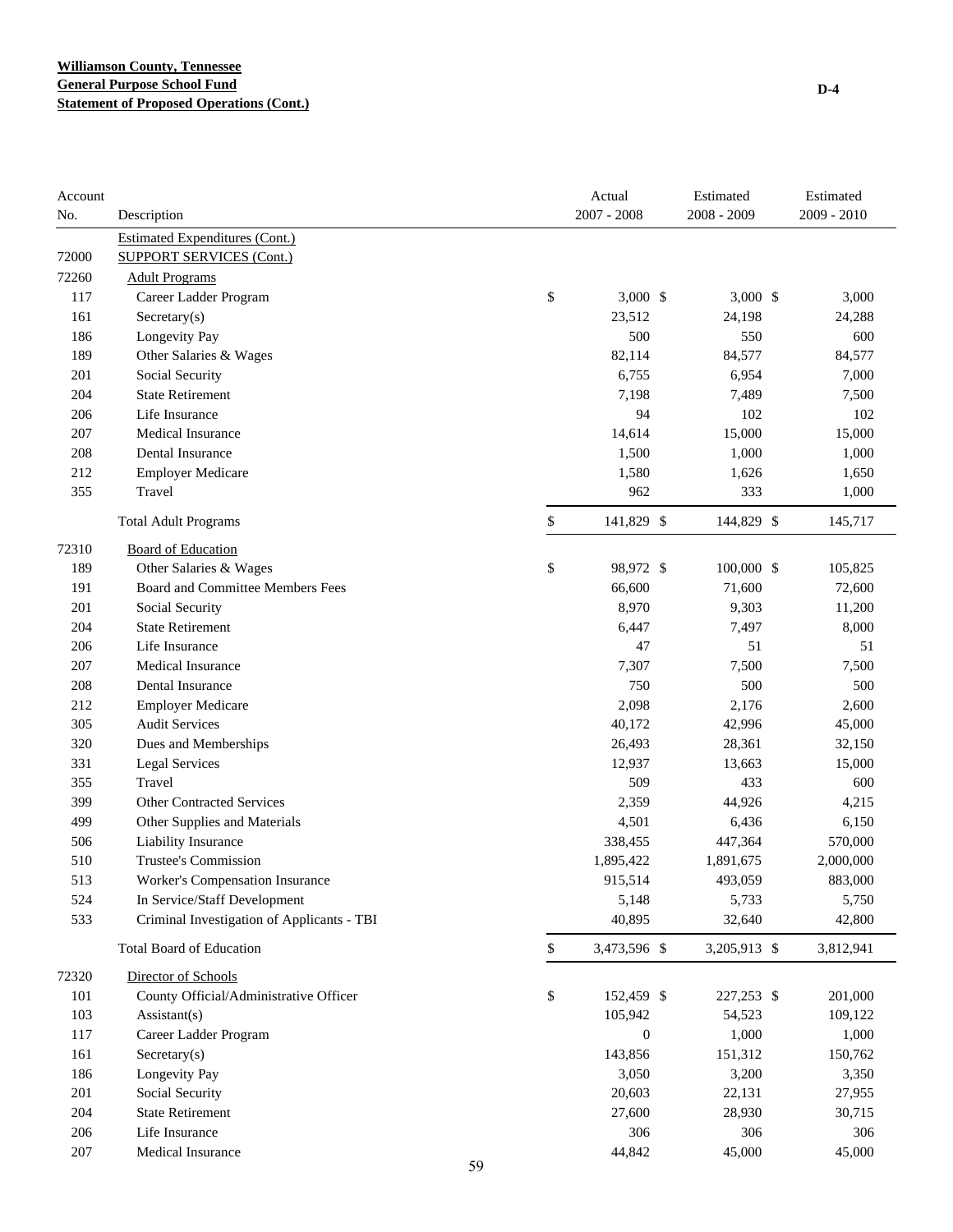| Account |                                                                          | Actual              | Estimated        | Estimated        |
|---------|--------------------------------------------------------------------------|---------------------|------------------|------------------|
| No.     | Description                                                              | $2007 - 2008$       | $2008 - 2009$    | $2009 - 2010$    |
| 72000   | <b>Estimated Expenditures (Cont.)</b><br><b>SUPPORT SERVICES (Cont.)</b> |                     |                  |                  |
| 72320   | Director of Schools (Cont.)                                              |                     |                  |                  |
| 208     | Dental Insurance                                                         | \$<br>$3,500$ \$    | $3,000$ \$       | 3,000            |
| 212     | <b>Employer Medicare</b>                                                 | 5,715               | 6,046            | 6,535            |
| 307     | Communication                                                            | 851,574             | 546,442          | 305,100          |
| 355     | Travel                                                                   | 286                 | 360              | 500              |
| 399     | <b>Other Contracted Services</b>                                         | 68,229              | 65,890           | 93,000           |
|         |                                                                          |                     |                  |                  |
| 435     | Office Supplies                                                          | 36,482              | 19,878           | 38,000           |
| 524     | In Service/Staff Development                                             | 2,343               | 3,064            | 10,000           |
|         | <b>Total Director of Schools</b>                                         | \$<br>1,466,787 \$  | 1,178,335 \$     | 1,025,345        |
| 72410   | Office of the Principal                                                  |                     |                  |                  |
| 104     | Principals                                                               | \$<br>3,316,256 \$  | 3,399,476 \$     | 3,433,989        |
| 117     | Career Ladder Program                                                    | 75,115              | 73,453           | 74,000           |
| 119     | Accountants/Bookkeepers                                                  | 1,055,447           | 1,077,744        | 1,075,000        |
| 127     | Career Ladder Extended Contracts                                         | 49,868              | $\mathbf{0}$     | $\boldsymbol{0}$ |
| 139     | <b>Assistant Principals</b>                                              | 3,520,704           | 3,717,361        | 3,791,942        |
| 161     | Secretary(s)                                                             | 1,260,155           | 1,341,287        | 1,351,100        |
| 186     | Longevity Pay                                                            | 33,325              | 36,025           | 39,700           |
| 189     | Other Salaries & Wages                                                   | $\boldsymbol{0}$    | 26,675           | 26,550           |
| 201     | Social Security                                                          | 554,127             | 577,626          | 608,050          |
| 204     | <b>State Retirement</b>                                                  | 607,291             | 640,217          | 657,120          |
| 206     | Life Insurance                                                           | 7,506               | 9,086            | 9,206            |
| 207     | <b>Medical Insurance</b>                                                 | 1,303,725           | 1,350,000        | 1,353,750        |
| 208     | Dental Insurance                                                         | 104,000             | 90,000           | 90,250           |
| 212     | <b>Employer Medicare</b>                                                 | 131,322             | 136,282          | 142,480          |
| 307     | Communication                                                            | 6,196               | 4,587            | 7,500            |
| 399     | <b>Other Contracted Services</b>                                         | 463,130             | 457,010          | 500,000          |
|         | Total Office of the Principal                                            | \$<br>12,488,167 \$ | 12,936,829 \$    | 13,160,637       |
| 72510   | <b>Fiscal Services</b>                                                   |                     |                  |                  |
| 105     | Supervisor/Director                                                      | \$<br>95,680 \$     | 98,550 \$        | 98,550           |
| 119     | Accountants/Bookkeepers                                                  | 400,849             | 415,909          | 421,433          |
| 122     | <b>Purchasing Personnel</b>                                              | 96,864              | 129,026          | 141,000          |
| 186     | Longevity Pay                                                            | 6,250               | 6,800            | 8,100            |
| 187     | Overtime Pay                                                             | $\mathbf{0}$        | $\boldsymbol{0}$ | 4,000            |
| 189     | Other Salaries & Wages                                                   | 76,548              | 78,844           | 78,850           |
| 201     | Social Security                                                          | 39,618              | 43,505           | 47,000           |
| 204     | <b>State Retirement</b>                                                  | 52,612              | 55,149           | 57,000           |
| 206     | Life Insurance                                                           | 650                 | 752              | 765              |
| $207\,$ | Medical Insurance                                                        | 115,098             | 112,500          | 112,500          |
| 208     | Dental Insurance                                                         | 7,700               | 7,500            | 7,500            |
| 212     | <b>Employer Medicare</b>                                                 | 9,422               | 10,231           | 11,000           |
| 355     | Travel                                                                   | 721                 | 1,032            | 2,000            |
| 399     | <b>Other Contracted Services</b>                                         | 2,750               | 4,060            | 21,200           |
| 524     | In Service/Staff Development                                             | 6,161               | 6,665            | 8,000            |
|         |                                                                          |                     |                  |                  |
| 701     | <b>Administration Equipment</b>                                          | 14,608              | 40,287           | 36,000           |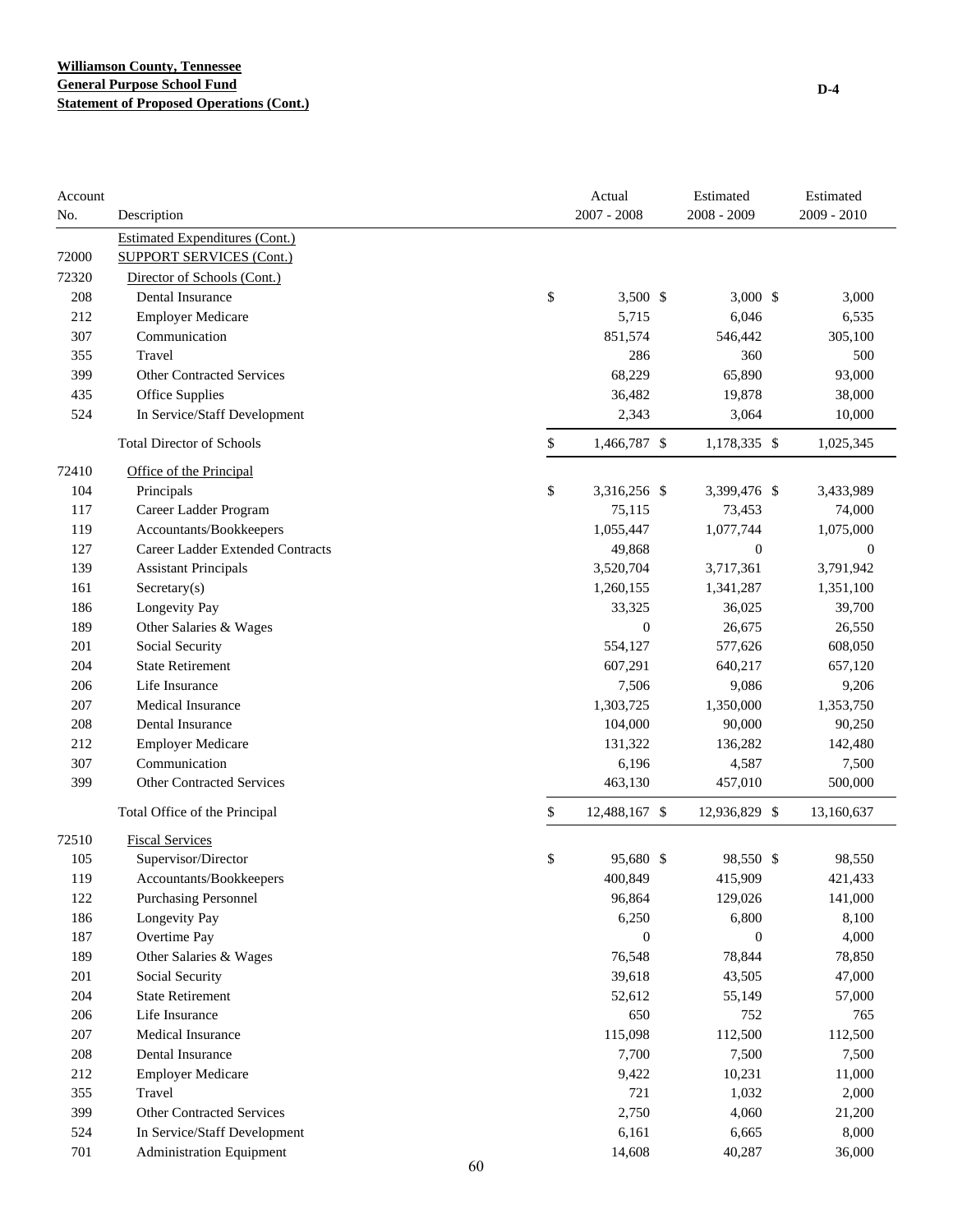| Account<br>No. | Description                            |    | Actual<br>$2007 - 2008$ | Estimated<br>2008 - 2009 | Estimated<br>2009 - 2010 |
|----------------|----------------------------------------|----|-------------------------|--------------------------|--------------------------|
|                | Estimated Expenditures (Cont.)         |    |                         |                          |                          |
| 72000          | <b>SUPPORT SERVICES (Cont.)</b>        |    |                         |                          |                          |
| 72510          | <b>Fiscal Services (Cont.)</b>         |    |                         |                          |                          |
|                | <b>Total Fiscal Services</b>           | \$ | 925,531 \$              | 1,010,810 \$             | 1,054,898                |
| 72520          | Human Resources/Personnel              |    |                         |                          |                          |
| 105            | Supervisor/Director                    | \$ | 91,074 \$               | 93,806 \$                | 93,807                   |
| 161            | Sercetary(s)                           |    | 239,837                 | 240,453                  | 245,000                  |
| 186            | Longevity Pay                          |    | 1,150                   | 1,300                    | 1,700                    |
| 187            | Overtime Pay                           |    | 1,091                   | 1,249                    | 1,000                    |
| 189            | Other Salaries & Wages                 |    | 78,504                  | 80,860                   | 80,860                   |
| 201            | Social Security                        |    | 23,737                  | 24,885                   | 26,200                   |
| 204            | <b>State Retirement</b>                |    | 30,209                  | 28,472                   | 31,000                   |
| 206            | Life Insurance                         |    | 357                     | 408                      | 459                      |
| 207            | <b>Medical Insurance</b>               |    | 82,763                  | 67,500                   | 67,500                   |
| 208            | Dental Insurance                       |    | 4,750                   | 4,500                    | 4,500                    |
| 212            | <b>Employer Medicare</b>               |    | 5,812                   | 5,895                    | 6,150                    |
| 355            | Travel                                 |    | 2,164                   | 1,188                    | 2,000                    |
| 399            | <b>Other Contracted Services</b>       |    | 141,204                 | 46,623                   | 110,801                  |
| 499            | Other Supplies and Materials           |    | 72,962                  | 15,384                   | 23,093                   |
| 524            | In Service/Staff Development           |    | 6,999                   | 2,951                    | 3,000                    |
| 701            | <b>Administration Equipment</b>        |    | $\boldsymbol{0}$        | 2,477                    | $\boldsymbol{0}$         |
|                | <b>Total Human Resources/Personnel</b> | \$ | 782,613 \$              | 617,951 \$               | 697,070                  |
| 72610          | <b>Operation of Plant</b>              |    |                         |                          |                          |
| 105            | Supervisor/Director                    | \$ | 92,744 \$               | 95,527 \$                | 95,528                   |
| 161            | $S \n    secretary(s)$                 |    | 27,009                  | 29,483                   | 29,483                   |
| 166            | <b>Custodial Personnel</b>             |    | 138,767                 | 151,420                  | 149,300                  |
| 186            | Longevity Pay                          |    | 4,700                   | 5,550                    | 5,900                    |
| 189            | Other Salaries & Wages                 |    | 60,073                  | 64,518                   | 70,345                   |
| 201            | Social Security                        |    | 19,622                  | 21,036                   | 22,500                   |
| 204            | <b>State Retirement</b>                |    | 25,277                  | 25,974                   | 27,100                   |
| 206            | Life Insurance                         |    | 306                     | 408                      | 408                      |
| 207            | Medical Insurance                      |    | 43,842                  | 60,000                   | 60,000                   |
| 208            | Dental Insurance                       |    | 4,500                   | 4,000                    | 4,000                    |
| 212            | <b>Employer Medicare</b>               |    | 4,589                   | 4,920                    | 5,350                    |
| 328            | Janitorial Services                    |    | 4,408,840               | 4,485,855                | 4,610,000                |
| 355            | Travel                                 |    | 858                     | 85                       | 1,000                    |
| 359            | <b>Disposal Fees</b>                   |    | 88,232                  | 88,230                   | 92,500                   |
| 399            | <b>Other Contracted Services</b>       |    | 277,635                 | 228,377                  | 195,500                  |
| 415            | Electricity                            |    | 4,838,032               | 5,452,832                | 6,000,000                |
| 434            | Natural Gas                            |    | 579,336                 | 602,705                  | 600,000                  |
| 454            | Water and Sewer                        |    | 759,576                 | 870,625                  | 855,000                  |
| 499            | Other Supplies and Materials           |    | 21,163                  | 29,561                   | 35,975                   |
| 502            | <b>Building and Contents Insurance</b> |    | 186,297                 | 178,150                  | 237,000                  |
| 720            | <b>Plant Operation Equipment</b>       |    | 102                     | 1,411                    | 1,000                    |
|                | <b>Total Operation of Plant</b>        | \$ | 11,581,500 \$           | 12,400,667 \$            | 13,097,889               |
|                |                                        | 61 |                         |                          |                          |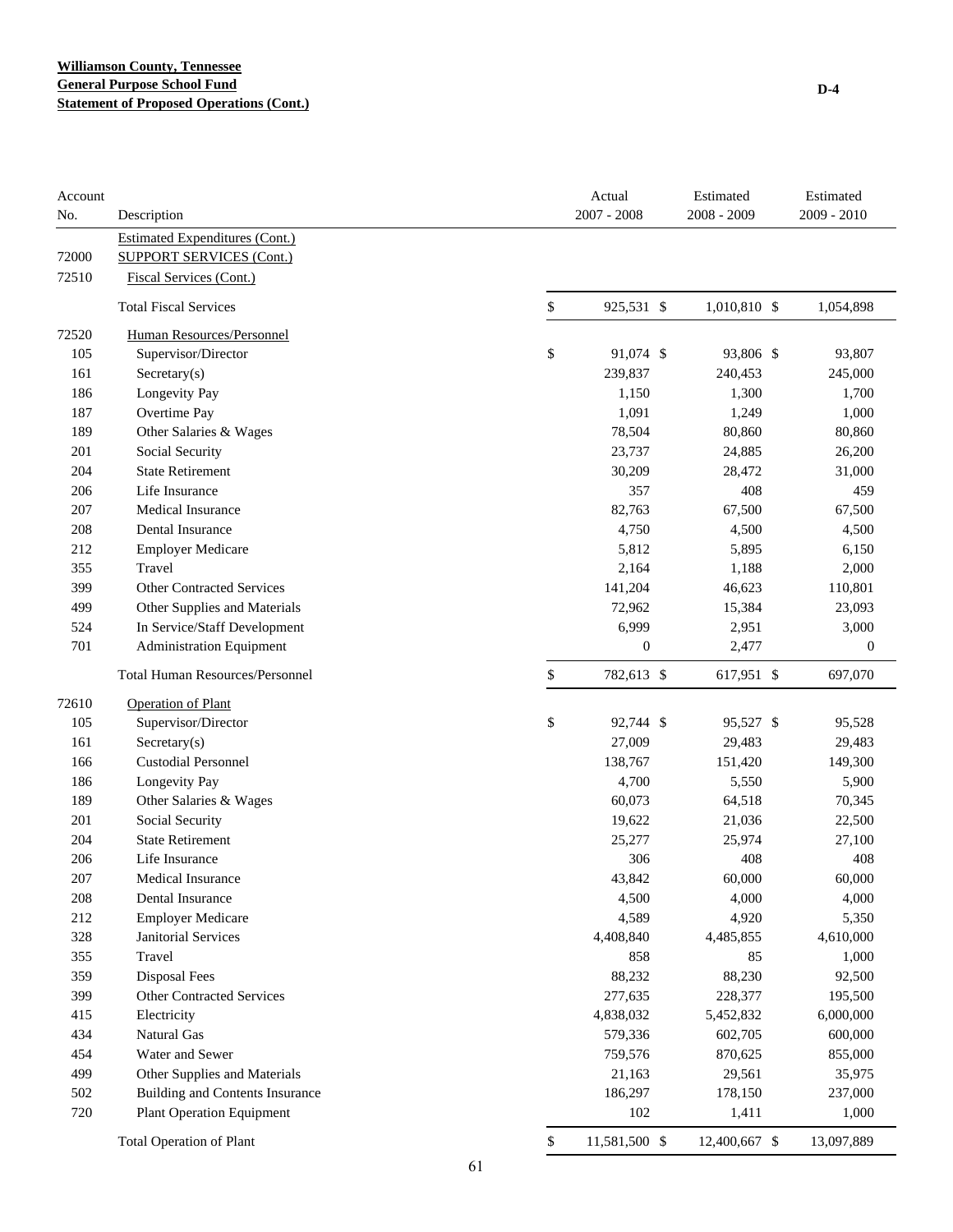| Account<br>No. | Description                              |    | Actual<br>$2007 - 2008$ | Estimated<br>$2008 - 2009$ | Estimated<br>$2009 - 2010$ |
|----------------|------------------------------------------|----|-------------------------|----------------------------|----------------------------|
|                | <b>Estimated Expenditures (Cont.)</b>    |    |                         |                            |                            |
| 72000          | <b>SUPPORT SERVICES (Cont.)</b>          |    |                         |                            |                            |
| 72620          | Maintenance of Plant                     |    |                         |                            |                            |
| 105            | Supervisor/Director                      | \$ | 71,875 \$               | 77,250 \$                  | 77,250                     |
| 161            | $S \n    secretary(s)$                   |    | 66,628                  | 68,633                     | 68,633                     |
| 167            | Maintenance Personnel                    |    | 1,922,283               | 2,044,596                  | 2,041,200                  |
| 186            | Longevity Pay                            |    | 14,700                  | 16,050                     | 18,950                     |
| 187            | Overtime Pay                             |    | 18,346                  | 26,421                     | 38,000                     |
| 189            | Other Salaries & Wages                   |    | 44,303                  | 59,328                     | 75,328                     |
| 201            | Social Security                          |    | 127,445                 | 136,595                    | 145,000                    |
| 204            | <b>State Retirement</b>                  |    | 167,456                 | 171,892                    | 176,200                    |
| 206            | Life Insurance                           |    | 2,988                   | 3,366                      | 3,417                      |
| 207            | <b>Medical Insurance</b>                 |    | 482,955                 | 495,000                    | 502,500                    |
| 208            | Dental Insurance                         |    | 40,750                  | 33,000                     | 33,500                     |
| 212            | <b>Employer Medicare</b>                 |    | 27,643                  | 31,945                     | 34,500                     |
| 335            | Maintenance & Repair Services- Buildings |    | 408,750                 | 408,731                    | 424,226                    |
| 336            | Maintenance & Repair Services- Equipment |    | 168,934                 | 183,772                    | 172,608                    |
| 338            | Maintenance & Repair Services- Vehicles  |    | 35,073                  | $\boldsymbol{0}$           | $\boldsymbol{0}$           |
| 399            | <b>Other Contracted Services</b>         |    | 551,281                 | 500,685                    | 675,860                    |
| 426            | <b>General Construction Materials</b>    |    | 623,037                 | 678,272                    | 696,080                    |
| 499            | Other Supplies and Materials             |    | 11,998                  | 10,403                     | 12,600                     |
| 524            | In Service/Staff Development             |    | 13,353                  | 10,957                     | 9,000                      |
| 599            | Other Charges                            |    | 50,035                  | 50,999                     | 26,600                     |
| 720            | <b>Plant Operation Equipment</b>         |    | 124,972                 | 32,141                     | 37,268                     |
|                | <b>Total Maintenance of Plant</b>        | \$ | 4,974,805 \$            | 5,040,036 \$               | 5,268,720                  |
| 72710          | Transportation                           |    |                         |                            |                            |
| 105            | Supervisor/Director                      | \$ | 72,391 \$               | 74,563 \$                  | 74,569                     |
| 142            | Mechanic(s)                              |    | 398,366                 | 415,032                    | 415,032                    |
| 146            | <b>Bus Drivers</b>                       |    | 3,889,589               | 4,006,073                  | 4,223,680                  |
| 162            | <b>Clerical Personnel</b>                |    | 28,836                  | 29,822                     | 29,608                     |
| 186            | Longevity Pay                            |    | 84,400                  | 90,050                     | 99,450                     |
| 187            | Overtime Pay                             |    | 11,034                  | 9,454                      | 10,000                     |
| 189            | Other Salaries & Wages                   |    | 628,419                 | 646,750                    | 703,320                    |
| 201            | Social Security                          |    | 300,155                 | 307,331                    | 344,812                    |
| 204            | <b>State Retirement</b>                  |    | 392,480                 | 390,940                    | 419,000                    |
| 206            | Life Insurance                           |    | 10,888                  | 12,461                     | 13,821                     |
| 207            | Medical Insurance                        |    | 1,762,136               | 1,972,500                  | 2,032,500                  |
| 208            | Dental Insurance                         |    | 136,000                 | 131,500                    | 135,500                    |
| 212            | <b>Employer Medicare</b>                 |    | 70,795                  | 72,398                     | 80,580                     |
| 313            | <b>Contracts with Parents</b>            |    | $\boldsymbol{0}$        | 128                        | 500                        |
| 335            | Maintenance & Repair Services- Buildings |    | 610                     | 2,000                      | 3,600                      |
| 338            | Maintenance & Repair Services- Vehicles  |    | 37,058                  | 60,209                     | 95,000                     |
| 399            | <b>Other Contracted Services</b>         |    | 30,167                  | 27,335                     | 36,900                     |
| 425            | Gasoline                                 |    | 1,453,436               | 1,095,574                  | 1,600,000                  |
| 433            | Lubricants                               |    | 32,982                  | 42,164                     | 39,000                     |
| 450            | Tires and Tubes                          |    | 167,752                 | 191,137                    | 259,300                    |
| 453            | Vehicle Parts                            |    | 239,012                 | 221,613                    | 347,000                    |
|                |                                          | 62 |                         |                            |                            |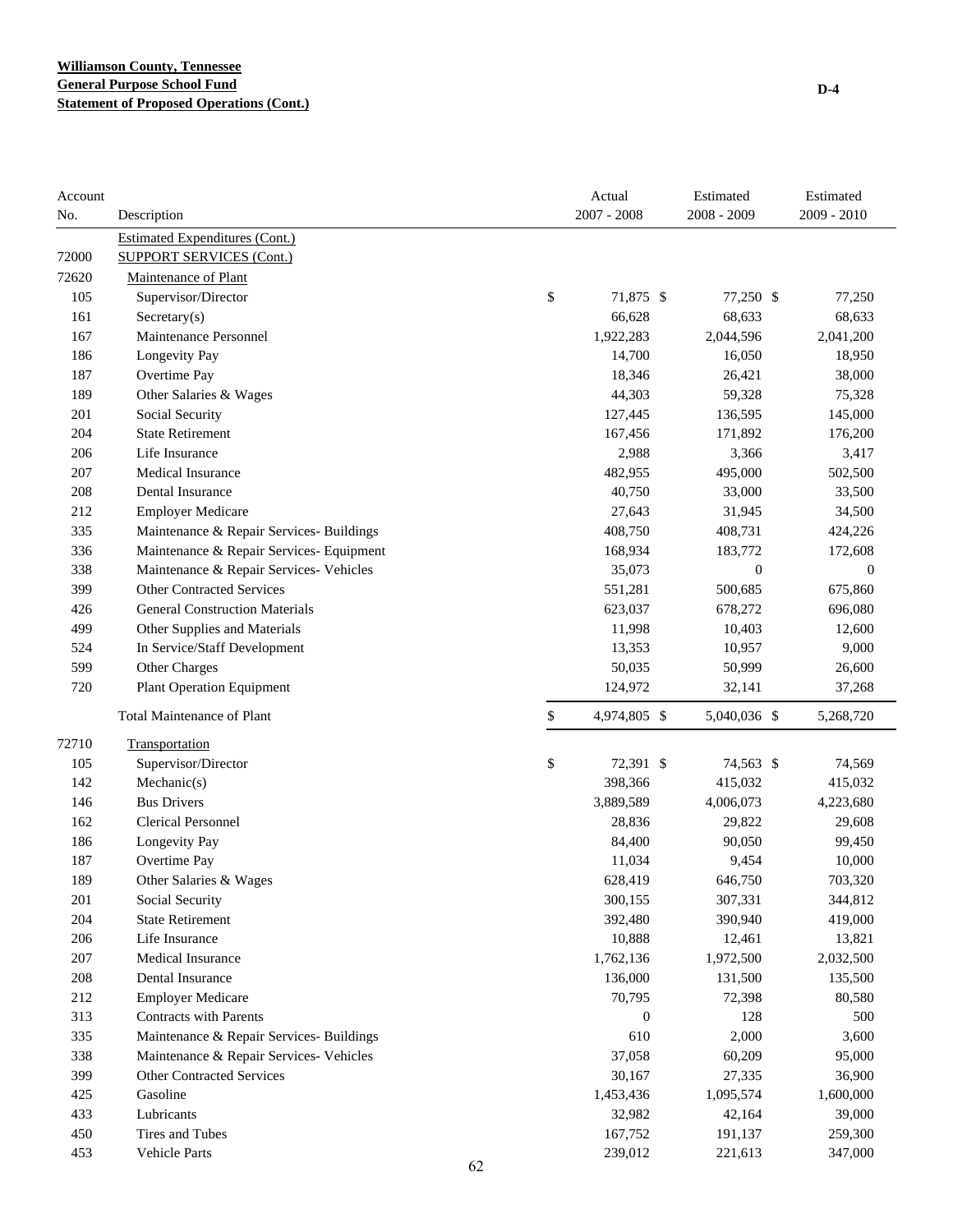| Account |                                         |          | Actual<br>$2007 - 2008$ | Estimated<br>2008 - 2009 | Estimated<br>$2009 - 2010$ |
|---------|-----------------------------------------|----------|-------------------------|--------------------------|----------------------------|
| No.     | Description                             |          |                         |                          |                            |
|         | <b>Estimated Expenditures (Cont.)</b>   |          |                         |                          |                            |
| 72000   | <b>SUPPORT SERVICES (Cont.)</b>         |          |                         |                          |                            |
| 72710   | Transportation (Cont.)                  |          |                         |                          |                            |
| 499     | Other Supplies and Materials            | \$       | 20,687 \$               | 14,826 \$                | 23,400                     |
| 511     | Vehicle and Equipment Insurance         |          | 148,723                 | 143,467                  | 185,000                    |
| 524     | In Service/Staff Development            |          | 14,937                  | 13,486                   | 9,875                      |
| 599     | Other Charges                           |          | 23,264                  | 20,239                   | 24,750                     |
| 729     | <b>Transportation Equipment</b>         |          | 1,570,342               | 2,296                    | 15,000                     |
|         | <b>Total Transportation</b>             | \$       | 11,524,459 \$           | 9,993,348 \$             | 11,221,197                 |
| 72810   | Central and Other                       |          |                         |                          |                            |
| 105     | Supervisor/Director                     | \$       | 166,381 \$              | 171,372 \$               | 171,373                    |
| 121     | Data Processing Personnel               |          | 1,375,778               | 1,437,448                | 1,440,000                  |
| 186     | Longevity Pay                           |          | 9,400                   | 10,250                   | 11,850                     |
| 201     | Social Security                         |          | 93,046                  | 96,724                   | 101,000                    |
| 204     | <b>State Retirement</b>                 |          | 120,802                 | 121,022                  | 123,000                    |
| 206     | Life Insurance                          |          | 1,488                   | 1,632                    | 1,632                      |
| 207     | Medical Insurance                       |          | 268,824                 | 240,000                  | 240,000                    |
| 208     | Dental Insurance                        |          | 19,000                  | 16,000                   | 16,000                     |
| 212     | <b>Employer Medicare</b>                |          | 21,741                  | 22,621                   | 23,800                     |
| 355     | Travel                                  |          | 19,876                  | 19,023                   | 20,000                     |
| 399     | <b>Other Contracted Services</b>        |          | 364,338                 | 481,628                  | 585,655                    |
| 499     | Other Supplies and Materials            |          | 71,472                  | 70,300                   | 70,175                     |
| 524     | In Service/Staff Development            |          | 19,667                  | 9,814                    | 15,700                     |
| 709     | Data Processing Equipment               |          | 108,066                 | 105,108                  | 100,000                    |
|         | <b>Total Central and Other</b>          | \$       | 2,659,879 \$            | 2,802,942 \$             | 2,920,185                  |
| 73000   | OPERATION OF NON-INSTRUCTIONAL SERVICES |          |                         |                          |                            |
| 73300   | <b>Community Services</b>               |          |                         |                          |                            |
| 105     | Supervisor/Director                     | \$       | 72,533 \$               | 74,709 \$                | 74,711                     |
| 162     | <b>Clerical Personnel</b>               |          | 38,127                  | 39,275                   | 39,270                     |
| 186     | Longevity Pay                           |          | 1,200                   | 1,350                    | 1,500                      |
| 189     | Other Salaries & Wages                  |          | 212,231                 | 207,599                  | 201,261                    |
| 201     | Social Security                         |          | 19,886                  | 20,498                   | 19,700                     |
| 204     | <b>State Retirement</b>                 |          | 25,426                  | 24,804                   | 24,000                     |
| 206     | Life Insurance                          |          | 276                     | 306                      | 306                        |
| $207\,$ | Medical Insurance                       |          | 43,842                  | 45,000                   | 45,000                     |
| 208     | Dental Insurance                        |          | 4,500                   | 3,000                    | 3,000                      |
| 212     | <b>Employer Medicare</b>                |          | 4,656                   | 4,980                    | 4,600                      |
| 355     | Travel                                  |          | 4,454                   | 3,775                    | 6,000                      |
| 399     | <b>Other Contracted Services</b>        |          | 130,240                 | 115,369                  | 135,050                    |
| 499     | Other Supplies and Materials            |          | 11,425                  | 7,231                    | 15,000                     |
| 524     | In Service/Staff Development            |          | 2,570                   | 2,910                    | 4,500                      |
| 790     | Other Equipment                         |          | 4,096                   | 5,856                    | 5,000                      |
|         | <b>Total Community Services</b>         | \$       | 575,462 \$              | 556,662 \$               | 578,898                    |
| 73400   | <b>Early Childhood Education</b>        |          |                         |                          |                            |
| 116     | Teachers                                | \$<br>63 | 461,270 \$              | 527,740 \$               | 543,512                    |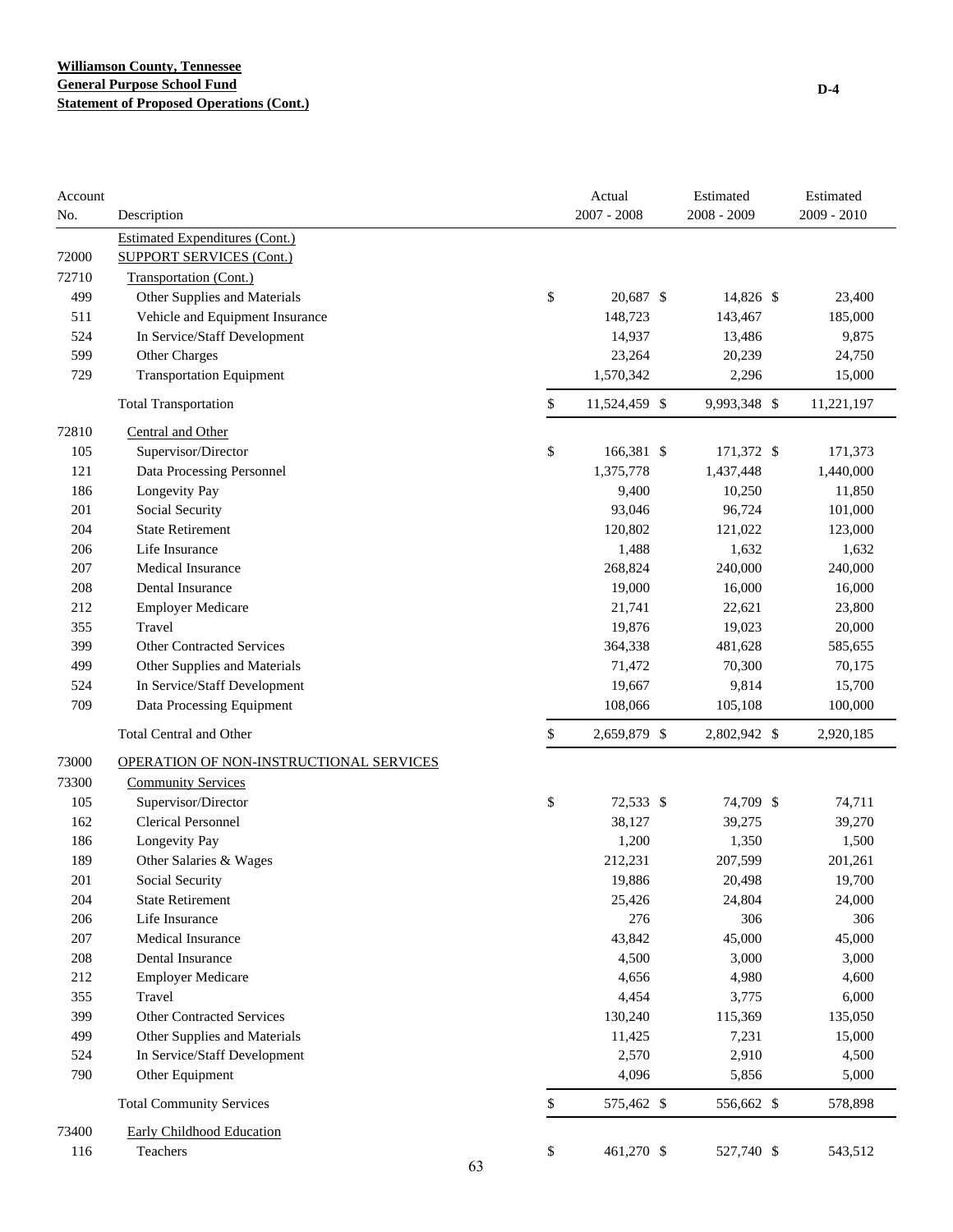| Account |                                                     | Actual                 | Estimated        | Estimated        |
|---------|-----------------------------------------------------|------------------------|------------------|------------------|
| No.     | Description                                         | $2007 - 2008$          | 2008 - 2009      | 2009 - 2010      |
|         | <b>Estimated Expenditures (Cont.)</b>               |                        |                  |                  |
| 73000   | OPERATION OF NON-INSTRUCTIONAL SERVICES (Cont.)     |                        |                  |                  |
| 73400   | Early Childhood Education (Cont.)                   |                        |                  |                  |
| 117     | Career Ladder Program                               | \$<br>2,000S           | $3,954$ \$       | 4,000            |
| 163     | <b>Educational Assistants</b>                       | 135,497                | 139,411          | 138,127          |
| 186     | Longevity Pay                                       | 300                    | 600              | 400              |
| 201     | Social Security                                     | 35,675                 | 39,881           | 43,000           |
| 204     | <b>State Retirement</b>                             | 39,762                 | 44,691           | 46,500           |
| 206     | Life Insurance                                      | 901                    | 612              | 612              |
| 207     | <b>Medical Insurance</b>                            | 162,754                | 165,000          | 165,000          |
| 208     | Dental Insurance                                    | 14,500                 | 6,000            | 6,000            |
| 212     | <b>Employer Medicare</b>                            | 8,343                  | 9,327            | 10,000           |
| 355     | Travel                                              | 634                    | 560              | 1,000            |
| 399     | <b>Other Contracted Services</b>                    | 265                    | 385              | 500              |
| 429     | <b>Instructional Supplies and Materials</b>         | 15,542                 | 12,069           | 11,900           |
| 499     | Other Supplies and Materials                        | 21,429                 | 37,286           | 24,000           |
| 524     | In Service/Staff Development                        | 5,738                  | 1,893            | 2,000            |
| 722     | <b>Regular Instruction Equipment</b>                | 11,961                 | 17,329           | 11,500           |
|         | <b>Total Early Childhood Education</b>              | \$<br>916,571 \$       | 1,006,738 \$     | 1,008,051        |
|         | <b>Total Estimated Expenditures</b>                 | \$<br>196,676,727 \$   | 204,675,484 \$   | 212,730,248      |
|         | <b>Estimated Other Uses:</b>                        |                        |                  |                  |
| 99100   | <b>Transfers Out</b>                                | \$<br>0 <sup>5</sup>   | 8,299 \$         | 11,534           |
| 99100   | <b>Transfers Out</b>                                | 5,681,645              | 2,803,237        | $\boldsymbol{0}$ |
|         | Total Estimated Expenditures and Other Uses         | \$<br>202,358,372 \$   | 207,487,020 \$   | 212,741,782      |
|         | Excess of Estimated Revenues and Other Sources Over |                        |                  |                  |
|         | (Under) Estimated Expenditures and Other Uses       | \$<br>$(6,229,117)$ \$ | $(1,645,476)$ \$ | (4,915,142)      |
|         | Estimated Beginning Fund Balance, July 1            | 21,999,981             | 15,770,864       | 14, 125, 388     |
|         | Estimated Ending Fund Balance, June 30              | \$<br>15,770,864 \$    | 14,125,388 \$    | 9,210,246        |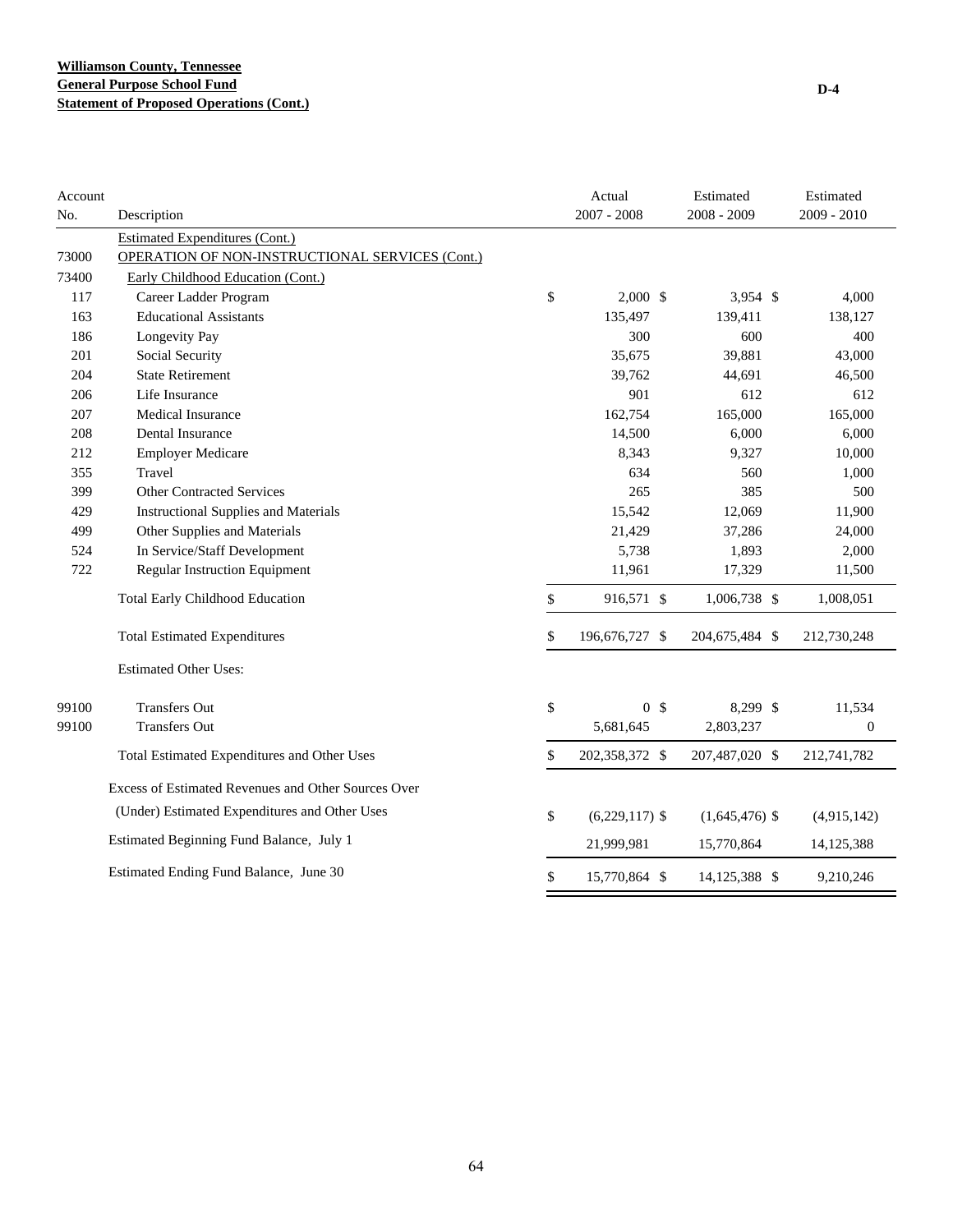| Account |                                          |    | Actual             | Estimated    | Estimated        |
|---------|------------------------------------------|----|--------------------|--------------|------------------|
| No.     | Description                              |    | $2007 - 2008$      | 2008 - 2009  | 2009 - 2010      |
|         | <b>Estimated Revenues</b>                |    |                    |              |                  |
| 43000   | <b>CHARGES FOR CURRENT SERVICES</b>      |    |                    |              |                  |
| 43500   | <b>Education Charges</b>                 |    |                    |              |                  |
| 43521   | Lunch Payments - Children                |    | \$<br>4,583,123 \$ | 4,707,843 \$ | 5,260,000        |
| 43522   | Lunch Payments - Adults                  |    | 332,296            | 291,844      | 340,000          |
| 43523   | Income from Breakfast                    |    | 48,294             | 52,628       | 59,160           |
| 43525   | A la carte Sales                         |    | 1,607,072          | 1,487,264    | 1,710,000        |
|         | TOTAL CHARGES FOR CURRENT SERVICES       |    | \$<br>6,570,785 \$ | 6,539,579 \$ | 7,369,160        |
| 44000   | <b>OTHER LOCAL REVENUES</b>              |    |                    |              |                  |
| 44100   | <b>Recurring Items</b>                   |    |                    |              |                  |
| 44110   | <b>Investment Income</b>                 |    | \$<br>33,320 \$    | 18,401 \$    | 22,000           |
| 44170   | Miscellaneous Refunds                    |    | 11,166             | 10,472       | $\boldsymbol{0}$ |
|         | TOTAL OTHER LOCAL REVENUES               |    | \$<br>44,486 \$    | 28,873 \$    | 22,000           |
| 46000   | <b>STATE OF TENNESSEE</b>                |    |                    |              |                  |
| 46500   | <b>State Education Funds</b>             |    |                    |              |                  |
| 46520   | School Food Service                      |    | \$<br>90,020 \$    | 93,097 \$    | 95,807           |
| 46590   | Other State Education Funds              |    | 5,000              | 5,000        | $\boldsymbol{0}$ |
|         | TOTAL STATE OF TENNESSEE                 |    | \$<br>95,020 \$    | 98,097 \$    | 95,807           |
| 47000   | FEDERAL GOVERNMENT                       |    |                    |              |                  |
| 47100   | <b>Federal Through State</b>             |    |                    |              |                  |
| 47111   | <b>USDA School Lunch Program</b>         |    | \$<br>1,178,956 \$ | 1,251,427 \$ | 1,492,000        |
| 47113   | <b>Breakfast</b>                         |    | 85,625             | 84,321       | 78,750           |
|         |                                          |    |                    |              |                  |
|         | TOTAL FEDERAL GOVERNMENT                 |    | \$<br>1,264,581 \$ | 1,335,748 \$ | 1,570,750        |
|         | <b>Total Estimated Revenues</b>          |    | \$<br>7,974,872 \$ | 8,002,297 \$ | 9,057,717        |
|         | <b>Estimated Expenditures</b>            |    |                    |              |                  |
| 73000   | OPERATION OF NON-INSTRUCTIONAL SERVICES  |    |                    |              |                  |
| 73100   | Food Service                             |    |                    |              |                  |
| 105     | Supervisor/Director                      |    | \$<br>72,391 \$    | 72,646 \$    | 74,581           |
| 162     | <b>Clerical Personnel</b>                |    | 64,436             | 66,378       | 66,367           |
| 165     | Cafeteria Personnel                      |    | 2,511,766          | 2,540,287    | 2,604,420        |
| 186     | Longevity Pay                            |    | 40,150             | 39,700       | 43,350           |
| 187     | Overtime Pay                             |    | 5,230              | 8,273        | 5,000            |
| 189     | Other Salaries & Wages                   |    | 190,972            | 198,054      | 198,304          |
| 201     | Social Security                          |    | 170,825            | 173,442      | 175,000          |
| 204     | <b>State Retirement</b>                  |    | 174,744            | 157,308      | 175,000          |
| 206     | Life Insurance                           |    | 6,452              | 5,600        | 6,500            |
| 207     | Medical Insurance                        |    | 1,005,041          | 768,000      | 800,000          |
| 208     | <b>Dental Insurance</b>                  |    | 55,633             | 50,650       | 55,000           |
| 210     | <b>Unemployment Compensation</b>         |    | 3,669              | 321          | 4,000            |
| 212     | <b>Employer Medicare</b>                 |    | 39,976             | 40,640       | 41,000           |
| 307     | Communication                            |    | 24,555             | 25,485       | 26,000           |
| 336     | Maintenance & Repair Services- Equipment |    | 4,544              | 9,789        | 16,400           |
| 354     | Transportation - Other than Students     |    | 87,862             | 70,556       | 107,000          |
|         |                                          | 65 |                    |              |                  |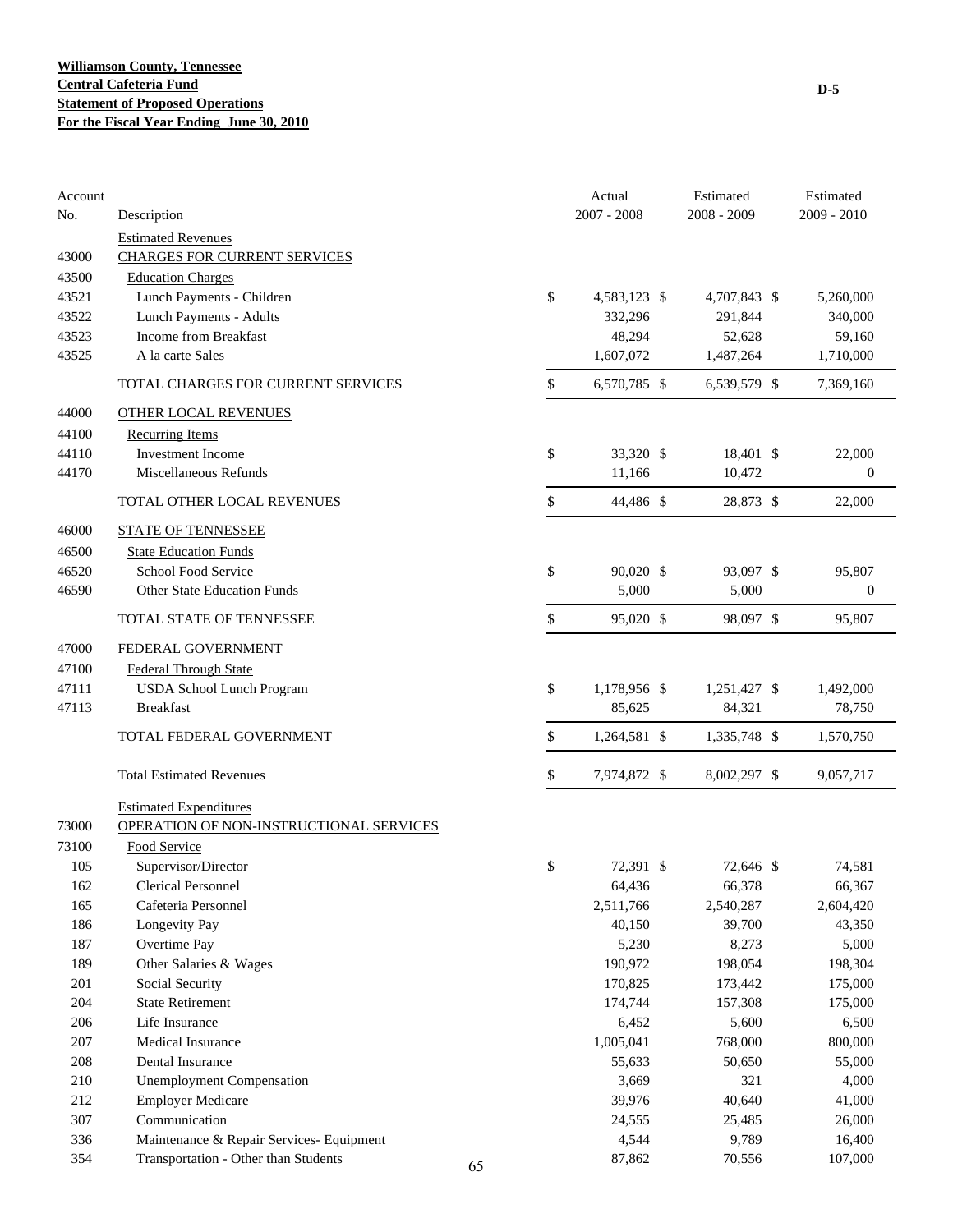| Account |                                                 | Actual                | Estimated      | Estimated   |
|---------|-------------------------------------------------|-----------------------|----------------|-------------|
| No.     | Description                                     | $2007 - 2008$         | 2008 - 2009    | 2009 - 2010 |
|         | <b>Estimated Expenditures (Cont.)</b>           |                       |                |             |
| 73000   | OPERATION OF NON-INSTRUCTIONAL SERVICES (Cont.) |                       |                |             |
| 73100   | Food Service (Cont.)                            |                       |                |             |
| 355     | Travel                                          | \$<br>7,321 \$        | 5,775 \$       | 7,000       |
| 399     | <b>Other Contracted Services</b>                | 98,774                | 113,622        | 130,000     |
| 418     | <b>Equipment and Machinery Parts</b>            | 31,895                | 45,608         | 50,000      |
| 422     | Food Supplies                                   | 3,162,095             | 3,159,755      | 3,700,000   |
| 451     | Uniforms                                        | $\mathbf{0}$          | $\overline{0}$ | 18,000      |
| 499     | Other Supplies and Materials                    | 257,517               | 318,956        | 430,000     |
| 524     | In Service/Staff Development                    | 11,724                | 85             | 5,000       |
| 599     | Other Charges                                   | $\boldsymbol{0}$      | 1,469          | 4,000       |
| 710     | Food Service Equipment                          | 117,168               | 129,730        | 187,000     |
|         | <b>Total Food Service</b>                       | \$<br>8,144,740 \$    | 8,002,129 \$   | 8,928,922   |
|         | <b>Total Estimated Expenditures</b>             | \$<br>8,144,740 \$    | 8,002,129 \$   | 8,928,922   |
|         | <b>Excess of Estimated Revenues Over</b>        |                       |                |             |
|         | (Under) Estimated Expenditures                  | \$<br>$(169, 868)$ \$ | 168 \$         | 128,795     |
|         | Estimated Beginning Fund Balance, July 1        | 1,596,356             | 1,426,488      | 1,426,656   |
|         | Estimated Ending Fund Balance, June 30          | \$<br>1,426,488 \$    | 1,426,656 \$   | 1,555,451   |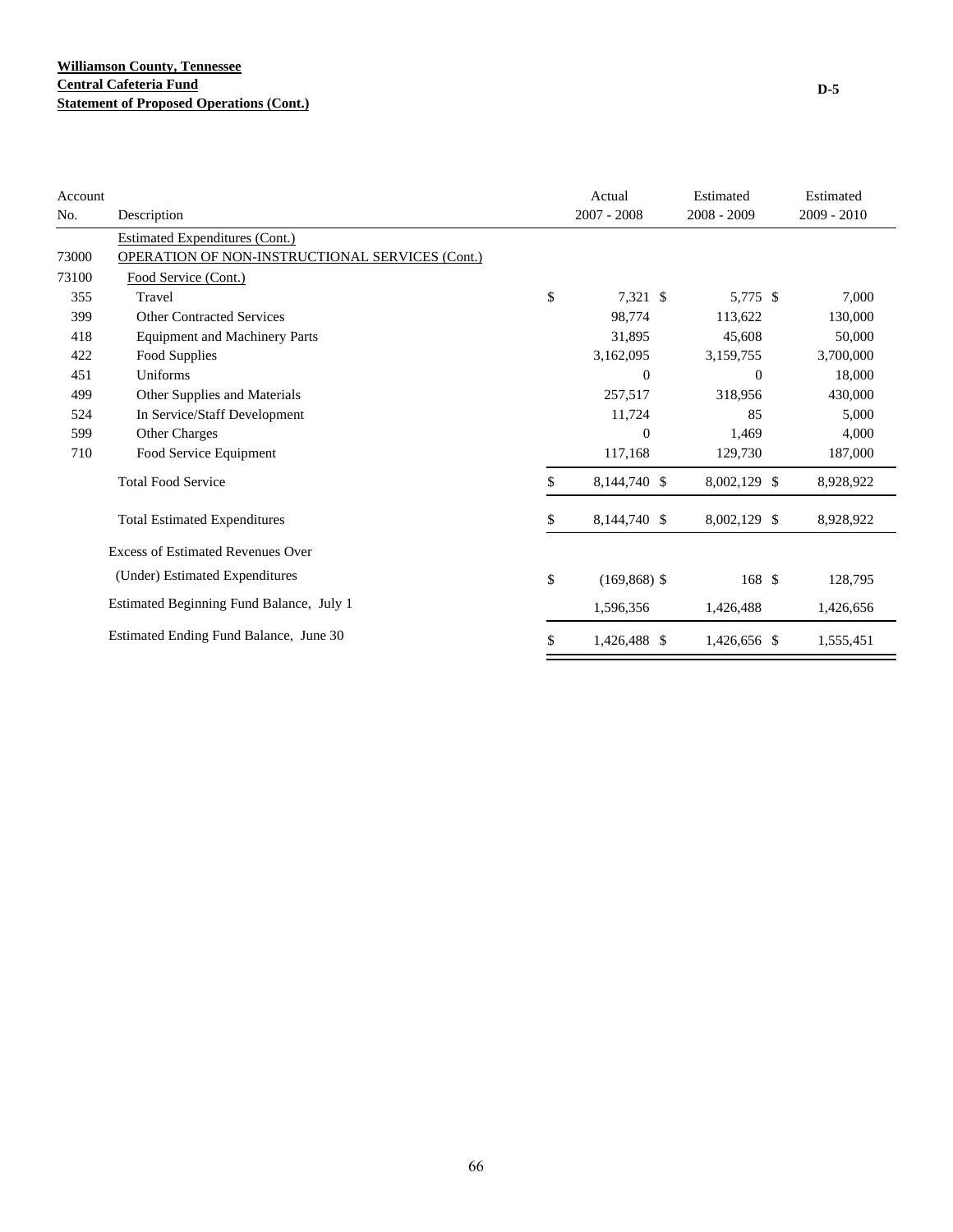| Account<br>No. | Description                              | Actual<br>$2007 - 2008$ | Estimated<br>2008 - 2009 |                | Estimated<br>2009 - 2010 |
|----------------|------------------------------------------|-------------------------|--------------------------|----------------|--------------------------|
|                | <b>Estimated Revenues</b>                |                         |                          |                |                          |
| 43000          | <b>CHARGES FOR CURRENT SERVICES</b>      |                         |                          |                |                          |
| 43500          | <b>Education Charges</b>                 |                         |                          |                |                          |
| 43581          | Community Service Fees - Children        | \$<br>688,687 \$        | 555,517 \$               |                | 1,093,250                |
|                | TOTAL CHARGES FOR CURRENT SERVICES       | \$<br>688,687 \$        | 555,517 \$               |                | 1,093,250                |
| 44000          | <b>OTHER LOCAL REVENUES</b>              |                         |                          |                |                          |
| 44100          | <b>Recurring Items</b>                   |                         |                          |                |                          |
| 44110          | Investment Income                        | \$<br>2,132 \$          | 931 \$                   |                | 500                      |
| 44170          | Miscellaneous Refunds                    | 1,630                   | 500                      |                | $\boldsymbol{0}$         |
|                | TOTAL OTHER LOCAL REVENUES               | \$<br>3,762 \$          | $1,431$ \$               |                | 500                      |
|                |                                          |                         |                          |                |                          |
|                | <b>Total Estimated Revenues</b>          | \$<br>692,449 \$        | 556,948 \$               |                | 1,093,750                |
|                | <b>Estimated Expenditures</b>            |                         |                          |                |                          |
| 73000          | OPERATION OF NON-INSTRUCTIONAL SERVICES  |                         |                          |                |                          |
| 73300          | <b>Community Services</b>                |                         |                          |                |                          |
| 105            | Supervisor/Director                      | \$<br>35,071 \$         | 36,123 \$                |                | $\mathbf{0}$             |
| 119            | Accountants/Bookkeepers                  | 28,564                  | 29,420                   |                | 29,421                   |
| 161            | Sercetary(s)                             | $\boldsymbol{0}$        | $\boldsymbol{0}$         |                | 14,500                   |
| 164            | Attendants                               | 320,571                 | 313,312                  |                | 550,000                  |
| 186            | Longevity Pay                            | 550                     | 900                      |                | 1,000                    |
| 189            | Other Salaries & Wages                   | 83,194                  | 70,637                   |                | 169,625                  |
| 201            | Social Security                          | 27,550                  | 26,122                   |                | 46,380                   |
| 204            | <b>State Retirement</b>                  | 12,967                  | 15,901                   |                | 15,500                   |
| 206            | Life Insurance                           | 285                     | 255                      |                | 408                      |
| 207            | <b>Medical Insurance</b>                 | 48,253                  | 37,500                   |                | 60,000                   |
| 208            | Dental Insurance                         | 2,572                   | 2,500                    |                | 4,000                    |
| 210            | <b>Unemployment Compensation</b>         | $\overline{0}$          | 123                      |                | $\mathbf{0}$             |
| 212            | <b>Employer Medicare</b>                 | 6,443                   | 6,109                    |                | 10,870                   |
| 307            | Communication                            | 701                     | 683                      |                | 1,000                    |
| 336            | Maintenance & Repair Services- Equipment | 140                     | $\boldsymbol{0}$         |                | 300                      |
| 355            | Travel                                   | 3,321                   | 2,912                    |                | 6,250                    |
| 399            | Other Contracted Services                | 31,076                  | 27,782                   |                | 58,000                   |
| 422            | Food Supplies                            | 26,777                  | 21,456                   |                | 42,000                   |
| 499            | Other Supplies and Materials             | 19,694                  | 10,967                   |                | 28,500                   |
| 504            | <b>Indirect Cost</b>                     | $\boldsymbol{0}$        | 19,489                   |                | 29,000                   |
| 509            | Refunds                                  | 170                     | 489                      |                | 500                      |
| 524            | In Service/Staff Development             | 2,484                   | 3,030                    |                | 5,500                    |
| 790            | Other Equipment                          | 7,111                   | 1,799                    |                | 18,000                   |
|                | <b>Total Community Services</b>          | \$<br>657,494 \$        | 627,509 \$               |                | 1,090,754                |
|                | <b>Total Estimated Expenditures</b>      | \$<br>657,494 \$        | 627,509 \$               |                | 1,090,754                |
|                | <b>Estimated Other Uses:</b>             |                         |                          |                |                          |
| 99100          | Transfers Out                            | \$<br>10,249 \$         |                          | 0 <sup>3</sup> | $\mathbf{0}$             |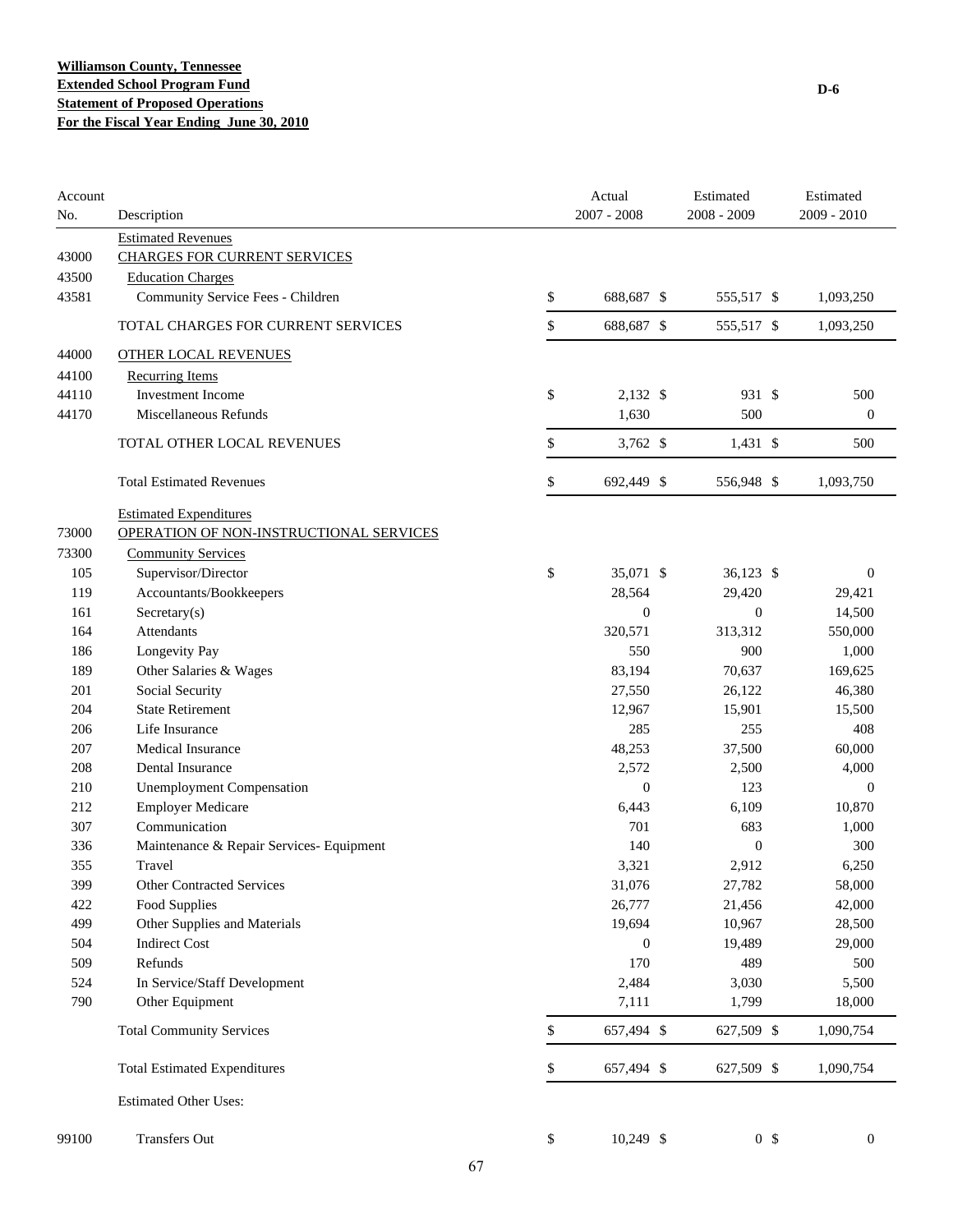## **Williamson County, Tennessee Extended School Program Fund Statement of Proposed Operations (Cont.)**

| Account |                                               | Actual           | Estimated      | Estimated     |
|---------|-----------------------------------------------|------------------|----------------|---------------|
| No.     | Description                                   | $2007 - 2008$    | $2008 - 2009$  | $2009 - 2010$ |
|         | <b>Estimated Other Uses:</b>                  |                  |                |               |
|         | Total Estimated Expenditures and Other Uses   | \$<br>667,743 \$ | 627,509 \$     | 1,090,754     |
|         | Excess of Estimated Revenues Over             |                  |                |               |
|         | (Under) Estimated Expenditures and Other Uses | \$<br>24,706 \$  | $(70, 561)$ \$ | 2,996         |
|         | Estimated Beginning Fund Balance, July 1      | 259,348          | 284,054        | 213.493       |
|         | Estimated Ending Fund Balance, June 30        | \$<br>284,054 \$ | 213.493 \$     | 216.489       |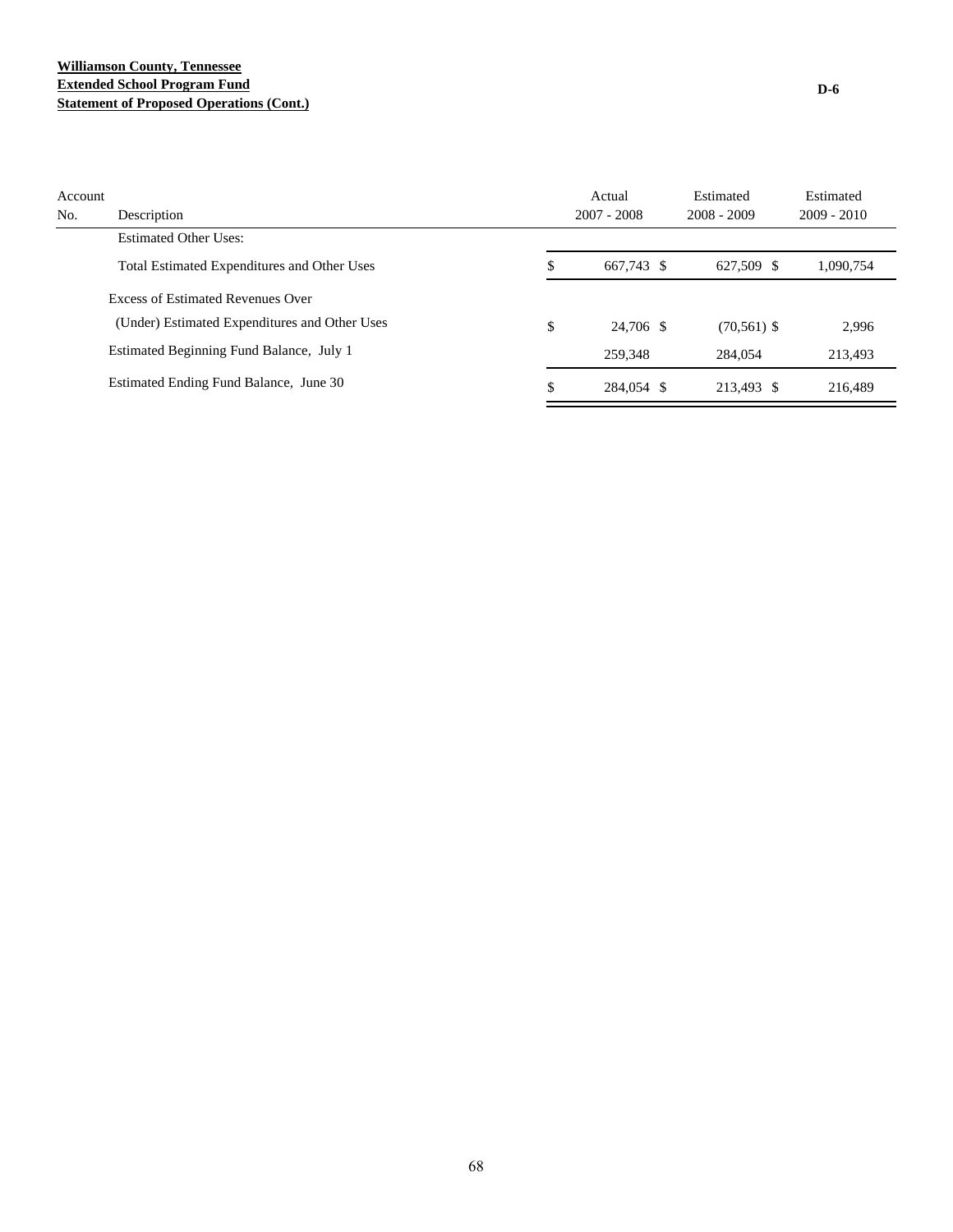| Account<br>No. | Description                                       |          | Actual<br>$2007 - 2008$ | Estimated<br>$2008 - 2009$ | Estimated<br>$2009 - 2010$ |
|----------------|---------------------------------------------------|----------|-------------------------|----------------------------|----------------------------|
|                | <b>Estimated Revenues</b>                         |          |                         |                            |                            |
| 40000          | <b>LOCAL TAXES</b>                                |          |                         |                            |                            |
| 40100          | <b>County Property Taxes</b>                      |          |                         |                            |                            |
| 40110          | <b>Current Property Tax</b>                       | \$       | 22,275,105 \$           | 23,182,102 \$              | 22,723,705                 |
| 40120          | Trustee's Collections - Prior Year                |          | 214,498                 | 324,038                    | 300,000                    |
| 40130          | Circuit/Clerk & Master Collections - Prior Years  |          | 86,766                  | 113,023                    | 100,000                    |
| 40140          | <b>Interest and Penalty</b>                       |          | 55,369                  | 62,227                     | 50,000                     |
| 40161          | Payments in Lieu of Taxes - T.V.A.                |          | 755                     | $\mathbf{0}$               | $\theta$                   |
| 40163          | Payments in Lieu of Taxes - Other                 |          | 35,906                  | 32,595                     | $\theta$                   |
| 40200          | <b>County Local Option Taxes</b>                  |          |                         |                            |                            |
| 40266          | Litigation Tax - Jail, Workhouse, or Courthouse   |          | 122,802                 | 337,883                    | $\boldsymbol{0}$           |
|                | TOTAL LOCAL TAXES                                 | \$       | 22,791,201 \$           | 24,051,868 \$              | 23,173,705                 |
| 44000          | <b>OTHER LOCAL REVENUES</b>                       |          |                         |                            |                            |
| 44100          | <b>Recurring Items</b>                            |          |                         |                            |                            |
| 44110          | <b>Investment Income</b>                          | \$       | 2,249,435 \$            | 878,961 \$                 | 200,000                    |
| 44120          | Lease/Rentals                                     |          | 245,109                 | 220,839                    | 100,000                    |
| 44170          | Miscellaneous Refunds                             |          | $\boldsymbol{0}$        | 5                          | $\boldsymbol{0}$           |
|                | TOTAL OTHER LOCAL REVENUES                        | \$       | 2,494,544 \$            | 1,099,805 \$               | 300,000                    |
| 48000          | OTHER GOVERNMENTS AND CITIZENS GROUPS             |          |                         |                            |                            |
| 48100          | <b>Other Governments</b>                          |          |                         |                            |                            |
| 48130          | Contributions                                     | \$       | 701,156 \$              | 0 <sup>5</sup>             | 328,544                    |
|                | TOTAL OTHER GOVERNMENTS AND CITIZENS GROUPS       | \$       | 701,156 \$              | 0 <sup>5</sup>             | 328,544                    |
|                | <b>Total Estimated Revenues</b>                   | \$       | 25,986,901 \$           | 25, 151, 673 \$            | 23,802,249                 |
|                | <b>Estimated Other Sources:</b>                   |          |                         |                            |                            |
| 49400          | Refunding Debt Issued                             | \$       | 0 <sup>5</sup>          | 9,393,759 \$               | $\boldsymbol{0}$           |
| 49410          | Premiums on Debt Issued                           |          | $\mathbf{0}$            | 36,069                     | $\Omega$                   |
| 49800          | <b>Transfers</b> In                               |          | 632,295                 | 4,529,371                  | 4,218,978                  |
|                | <b>Total Estimated Revenues and Other Sources</b> | \$       | 26,619,196 \$           | 39,110,872 \$              | 28,021,227                 |
| 82100          | <b>Estimated Expenditures</b><br><b>PRINCIPAL</b> |          |                         |                            |                            |
| 82110          | <b>General Government</b>                         |          |                         |                            |                            |
| 601            | Principal on Bonds                                | \$       | 5,862,020 \$            | 9,910,306 \$               | 10,390,335                 |
| 602            | Principal on Notes                                |          | $\boldsymbol{0}$        | 2,000,000                  | $\boldsymbol{0}$           |
| 612            | Principal on Other Loans Payable                  |          | 554,279                 | $\boldsymbol{0}$           | $\boldsymbol{0}$           |
|                | <b>Total General Government</b>                   | \$       | 6,416,299 \$            | 11,910,306 \$              | 10,390,335                 |
| 82120          | <b>Highways and Streets</b>                       |          |                         |                            |                            |
| 601            | Principal on Bonds                                | \$       | 141,761 \$              | 147,600 \$                 | 151,200                    |
|                | <b>Total Highways and Streets</b>                 | \$       | 141,761 \$              | 147,600 \$                 | 151,200                    |
| 82130          | Education                                         |          |                         |                            |                            |
| 601            | Principal on Bonds                                | \$<br>69 | 7,391,219 \$            | 7,239,094 \$               | 7,801,465                  |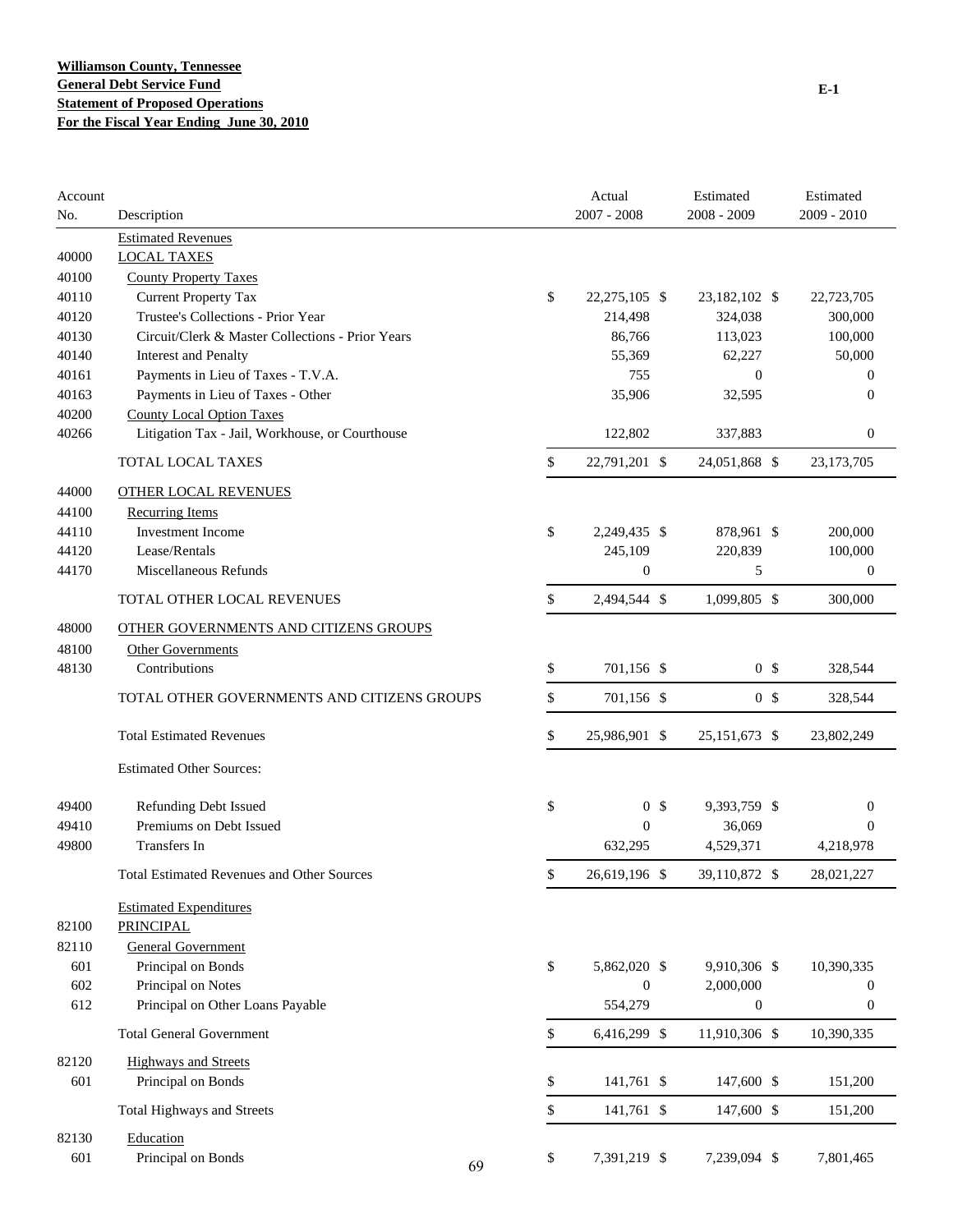| Account<br>No. | Description                                         | Actual<br>$2007 - 2008$ | Estimated<br>2008 - 2009 | Estimated<br>2009 - 2010 |
|----------------|-----------------------------------------------------|-------------------------|--------------------------|--------------------------|
|                | <b>Estimated Expenditures (Cont.)</b>               |                         |                          |                          |
| 82100          | PRINCIPAL (Cont.)                                   |                         |                          |                          |
| 82130          | Education (Cont.)                                   |                         |                          |                          |
| 602            | Principal on Notes                                  | \$<br>240,000 \$        | 245,000 \$               | 255,000                  |
| 612            | Principal on Other Loans Payable                    | 136,721                 | $\boldsymbol{0}$         | $\boldsymbol{0}$         |
|                | <b>Total Education</b>                              | \$<br>7,767,940 \$      | 7,484,094 \$             | 8,056,465                |
| 82200          | <b>INTEREST</b>                                     |                         |                          |                          |
| 82210          | <b>General Government</b>                           |                         |                          |                          |
| 603            | <b>Interest on Bonds</b>                            | \$<br>5,619,908 \$      | 6,934,673 \$             | 7,550,260                |
| 604            | <b>Interest on Notes</b>                            | 40,685                  | 78,119                   | $\boldsymbol{0}$         |
| 613            | Interest on Other Loans Payable                     | 257,373                 | $\mathbf{0}$             | $\boldsymbol{0}$         |
|                | <b>Total General Government</b>                     | \$<br>5,917,966 \$      | 7,012,792 \$             | 7,550,260                |
| 82220          | <b>Highways and Streets</b>                         |                         |                          |                          |
| 603            | Interest on Bonds                                   | \$<br>66,201 \$         | 60,072 \$                | 56,310                   |
|                | Total Highways and Streets                          | \$<br>66,201 \$         | 60,072 \$                | 56,310                   |
| 82230          | Education                                           |                         |                          |                          |
| 603            | Interest on Bonds                                   | \$<br>5,465,063 \$      | 5,372,518 \$             | 5,499,245                |
| 604            | <b>Interest on Notes</b>                            | 24,088                  | 57,374                   | 8,925                    |
| 613            | Interest on Other Loans Payable                     | 60,365                  | $\boldsymbol{0}$         | $\boldsymbol{0}$         |
|                | <b>Total Education</b>                              | \$<br>5,549,516 \$      | 5,429,892 \$             | 5,508,170                |
| 82300          | <b>OTHER DEBT SERVICE</b>                           |                         |                          |                          |
| 82310          | <b>General Government</b>                           |                         |                          |                          |
| 325            | <b>Fiscal Agent Charges</b>                         | \$<br>5,779 \$          | $3,950$ \$               | 20,000                   |
| 510            | Trustee's Commission                                | 485,673                 | 485,625                  | 550,000                  |
| 599            | Other Charges                                       | 38,426                  | 39,409                   | 50,000                   |
|                | <b>Total General Government</b>                     | \$<br>529,878 \$        | 528,984 \$               | 620,000                  |
|                | <b>Total Estimated Expenditures</b>                 | \$<br>26,389,561 \$     | 32,573,740 \$            | 32,332,740               |
|                | <b>Estimated Other Uses:</b>                        |                         |                          |                          |
| 99100          | <b>Transfers Out</b>                                | \$<br>0 <sup>5</sup>    | 7,393,759 \$             | $\boldsymbol{0}$         |
|                | Total Estimated Expenditures and Other Uses         | \$<br>26,389,561 \$     | 39,967,499 \$            | 32,332,740               |
|                | Excess of Estimated Revenues and Other Sources Over |                         |                          |                          |
|                | (Under) Estimated Expenditures and Other Uses       |                         |                          |                          |
|                | Estimated Beginning Fund Balance, July 1            | \$<br>229,635 \$        | $(856, 627)$ \$          | (4,311,513)              |
|                |                                                     | 21,088,720              | 21,318,355               | 20,461,728               |
|                | Estimated Ending Fund Balance, June 30              | \$<br>21,318,355 \$     | 20,461,728 \$            | 16,150,215               |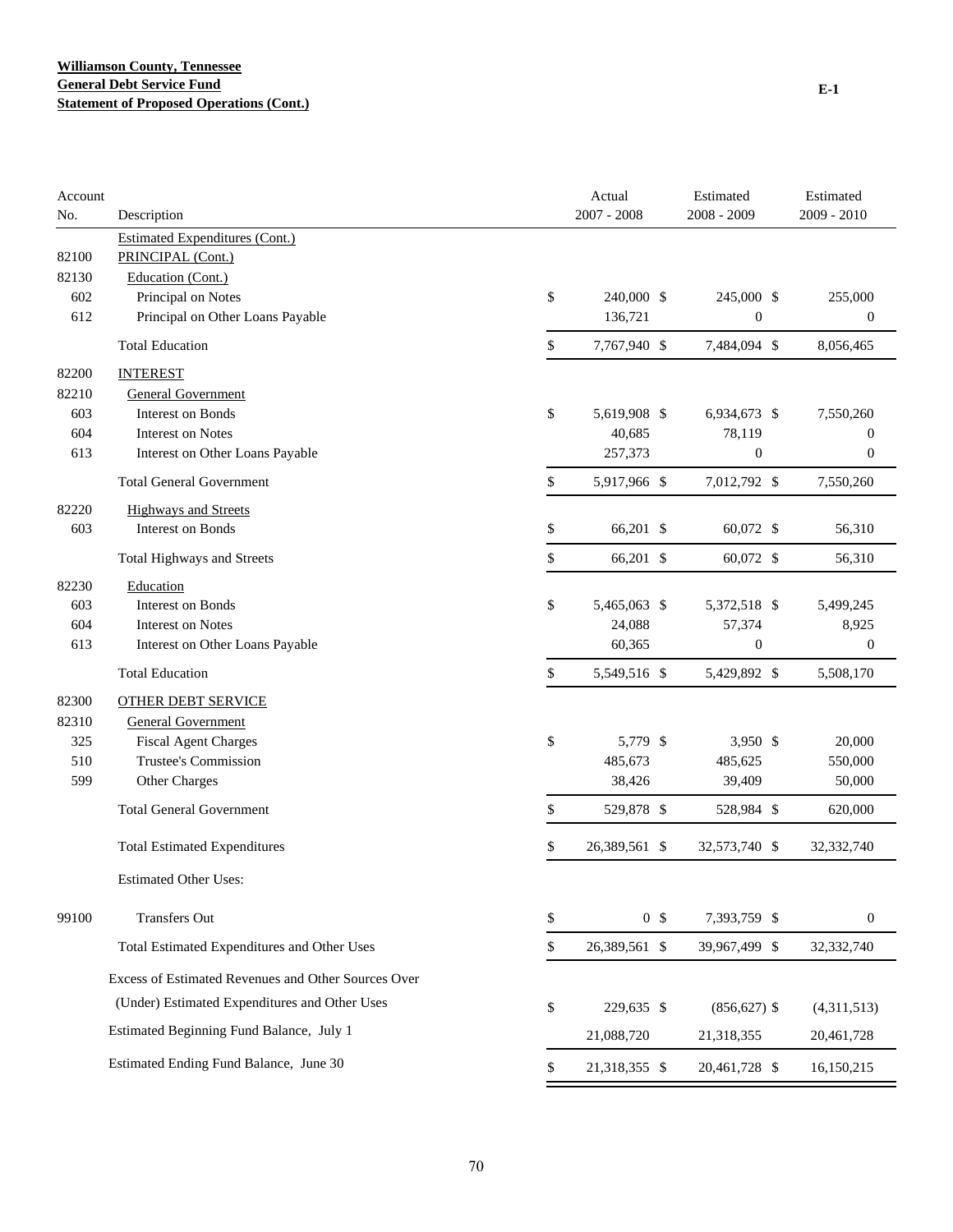| Account<br>No. | Description                                       |    | Actual<br>$2007 - 2008$ | Estimated<br>$2008 - 2009$ | Estimated<br>2009 - 2010 |
|----------------|---------------------------------------------------|----|-------------------------|----------------------------|--------------------------|
|                | <b>Estimated Revenues</b>                         |    |                         |                            |                          |
| 40000          | <b>LOCAL TAXES</b>                                |    |                         |                            |                          |
| 40100          | <b>County Property Taxes</b>                      |    |                         |                            |                          |
| 40110          | <b>Current Property Tax</b>                       | \$ | 8,696,867 \$            | 9,154,133 \$               | 8,914,747                |
| 40120          | Trustee's Collections - Prior Year                |    | 73,040                  | 128,305                    | 100,000                  |
| 40130          | Circuit/Clerk & Master Collections - Prior Years  |    | 30,644                  | 44,580                     | 50,000                   |
| 40140          | <b>Interest and Penalty</b>                       |    | 21,072                  | 23,718                     | 20,000                   |
| 40161          | Payments in Lieu of Taxes - T.V.A.                |    | 377                     | $\mathbf{0}$               | $\theta$                 |
| 40163          | Payments in Lieu of Taxes - Other                 |    | 17,953                  | 16,297                     | $\theta$                 |
| 40200          | <b>County Local Option Taxes</b>                  |    |                         |                            |                          |
| 40210          | Local Option Sales Tax                            |    | $\boldsymbol{0}$        | 955,078                    | 1,000,000                |
|                | <b>TOTAL LOCAL TAXES</b>                          | \$ | 8,839,953 \$            | 10,322,111 \$              | 10,084,747               |
| 44000          | <b>OTHER LOCAL REVENUES</b>                       |    |                         |                            |                          |
| 44100          | <b>Recurring Items</b>                            |    |                         |                            |                          |
| 44110          | Investment Income                                 | \$ | 461,297 \$              | 723,535 \$                 | 1,000,000                |
| 44170          | Miscellaneous Refunds                             |    | $\boldsymbol{0}$        | 144                        | $\boldsymbol{0}$         |
|                | TOTAL OTHER LOCAL REVENUES                        | \$ | 461,297 \$              | 723,679 \$                 | 1,000,000                |
| 48000          | OTHER GOVERNMENTS AND CITIZENS GROUPS             |    |                         |                            |                          |
| 48100          | <b>Other Governments</b>                          |    |                         |                            |                          |
| 48130          | Contributions                                     | \$ | 84,831 \$               | 2,135,000 \$               | $\boldsymbol{0}$         |
|                | TOTAL OTHER GOVERNMENTS AND CITIZENS GROUPS       | \$ | 84,831 \$               | 2,135,000 \$               | $\mathbf{0}$             |
|                | <b>Total Estimated Revenues</b>                   | \$ | 9,386,081 \$            | 13,180,790 \$              | 11,084,747               |
|                | <b>Estimated Other Sources:</b>                   |    |                         |                            |                          |
| 49400          | <b>Refunding Debt Issued</b>                      | \$ | 0 <sup>5</sup>          | 10,034,678 \$              | $\mathbf{0}$             |
| 49800          | Transfers In                                      |    | 4,000,000               | 1,250,000                  | 1,000,000                |
|                |                                                   |    |                         |                            |                          |
|                | <b>Total Estimated Revenues and Other Sources</b> | \$ | 13,386,081 \$           | 24,465,468 \$              | 12,084,747               |
| 82100          | <b>Estimated Expenditures</b><br>PRINCIPAL        |    |                         |                            |                          |
| 82130          | Education                                         |    |                         |                            |                          |
| 601            | Principal on Bonds                                | \$ | 7,840,000 \$            | 1,485,000 \$               | 5,480,000                |
| 602            | Principal on Notes                                |    | 400,000                 | $\boldsymbol{0}$           | 430,000                  |
|                | <b>Total Education</b>                            | \$ | 8,240,000 \$            | 1,485,000 \$               | 5,910,000                |
| 82200          | <b>INTEREST</b>                                   |    |                         |                            |                          |
| 82230          | Education                                         |    |                         |                            |                          |
| 603            | <b>Interest on Bonds</b>                          | \$ | 7,094,892 \$            | 7,089,470 \$               | 7,823,053                |
| 604            | <b>Interest on Notes</b>                          |    | 40,538                  | 21,794                     | 15,050                   |
|                | <b>Total Education</b>                            | \$ | 7,135,430 \$            | 7,111,264 \$               | 7,838,103                |
| 82300          | <b>OTHER DEBT SERVICE</b>                         |    |                         |                            |                          |
| 82330          | Education                                         |    |                         |                            |                          |
| 325            | <b>Fiscal Agent Charges</b>                       | \$ | 3,390 \$                | 2,577 \$                   | 10,000                   |
|                |                                                   | 71 |                         |                            |                          |